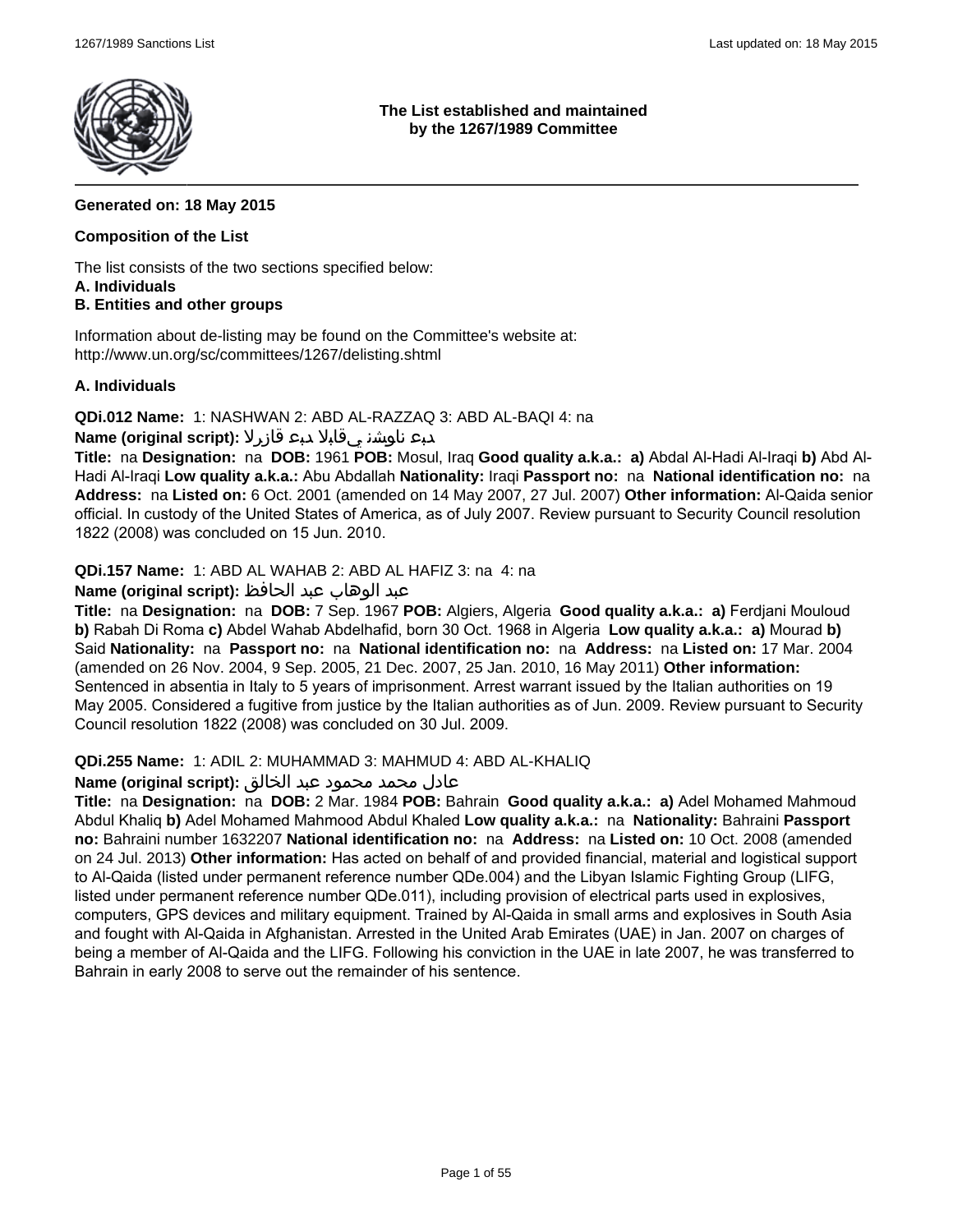# **QDi.289 Name:** 1: SAID JAN 2: 'ABD AL-SALAM 3: na 4: na

#### سعید جان عبد السلام **:(script original (Name**

**Title:** na **Designation:** na **DOB: a)** 5 Feb. 1981 **b)** 1 Jan. 1972 **POB:** na **Good quality a.k.a.: a)** Sa'id Jan 'Abdal-Salam **b)** Dilawar Khan Zain Khan, born 1 Jan. 1972 **Low quality a.k.a.: a)** Qazi 'Abdallah **b)** Qazi Abdullah **c)** Ibrahim Walid **d)** Qasi Sa'id Jan **e)** Said Jhan **f)** Farhan Khan **g)** Aziz Cairo **h)** Nangiali **Nationality:** Afghan **Passport no: a)** Afghan number OR801168, issued on 28 Feb. 2006 (expires 27 Feb. 2011, under name Said Jan 'Abd al-Salam) **b)** Pakistani number 4117921, issued on 9 Sep. 2008 (expires 9 Sep. 2013, issued under name Dilawar Khan Zain Khan) **National identification no:** (Kuwaiti Civil Identification number 281020505755, under name Said Jan 'Abd al-Salam) na **Address:** na **Listed on:** 9 Feb. 2011 **Other information:** In approximately 2005, ran a "basic training" camp for Al-Qaida (QDe.004) in Pakistan.

### **QDi.192 Name:** 1: ABD ALLAH 2: MOHAMED 3: RAGAB 4: ABDEL RAHMAN

### عبد الله محمد رجب عبد الرحمن **:(script original (Name**

**Title:** na **Designation:** na **DOB:** 3 Nov. 1957 **POB:** Kafr Al-Shaykh, Egypt **Good quality a.k.a.: a)** Abu Al-Khayr **b)** Ahmad Hasan **c)** Abu Jihad **Low quality a.k.a.:** na **Nationality:** Egyptian **Passport no:** na **National identification no:** na **Address:** (Believed to be in Pakistan or Afghanistan) **Listed on:** 29 Sep. 2005 (amended on 13 Dec. 2011) **Other information:** Member of Egyptian Islamic Jihad (QDe.003). Review pursuant to Security Council resolution 1822 (2008) was concluded on 1 Jun. 2010.

### **QDi.054 Name:** 1: MAJEED 2: ABDUL CHAUDHRY 3: na 4: na

**Title:** na **Designation:** na **DOB: a)** 15 Apr. 1939 **b)** 1938 **POB:** na **Good quality a.k.a.: a)** Majeed, Abdul **b)** Majeed Chaudhry Abdul **c)** Majid, Abdul **Low quality a.k.a.:** na **Nationality:** Pakistani **Passport no:** na **National identification no:** na **Address:** na **Listed on:** 24 Dec. 2001 **Other information:** Review pursuant to Security Council resolution 1822 (2008) was concluded on 1 Jun. 2010.

### **QDi.109 Name:** 1: ZULKIFLI 2: ABDUL HIR 3: na 4: na

**Title:** na **Designation:** na **DOB: a)** 5 Jan. 1966 **b)** 5 Oct. 1966 **POB:** Muar Johor, Malaysia **Good quality a.k.a.: a)** Musa Abdul Hir **b)** Muslimin Abdulmotalib **c)** Salim Alombra **d)** Armand Escalante **e)** Normina Hashim **f)** Henri Lawi **g)** Hendri Lawi **h)** Norhana Mohamad **i)** Omar Salem **j)** Ahmad Shobirin **k)** Bin Abdul Hir Zulkifli **Low quality a.k.a.: a)** Abdulhir Bin Hir **b)** Hassan **c)** Hogalu **d)** Hugalu **e)** Lagu **f)** Marwan **Nationality:** Malaysian **Passport no:** A 11263265 **National identification no: a)** 660105-01-5297 **b)** driver license D2161572, issued in California, USA **Address:** Seksyen 17, Shah Alam, Selangor, Malaysia **Listed on:** 9 Sep. 2003 (amended on 25 Jan. 2010) **Other information:** The Court for the Northern District of California, USA, issued a warrant of arrest for him on 1 Aug. 2007. At large in the Southern Philippines. Mother's name is Minah Binto Aogist Abd Aziz. Review pursuant to Security Council resolution 1822 (2008) was concluded on 19 Jun. 2009.

#### **QDi.200 Name:** 1: DIEMAN 2: ABDULKADIR IZZAT 3: na 4: na

#### ديمان عبد القادر عزت **:(script original (Name**

**Title:** na **Designation:** na **DOB:** 4 Jul. 1965 **POB:** Kirkuk, Iraq **Good quality a.k.a.:** Deiman Alhasenben Ali Aljabbari, born 4 Jul. 1965 **Low quality a.k.a.:** na **Nationality:** Iraqi **Passport no:** (German travel document ("Reiseausweis") A 0141062 (revoked as at Sep. 2012)) **National identification no:** na **Address:** Bavaria, Germany **Listed on:** 6 Dec. 2005 (amended on 25 Jan. 2010, 13 Dec. 2011, 15 Nov. 2012) **Other information:** Review pursuant to Security Council resolution 1822 (2008) was concluded on 30 Jul. 2009.

### **QDi.019 Name:** 1: ABDULLAH 2: AHMED 3: ABDULLAH 4: EL ALFI

#### عبد الله احمد عبدالله الالفي **:(script original (Name**

**Title:** na **Designation:** na **DOB:** 6 Jun. 1963 **POB:** Gharbia, Egypt **Good quality a.k.a.:** na **Low quality a.k.a.: a)** Abu Mariam **b)** Al-Masri, Abu Mohamed **c)** Saleh **Nationality:** Egyptian **Passport no:** na **National identification no:** na **Address:** na **Listed on:** 17 Oct. 2001 (amended on 26 Nov. 2004) **Other information:** Afghanistan. Review pursuant to Security Council resolution 1822 (2008) was concluded on 21 Jun. 2010.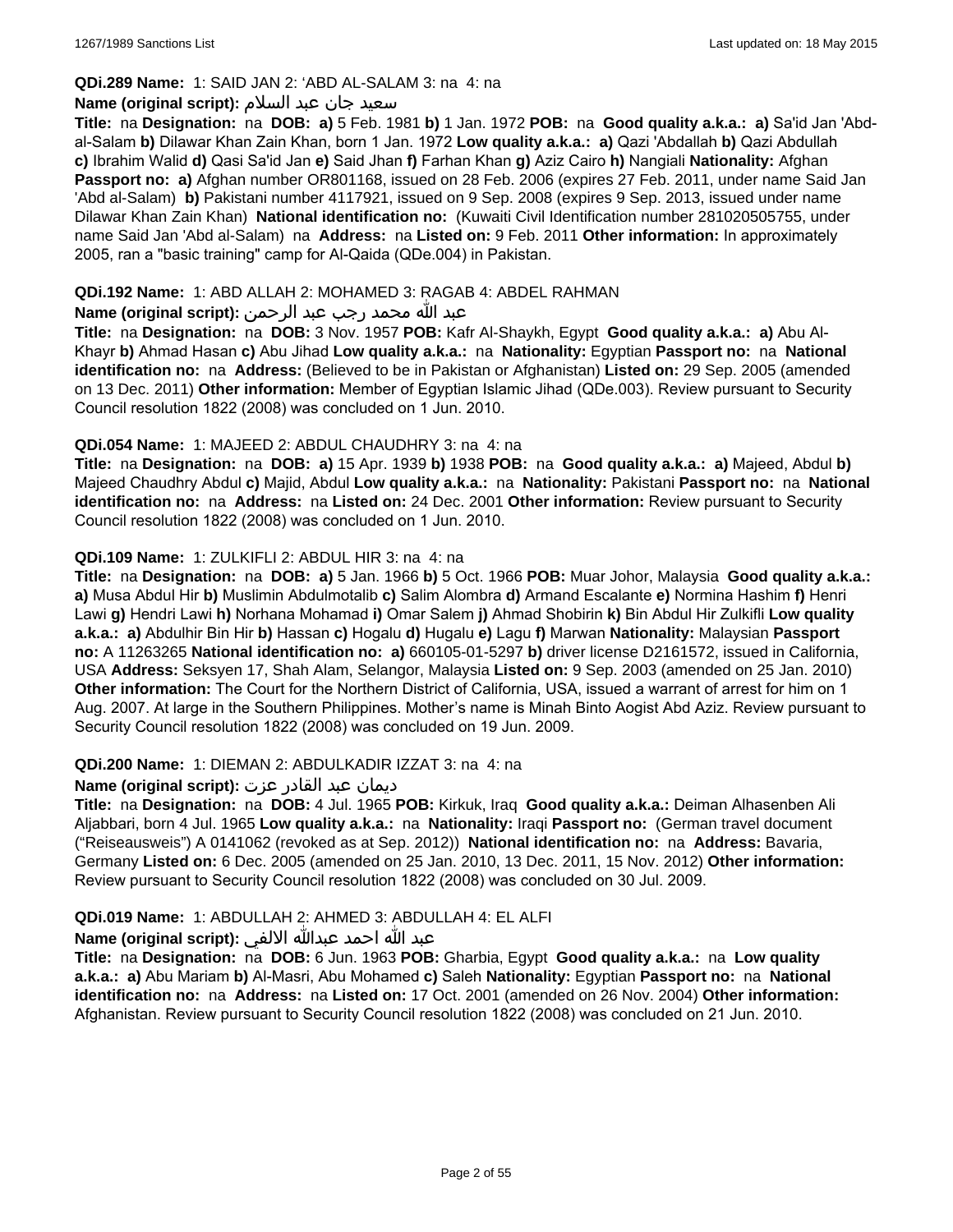### **QDi.018 Name:** 1: ABDUL MANAN AGHA 2: na 3: na 4: na

#### عبد المنان آغا **:(script original (Name**

**Title:** Haji **Designation:** na **DOB:** na **POB:** na **Good quality a.k.a.:** Abdul Manan **Low quality a.k.a.: a)** Abdul Man'am Saiyid **b)** Saiyid Abd al-Man (formerly listed as) **Nationality:** na **Passport no:** na **National identification no:** na **Address:** na **Listed on:** 17 Oct. 2001 (amended on 26 Jun. 2013) **Other information:** Pakistan. Review pursuant to Security Council resolution 1822 (2008) was concluded on 15 Jun. 2010.

#### **QDi.295 Name:** 1: MUHAMMAD 2: JIBRIL 3: ABDUL RAHMAN 4: na

**Title:** na **Designation:** na **DOB: a)** 28 May 1984 **b)** 3 Dec. 1979 **c)** 3 Mar. 1979 (from false passport) **POB:** East Lombok, West Nusa Tenggara, Indonesia **Good quality a.k.a.: a)** Mohammad Jibril Abdurrahman **b)** Muhammad Jibriel Abdul Rahman **c)** Mohammad Jibriel Abdurrahman **d)** Muhamad Ricky Ardhan, born 8 Aug. 1980 (appears in false Indonesian passport number S335026) **e)** Muhammad Ricky Ardhan bin Muhammad Iqbal **f)** Muhammad Ricky Ardhan bin Abu Jibril **Low quality a.k.a.: a)** Muhammad Yunus **b)** Heris Syah **Nationality:** Indonesian **Passport no:** na **National identification no: a)** Indonesian national identity card number 3219222002.2181558 **b)** Identification number 2181558 **Address: a)** Jalan M. Saidi RT 010 RW 001 Pesanggrahan, South Petukangan, South Jakarta, Indonesia **b)** Jalan Nakula of Witana Harja Complex Block C, Pamulang, Banten, Indonesia **Listed on:** 12 Aug. 2011 **Other information:** Senior member of Jemaah Islamiyah (QDe.092) directly involved in obtaining funding for terrorist attacks. Sentenced in Indonesia to five years in prison on 29 Jun. 2010. Father's name is Mohamad Iqbal Abdurrahman (QDi.086).

### **QDi.229 Name:** 1: ALY 2: SOLIMAN 3: MASSOUD 4: ABDUL SAYED

**Title:** na **Designation:** na **DOB:** 1969 **POB:** Tripoli, Libyan Arab Jamahiriya **Good quality a.k.a.: a)** Ibn El Qaim **b)** Mohamed Osman **Low quality a.k.a.:** Adam **Nationality:** Libyan **Passport no:** Libyan Passport No. 96/184442 **National identification no:** na **Address:** Ghout El Shamal, Tripoli, Libyan Arab Jamahiriya **Listed on:** 8 Jun. 2007 (amended on 13 Dec. 2011) **Other information:** Member of Libyan Islamic Fighting Group (QDe.011). Review pursuant to Security Council resolution 1822 (2008) was concluded on 24 Nov. 2009.

### **QDi.086 Name:** 1: MOHAMAD 2: IQBAL 3: ABDURRAHMAN 4: na

**Title:** na **Designation:** na **DOB: a)** 17 Aug. 1957 **b)** 17 Aug. 1958 **POB: a)** Korleko-Lombok Timur, Indonesia **b)** Tirpas-Selong Village, East Lombok, Indonesia **Good quality a.k.a.: a)** Rahman, Mohamad Iqbal **b)** A Rahman, Mohamad Iqbal **c)** Abu Jibril Abdurrahman **d)** Fikiruddin Muqti **e)** Fihiruddin Muqti **f)** Abdul Rahman, Mohamad Iqbal **Low quality a.k.a.:** na **Nationality:** Indonesian **Passport no:** na **National identification no:** 3603251708570001 **Address:** Jalan Nakula, Komplek Witana Harja III Blok C 106-107, Tangerang, Indonesia **Listed on:** 28 Jan. 2003 (amended on 26 Nov. 2004, 16 May 2011, 10 Jun. 2011) **Other information:** Review pursuant to Security Council resolution 1822 (2008) was concluded on 8 Jun. 2010.

#### **QDi.309 Name:** 1: ABDUR REHMAN 2: na 3: na 4: na

### **Name (original script):** الرحمن عبد

**Title:** na **Designation:** na **DOB:** 3 Oct. 1965 **POB:** Mirpur Khas, Pakistan **Good quality a.k.a.: a)** Abdul Rehman; Abd Ur-Rehman; Abdur Rahman **b)** السيندي الرحمن عبد) Abdul Rehman Sindhi; Abdul Rehman al-Sindhi; Abdur Rahman al-Sindhi; Abdur Rehman Sindhi; Abdurahman Sindhi) **c)** السندي عبدالله) Abdullah Sindhi) **Low quality a.k.a.:** Abdur Rehman Muhammad Yamin **Nationality:** Pakistani **Passport no:** (Pakistani passport number CV9157521, issued on 8 Sep. 2008, expires on 7 Sep. 2013) **National identification no:** (Pakistani national identity card number 44103-5251752-5) na **Address:** Karachi, Pakistan **Listed on:** 14 Mar. 2012 **Other information:** Has provided facilitation and financial services to Al-Qaida (QDe.004). Associated with Harakatul Jihad Islami (QDe.130), Jaish-I-Mohammed (QDe.019), and Al-Akhtar Trust International (QDe.121).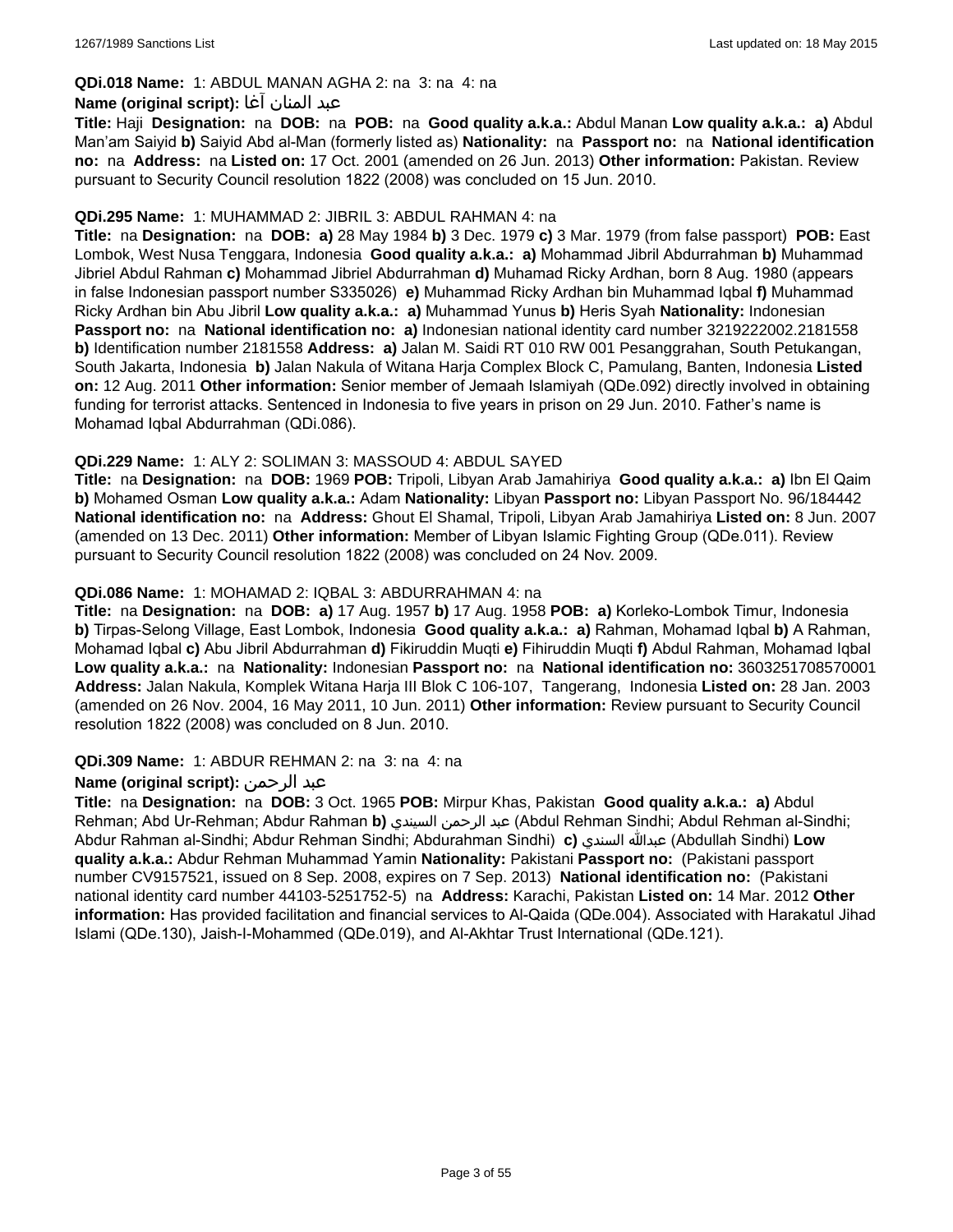#### **QDi.285 Name:** 1: MUHAMMAD 2: ABDALLAH 3: HASAN 4: ABU-AL-KHAYR

#### محمد عبدالله حسن أبو الخير **:Name (original script**)

**Title:** na **Designation:** na **DOB: a)** 19 Jun. 1975 **b)** 18 Jun. 1975 **POB:** Al-Madinah al-Munawwarah, Saudi Arabia **Good quality a.k.a.: a)** Mohammed Abdullah Hassan Abul-Khair **b)** Muhammad Abdallah Hasan Abu-al-Khayr **c)** Muhammad Bin- 'Abdullah Bin-Hamd Abu-al-Khayr **d)** Abdallah al-Halabi **e)** 'Abdallah al-Halabi al-Madani **f)** Abdallah al-Makki **g)** Abdallah el-Halabi **h)** Abdullah al-Halabi **i)** Abu 'Abdallah al-Halabi **Low quality a.k.a.: a)** Abu Abdallah al-Madani **b)** Muhannad al-Jaddawi **Nationality:** Saudi Arabian **Passport no:** Saudi Arabian number A741097, issued on 14 Nov. 1995 (and expired on 19 Sep. 2000.) **National identification no:** Saudi Arabian 1006010555 **Address:** na **Listed on:** 24 Aug. 2010 **Other information:** Appears on a 2009 list of 85 persons wanted by the government of Saudi Arabia.

### **QDi.130 Name:** 1: MOHAMED 2: GHASSAN 3: ALI 4: ABU DHESS

# محمد غسان علي أبو دهيس **:Name (original script**)

**Title:** na **Designation:** na **DOB:** 22 Jun. 1966 **POB:** Irbid, Jordan **Good quality a.k.a.: a)** Yaser Hassan, born 1 Feb. 1966 in Hasmija **b)** Abu Ali Abu Mohamed Dhees, born 1 Feb. 1966 in Hasmija **c)** Mohamed Abu Dhess, born 1 Feb. 1966 in Hashmija, Iraq **Low quality a.k.a.:** na **Nationality:** Jordanian **Passport no: a)** German International Travel Document 0695982 (expired) **b)** German International Travel Document 0785146 (valid until 8 Apr. 2004) **National identification no:** na **Address:** Germany **Listed on:** 23 Sep. 2003 (amended on 23 Dec. 2008, 11 Mar. 2010, 10 Jun. 2011) **Other information:** Father's name is Mouhemad Saleh Hassan. Mother's name is Mariam Hassan, neé Chalabia. Associated with Ismail Abdallah Sbaitan Shalabi (QDi.128), Djamel Moustfa (QDi.129) and Aschraf Al-Dagma (QDi.132). Review pursuant to Security Council resolution 1822 (2008) was concluded on 19 Jan. 2010.

### **QDi.201 Name:** 1: YASSER 2: MOHAMED 3: ISMAIL 4: ABU SHAWEESH

# ياسر محمد اسماعيل أبوشاويش :Name (original script)

**Title:** na **Designation:** na **DOB:** 20 Nov. 1973 **POB:** Benghazi, Libyan Arab Jamahiriya **Good quality a.k.a.:** Yasser Mohamed Abou Shaweesh **Low quality a.k.a.:** na **Nationality:** Stateless Palestinian **Passport no: a)**  (Passport substitute C00071659 issued by the Federal Republic of Germany) **b)** (Egyptian passport 0003213) **c)** (Egyptian travel document 939254) **d)** (Egyptian passport 981358) **National identification no:** na **Address:** Germany (In prison ) **Listed on:** 6 Dec. 2005 (amended on 7 Sep. 2007, 11 Mar. 2010, 28 Sep. 2010, 13 Dec. 2011) **Other information:** Sentenced to 5 years and 6 months imprisonment in Germany on 6 Dec. 2007. His brother is Ismail Mohamed Ismail Abu Shaweesh (QDi.224). Review pursuant to Security Council resolution 1822 (2008) was concluded on 24 Nov. 2009.

#### **QDi.304 Name:** 1: MOCHAMMAD 2: ACHWAN 3: na 4: na

**Title:** na **Designation:** na **DOB: a)** 4 May 1948 **b)** 4 May 1946 **POB:** Tulungagung, Indonesia **Good quality a.k.a.: a)** Muhammad Achwan **b)** Muhammad Akhwan **c)** Mochtar Achwan **d)** Mochtar Akhwan **e)** Mochtar Akwan **Low quality a.k.a.:** na **Nationality:** Indonesian **Passport no:** na **National identification no:** (Indonesian National Identity Card Number 3573010405480001 under name Mochammad Achwan) na **Address:** Jalan Ir. H. Juanda 8/10, RT/RW 002/001, Jodipan, Blimbing, Malang, Indonesia **Listed on:** 12 Mar. 2012 **Other information:** Acting emir of Jemmah Anshorut Tauhid (JAT) (QDe.133). Associated with Abu Bakar Ba'asyir (QDi.217), Abdul Rahim Ba'aysir (QDi.293) and Jemaah Islamiyah (QDe.092).

### **QDi.316 Name:** 1: IYAD 2: AG GHALI 3: na 4: na

### اياد اغ غالي **:(script original (Name**

**Title:** na **Designation:** na **DOB:** 1958 **POB:** Abeibara, Kidal Region, Mali **Good quality a.k.a.:** Sidi Mohamed Arhali, born 1 Jan. 1958 in Bouressa, Bourem Region, Mali **Low quality a.k.a.:** na **Nationality:** Malian **Passport no:** Malian passport number A1037434 (issued on 10 Aug. 2001, expires on 31 Dec. 2014) **National identification no:** Malian birth certificate number 012546 **Address:** Mali **Listed on:** 25 Feb. 2013 (amended on 23 Sep. 2014) **Other information:** Founder and leader of Ansar Eddine (QDe.135). Member of the Tuareg Ifogas tribe. Linked to the Organization of Al-Qaida in the Islamic Maghreb (QDe.014) and Mouvement pour l'Unification et le Jihad en Afrique de l'Ouest (MUJAO) (QDe.134). Name of father is Ag Bobacer Arhali, name of mother is Rhiachatou Wallet Sidi.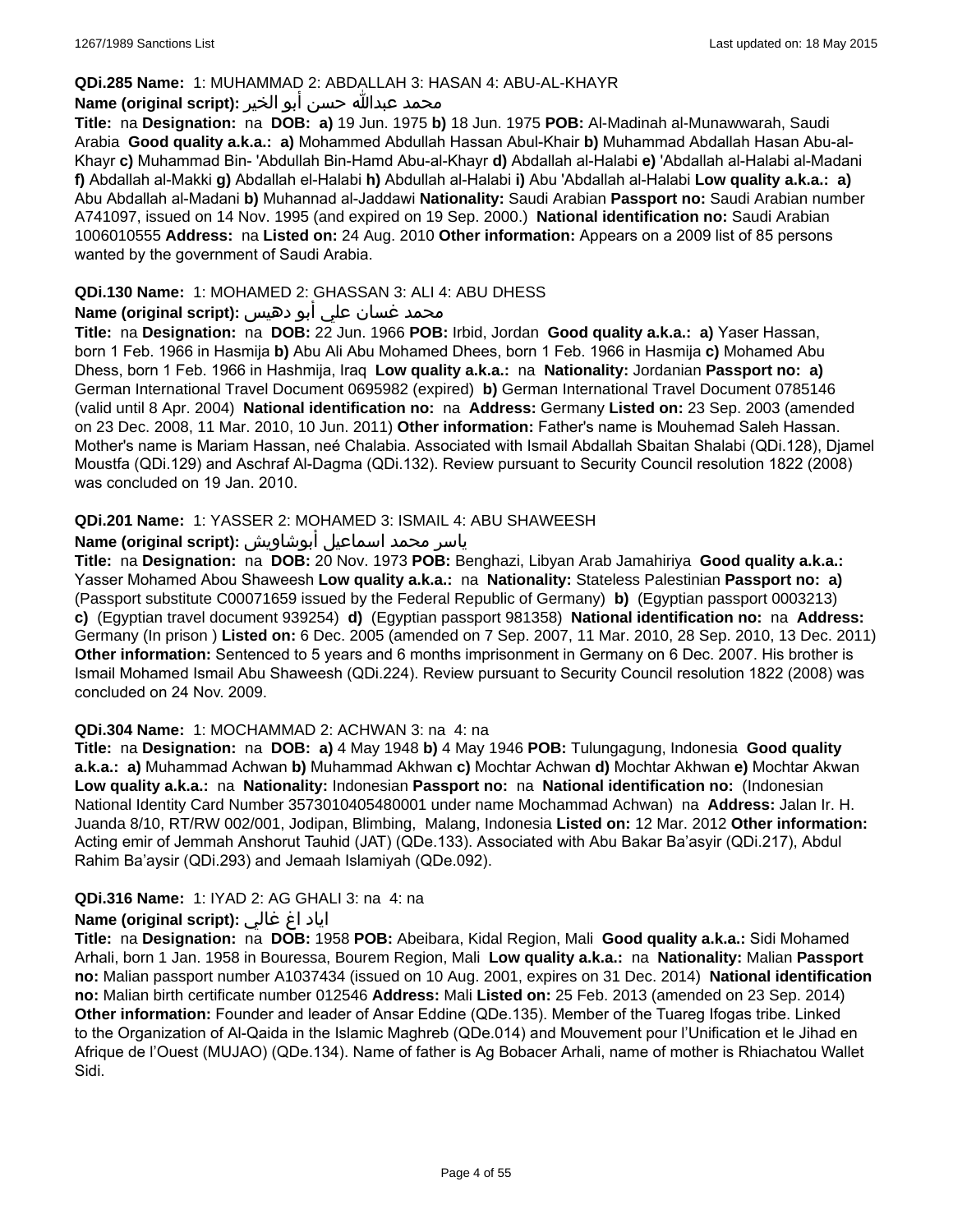# **QDi.203 Name:** 1: FARHAD 2: KANABI 3: AHMAD 4: na

### فرهاد كنابي أحمد **:Name (original script)**

**Title:** na **Designation:** na **DOB:** 1 Jul. 1971 **POB:** Arbil, Iraq **Good quality a.k.a.: a)** Kaua Omar Achmed **b)** Kawa Hamawandi (previously listed as) **Low quality a.k.a.:** na **Nationality:** Iraqi **Passport no:** (German travel document ("Reiseausweis") A 0139243 (revoked as at Sep. 2012)) **National identification no:** na **Address:** Iraq **Listed on:** 6 Dec. 2005 (amended on 31 Jul. 2006, 25 Jan. 2010, 13 Dec. 2011, 15 Nov. 2012) **Other information:** Released from custody in Germany on 10 Dec. 2010 and relocated to Iraq on 6 Dec. 2011. Review pursuant to Security Council resolution 1822 (2008) was concluded on 5 Oct. 2009.

#### **QDi.226 Name:** 1: NAJMUDDIN 2: FARAJ 3: AHMAD 4: na

**Title:** na **Designation:** na **DOB: a)** 7 Jul. 1956 **b)** 17 Jun. 1963 **POB:** Olaqloo Sharbajer, Al-Sulaymaniyah Governorate, Iraq **Good quality a.k.a.: a)** Mullah Krekar **b)** Fateh Najm Eddine Farraj **c)** Faraj Ahmad Najmuddin **Low quality a.k.a.:** na **Nationality:** Iraqi **Passport no:** na **National identification no:** na **Address:** Heimdalsgate 36-V, Oslo, 0578, Norway **Listed on:** 7 Dec. 2006 **Other information:** Review pursuant to Security Council resolution 1822 (2008) was concluded on 20 May 2010.

### **QDi.237 Name:** 1: JABER 2: ABDALLAH 3: JABER 4: AHMAD AL-JALAHMAH

جابر عبد الله جابر أحمد الجلاهمة **:(script original (Name**

**Title:** na **Designation:** na **DOB:** 24 Sep. 1959 **POB:** Al-Khitan area, Kuwait **Good quality a.k.a.: a)** Jaber Al-Jalamah **b)** Abu Muhammad Al-Jalahmah **c)** Jabir Abdallah Jabir Ahmad Jalahmah **d)** Jabir 'Abdallah Jabir Ahmad Al-Jalamah **e)** Jabir Al-Jalhami **Low quality a.k.a.: a)** Abdul-Ghani **b)** Abu Muhammad **Nationality:** Kuwaiti **Passport no: a)** 101423404 **b)** Kuwaiti number 2541451 (valid until 16 Feb. 2017) **c)** Kuwaiti number 002327881 **National identification no:** Kuwaiti 259092401188 **Address:** Kuwait (residence as at March 2009 and at December 2013) **Listed on:** 3 Jan. 2014 **Other information:** Previously listed between 16 Jan. 2008 and 3 Jan. 2014 (amended on 1 Jul. 2008, 23 Jul. 2008, 25 Jan. 2010). Review pursuant to Security Council resolution 1822 (2008) was concluded on 14 Sep. 2009.

### **QDi.193 Name:** 1: ZAKI 2: EZAT 3: ZAKI 4: AHMED

### زكي عزت زكي احمد **:(script original (Name**

**Title:** na **Designation:** na **DOB:** 21 Apr. 1960 **POB: a)** Sharqiyah, Egypt **b)** Zaqaziq, Egypt **Good quality a.k.a.: a)** Rif'at Salim **b)** Abu Usama **Low quality a.k.a.:** na **Nationality:** Egyptian **Passport no:** na **National identification no:** na **Address:** (May be on the Pakistani-Afghan border) **Listed on:** 29 Sep. 2005 (amended on 13 Dec. 2011) **Other information:** Father's name is Ahmed Ezat Zaki. Member of Egyptian Islamic Jihad (QDe.003). Review pursuant to Security Council resolution 1822 (2008) was concluded on 1 Jun. 2010.

### **QDi.014 Name:** 1: TARIQ 2: ANWAR 3: EL SAYED 4: AHMED

# طاريق أنور السيد احمد **:Name (original script**)

**Title:** na **Designation:** na **DOB:** 15 Mar. 1963 **POB:** Alexandria, Egypt **Good quality a.k.a.: a)** Hamdi Ahmad Farag **b)** Amr Al-Fatih Fathi **c)** Tarek Anwar El Sayed Ahmad **Low quality a.k.a.:** na **Nationality:** Egyptian **Passport no:** na **National identification no:** na **Address:** na **Listed on:** 6 Oct. 2001 (amended on 26 Nov. 2004, 18 Jul. 2007, 16 May 2011) **Other information:** Reportedly deceased in October 2001. Review pursuant to Security Council resolution 1822 (2008) was concluded on 29 Jul. 2010.

### **QDi.161 Name:** 1: FARID 2: AIDER 3: na 4: na

#### **Name (original script):** عيدر فريد

**Title:** na **Designation:** na **DOB:** 12 Oct. 1964 **POB:** Algiers, Algeria **Good quality a.k.a.: a)** Achour Ali **b)** Terfi Farid **Low quality a.k.a.:** Abdallah **Nationality:** Algerian **Passport no:** na **National identification no:**  na **Address:** na **Listed on:** 17 Mar. 2004 (amended on 26 Nov. 2004, 25 Jan. 2010, 16 May 2011) **Other information:** Italian Fiscal Code DRAFRD64R12Z301C. Sentenced in Italy in Mar. 2002 to 8 years of imprisonment. Arrest warrant issued by the Italian authorities on 16 Nov. 2007. Considered a fugitive from justice by the Italian authorities as of 14 Dec. 2007. Review pursuant to Security Council resolution 1822 (2008) was concluded on 30 Jul. 2009.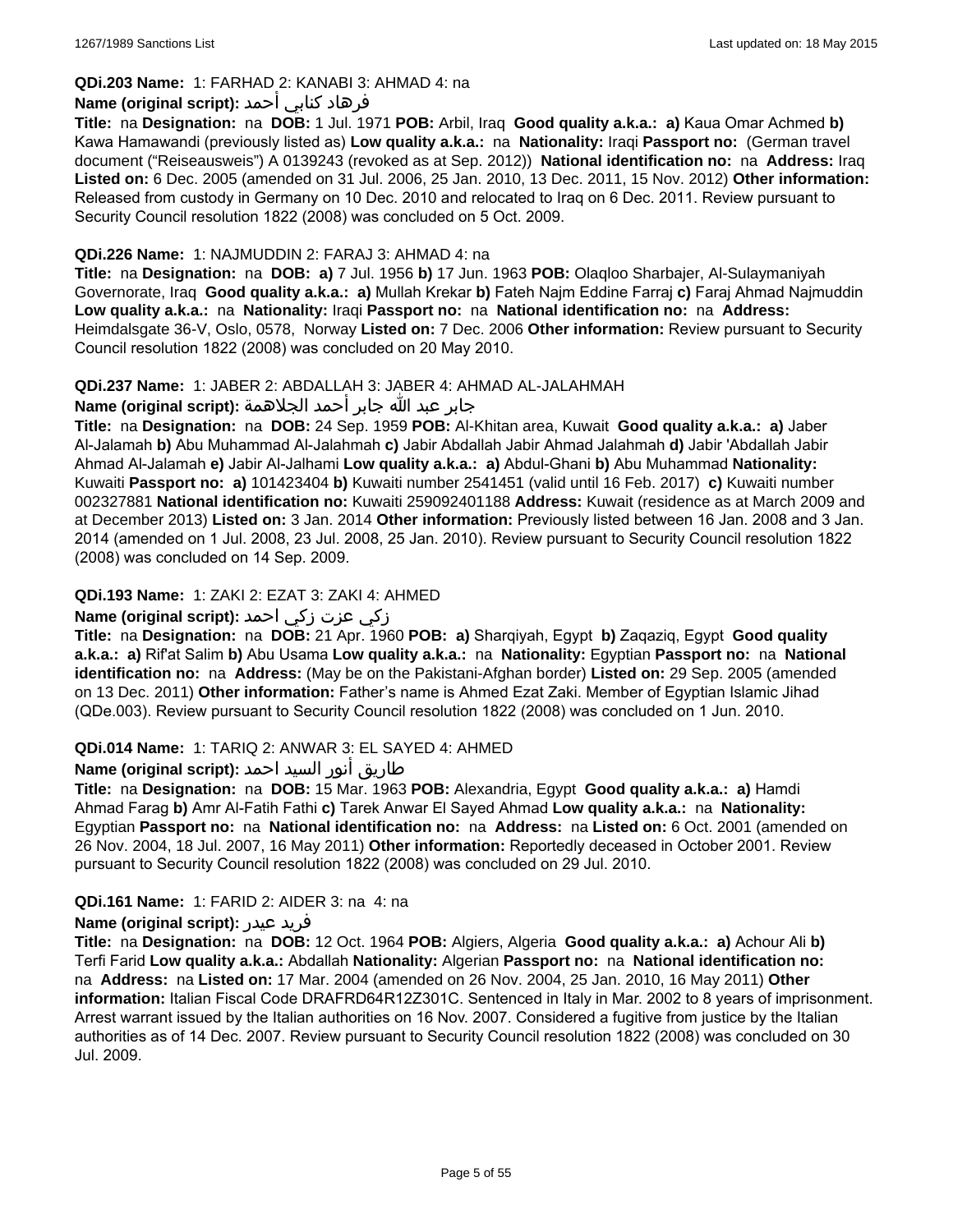#### **QDi.313 Name:** 1: DJAMEL 2: AKKACHA 3: na 4: na

#### **Name (original script):** جمال عكاشة

**Title:** na **Designation:** na **DOB:** 9 May 1978 **POB:** Rouiba, Algiers, Algeria **Good quality a.k.a.: a)** Yahia Abou el Hoummam **b)** Yahia Abou el Hammam **Low quality a.k.a.:** na **Nationality:** Algerian **Passport no:** na **National identification no:** na **Address:** Mali **Listed on:** 5 Feb. 2013 **Other information:** Father's name is Slimane. Mother's name is Akrouf Khadidja. Coordinator of groups associated with The Organisation of Al-Qaida in the Islamic Maghreb (QDe.014) in northern Mali.

### **QDi.091 Name:** 1: MOHAMED 2: AMINE 3: AKLI 4: na

### محمد أمين اكلي **:Name (original script)**

**Title:** na **Designation:** na **DOB:** 30 Mar. 1972 **POB:** Bordj el Kiffane, Algeria **Good quality a.k.a.: a)** Akli Amine Mohamed **b)** Killech Shamir **c)** Kali Sami **Low quality a.k.a.:** Elias **Nationality:** Algerian **Passport no:**  na **National identification no:** na **Address:** Algeria **Listed on:** 25 Jun. 2003 (amended on 12 Apr. 2006, 17 Oct. 2007, 16 May 2011) **Other information:** Father's name is Lounes. Mother's name is Kadidja. Inadmissible to the Schengen area. Deported from Spain to Algeria in Aug. 2009. Review pursuant to Security Council resolution 1822 (2008) was concluded on 15 Jun. 2010.

#### **QDi.325 Name:** 1: ABOU 2: MOHAMED 3: AL ADNANI 4:

**Title:** na **Designation:** na **DOB:** Approximately 1977 **POB:** Binnish, Syrian Arab Republic **Good quality a.k.a.: a)** Yaser Khalaf Nazzal Alrawi **b)** Jaber Taha Falah **c)** Abou Khattab **d)** Abou Sadeq Alrawi **e)** Tah al Binchi **f)** Abu Mohammed al-Adnani **g)** Taha Sobhi Falaha **h)** Yasser Khalaf Hussein Nazal al-Rawi **i)** Abu Baker al-Khatab **j)** Abu Sadek al-Rawi **k)** Taha al-Banshi **l)** Abu Mohamed al-Adnani **m)** Abu-Mohammad al-Adnani al-Shami **n)** Hajj Ibrahim **Low quality a.k.a.:** na **Nationality:** Iraqi **Passport no:** na **National identification no:** na **Address:**  na **Listed on:** 15 Aug. 2014 **Other information:** Official spokesman of Islamic State in Iraq and the Levant (ISIL), listed as Al-Qaida in Iraq (QDe.115), and emir of ISIL in Syria, closely associated with Abu Mohammed al-Jawlani (QDi.317) and Abu Bakr al-Baghdadi, listed as Ibrahim Awwad Ibrahim Ali al-Badri al-Samarrai (QDi.299).

### **QDi.328 Name:** 1: HAJJAJ 2: BIN 3: FAHD 4: AL AJMI

**Title:** na **Designation:** na **DOB:** 10 Aug. 1987 **POB:** Kuwait **Good quality a.k.a.: a)** Hijaj Fahid Hijaj Muhammad Sahib al-Ajmi **b)** Hicac Fehid Hicac Muhammed Sebib al-Acmi **c)** Hajjaj bin-Fahad al-Ajmi **d)** Sheikh Hajaj al-Ajami **e)** Hajaj al-Ajami **f)** Ajaj Ajami **Low quality a.k.a.:** na **Nationality:** Kuwaiti **Passport no:** na **National identification no:** na **Address:** na **Listed on:** 15 Aug. 2014 **Other information:** A Kuwait-based facilitator in charge of the 'committee of zakat' and financier for Al-Nusrah Front for the People of the Levant (QDe.137).

#### **QDi.324 Name:** 1: ABDUL MOHSEN 2: ABDALLAH 3: IBRAHIM 4: AL CHAREKH

**Title:** na **Designation:** na **DOB:** 13 Jul. 1985 **POB:** Saqra, Saudi Arabia **Good quality a.k.a.: a)** Abdul Mohsen Abdullah Ibrahim Al-Sharikh **b)** Sanafi al Nasr **Low quality a.k.a.:** na **Nationality:** Saudi Arabian **Passport no:** na **National identification no:** na **Address:** na **Listed on:** 15 Aug. 2014 **Other information:** A long time facilitator and financier for Al-Qaida (QDe.004), appointed as a regional leader of Jabhat al-Nusrah, listed as Al-Nusrah Front for the People of the Levant (QDe.137).

#### **QDi.327 Name:** 1: ABDELRAHMAN 2: MOUHAMAD ZAFIR 3: AL DABIDI 4: AL JAHANI

**Title:** na **Designation:** na **DOB: a)** 4 Dec. 1971 **b)** 1977 **POB:** Kharj, Saudi Arabia **Good quality a.k.a.: a)** Abd Al-Rahman Muhammad Zafir Al-Dubaysi Al-Juhni **b)** Abd Al-Rahman Muhammad Zafir al-Dubaysi al-Jahni **c)** Abd Al-Rahman Muhammad Zafir al-Dubaysi al-Jahani **d)** Abd Al-Rahman Muhammad Zafir al-Dubaysi al-Juhani **e)** Abdulrhman Mohammed D. Aljahani **f)** Abu al-Wafa' **g)** Abu Anas **h)** Abd al-Rahman Muhammad Zafir al-Dabisi al-Jahani **i)** Abu Wafa al-Saudi **j)** Abu al-Wafa **k)** Abd al-Rahman Muhammad Thafir al-Jahni **l)** Abd al-Rahman Muhammad al-Juhani **m)** ) Abdelrahman Mouhamad Zafir al Dabissi Juhan **n)** Abdelrahman Mouhamad Zafir al Dabissi Juhani **Low quality a.k.a.:** Abou Wafa al Saoudi **Nationality:** Saudi Arabian **Passport no:** F508591 **National identification no:** Saudi Arabian national identification number 1027508157 **Address:** na **Listed on:** 15 Aug. 2014 **Other information:** A member and regional commander of Jabhat al-Nusrah, listed as Al-Nusrah Front for the People of the Levant (QDe.137)and a facilitator of foreign recruits for that group.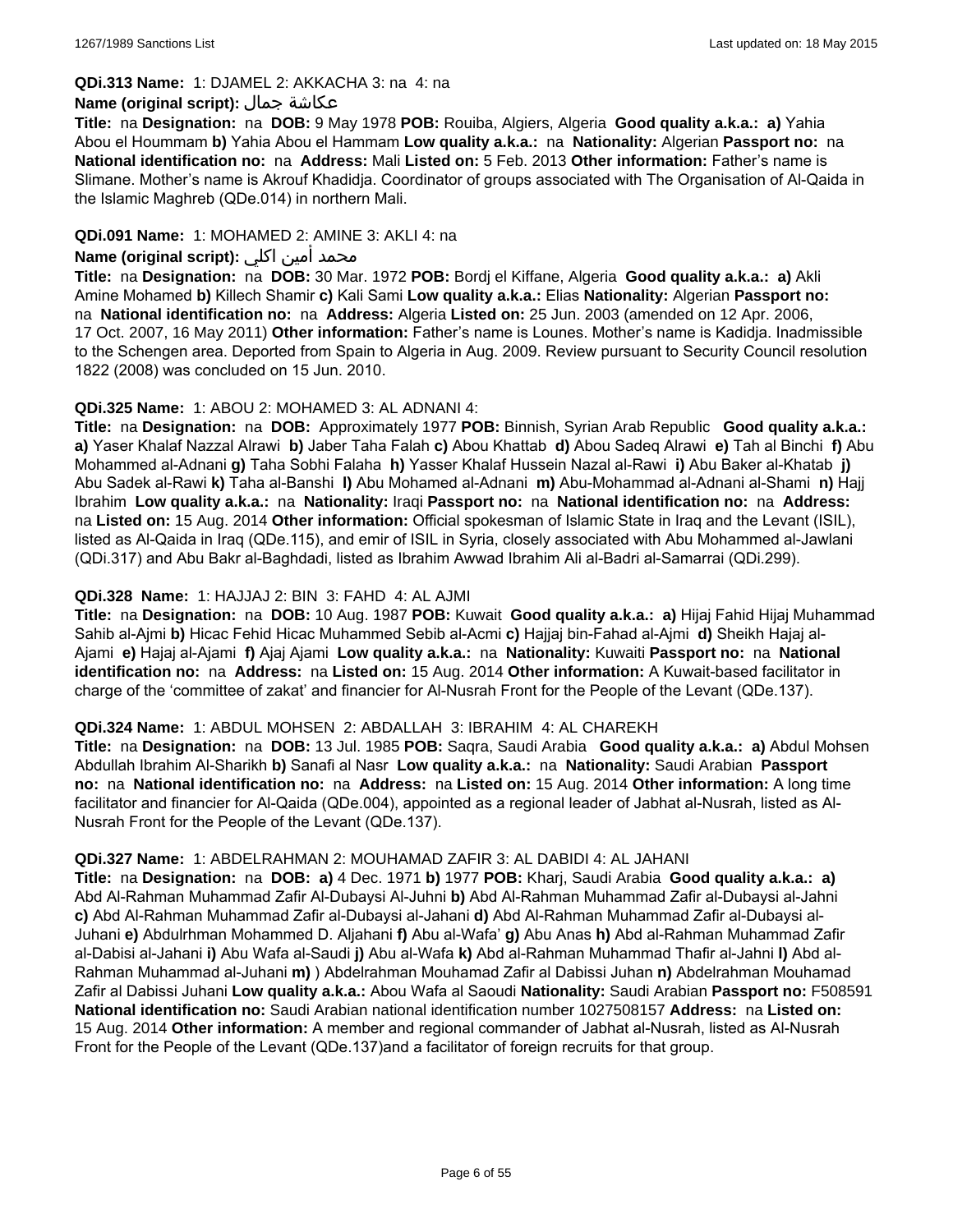#### **QDi.338 Name:** 1: SHAFI 2: SULTAN 3: MOHAMMED 4: AL-AJMI

**Title:** Doctor **Designation:** na **DOB:** 1 Jan. 1973 **POB:** Warah, Kuwait **Good quality a.k.a.: a)** Shafi al-Ajmi **b)** Sheikh Shafi al-Ajmi **Low quality a.k.a.:** Shaykh Abu-Sultan **Nationality:** Kuwaiti **Passport no:** 0216155930 **National identification no:** na **Address:** Area 3, Street 327, Building 41, Al-Uqaylah, Kuwait **Listed on:** 23 Sep. 2014 **Other information:** Fundraiser for Al-Nusrah Front for the People of the Levant (QDe.137).

#### **QDi.344. Name:** 1: IBRAHIM 2: 'ISA HAJJI 3: MUHAMMAD 4: AL-BAKR

# ابراهیم عیسی حاجي محمد البکر **:(script original (Name**

**Title:** na **Designation:** na **DOB:** 12 Jul. 1977 **POB:** Qatar **Good quality a.k.a.: a)** Ibrahim 'Issa Haji Muhammad al-Bakar **b)** Ibrahim 'Isa Haji al-Bakr **c)** Ibrahim Issa Hijji Mohd Albaker **d)** Ibrahim Issa Hijji Muhammad al-Baker **e)** Ibrahim 'Issa al-Bakar **f)** Ibrahim al-Bakr **Low quality a.k.a.:** Abu-Khalil **Nationality:** Qatari **Passport no:** 01016646, issued in Qatar **National identification no:** na **Address:** na **Listed on:** 23 Jan. 2015 **Other information:** Facilitator who provides financial support for and financial services to and in support of Al-Qaida (QDe.004).

#### **QDi.332 Name:** 1: IBRAHIM 2: SULEIMAN 3: HAMAD 4: AL-HABLAIN

**Title:** na **Designation:** na **DOB:** 17 Dec. 1984 **POB:** Buraidah, Saudi Arabia **Good quality a.k.a.:** Barahim Suliman H. al Hblian **Low quality a.k.a.: a)** Abu Jabal **b)** Abu-Jabal **Nationality:** Saudi Arabian **Passport no:** Saudi Arabian passport number F800691 **National identification no:** na **Address:** na **Listed on:** 23 Sep. 2014 **Other information:** Explosives expert and operative for the Abdallah Azzam Brigades (AAB) (QDe.144). Wanted by the Saudi Arabian Government for terrorism. Physical description: eye colour: dark; hair colour: dark; complexion: olive. Speaks Arabic. Photo available for inclusion in the INTERPOL-UN Security Council Special Notice.

#### **QDi.337 Name:** 1: MAYSAR ALI 2: MUSA 3: ABDALLAH 4: AL-JUBURI

**Title:** Amir **Designation:** na **DOB:** 1 Jun. 1976 **POB: a)** Harara, Ninawa Province, Iraq **b)** Al-Shura, Mosul, Iraq **Good quality a.k.a.: a)** Muyassir al-Jiburi **b)** Muyassir Harara **c)** Muyassir al-Shammari **d)** Muhammad Khalid Hassan **Low quality a.k.a.: a)** Al-Shammari **b)** Mus'ab al-Qahtani **c)** Abu Maria al-Qatani **Nationality:** Iraqi **Passport no:** na **National identification no:** na **Address:** na **Listed on:** 23 Sep. 2014 **Other information:** Sharia amir of Al-Nusrah Front for the People of the Levant (QDe.137) as of early 2014.

### **QDi.330 Name:** 1: AZZAM 2: ABDULLAH 3: ZUREIK 4: AL-MAULID AL-SUBHI

**Title:** na **Designation:** na **DOB:** 12 Apr. 1976 **POB:** Al Baraka, Saudi Arabia **Good quality a.k.a.: a)** Mansur al-Harbi **b)** Azzam al-Subhi **c)** Azam Abdallah Razeeq al Mouled Alsbhua **d)** Abu Muslem al-Maky **e)** Abu Suliman al-Harbi **f)** Abu Abdalla al-Harbi **g)** Azam A.R. Alsbhua **Low quality a.k.a.:** na **Nationality:** Saudi Arabian **Passport no:** na **National identification no:** na **Address:** na **Listed on:** 23 Sep. 2014 **Other information:** Has ties to numerous senior Al-Qaida (QDe.004) leaders. Wanted by the Saudi Arabian Government for terrorism. Father's name is Abdullah Razeeq al Mouled al Sbhua. Physical description: eye colour: dark; hair colour: dark; complexion: dark. Speaks Arabic. Photo available for inclusion in the INTERPOL-UN Security Council Special Notice.

### **QDi.334 Name:** 1: 'ABD AL-RAHMAN 2: BIN 'UMAYR 3: AL-NU'AYMI 4:

**Title:** na **Designation:** na **DOB:** 1954 **POB:** na **Good quality a.k.a.: a)** Abd al-Rahman bin 'Amir al-Na'imi **b)** 'Abd al-Rahman al-Nu'aimi **c)** 'Abd al-Rahman bin 'Amir al-Nu'imi **d)** 'Abd al-Rahman bin 'Amir al-Nu'aymi **e)** 'Abdallah Muhammad al-Nu'aymi **f)** 'Abd al-Rahman al-Nua'ymi **g)** A. Rahman al-Naimi **h)** Abdelrahman Imer al Jaber al Naimeh **i)** A. Rahman Omair J Alnaimi **j)** Abdulrahman Omair al Neaimi **Low quality a.k.a.:**  na **Nationality:** na **Passport no:** Qatari passport number 00868774 (expired on 27 Apr. 2014) **National identification no:** Qatari identification number 25463401784 (expires on 6 Dec. 2019) **Address:** na **Listed on:** 23 Sep. 2014 **Other information:** Financier and facilitator for Al-Qaida (QDe.004) and Al-Qaida in Iraq (QDe.115).

#### **QDi.339 Name:** 1: 'ABD AL-RAHMAN 2: MUHAMMAD 3: MUSTAFA 4: AL-QADULI

**Title:** na **Designation:** na **DOB: a)** 1959 **b)** 1957 **POB:** Mosul, Ninawa Province, Iraq **Good quality a.k.a.: a)** 'Abd al-Rahman Muhammad Mustafa Shaykhlari **b)** Umar Muhammad Khalil Mustafa **c)** Abdul Rahman Muhammad al-Bayati **d)** Tahir Muhammad Khalil Mustafa al-Bayati **e)** Aliazra Ra'ad Ahmad **Low quality a.k.a.: a)** Abu-Shuayb **b)** Hajji Iman **c)** Abu Iman **d)** Abu Ala **e)** Abu Hasan **f)** Abu Muhammad **g)** Abu Zayna **Nationality:** Iraqi **Passport no:** na **National identification no:** na **Address:** na **Listed on:** 23 Sep. 2014 **Other information:** Senior Islamic State in Iraq and the Levant (ISIL), listed as Al-Qaida in Iraq (AQI) (QDe.115), official. Previously served as a representative of AQI to Al-Qaida (QDe.004) senior leadership in Pakistan.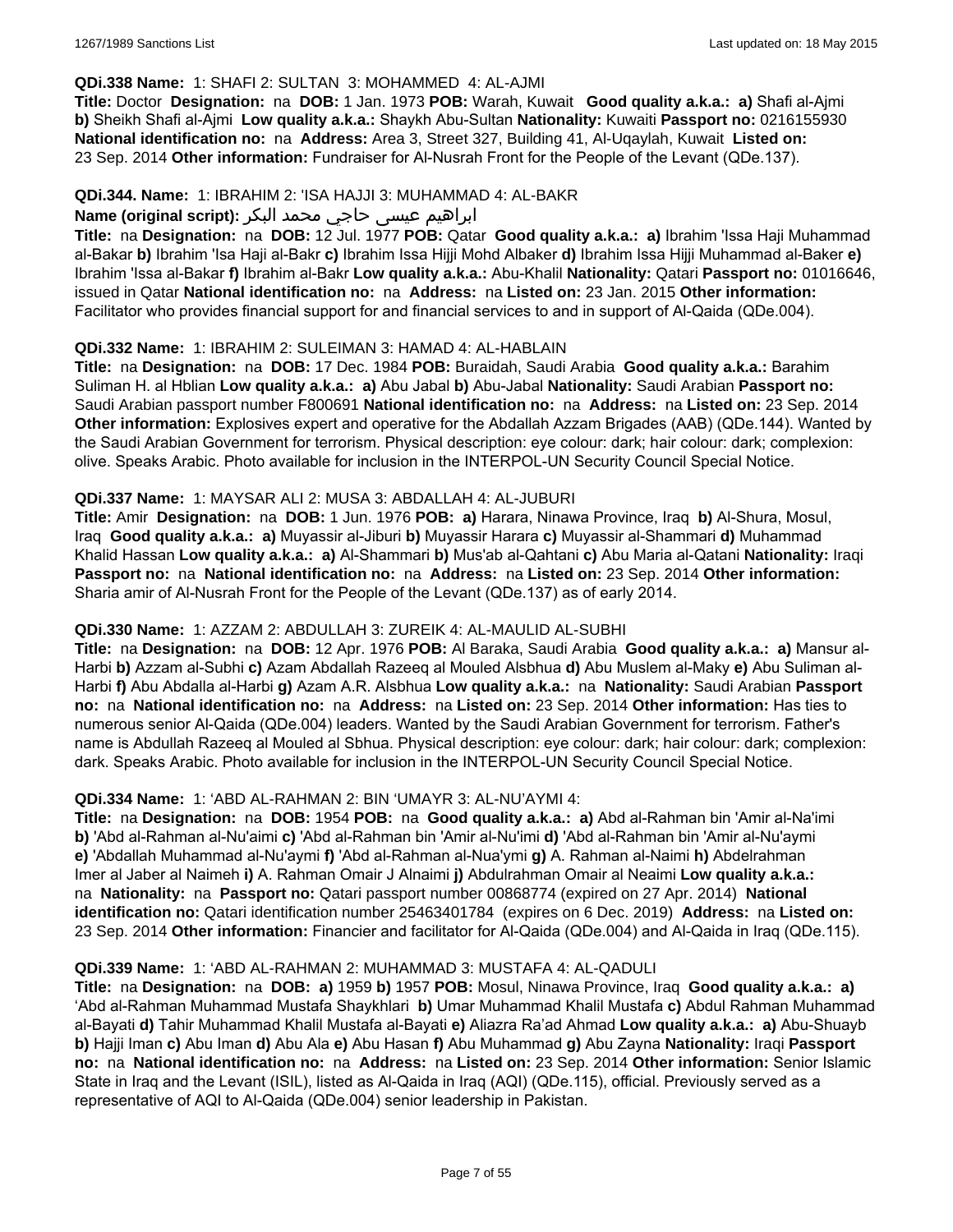#### **QDi.329 Name:** 1: AHMED 2: ABDULLAH 3: SALEH AL-KHAZMARI 4: AL-ZAHRANI

**Title:** na **Designation:** na **DOB:** 15 Sep. 1978 **POB:** Dammam, Saudi Arabia **Good quality a.k.a.: a)** Abu Maryam al-Zahrani **b)** Abu Maryam al-Saudi **c)** Ahmed Abdullah S al-Zahrani **d)** Ahmad Abdullah Salih al-Zahrani **e)** Abu Maryam al-Azadi **f)** Ahmed bin Abdullah Saleh bin al-Zahrani **g)** Ahmed Abdullah Saleh al-Zahrani al-Khozmri **Low quality a.k.a.:** na **Nationality:** Saudi Arabian **Passport no:** Saudi Arabia number E126785, issued on 27 May 2002 (expired on 3 Apr. 2007) **National identification no:** na **Address:** (Located in Syria) **Listed on:** 23 Sep. 2014 **Other information:** Senior member of Al-Qaida (QDe.004). Wanted by the Saudi Arabian Government for terrorism. Father's name is Abdullah Saleh al Zahrani. Physical description: eye colour: dark; hair colour: dark; complexion: olive. Speaks Arabic. Photo available for inclusion in the INTERPOL-UN Security Council Special Notice.

#### **QDi.326 Name:** 1: HAMID 2: HAMAD 3: HAMID 4: AL-'ALI

**Title:** na **Designation:** na **DOB:** 17 Nov. 1960 **POB: a)** Kuwait **b)** Qatar **Good quality a.k.a.:** na **Low quality a.k.a.:** na **Nationality:** Kuwaiti **Passport no: a)** Kuwaiti passport number 001714467 **b)** Kuwaiti passport number 101505554 **National identification no:** na **Address:** na **Listed on:** 15 Aug. 2014 **Other information:** A Kuwaitbased financier, recruiter and facilitator for Islamic State in Iraq and the Levant, listed as Al-Qaida in Iraq (QDe.115), and Jabhat al-Nusrah, listed as Al-Nusrah Front for the People of the Levant (QDe.137). Associated with Ibrahim Awwad Ibrahim Ali al-Badri al-Samarrai (QDi.299) and Abu Mohammed al-Jawlani (QDi.317).

### **QDi.335 Name:** 1: 'ABD AL-RAHMAN 2: KHALAF 3: 'UBAYD JUDAY' 4: AL-'ANIZI

**Title:** na **Designation:** na **DOB:** Approximately 1973 **POB:** na **Good quality a.k.a.: a)** 'Abd al-Rahman Khalaf al-Anizi **b)** 'Abd al-Rahman Khalaf al-'Anzi **Low quality a.k.a.: a)** Abu Usamah al-Rahman **b)** Abu Shaima' Kuwaiti **c)** Abu Usamah al-Kuwaiti **d)** Abu Usama **e)** Yusuf **Nationality:** Kuwaiti **Passport no:** na **National identification no:** na **Address:** Syrian Arab Republic (located in since 2013) **Listed on:** 23 Sep. 2014 **Other information:** Provides support to Al-Qaida (QDe.004) and Islamic State in Iraq and the Levant, listed as Al-Qaida in Iraq (AQI) (QDe.115), in Syria and Iraq.

### **QDi.236 Name:** 1: HAMID 2: ABDALLAH 3: AHMAD 4: AL-ALI

### حامد عبد الله أحمد العلي **:(script original (Name**

**Title:** na **Designation:** na **DOB:** 20 Jan. 1960 **POB:** Kuwait **Good quality a.k.a.: a)** Dr. Hamed Abdullah Al-Ali **b)** Hamed Al-'Ali **c)** Hamed bin 'Abdallah Al-'Ali **d)** Hamid 'Abdallah Al-'Ali **e)** Hamid 'Abdallah Ahmad Al-'Ali **f)** Hamid bin Abdallah Ahmed Al-Ali **g)** Hamid Abdallah Ahmed Al-Ali **Low quality a.k.a.:** Abu Salim **Nationality:** Kuwaiti **Passport no:** Kuwaiti passport number 1739010, issued on 26 May 2003, issued in Kuwait (and expired on 25 May 2008) **National identification no:** na **Address:** Kuwait (residence as at Mar. 2009) **Listed on:** 16 Jan. 2008 (amended on 1 Jul. 2008, 23 Jul. 2008, 25 Jan. 2010) **Other information:** Review pursuant to Security Council resolution 1822 (2008) was concluded on 14 Sep. 2009.

#### **QDi.092 Name:** 1: MEHREZ 2: BEN MAHMOUD 3: BEN SASSI 4: AL-AMDOUNI

### محرز بن محمود بن ساسي العمدوني **:Name (original script**)

**Title:** na **Designation:** na **DOB:** 18 Dec. 1969 **POB:** Asima-Tunis, Tunisia **Good quality a.k.a.: a)** Fabio Fusco, born 25 May 1968 in Naples, Italy **b)** Fabio Fusco, born 18 Dec. 1968 in Tunisia **c)** Fabio Fusco, born 25 May 1968 in Algeria **d)** Mohamed Hassan **e)** Meherez Hamdouni **f)** Amdouni Mehrez ben Tah, born 14 Jul. 1969 in Tunisia **g)** Meherez ben Ahdoud ben Amdouni **h)** Abu Thale **Low quality a.k.a.:** na **Nationality:** Tunisian **Passport no:** Tunisian number G737411, issued on 24 Oct. 1990 (expired on 20 Sep. 1997) **National identification no:** na **Address:** Italy **Listed on:** 25 Jun. 2003 (amended on 26 Nov. 2004, 20 Dec. 2005, 17 Oct. 2007, 16 Sep. 2008, 24 Mar. 2009, 12 Jul. 2010, 16 May 2011) **Other information:** Father's name is Mahmoud ben Sasi. Mother's name is Maryam bint al-Tijani. Inadmissible to the Schengen area. Review pursuant to Security Council resolution 1822 (2008) was concluded on 22 Apr. 2010.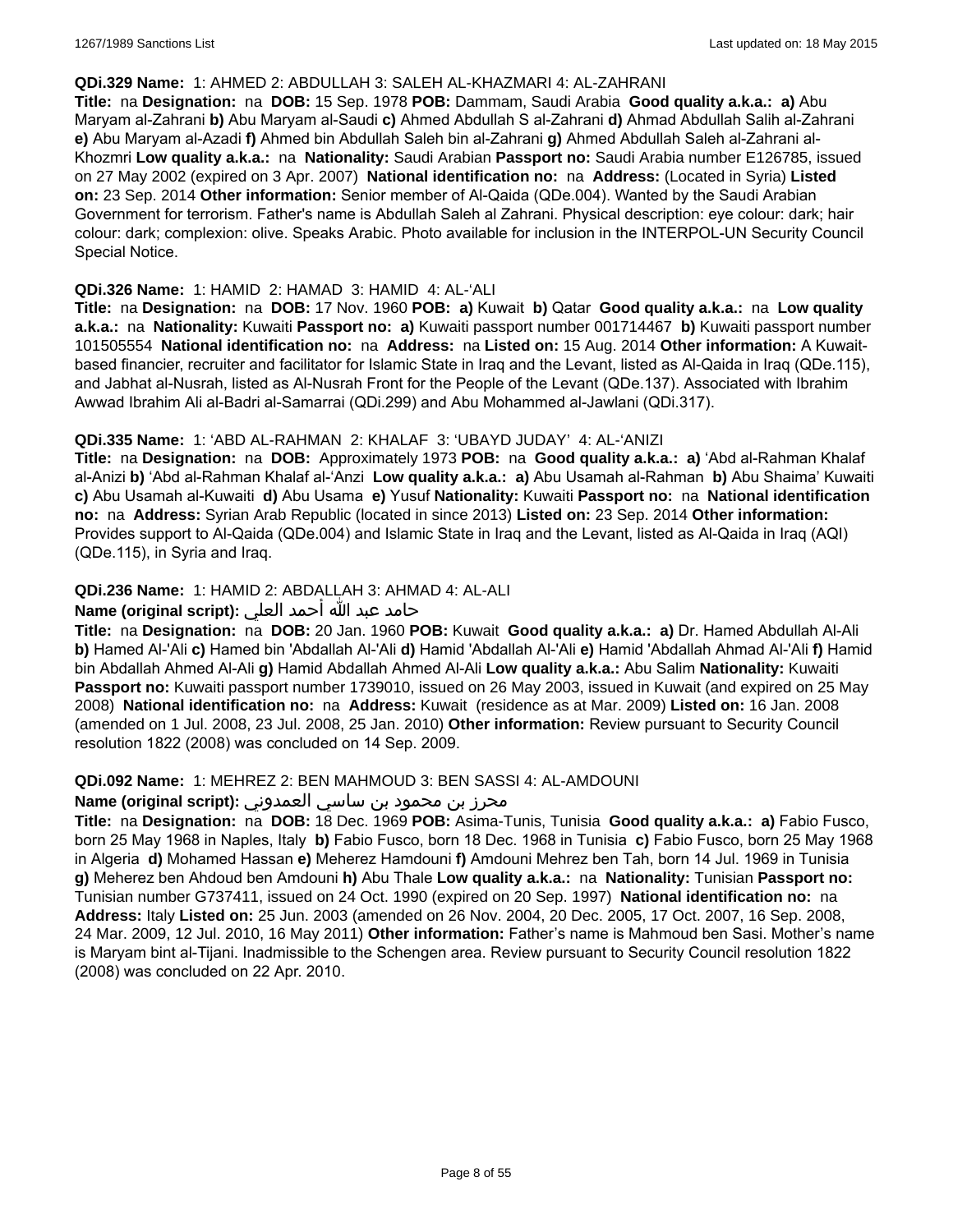### **QDi.060 Name:** 1: MOHAMED 2: BEN BELGACEM 3: BEN ABDALLAH 4: AL-AOUADI

# محمد بن بلقاسم بن عبد الله العوادي **:**Name (original script)

**Title:** na **Designation:** na **DOB:** 11 Dec. 1974 **POB:** Tunis, Tunisia **Good quality a.k.a.: a)** Mohamed Ben Belkacem Aouadi **b)** Fathi Hannachi **Low quality a.k.a.:** na **Nationality:** Tunisian **Passport no:** (Tunisian passport number L 191609 issued on 28 Feb. 1996, expired on 27 Feb. 2001) **National identification no: a)** (04643632 issued on 18 Jun. 1999) **b)** (Italian Fiscal Code: DAOMMD74T11Z352Z) na **Address:** 50th Street, Number 23, Zehrouni, Tunis, Tunisia **Listed on:** 24 Apr. 2002 (amended on 10 Apr. 2003, 26 Nov. 2004, 9 Sep. 2005, 20 Dec. 2005, 31 Jul. 2006, 7 Jun. 2007, 23 Dec. 2010, 24 Nov. 2014) **Other information:** Head of security wing of Ansar al-Shari'a in Tunisia (AAS-T) (QDe.143). Mother's name is Ourida Bint Mohamed. Deported from Italy to Tunisia on 1 Dec. 2004. Arrested in Tunisia in Aug. 2013. Review pursuant to Security Council resolution 1822 (2008) was concluded on 22 Apr. 2010.

### **QDi.291 Name:** 1: IBRAHIM 2: HASSAN 3: TALI 4: AL-ASIRI

### إبراهيم حسن طالع العسيري **:(script original (Name**

**Title:** na **Designation:** na **DOB: a)** 19 Apr. 1982 **b)** 18 Apr. 1982 **c)** (24/06/1402 (Hijri Calendar)) **POB:** Riyadh, Saudi Arabia **Good quality a.k.a.: a)** Ibrahim Hassan Tali Asiri (عسيري طالع حسن إبراهيم(**b)** Ibrahim Hasan Talea Aseeri **c)** Ibrahim Hassan al-Asiri **d)** Ibrahim Hasan Tali Asiri **e)** Ibrahim Hassan Tali Assiri **f)** Ibrahim Hasan Tali'A 'Asiri **g)** Ibrahim Hasan Tali al-'Asiri **h)** Ibrahim al-'Asiri **i)** Ibrahim Hassan Al Asiri **Low quality a.k.a.: a)** Abu Saleh **b)** Abosslah **c)** Abu-Salaah **Nationality:** Saudi Arabian **Passport no:** Saudi Arabian number F654645, issued on 30 Apr. 2005 (expired on 7 Mar. 2010. Issue date in Hijri Calendar 24/06/1426. Expiry date in Hijri Calendar 21/03/1431.) **National identification no:** (Saudi Arabian civil identification number 1028745097) na **Address:** Yemen **Listed on:** 24 Mar. 2011 (amended on 15 Apr. 2014) **Other information:** Operative and principal bomb maker of Al-Qaida in the Arabian Peninsula (AQAP) (QDe.129). Believed to be hiding in Yemen as at Mar. 2011. Wanted by Saudi Arabia. Also associated with Nasir 'abd-al-Karim 'Abdullah Al-Wahishi (QDi.274), Said Ali al-Shihri (QDi.275), Qasim Yahya Mahdi al-Rimi (QDi.282), and Anwar Nasser Abdulla Al-Aulaqi (QDi.283).

### **QDi.283 Name:** 1: ANWAR 2: NASSER 3: ABDULLA 4: AL-AULAQI

### انور ناصر عبدالله العولقي **:(script original (Name**

**Title:** na **Designation:** na **DOB: a)** 21 Apr. 1971 **b)** 22 Apr. 1971 **POB:** Las Cruces, New Mexico, United States of America **Good quality a.k.a.: a)** Anwar al-Aulaqi **b)** Anwar al-Awlaki **c)** Anwar al-Awlaqi **d)** Anwar Nasser Aulaqi **e)** Anwar Nasser Abdullah Aulaqi **f)** Anwar Nasser Abdulla Aulaqi **Low quality a.k.a.:** na **Nationality: a)** United States of America **b)** Yemeni **Passport no:** na **National identification no:** na **Address:** na **Listed on:** 20 Jul. 2010 (amended on 30 Nov. 2011) **Other information:** Confirmed to have died on 30 Sep. 2011 in Yemen.

#### **QDi.093 Name:** 1: CHIHEB 2: BEN MOHAMED 3: BEN MOKHTAR 4: AL-AYARI

### شهاب بن محمد بن مختار العياري **:(script original (Name**

**Title:** na **Designation:** na **DOB:** 19 Dec. 1965 **POB:** Tunis, Tunisia **Good quality a.k.a.: a)** Hichem Abu Hchem **b)** Ayari Chihbe **c)** Ayari Chied **d)** Adam Hussainy, born 19 Dec. 1965 in Greece **Low quality a.k.a.: a)** Hichem **b)** Abu Hichem **c)** Moktar **Nationality:** Tunisian **Passport no:** (Tunisian passport number L246084, issued on 10 June 1996, expired on 9 June 2001) **National identification no:** na **Address:** Bardo, Tunis, Tunisia **Listed on:** 25 Jun. 2003 (amended on 20 Dec. 2005, 17 Oct. 2007, 10 Aug. 2009, 16 May 2011) **Other information:** Extradited from Italy to Tunisia on 13 Apr. 2006. Mother's name is Fatima al-Tumi. Inadmissible to the Schengen area. Review pursuant to Security Council resolution 1822 (2008) was concluded on 22 Apr. 2010.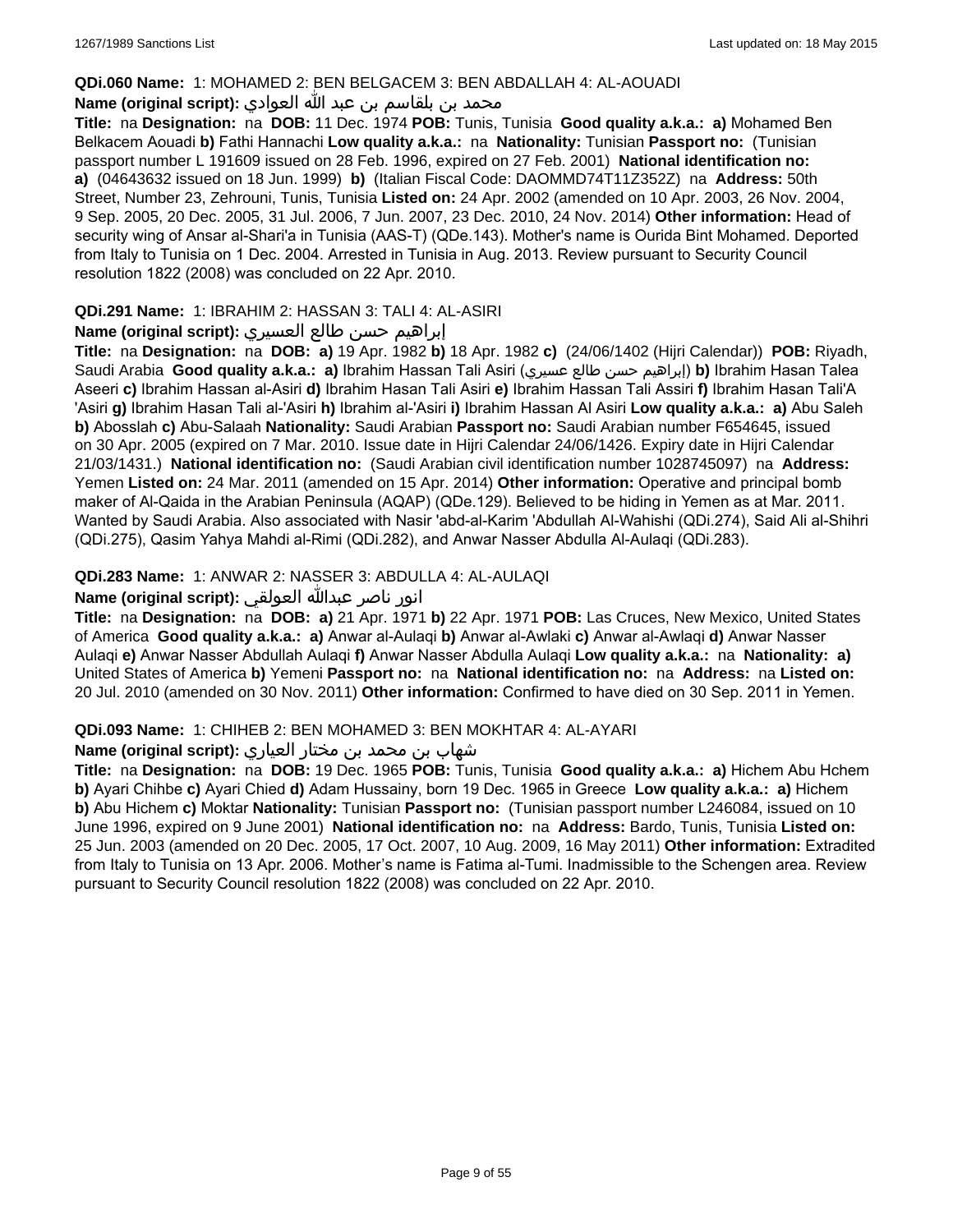### **QDi.138 Name:** 1: SAID 2: BEN ABDELHAKIM 3: BEN OMAR 4: AL-CHERIF

### سعيد بن عبد الحكيم بن عمر الشريف **:(script original (Name**

**Title:** na **Designation:** na **DOB:** 25 Jan. 1970 **POB:** Manzil Tmim, Tunisia **Good quality a.k.a.: a)** Cherif Said, born 25 Jan. 1970 in Tunisia **b)** Binhamoda Hokri, born 25 Jan. 1970 in Sosa, Tunisia **c)** Hcrif Ataf, born 25 Jan. 1971 in Solisse, Tunisia **d)** Bin Homoda Chokri, born 25 Jan. 1970 in Tunis, Tunisia **e)** Atef Cherif, born 12 Dec. 1973 in Algeria **f)** Sherif Ataf, born 12 Dec. 1973 in Aras, Algeria **g)** Ataf Cherif Said, born 12 Dec. 1973 in Tunis, Tunisia **h)** Cherif Said, born 25 Jan. 1970 in Tunis, Tunisia **i)** Cherif Said, born 12 Dec. 1973 in Algeria **Low quality a.k.a.: a)** Djallal **b)** Youcef **c)** Abou Salman **d)** Said Tmimi **Nationality:** Tunisian **Passport no:** Tunisian number M307968, issued on 8 Sep. 2001 (expired on 7 Sep. 2006) **National identification no:** na **Address:** Corso Lodi 59, Milan, Italy **Listed on:** 12 Nov. 2003 (amended on 20 Dec. 2005, 21 Dec. 2007, 30 Jan. 2009, 16 May 2011) **Other information:** Mother's name is Radhiyah Makki. Sentenced to eight years and ten months of imprisonment for membership of a terrorist association by the Appeal Court of Milan, Italy, on 7 Feb. 2008. Sentence confirmed by the Italian Supreme Court on 15 Jan. 2009, which became definitive as of Feb. 2008. Subject to expulsion from Italy to Tunisia after serving the sentence. Review pursuant to Security Council resolution 1822 (2008) was concluded on 6 May 2010.

### **QDi.231 Name:** 1: SALEM 2: NOR ELDIN 3: AMOHAMED 4: AL-DABSKI

### سالم نور الدين امحمد الدبيسكي **:(script original (Name**

**Title:** na **Designation:** na **DOB:** 1963 **POB:** Tripoli, Libyan Arab Jamahiriya **Good quality a.k.a.: a)** Abu Al-Ward **b)** Abdullah Ragab **Low quality a.k.a.: a)** Abu Naim **b)** Abdallah al- Masri **Nationality:** Libyan **Passport no: a)** Libyan passport number 1990/345751 **b)** Libyan passport number 345751 **National identification no:** Libyan national identification number 220334 **Address:** Bab Ben Ghasheer, Tripoli, Libyan Arab Jamahiriya **Listed on:** 8 Jun. 2007 (amended on 13 Dec. 2011) **Other information:** Mother's name is Kalthoum Abdul Salam al-Shaftari. Senior member of Libyan Islamic Fighting Group (QDe.011) and member of Al-Qaida (QDe.004). Review pursuant to Security Council resolution 1822 (2008) was concluded on 24 Nov. 2009.

### **QDi.132 Name:** 1: ASCHRAF 2: AL-DAGMA 3: na 4: na

### **Name (original script):** الدغمة اشرف

**Title:** na **Designation:** na **DOB:** 28 Apr. 1969 **POB:** Abasan, Gaza Strip, Palestinian Territories **Good quality a.k.a.:** Aschraf Al-Dagma, born 28 Apr. 1969 in Kannyouiz, Palestinian Territories **Low quality a.k.a.:** na **Nationality:** Unresolved/Palestinian origin **Passport no:** Refugee travel document , issued on 30 Apr. 2000, issued in Landratsamt Altenburger Land (Altenburg County Administration Office), Germany **National identification no:**  na **Address:** Germany **Listed on:** 23 Sep. 2003 (amended on 23 Dec. 2008, 11 Mar. 2010, 10 Jun. 2011) **Other information:** Associated with Ismail Abdallah Sbaitan Shalabi (QDi.128), Djamel Moustfa (QDi.129) and Mohamed Ghassan Ali Abu Dhess (QDi.130). Review pursuant to Security Council resolution 1822 (2008) was concluded on 19 Jan. 2010.

#### **QDi.278 Name:** 1: MUTHANNA 2: HARITH 3: AL-DARI 4: na

# مثنى حارث الضاري :Name (original script)

**Title:** Doctor **Designation:** na **DOB:** 16 Jun. 1969 **POB:** Iraq **Good quality a.k.a.: a)** Dr. Muthanna Al Dari **b)** Muthana Harith Al Dari **c)** Muthanna Harith Sulayman Al-Dari **d)** Muthanna Harith Sulayman Al-Dhari **e)** Muthanna Hareth Al-Dhari **f)** Muthana Haris Al-Dhari **g)** Doctor Muthanna Harith Sulayman Al Dari Al-Zawba' **h)** Muthanna Harith Sulayman Al-Dari Al-Zobai **i)** Muthanna Harith Sulayman Al-Dari al-Zawba'i **j)** Muthanna Hareth al-Dari **k)** Muthana Haris al-Dari **l)** Doctor Muthanna al-Dari **m)** Dr. Muthanna Harith al-Dari al-Zowbai **Low quality a.k.a.:**  na **Nationality:** Iraqi **Passport no:** na **National identification no:** na **Address: a)** Amman, Jordan **b)** (Khan Dari, Iraq (previous)) **c)** (Asas Village, Abu Ghurayb, Iraq (previous)) **d)** (Egypt (previous)) **Listed on:** 25 Mar. 2010 **Other information:** Provided operational guidance financial support and other services to or in support of Al-Qaida in Iraq (QDe.115).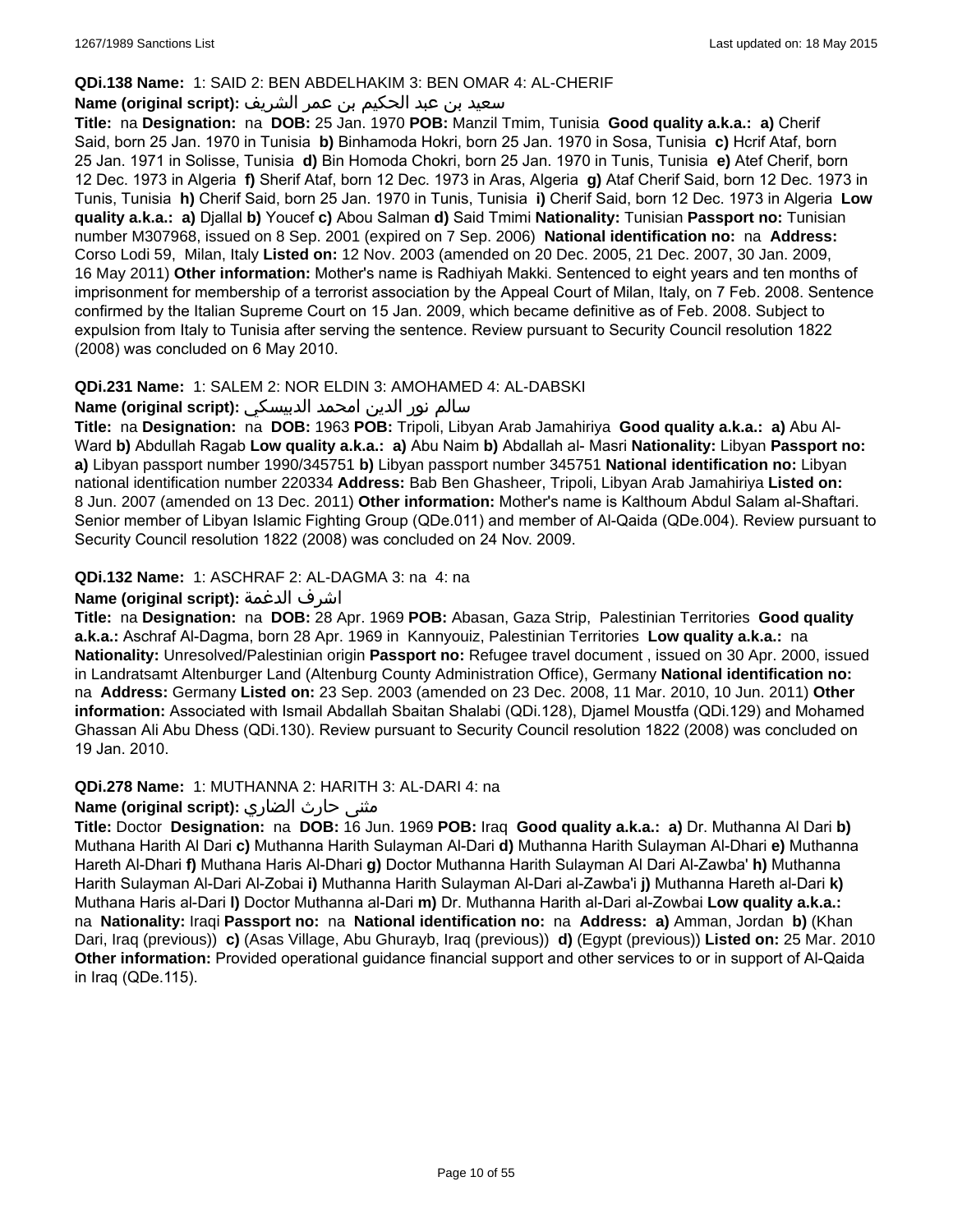#### **QDi.149 Name:** 1: NOUREDDINE 2: BEN ALI 3: BEN BELKASSEM 4: AL-DRISSI

# نور الدين بن علي بن بلقاسم الدريسي **:(script original (Name**

**Title:** na **Designation:** na **DOB:** 30 Apr. 1964 **POB:** Tunis, Tunisia **Good quality a.k.a.:** Drissi Noureddine **Low quality a.k.a.: a)** Abou Ali **b)** Faycal **Nationality:** Tunisian **Passport no:** Tunisian number L851940, issued on 9 Sep. 1998 (expired on 8 Sep. 2003) **National identification no:** na **Address:** Via Plebiscito 3, Cermona, Italy **Listed on:** 12 Nov. 2003 (amended on 20 Dec. 2005, 31 Jul. 2006, 21 Dec. 2007, 16 May 2011) **Other information:** Under administrative control measure in Italy until 5 May 2010. Inadmissible to the Schengen area. Mother's name is Khadijah al-Drissi. Review pursuant to Security Council resolution 1822 (2008) was concluded on 22 Apr. 2010.

### **QDi.059 Name:** 1: KHALID 2: ABD AL-RAHMAN 3: HAMD 4: AL-FAWAZ

### خالد عبد الرحمن حمد الفواز **:(script original (Name**

**Title:** na **Designation:** na **DOB:** 24 Aug. 1962 **POB:** Kuwait **Good quality a.k.a.: a)** Khaled Al-Fauwaz **b)** Khaled A. Al-Fauwaz **c)** Khalid Al-Fawwaz **d)** Khalik Al Fawwaz **e)** Khaled Al-Fawwaz **f)** Khaled Al Fawwaz **g)** Khalid Abdulrahman H. Al Fawaz **Low quality a.k.a.:** na **Nationality:** Saudi Arabian **Passport no:** Passport number 456682, issued on 6 Nov. 1990 (expired on 13 Sep. 1995) **National identification no:** na **Address:** United States of America **Listed on:** 24 Apr. 2002 (amended on 26 Nov. 2004, 23 Apr. 2007, 21 Oct. 2010, 4 Aug. 2014) **Other information:** Extradited from the United Kingdom to the United States of America on 5 Oct. 2012. Review pursuant to Security Council resolution 1822 (2008) was concluded on 22 Apr. 2010.

### **QDi.228 Name:** 1: MOHAMMED 2: AL GHABRA 3: na 4: na

**Title:** na **Designation:** na **DOB:** 1 Jun. 1980 **POB:** Damascus, Syrian Arab Republic **Good quality a.k.a.:**  na **Low quality a.k.a.:** na **Nationality:** British **Passport no:** British number 094629366 **National identification no:** na **Address:** East London, United Kingdom **Listed on:** 12 Dec. 2006 (amended on 13 Dec. 2011) **Other information:** Father's name is Mohamed Ayman Ghabra. Mother's name is Dalal. Review pursuant to Security Council resolution 1822 (2008) was concluded on 5 Oct. 2009.

# **QDi.292 Name:** 1: OTHMAN 2: AHMED 3: OTHMAN 4: AL-GHAMDI

### عثمان أحمد عثمان الغامدي **:(script original (Name**

**Title:** na **Designation:** na **DOB:** 27 May 1979 **POB:** Saudi Arabia **Good quality a.k.a.: a)** Othman al-Ghamdi, born 27 May 1979 in Saudi Arabia **b)** Uthman al-Ghamdi, born 27 May 1979 in Saudi Arabia **c)** Uthman al-Ghamidi, born 27 May 1979 in Saudi Arabia **d)** Othman bin Ahmed bin Othman Alghamdi **e)** Othman Ahmed Othman Al Omairah (born in 1973 in Shabwa, Yemen, nationality: Yemeni) **f)** Uthman Ahmad Uthman al-Ghamdi **g)** Othman Ahmed Othman al-Omirah **Low quality a.k.a.: a)** Al Umairah al-Ghamdi **b)** Othman Bin Ahmed Bin Othman **Nationality:** Saudi Arabian **Passport no:** na **National identification no:** Saudi Arabian national identity card number 1089516791 **Address:** Yemen **Listed on:** 16 Jun. 2011 (amended on 15 Apr. 2014) **Other information:** Operational commander of Al-Qaida in the Arabian Peninsula (AQAP) (QDe.129). Has been involved in raising funds and stockpiling arms for AQAP operations and activities in Yemen. Known associate of Qasim Yahya Mahdi al-Rimi (QDi.282) and Fahd Mohammed Ahmed al-Quso (deceased). Father's name is Ahmed Othman Al Omirah.

### **QDi.160 Name:** 1: FETHI 2: BEN HASSEN 3: BEN SALEM 4: AL-HADDAD

# فتحي بن حسن بن سالم الحداد **:(script original (Name**

**Title:** na **Designation:** na **DOB: a)** 28 Jun. 1963 **b)** 28 Mar. 1963 **POB:** Tataouene, Tunisia **Good quality a.k.a.: a)** Fethi ben Assen Haddad **b)** Fathy Hassan al Haddad **Low quality a.k.a.:** na **Nationality:** Tunisian **Passport no:** Tunisian number L183017, issued on 14 Feb. 1996 (expired on 13 Feb. 2001) **National identification no:**  na **Address: a)** Number 184 Via Fulvio Testi – Cinisello Balsamo (MI), Italy **b)** Number 1 Via Porte Giove – Mortara (PV), Italy (Domicile) **Listed on:** 17 Mar. 2004 (amended on 26 Nov. 2004, 20 Dec. 2005, 21 Dec. 2007, 25 Jan. 2010, 16 May 2011) **Other information:** Italian Fiscal Code: HDDFTH63H28Z352V. Review pursuant to Security Council resolution 1822 (2008) was concluded on 30 Jul. 2009.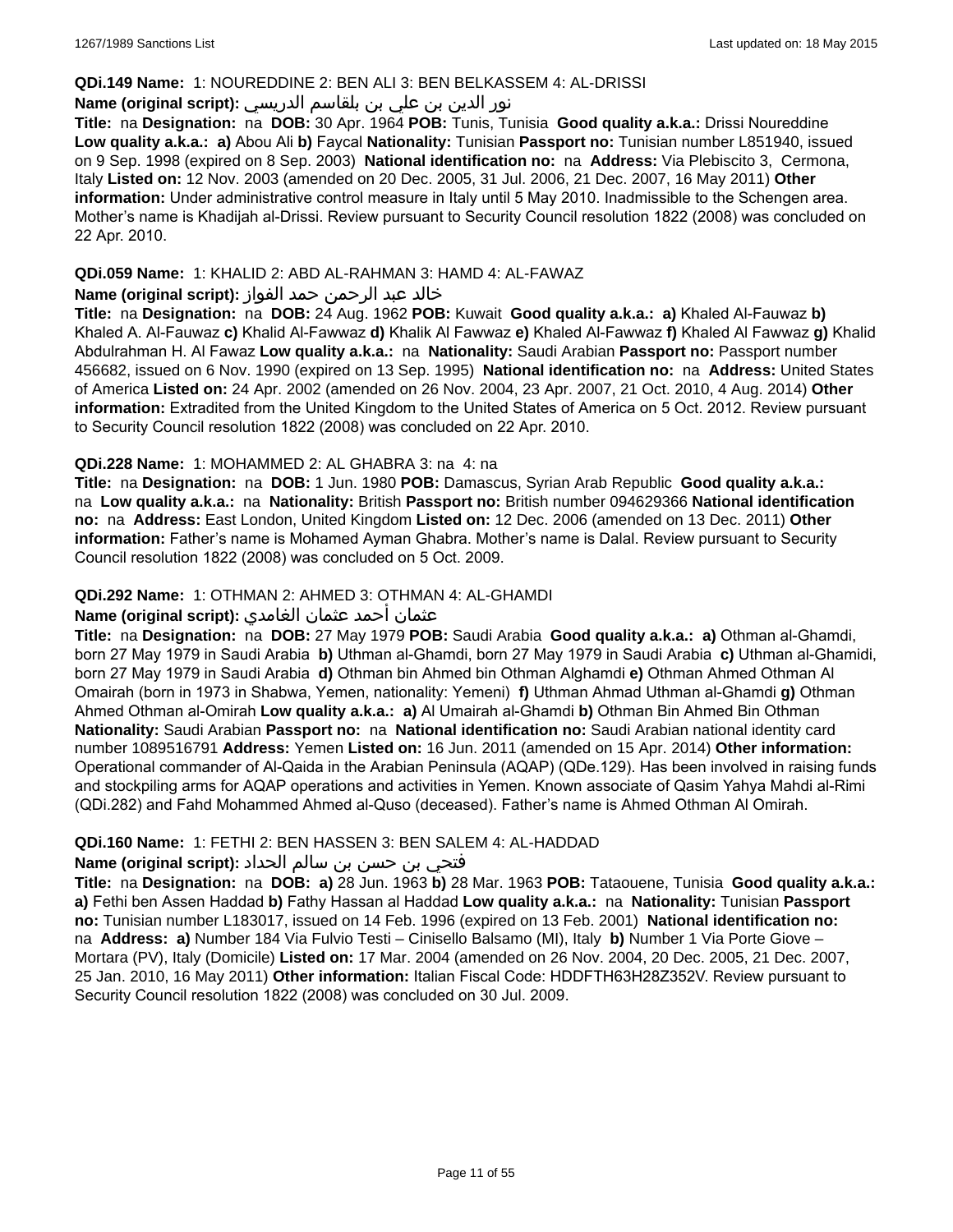### **QDi.140 Name:** 1: KAMAL 2: BEN MAOELDI 3: BEN HASSAN 4: AL-HAMRAOUI

# كمال بن المولدي بن حسن الحمراوي **:(script original (Name**

**Title:** na **Designation:** na **DOB:** 21 Oct. 1977 **POB:** Beja, Tunisia **Good quality a.k.a.: a)** Hamroui Kamel ben Mouldi **b)** Hamraoui Kamel, born 21 Nov. 1977 in Morocco **c)** Hamraoui Kamel, born 21 Nov. 1977 in Tunisia **d)** Hamraoui Kamel, born 20 Oct. 1977 in Tunisia **Low quality a.k.a.: a)** Kamel **b)** Kimo **Nationality:** Tunisian **Passport no:** Tunisian number P229856, issued on 1 Nov. 2002 (expires on 31 Oct. 2007) **National identification no:** na **Address: a)** Via Bertesi Number 27, Cremona, Italy **b)** Via Plebiscito Number 3, Cremona, Italy **Listed on:** 12 Nov. 2003 (amended on 20 Dec. 2005, 31 Jul. 2006, 21 Dec. 2007, 16 May 2011) **Other information:** Mother's name is Khamisah al-Kathiri. Subject to a decree of expulsion, suspended on 17 Apr. 2007 by the European Court of Human Rights. Re-arrested in Italy on 20 May 2008. Inadmissible to the Schengen area. Review pursuant to Security Council resolution 1822 (2008) was concluded on 6 May 2010.

### **QDi.154 Name:** 1: SULAIMAN 2: JASSEM 3: SULAIMAN 4: ALI ABO GHAITH

### سليمان جاسم سليمان علي أبوغيث **:(script original (Name**

**Title:** na **Designation:** na **DOB:** 14 Dec. 1965 **POB:** Kuwait **Good quality a.k.a.:** na **Low quality a.k.a.:** Abo Ghaith **Nationality:** Kuwaiti citizenship withdrawn in 2002 **Passport no:** Kuwaiti number 849594, issued on 27 Nov. 1998, issued in Kuwait (and expired on 24 Jun. 2003) **National identification no:** na **Address:** na **Listed on:** 16 Jan. 2004 (amended on 23 Jul. 2008, 10 Jun. 2011) **Other information:** Left Kuwait for Pakistan in June 2001. Review pursuant to Security Council resolution 1822 (2008) was concluded on 21 Jun. 2010.

### **QDi.299 Name:** 1: IBRAHIM 2: AWWAD 3: IBRAHIM 4: ALI AL-BADRI AL-SAMARRAI

# إبراهيم عواد إبراهيم علي البدري السامرائي **:(script original (Name**

**Title:** Dr. **Designation:** na **DOB:** 1971 **POB:** Iraq **Good quality a.k.a.:** Dr. Ibrahim 'Awwad Ibrahim 'Ali al-Badri al-Samarrai' (born in 1971 in Samarra, Iraq (Ibrahim 'Awad Ibrahim al-Badri al-Samarrai; Ibrahim 'Awad Ibrahim al-Samarra'i; Dr. Ibrahim Awwad Ibrahim al-Samarra'i)) **Low quality a.k.a.: a)** دعاء أبو) Abu Du'a; Abu Duaa') (prominently known by this nom de guerre) **b)** Dr. Ibrahim **c)** القريشي الحسيني البغدادي بكر أبو) Abu Bakr al-Baghdadi al-Husayni al-Quraishi; Abu Bakr al-Baghdadi **Nationality:** Iraqi **Passport no:** na **National identification no:** na **Address:** Iraq **Listed on:** 5 Oct. 2011 (amended on 20 Jul. 2012) **Other information:** Leader of Al-Qaida in Iraq (QDe.115) (AQI). Currently based in Iraq. Responsible for managing and directing AQI large scale operations.

### **QDi.351 Name:** 1: ALIASKHAB 2: ALIBULATOVICH 3: KEBEKOV 4:

# **Name (original script):** Алиaсхаб Алибулатович Кебеков

**Title:** na **Designation:** na **DOB:** 1 Jan. 1972 **POB:** Teletl Village, Shamilskiy District, Republic of Dagestan, Russian Federation **Good quality a.k.a.:** na **Low quality a.k.a.: a)** Sheikh Abu Muhammad **b)** Ali Abu Muhammad **c)** Abu Muhammad Ali Al-Dagestani **Nationality:** Russian **Passport no:** Russian Foreign Travel Passport number 628605523, issued on 4 Jul. 2006, issued in Federal Migration Service of the Russian Federation (expires on 16 Jul. 2016) **National identification no:** Russian National Passport number 8203883123, issued on 16 Jul. 2005, issued in Department of Internal Affairs (OVD), Kirovskiy District, Republic of Dagestan, the Russian Federation (expires on 1 Jan. 2017) **Address:** Shosse Aeroporta, 5 Ap. 7 Makhachkala, Republic of Dagestan, Russian Federation **Listed on:** 23 Mar. 2015 **Other information:** Physical description: eye colour: brown; hair colour: grey; height: 170-175cm; build: heavy, oval face, beard. Tribal/ethnic background: Avar. Father's name: Alibulat Kebekovich Kebekov, born in 1927. Wanted by Federal Russian authorities for terrorist crimes. Photo available for inclusion in the INTERPOL-UN Security Council Special Notice.

### **QDi.296 Name:** 1: MATI UR-REHMAN 2: ALI MUHAMMAD 3: na 4: na

# مطیع الرحمن علی محمد **:Name (original script)**

**Title:** na **Designation:** na **DOB:** Approximately 1977 **POB:** Chak number 36/DNB, Rajkan, Madina Colony, Bahawalpur District, Punjab Province, Pakistan **Good quality a.k.a.: a)** Mati-ur Rehman **b)** Mati ur Rehman **c)** Matiur Rahman **d)** Matiur Rehman **e)** Matti al-Rehman **f)** Abdul Samad **g)** Samad Sial **h)** Abdul Samad Sial **i)** Ustad Talha **j)** Qari Mushtaq **Low quality a.k.a.: a)** Tariq **b)** Hussain **Nationality:** Pakistani **Passport no:** na **National identification no:** na **Address:** na **Listed on:** 22 Aug. 2011 (amended on 10 May 2012, 17 Oct. 2013) **Other information:** Physical description: 5 feet 2 inches; 157,4 cm. Name of father: Ali Muhammad. Mati ur-Rehman is the chief operational commander of Lashkar i Jhangvi (LJ) (QDe.096). Associated with Harakat-ul Jihad Islami (QDe.130).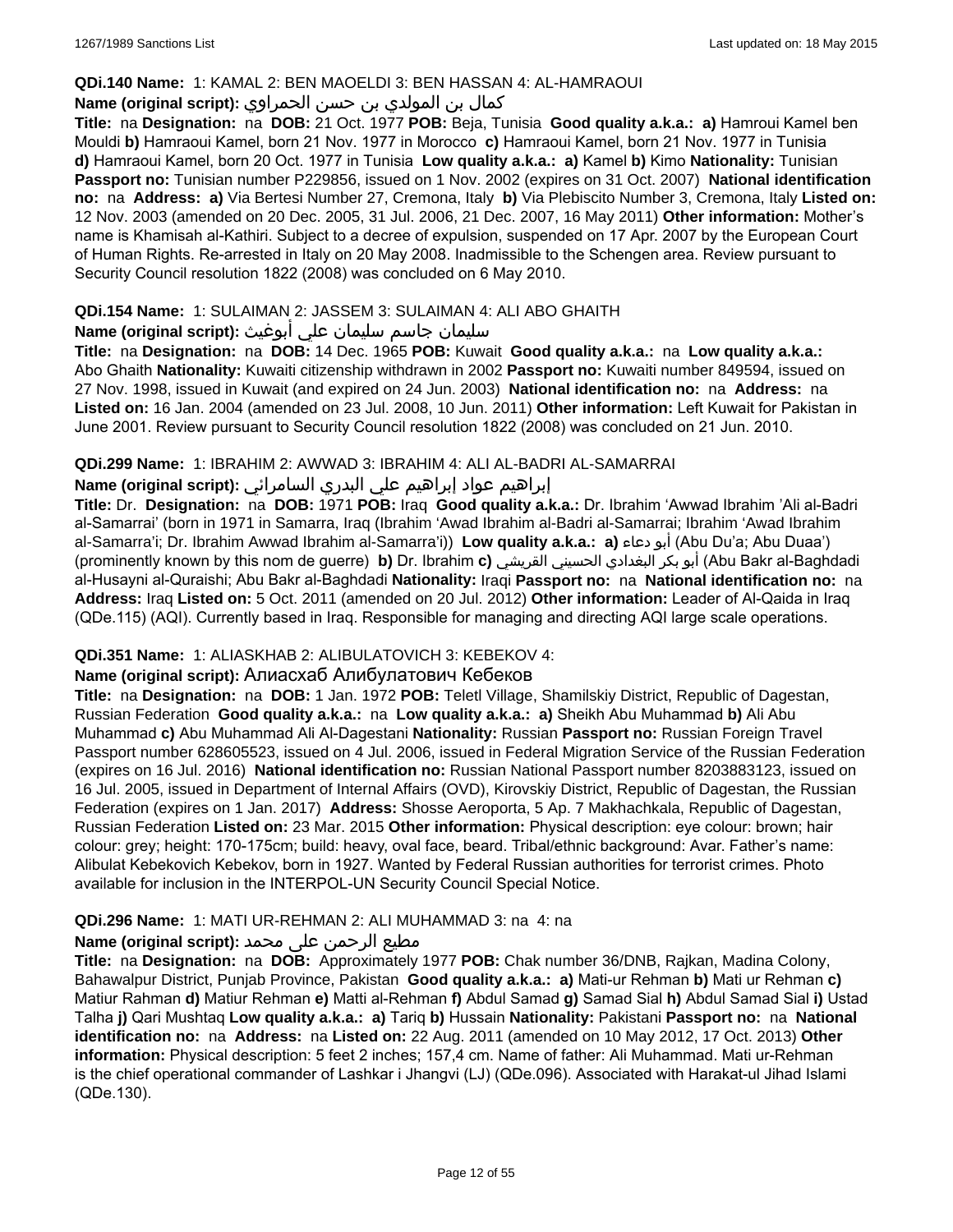### **QDi.194 Name:** 1: MOHAMMED 2: AHMED 3: SHAWKI 4: AL ISLAMBOLLY

#### محمد احمد شوقي الاسلامبولي **:Name (original script)**

**Title:** na **Designation:** na **DOB:** 21 Jan. 1957 **POB:** El-Minya, Qena, Egypt **Good quality a.k.a.: a)** Abu Khalid **b)** Abu Ja'far **c)** Mohamed El Islambouli **Low quality a.k.a.:** na **Nationality:** Egyptian **Passport no:** na **National identification no:** na **Address:** (Believed to be in Pakistan or Afghanistan) **Listed on:** 29 Sep. 2005 (amended on 13 Dec. 2011) **Other information:** Father's name is Shawki al-Islambolly. Member of Egyptian Islamic Jihad (QDe.003). Review pursuant to Security Council resolution 1822 (2008) was concluded on 1 Jun. 2010.

### **QDi.176 Name:** 1: IMAD 2: BEN BECHIR 3: BEN HAMDA 4: AL-JAMMALI

### عماد بن البشير بن حمدا الجمالي **:(script original (Name**

**Title:** na **Designation:** na **DOB:** 25 Jan. 1968 **POB:** Manzal Tmim, Nabul, Tunisia **Good quality a.k.a.:** na **Low quality a.k.a.:** na **Nationality:** Tunisian **Passport no:** Tunisian number K693812, issued on 23 Apr. 1999 (expired on 22 Apr. 2004) **National identification no:** na **Address:** 4 Qistantiniyah Street, Manzal Tmim, Nabul, Tunisia (home address) **Listed on:** 23 Jun. 2004 (amended on 20 Dec. 2005, 31 Jul. 2006, 17 Oct. 2007, 13 Dec. 2011) **Other information:** Italian Fiscal Code: JMM MDI 68A25 Z352D. In detention in Tunis (Tunisia) as at Dec. 2009. Mother's name is Jamilah. Italian Judicial Authorities have issued a warrant of arrest against him, which had not been executed as of Sep. 2007. Review pursuant to Security Council resolution 1822 (2008) was concluded on 9 Apr. 2010.

### **QDi.317 Name:** 1: ABU MOHAMMED 2: AL-JAWLANI 3: na 4: na

### أبو محمد الجولاني **:(script original (Name**

**Title:** na **Designation:** na **DOB:** Between 1975 and 1979 **POB:** Syria **Good quality a.k.a.:** Abu Mohamed al-Jawlani (Abu Muhammad al-Jawlani, Abu Mohammed al-Julani, Abu Mohammed al-Golani, Abu Muhammad al-Golani, Abu Muhammad Aljawlani, Muhammad al-Jawlani (transliterations of original script name)) **Low quality a.k.a.:** الفاتح ، الفاتح شيخ)) transliterations: Shaykh al-Fatih; Al Fatih ) (Translation: The Conqueror) (Nom de guerre)) **Nationality:** Syrian **Passport no:** na **National identification no:** na **Address:** (Active in Syria as at Jun. 2013) **Listed on:** 24 Jul. 2013 (amended on 2 Jun. 2014) **Other information:** Since Jan. 2012, he is the Leader of Al-Nusrah Front for the People of the Levant (QDe.137), a Syria-based group listed in May 2014, and previously listed as an alias of Al-Qaida in Iraq (AQI) (QDe.115) between 30 May 2013 and 13 May 2014. Associated with Ibrahim Awwad Ibrahim Ali Al-Badri Al-Samarrai (QDi.299) and Aiman Muhammed Rabi al-Zawahiri (QDi.006).

### **QDi.058 Name:** 1: ABU BAKR 2: AL-JAZIRI 3: na 4: na

### **Name (original script):** الجزائري أبوبكر

**Title:** na **Designation:** na **DOB:** na **POB:** na **Good quality a.k.a.:** Yasir Al-Jazari **Low quality a.k.a.:** na **Nationality: a)** Algerian **b)** Palestinian **Passport no:** na **National identification no:** na **Address:** na **Listed on:** 11 Jan. 2002 (amended on 18 Jul. 2007, 1 Feb. 2008, 16 May 2011) **Other information:** Finance chief of the Afghan Support Committee (ASC) (QDe.069). Al-Qaida (QDe.004) facilitator and communication expert. Believed to be in Algeria as at Apr. 2010. Review pursuant to Security Council resolution 1822 (2008) was concluded on 21 Jun. 2010.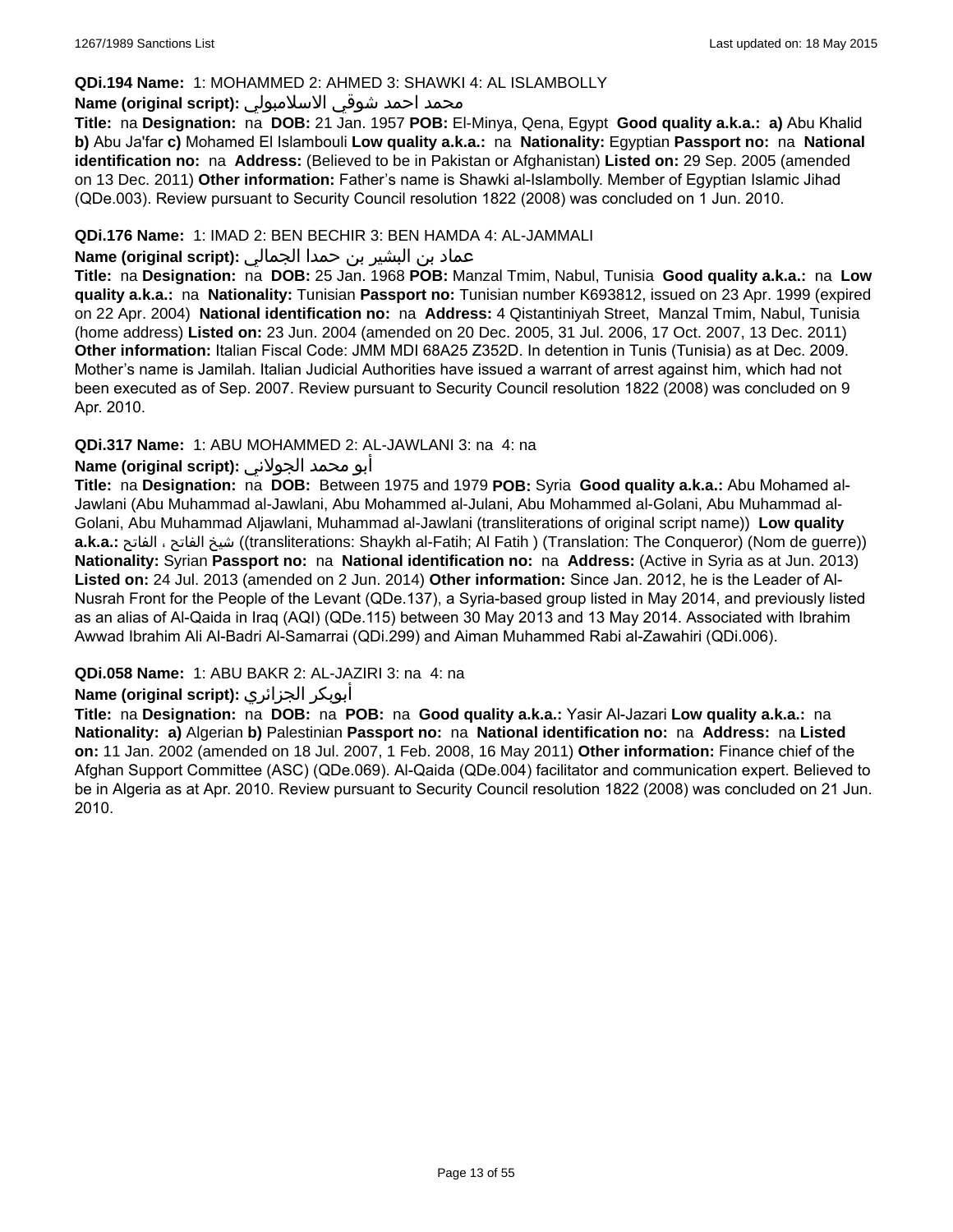### **QDi.318 Name:** 1: MUHAMMAD 2: JAMAL 3: ABD-AL RAHIM AHMAD 4: AL-KASHIF

### محمد جمال عبدالرحيم أحمد الكاشف **:Name (original script**)

**Title:** na **Designation:** na **DOB: a)** 1 Jan. 1964 **b)** 1 Feb. 1964 **POB:** Cairo, Egypt **Good quality a.k.a.: a)** Muhammad Jamal Abdo Al-Kashif **b)** Muhammad Jamal Abdo Al Kashef **c)** Muhammad Jamal Abd-Al Rahim Ahmad Al-Kashif **d)** Muhammad Jamal Abd-Al Rahim Al-Kashif **e)** Muhammad Jamal Abdu **f)** Muhammad Jamal **Low quality a.k.a.: a)** Muhammad Jamal Abu Ahmad (nom de guerre) **b)** Abu Ahmad (nom de guerre) **c)** Abu Jamal (nom de guerre) **d)** Muhammad Gamal Abu Ahmed **e)** Mohammad Jamal Abdo Ahmed (nom de guerre) **f)** Muhammad Jamal Abduh (nom de guerre) **g)** Muhammad Jamal Ahmad Abdu (nom de guerre) **h)** Riyadh (nom de guerre) **Nationality:** Egyptian **Passport no: a)** (Egyptian passport number 6487, issued 30 Jan. 1986, under name Muhammad Jamal Abdu) **b)** (Egyptian passport issued in 1993, under name Muhammad Jamal Abd-Al Rahim Ahmad Al-Kashif) **c)** (Yemeni passport number 388181, under name Muhammad Jamal Abd-Al Rahim Al-Kashif) **National identification no:** na **Address:** Egypt **Listed on:** 21 Oct. 2013 **Other information:** Trained in Afghanistan in the late 1980s with Al-Qaida (QDe.004) to make bombs. Former top military commander of the Egyptian Islamic Jihad (QDe.003). Since 2011, established Muhammad Jamal Network (MJN) (QDe.136) and terrorist training camps in Egypt and Libya. Conducted MJN's terrorist activities with support from Al-Qaida in the Arabian Peninsula (AQAP) (QDe.129). Reported to be involved in the attack on the United States Mission in Benghazi, Libya, on 11 Sep. 2012. Headed Nasr City terrorist cell in Egypt in 2012. Linked to Aiman al-Zawahiri (QDi.006) and the leadership of AQAP and the Organization of Al-Qaida in the Islamic Maghreb (AQIM) (QDe.014). Arrested and imprisoned multiple times by Egyptian authorities since ca. 2000. Released in 2011 but re-arrested by Egyptian authorities in Nov. 2012. Imprisoned in Egypt pending trial as of Sep. 2013. Wife's name is Samah 'Ali Al-Dahabani (Yemeni national).

### **QDi.233 Name:** 1: FAHD 2: MUHAMMAD 3: 'ABD AL-'AZIZ 4: AL-KHASHIBAN

### فهد محمد عبد العزيز الخشيبان **:(script original (Name**

**Title:** na **Designation:** na **DOB:** 16 Oct. 1966 **POB:** Oneiza, Saudi Arabia **Good quality a.k.a.: a)** Fahad H. A. Khashayban **b)** Fahad H. A. Kheshaiban **c)** Fahad Mohammad Abdulaziz Alkhoshiban **d)** Fahad H. A. al-Khashiban **e)** Fahad H. A. Kheshayban **f)** Fahad H. A. al-Khosiban **g)** Fahad H. A. Khasiban **h)** Fahd Muhammad 'Abd Al-'Aziz al-Khashayban **i)** Fahd Muhammad'Abd al-'Aziz al-Khushayban **j)** Fahad al-Khashiban **k)** Fahd Khushaiban **l)** Fahad Muhammad A. al-Khoshiban **m)** Fahad Mohammad A. al-Khoshiban **Low quality a.k.a.: a)** Shaykh Abu Thabit **b)** Abu Thabit **c)** Shaykh Thabet **d)** Abdur Abu Rahman **e)** Abu Abdur Rahman **Nationality:** Saudi Arabian **Passport no:** Saudi Arabian passport number G477835, issued on 26 Jun. 2006 (expired on 3 May 2011) **National identification no:** na **Address:** Saudi Arabia **Listed on:** 9 Oct. 2007 (amended on 20 Feb. 2008, 13 Dec. 2011) **Other information:** Involved in the financing of and otherwise provided assistance to the Abu Sayyaf Group (QDe.001). Review pursuant to Security Council resolution 1822 (2008) was concluded on 14 Sep. 2009.

### **QDi.170 Name:** 1: HACENE 2: ALLANE 3: na 4: na

### **Name (original script):** علاني حسن

**Title:** na **Designation:** na **DOB:** 17 Jan. 1941 **POB:** Médéa, Algeria **Good quality a.k.a.: a)** Hassan the Old **b)** Al Sheikh Abdelhay **c)** Boulahia **d)** Abu al-Foutouh **e)** Cheib Ahcéne **Low quality a.k.a.:** na **Nationality:** Algerian **Passport no:** na **National identification no:** na **Address:** na **Listed on:** 3 May 2004 (amended on 12 Apr. 2006, 7 Apr. 2008, 13 Dec. 2011) **Other information:** Confirmed to have died on 16 Apr. 2004 in northern Niger. Review pursuant to Security Council resolution 1822 (2008) was concluded on 27 Jul. 2010.

### **QDi.177 Name:** 1: HABIB 2: BEN 3: AHMED 4: AL-LOUBIRI

### حبيب بن احمد اللوبيري **:(script original (Name**

**Title:** na **Designation:** na **DOB:** 17 Nov. 1961 **POB:** Manzal Tmim, Nabul, Tunisia **Good quality a.k.a.:** Al-Habib ben Ahmad ben al-Tayib al-Lubiri **Low quality a.k.a.:** na **Nationality:** Tunisian **Passport no:** Tunisian number M788439, issued on 20 Oct. 2001 (expires on 19 Oct. 2006) **National identification no:** na **Address:** Al-Damus, Manzal Tmim, Nabul, Tunisia (habitual residence) **Listed on:** 23 Jun. 2004 (amended on 20 Dec. 2005, 17 Oct. 2007, 10 Aug. 2009, 13 Dec. 2011) **Other information:** Italian Fiscal Code: LBR HBB 61S17 Z352F. In detention in Tunisia as at Dec. 2009. Mother's name is Fatima bint al-Mukhtar. Review pursuant to Security Council resolution 1822 (2008) was concluded on 9 Apr. 2010.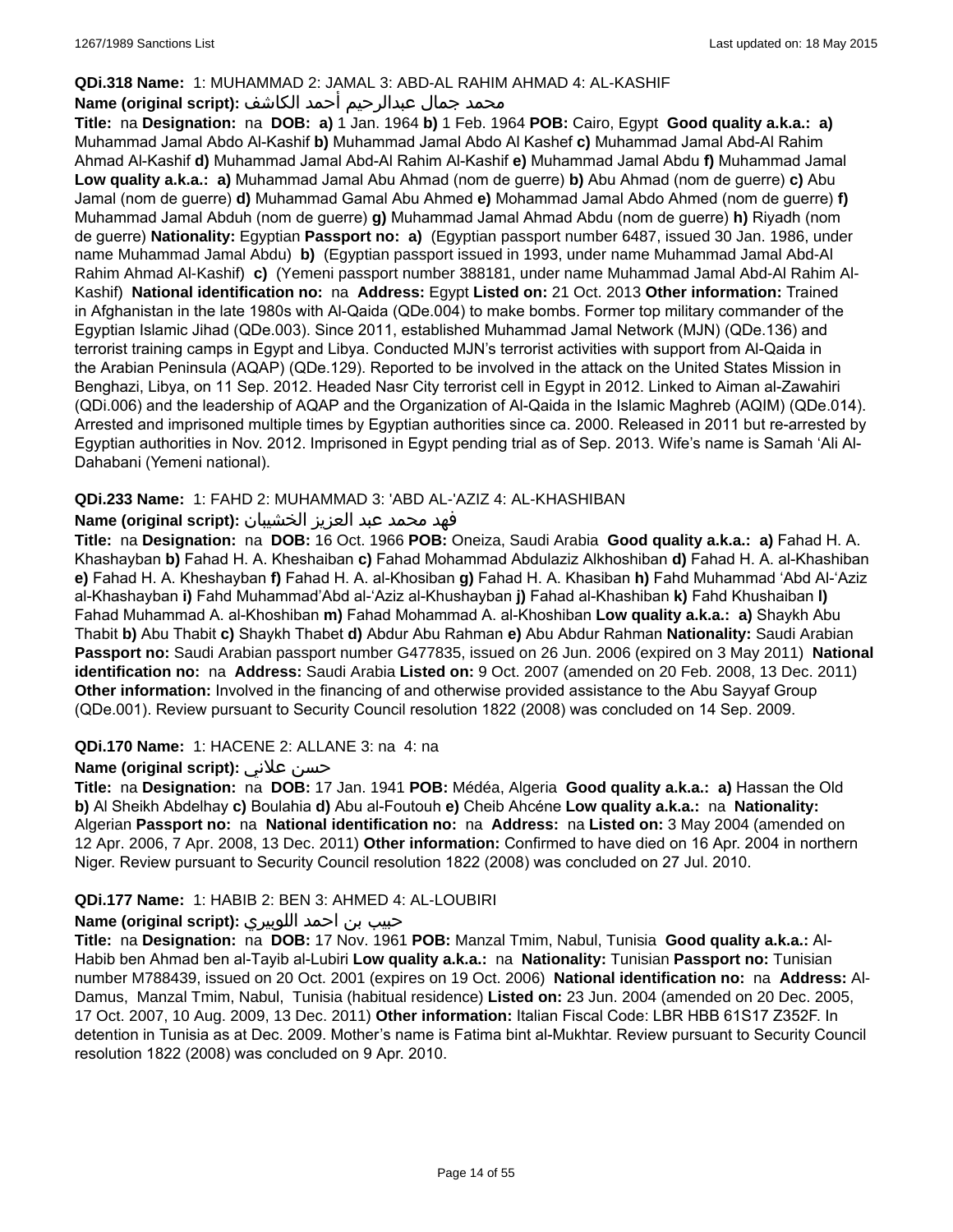#### **QDi.074 Name:** 1: TAREK 2: BEN HABIB 3: BEN AL-TOUMI 4: AL-MAAROUFI

### طارق بن الحبيب بن التومي المعروفي **:(script original (Name**

**Title:** na **Designation:** na **DOB:** 23 Nov. 1965 **POB:** Ghardimaou, Tunisia **Good quality a.k.a.: a)** Abu Ismail **b)** Abou Ismail el Jendoubi **c)** Abou Ismail Al Djoundoubi **Low quality a.k.a.:** na **Nationality:** Tunisian **Passport no:** Tunisian number E590976, issued on 19 Jun. 1987 ( expired on 18 Jun. 1992) **National identification no:**  na **Address:** Rue Léon Théodore Number 107/1, 1090 Jette, Brussels, Belgium **Listed on:** 3 Sep. 2002 (amended on 26 Nov. 2004, 20 Dec. 2005, 31 Jul. 2006, 3 Jul. 2007, 10 Aug. 2009, 25 Jan. 2010, 23 Dec. 2010) **Other information:** Belgian nationality withdrawn on 26 Jan. 2009. In detention in Nivelles, Belgium, as of Oct. 2010. Review pursuant to Security Council resolution 1822 (2008) was concluded on 8 Jun. 2010.

### **QDi.320 Name:** 1: ABD-AL-HAMID 2: AL-MASLI 3: na 4: na

### **Name (original script):** المصلي عبدالحميد

**Title:** na **Designation:** na **DOB:** 1976 **POB: a)** Darnah, Libya **b)** Danar, Libya **Good quality a.k.a.: a)** Abdal-Hamid Muhammad Abd-al-Hamid Al-Masli **b)** Abd-al-Hamid Musalli **c)** Hamid Masli **Low quality a.k.a.: a)** Hamza al-Darnawi **b)** Hamzah al-Darnawi **c)** Hamza Darnawi **d)** Hamzah Darnawi **e)** Hamzah Dirnawi **f)** Hamza Darnavi **g)** Hamza al-Darnavi **h)** Abdullah Darnawi **i)** Abu-Hamzah al-Darnawi **Nationality:** Libyan **Passport no:** na **National identification no:** na **Address:** (Reportedly located in Waziristan, Federally Administered Tribal Areas, Pakistan) **Listed on:** 26 Nov. 2013 **Other information:** Leader and trainer of an Al-Qaida electronics and explosives workshop producing improvised explosive device components.

### **QDi.276 Name:** 1: AKRAM 2: TURKI 3: HISHAN 4: AL-MAZIDIH

أكرم تركي هاشم المزيده **:(script original (Name**

**Title:** na **Designation:** na **DOB: a)** 1974 **b)** 1975 **POB:** na **Good quality a.k.a.:** Akram Turki Al-Hishan **Low quality a.k.a.: a)** Abu Jarrah **b)** Abu Akram **Nationality:** na **Passport no:** na **National identification no:** na **Address:** Zabadani, Syrian Arab Republic **Listed on:** 11 Mar. 2010 **Other information:** Other possible date of birth: 1979. He is a cousin of Ghazy Fezza Hishan Al Mazidih (QDi.277).

### **QDi.277 Name:** 1: GHAZY 2: FEZZA 3: HISHAN 4: AL-MAZIDIH

### غازي فيزا هاشم المزيده **:(script original (Name**

**Title:** na **Designation:** na **DOB: a)** 1974 **b)** 1975 **POB:** na **Good quality a.k.a.: a)** Ghazy Fezzaa Hishan **b)** Mushari Abd Aziz Saleh Shlash **Low quality a.k.a.: a)** Abu Faysal **b)** Abu Ghazzy **Nationality:** na **Passport no:**  na **National identification no:** na **Address:** Zabadani, Syrian Arab Republic **Listed on:** 11 Mar. 2010 **Other information:** He is a cousin of Akram Turki Hishan Al Mazidih (QDi.276).

#### **QDi.076 Name:** 1: ISAM 2: ALI 3: MOHAMED 4: ALOUCHE

# عصام علي محمد علوش **:(script original (Name**

**Title:** na **Designation:** na **DOB: a)** 1972 **b)** 21 Mar. 1974 **POB:** Baghdad, Iraq **Good quality a.k.a.:** Mansour Thaer, born 21 Mar. 1974 in Baghdad, Iraq **Low quality a.k.a.:** na **Nationality:** Jordanian **Passport no:** na **National identification no:** na **Address:** na **Listed on:** 3 Sep. 2002 (amended on 18 Aug. 2006, 30 Jan. 2009) **Other information:** Was deported from Germany to Jordan in Feb. 2005. Review pursuant to Security Council resolution 1822 (2008) was concluded on 21 Jun. 2010.

#### **QDi.273 Name:** 1: FAZEEL-A-TUL 2: SHAYKH ABU MOHAMMED 3: AMEEN 4: AL-PESHAWARI

**Title:** na **Designation:** na **DOB: a)** Approximately 1967 **b)** Approximately 1961 **c)** Approximately 1973 **POB:** Shunkrai village, Sarkani District, Konar Province, Afghanistan **Good quality a.k.a.: a)** Shaykh Aminullah **b)** Sheik Aminullah **c)** Abu Mohammad Aminullah Peshawari **d)** Abu Mohammad Amin Bishawri **e)** Abu Mohammad Shaykh Aminullah Al-Bishauri **f)** Shaykh Abu Mohammed Ameen al-Peshawari **g)** Shaykh Aminullah Al-Peshawari **Low quality a.k.a.:** na **Nationality:** Afghan **Passport no:** na **National identification no:** na **Address:** Ganj District, Peshawar, Pakistan **Listed on:** 29 Jun. 2009 (amended on 24 Jul. 2013) **Other information:** Associated with Al-Qaida (QDe.004). Head of Ganj madrasa, a.k.a. Madrasa Jamia Taleemul Quran wal Hadith, a.k.a. Madrasa Taleemul Quran wal Sunnah, located at the Ganj Gate, Phandu Road, Peshawar, Pakistan.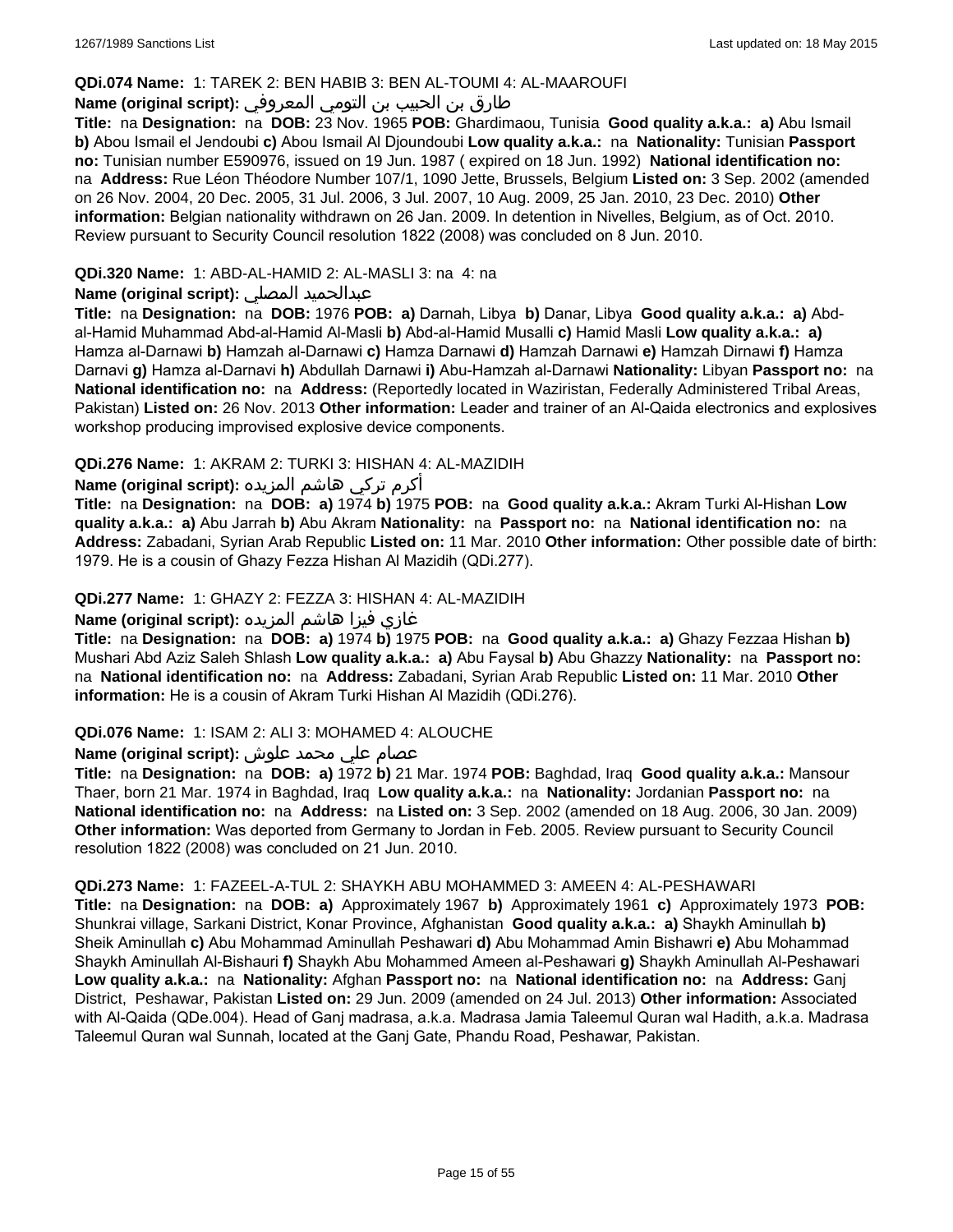#### **QDi.282 Name:** 1: QASIM 2: YAHYA 3: MAHDI 4: AL-RIMI

# قاسم يحيى مهدي الريمي **:(script original (Name**

**Title:** na **Designation:** na **DOB:** 5 Jun. 1978 **POB:** Sanaa, Yemen **Good quality a.k.a.: a)** Qasim Al-Rimi **b)** Qasim al-Raymi **c)** Qassim al-Raymi **d)** Qasim al-Rami **Low quality a.k.a.: a)** Qasim Yahya Mahdi 'Abd al-Rimi **b)** Abu Hurayah al-Sana'ai **c)** Abu 'Ammar **Nationality:** Yemeni **Passport no:** Yemeni number 00344994, issued on 3 Jul. 1999 **National identification no:** na **Address:** Yemen **Listed on:** 11 May 2010 (amended on 15 Apr. 2014) **Other information:**

### **QDi.023 Name:** 1: NAZIH 2: ABDUL HAMED 3: NABIH 4: AL-RUQAI'I

### نزيه عبد الحميد نبيه الراجعي **:(script original (Name**

**Title:** na **Designation:** na **DOB: a)** 30 Mar. 1964 **b)** 14 May 1964 **POB:** Tripoli, Libyan Arab Jamahiriya **Good quality a.k.a.: a)** Anas Al-Liby **b)** Anas Al-Sibai **c)** Nazih Abdul Hamed Al-Raghie **Low quality a.k.a.:** na **Nationality:** Libyan **Passport no:** 621570 **National identification no:** 200310/I **Address:** Al Nawafaliyyin, Jarraba Street, Taqsim Al Zuruq, Tripoli, Libyan Arab Jamahiriya **Listed on:** 17 Oct. 2001 (amended on 31 Jul. 2006, 16 Dec. 2010) **Other information:** Review pursuant to Security Council resolution 1822 (2008) was concluded on 21 Jun. 2010.

#### **QDi.253 Name:** 1: KHALIFA 2: MUHAMMAD 3: TURKI 4: AL-SUBAIY

### خليفة محمد تركي السبيعي **:(script original (Name**

**Title:** na **Designation:** na **DOB:** 1 Jan. 1965 **POB:** Doha, Qatar **Good quality a.k.a.: a)** Khalifa Mohd Turki Alsubaie **b)** Khalifa Mohd Turki al-Subaie **c)** Khalifa Al-Subayi **d)** Khalifa Turki bin Muhammad bin al-Suaiy **Low quality a.k.a.: a)** Abu Mohammed al-Qatari **b)** Katrina **Nationality:** Qatari **Passport no:** (Qatari passport number 00685868 issued in Doha on 5 Feb. 2006 and expiring on 4 Feb. 2011) **National identification no:** (Qatari identity card number 26563400140) na **Address:** Doha, Qatar **Listed on:** 10 Oct. 2008 (amended on 25 Jan. 2010, 15 Nov. 2012, 19 Feb. 2015) **Other information:** Qatar-based terrorist financier and facilitator who has provided financial support to, and acted on behalf of, the senior leadership of Al-Qaida (QDe.004), including moving recruits to Al-Qaida training camps in South Asia. In Jan. 2008, convicted in absentia by the Bahraini High Criminal Court for financing terrorism, undergoing terrorist training, facilitating the travel of others to receive terrorist training abroad, and for membership in a terrorist organization. Arrested in Qatar in Mar. 2008. Served his sentence in Qatar and has been released from detention. Mother's name is Hamdah Ahmad Haidoos.

#### **QDi.151 Name:** 1: MOURAD 2: BEN ALI 3: BEN AL-BASHEER 4: AL-TRABELSI

### مراد بن علي بن البشير الطرابلسي **:Name (original script)**

**Title:** na **Designation:** na **DOB:** 20 May 1969 **POB:** Manzil Tmim, Tunisia **Good quality a.k.a.: a)** Aboue Chiba Brahim, born 2 Sep. 1966 in Libya **b)** Arouri Taoufik, born 2 Sep. 1964 in Tunisia **c)** Ben Salah Adnan, born 2 Apr. 1966 in Tunisia **d)** Sassi Adel, born 2 Sep. 1966 in Tunisia **e)** Salam Kamel, born 2 Feb. 1963 in Tunisia **f)** Salah Adnan, born 4 Feb. 1965 in Algeria **g)** Arouri Faisel, born 2 Mar. 1965 in Tunisia **h)** Bentaib Amour, born 9 Feb. 1965 in Morocco **i)** Adnan Salah, born 1 Apr. 1966 in Tunisia **j)** Hasnaoui Mellit (born in 1972 in Morocco) **k)** Arouri Taoufik ben Taieb, born 9 Feb. 1964 in Tunisia **l)** Abouechiba Brahim, born 2 Sep. 1966 in Lebanon **m)** Farid Arouri, born 2 Jun. 1964 in Tunisia **n)** Ben Magid, born 2 Jun. 1966 in Lebanon **o)** Maci Ssassi, born 2 Jun. 1972 in Libya **p)** Salah ben Anan, born 2 Apr. 1966 in Tunisia **q)** Hasnaui Mellit (born in 1972 in Morocco) **r)** Abou Djarrah **Low quality a.k.a.:** na **Nationality:** Tunisian **Passport no:** Tunisian number G827238, issued on 1 Jun. 1996 (expired on 31 May 2001) **National identification no:** na **Address:** Libya Street Number 9, Manzil Tmim, Nabeul, Tunisia **Listed on:** 12 Nov. 2003 (amended on 20 Dec. 2005, 10 Aug. 2009, 16 May 2011) **Other information:** Extradited from Italy to Tunisia on 13 Dec. 2008. Inadmissible to the Schengen area. Mother's name is Mabrukah al-Yazidi. Review pursuant to Security Council resolution 1822 (2008) was concluded on 22 Apr. 2010.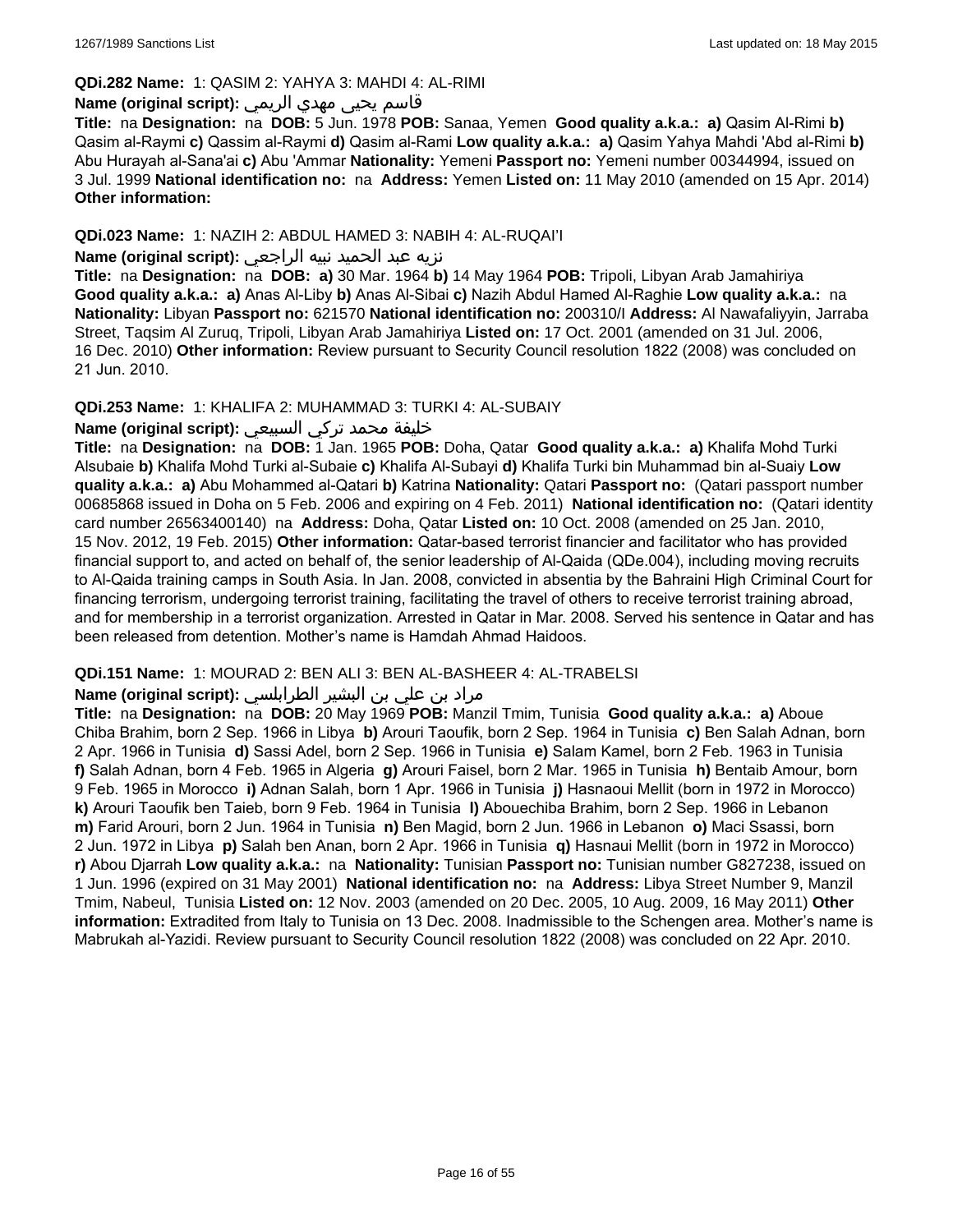### **QDi.172 Name:** 1: HASSAN 2: ABDULLAH 3: HERSI 4: AL-TURKI

### حسن عبد الله حرسي التركي **:(script original (Name**

**Title: a)** Sheikh **b)** Colonel **Designation:** na **DOB:** Approximately 1944 **POB:** Region V, Ethiopia (the Ogaden Region in eastern Ethiopia) **Good quality a.k.a.: a)** Hassan Turki **b)** Hassen Abdelle Fihiye **c)** Sheikh Hassan Abdullah Fahaih **d)** Hassan Al-Turki **e)** Hassan Abdillahi Hersi Turki **f)** Sheikh Hassan Turki **g)** Xasan Cabdilaahi Xirsi **h)** Xasan Cabdulle Xirsi **Low quality a.k.a.:** na **Nationality:** Somali **Passport no:** na **National identification no:** na **Address:** (Reported to be active in Southern Somalia, lower Juba near Kismayo, mainly in Jilibe and Burgabo as of Nov. 2012) **Listed on:** 6 Jul. 2004 (amended on 25 Jul. 2006, 21 Dec. 2007, 12 Apr. 2010, 11 May 2010, 13 Dec. 2011, 18 Mar. 2013) **Other information:** Family Background: From the Ogaden clan, Reer - Abdille subclan. Part of the Al-Itihaad Al-Islamiya (AIAI) (QDe.002) leadership. Believed to have been involved in the attacks on the United States embassies in Nairobi and Dar es Salaam in August 1998. Also subject to the sanctions measures set out in Security Council resolution 1844 (2008) concerning Somalia and Eritrea (see www.un.org/sc/ committees/751/index.shtml). Review pursuant to Security Council resolution 1822 (2008) was concluded on 13 May 2010.

# **QDi.274 Name:** 1: NASIR 2: 'ABD-AL-KARIM 3: 'ABDULLAH 4: AL-WAHISHI

# ناصر عبدالكريم عبدالله الوحيشي **:(script original (Name**

**Title:** na **Designation:** na **DOB: a)** 1 Oct. 1976 **b)** (08/10/1396 Hijri Calendar) **POB:** Yemen **Good quality a.k.a.: a)** Nasir al-Wahishi **b)** Abu Basir Nasir al-Wahishi **c)** Naser Abdel Karim al-Wahishi **d)** Nasir Abd al-Karim al-Wuhayshi **e)** Abu Basir Nasir Al-Wuhayshi **f)** Nasser Abdul-karim Abdullah al-Wouhichi **g)** Abu Baseer al-Wehaishi **h)** Abu Basir Nasser al-Wuhishi **i)** Abdul Kareem Abdullah Al-Woohaishi **j)** Nasser Abdelkarim Saleh Al Wahichi **Low quality a.k.a.: a)** Abu Basir **b)** Abu Bashir **Nationality:** Yemeni **Passport no:** Yemeni number 40483, issued on 5 Jan. 1997 **National identification no:** na **Address:** na **Listed on:** 19 Jan. 2010 (amended on 15 Apr. 2014) **Other information:** Since 2007, leader of Al-Qaida in Yemen (AQY). Since Jan. 2009, leader of Al-Qaida in the Arabian Peninsula (QDe.129) operating in Yemen and Saudi Arabia. His deputy is Said Ali al-Shihri (QDi.275). Associated with senior Al-Qaida (QDe.004) leadership, claims he was secretary to Usama Bin Laden (deceased) prior to 2003. Arrested in Iran and extradited to Yemen in 2003, where he escaped from prison in 2006 and remains fugitive as at Jan. 2010.

### **QDi.015 Name:** 1: MAHFOUZ 2: OULD 3: AL-WALID 4: na

### محفوظ ولد الوليد **:(script original (Name**

**Title:** na **Designation:** na **DOB:** 1 Jan. 1975 **POB:** Mauritania **Good quality a.k.a.: a)** Abu Hafs the Mauritanian **b)** Khalid Al-Shanqiti **c)** Mafouz Walad Al-Walid **Low quality a.k.a.:** na **Nationality:** Mauritanian **Passport no:**  na **National identification no:** na **Address:** na **Listed on:** 6 Oct. 2001 (amended on 1 Jun. 2007, 10 Jun. 2011) **Other information:** Review pursuant to Security Council resolution 1822 (2008) was concluded on 15 Jun. 2010.

### **QDi.006 Name:** 1: AIMAN 2: MUHAMMED 3: RABI 4: AL-ZAWAHIRI

### أيمن محمد ربيع الظواهري **:(script original (Name**

**Title: a)** Doctor **b)** Dr. **Designation:** na **DOB:** 19 Jun. 1951 **POB:** Giza, Egypt **Good quality a.k.a.: a)** Ayman Al-Zawahari **b)** Ahmed Fuad Salim **c)** Al Zawahry Aiman Mohamed Rabi Abdel Muaz **d)** Al Zawahiri Ayman **e)** Abdul Qader Abdul Aziz Abdul Moez Al Doctor **f)** Al Zawahry Aiman Mohamed Rabi **g)** Al Zawahry Aiman Mohamed Rabie **h)** Al Zawahry Aiman Mohamed Robi **i)** Dhawahri Ayman **j)** Eddaouahiri Ayman **k)** Nur Al Deen Abu Mohammed **l)** Ayman Al Zawahari **m)** Ahmad Fuad Salim **Low quality a.k.a.: a)** Abu Fatma **b)** Abu Mohammed **Nationality:** Egyptian **Passport no: a)** Egyptian Passport number 1084010 **b)** Passport number 19820215 **National identification no:** na **Address:** na **Listed on:** 25 Jan. 2001 (amended on 2 Jul. 2007, 18 Jul. 2007, 13 Aug. 2007, 16 Dec. 2010) **Other information:** Former operational and military leader of Egyptian Islamic Jihad (QDe.003), now a close associate of Usama Bin Laden (deceased). Believed to be in the Afghanistan/Pakistan border area. Review pursuant to Security Council resolution 1822 (2008) was concluded on 21 Jun. 2010.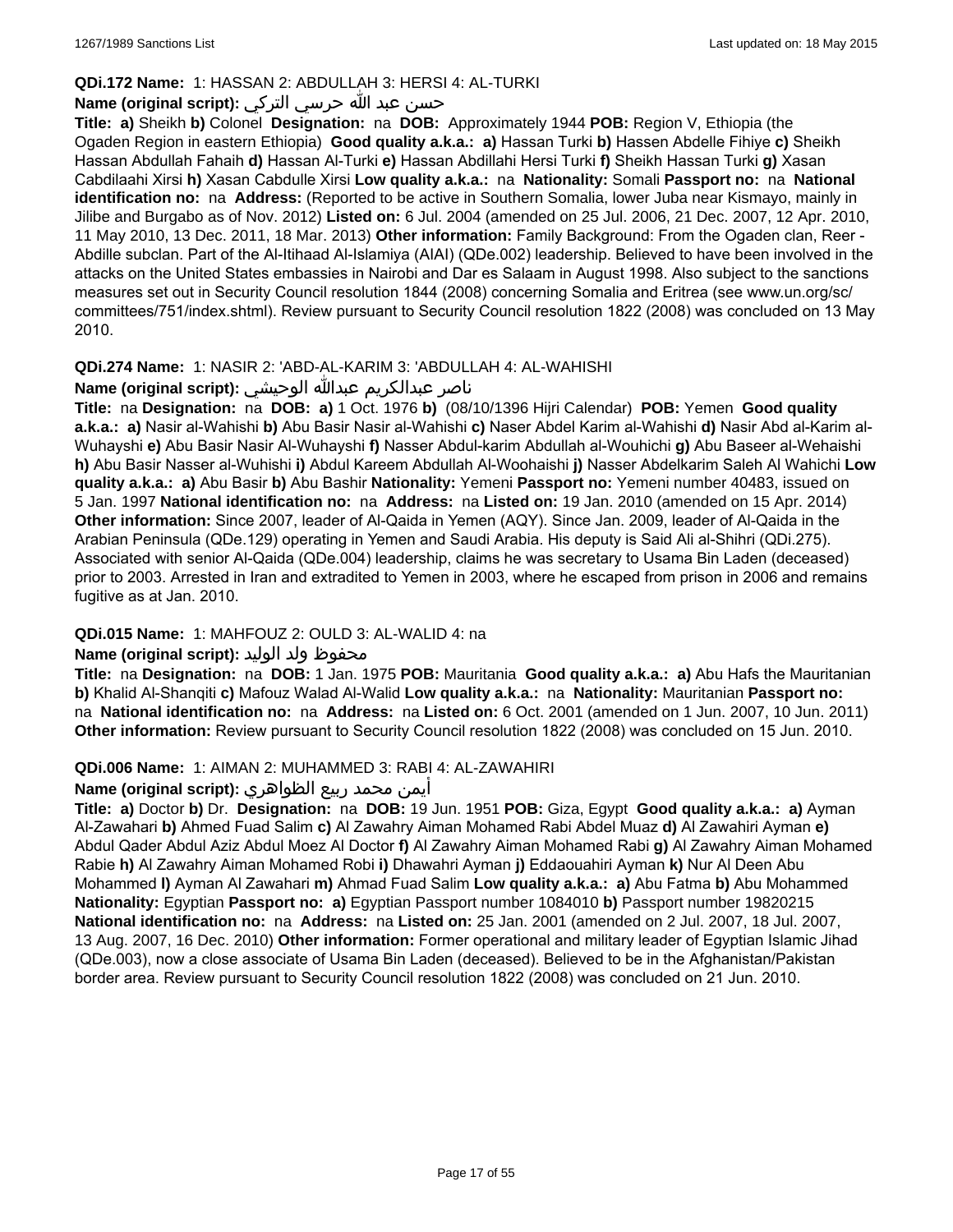### **QDi.156 Name:** 1: ABD-AL-MAJID 2: AZIZ 3: AL-ZINDANI 4: na

#### عبد المجيد عزيز الزنداني **:(script original (Name**

**Title:** Sheikh **Designation:** na **DOB:** 1950 **POB:** Yemen **Good quality a.k.a.: a)** Abdelmajid Al-Zindani **b)** Shaykh 'Abd Al-Majid Al-Zindani **c)** Sheikh Abd Al-Meguid Al-Zandani **Low quality a.k.a.:** na **Nationality:** Yemeni **Passport no:** Yemeni number A005487, issued on 13 Aug. 1995 **National identification no:** na **Address:** P.O. Box 8096, Sana'a, Yemen **Listed on:** 27 Feb. 2004 (amended on 25 Jul. 2006, 10 Jun. 2011) **Other information:** Review pursuant to Security Council resolution 1822 (2008) was concluded on 2 Jun. 2010.

### **QDi.152 Name:** 1: SAIFI 2: AMMARI 3: na 4: na

### **Name (original script):** عماري سيفي

**Title:** na **Designation:** na **DOB: a)** 1 Jan. 1968 **b)** 24 Apr. 1968 **POB: a)** Kef Rih, Algeria **b)** Guelma, Algeria **Good quality a.k.a.: a)** Abdalarak **b)** El Para (combat name) **c)** Abderrezak Le Para **d)** Abou Haidara **e)** El Ourassi **f)** Abderrezak Zaimeche **g)** Abdul Rasak ammane Abu Haidra **Low quality a.k.a.:** na **Nationality:** Algerian **Passport no:** na **National identification no:** na **Address:** Algeria **Listed on:** 4 Dec. 2003 (amended on 7 Apr. 2008, 16 May 2011) **Other information:** In detention in Algeria since Oct. 2004. Former member of the GSPC listed as The Organization of Al-Qaida in the Islamic Maghreb (QDe.014). Review pursuant to Security Council resolution 1822 (2008) was concluded on 27 Jul. 2010.

### **QDi.216 Name:** 1: ABDULLAH 2: ANSHORI 3: na 4: na

**Title:** na **Designation:** na **DOB:** 1958 **POB:** Pacitan, East Java, Indonesia **Good quality a.k.a.: a)** Abu Fatih **b)** Thoyib, Ibnu **c)** Toyib, Ibnu **d)** Abu Fathi **Low quality a.k.a.:** na **Nationality:** Indonesian **Passport no:** na **National identification no:** na **Address:** na **Listed on:** 21 Apr. 2006 **Other information:** Review pursuant to Security Council resolution 1822 (2008) was concluded on 8 Jun. 2010.

### **QDi.323 Name:** 1: SAID 2: ARIF 3: na 4: na

**Title:** na **Designation:** na **DOB: a)** 25 Jun. 1964 **b)** 5 Dec. 1965 **POB:** Oran, Algeria **Good quality a.k.a.: a)** Said Mohamed Arif **b)** Omar Gharib **c)** Abderahmane **d)** Abdallah al-Jazairi **e)** Slimane Chabani **f)** Souleiman **Low quality a.k.a.:** na **Nationality:** Algerian **Passport no:** na **National identification no:** na **Address:** na **Listed on:** 15 Aug. 2014 **Other information:** A veteran member of the 'Chechen Network' (not listed) and other terrorist groups. He was convicted of his role and membership in the 'Chechen Network' in France in 2006. Joined Jabhat al-Nusrah, listed as Al-Nusrah Front for the People of the Levant (QDe.137) in October 2013.

#### **QDi.184 Name:** 1: MUHSIN 2: FADHIL 3: AYED 4: ASHOUR AL-FADHLI

### محسن فاضل عايد عاشور الفضلي **:Name (original script**)

**Title:** na **Designation:** na **DOB:** 24 Apr. 1981 **POB:** Kuwait **Good quality a.k.a.: a)** Muhsin Fadhil 'Ayyid al Fadhli **b)** Muhsin Fadil Ayid Ashur al Fadhli **c)** Abu Majid Samiyah **d)** Abu Samia **Low quality a.k.a.:** na **Nationality:** Kuwaiti **Passport no: a)** Kuwaiti number 106261543 **b)** Kuwaiti number 1420529, issued in Kuwait (and expired on 31 Mar. 2006) **National identification no:** na **Address:** Block Four, Street 13, House #179 Kuwait City, Al-Riqqa area, Kuwait **Listed on:** 17 Feb. 2005 (amended on 23 Jul. 2008) **Other information:** Wanted by the Kuwaiti Security Authorities. Fugitive as of Jul. 2008. Review pursuant to Security Council resolution 1822 (2008) was concluded on 1 Jun. 2010.

#### **QDi.265 Name:** 1: HAJI 2: MUHAMMAD 3: ASHRAF 4: na

**Title:** na **Designation:** na **DOB: a)** 1 Mar. 1965 **b)** 1955 **POB:** Faisalabad, Pakistan **Good quality a.k.a.: a)** Haji M. Ashraf **b)** Muhammad Ashraf Manshah **c)** Muhammad Ashraf Munsha **Low quality a.k.a.:** na **Nationality:** Pakistani **Passport no: a)** Pakistani number AT0712501, issued on 12 Mar. 2008 (expired 11 Mar 2013) **b)** Pakistani number A-374184 **National identification no: a)** Pakistani 6110125312507 **b)** Pakistani 24492025390 **Address:** na **Listed on:** 10 Dec. 2008 (amended on 17 Jul. 2009, 24 Jul. 2013) **Other information:** Chief of finance of Lashkar-e-Tayyiba (QDe.118). His father's name is Noor Muhammad.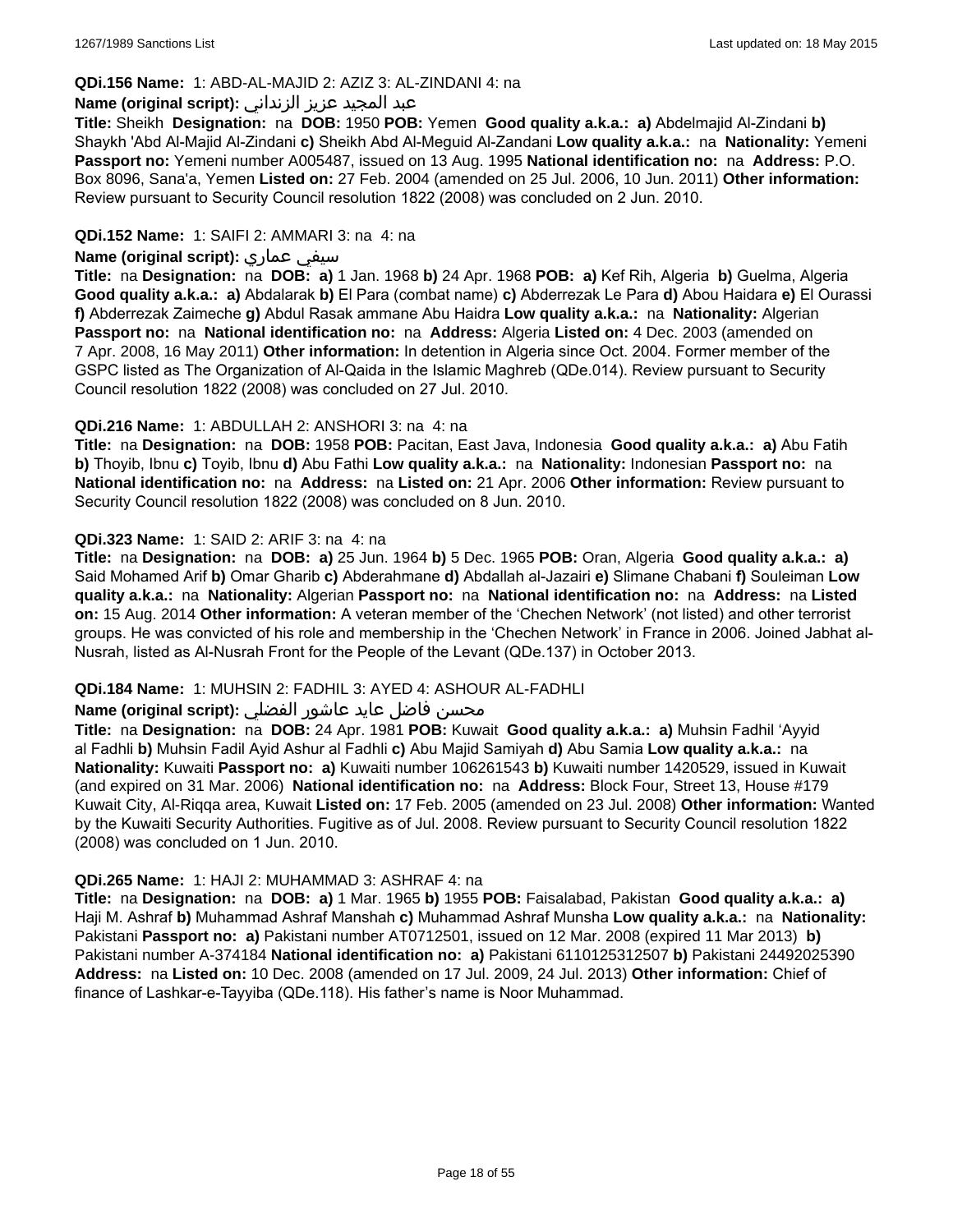### **QDi.042 Name:** 1: HASSAN 2: DAHIR 3: AWEYS 4: na

### **Name (original script):** ظاهرعويس حسن

**Title: a)** Sheikh **b)** Colonel **Designation:** na **DOB:** 1935 **POB:** Somalia **Good quality a.k.a.: a)** Ali, Sheikh Hassan Dahir Aweys **b)** Awes, Shaykh Hassan Dahir **c)** Hassen Dahir Aweyes **d)** Ahmed Dahir Aweys **e)** Mohammed Hassan Ibrahim **f)** Aweys Hassan Dahir **g)** Hassan Tahir Oais **h)** Hassan Tahir Uways **i)** Hassan Dahir Awes **Low quality a.k.a.: a)** Sheikh Aweys **b)** Sheikh Hassan **c)** Sheikh Hassan Dahir Aweys **Nationality:** Somali **Passport no:** na **National identification no:** na **Address: a)** (Active in Southern Somalia as of Nov. 2012.) **b)** (Also reported to be in Eritrea as of Nov. 2007.) **Listed on:** 9 Nov. 2001 (amended on 21 Dec. 2007, 11 May 2010, 16 May 2011, 18 Mar. 2013) **Other information:** Family background: from the Hawiye's Habergidir, Ayr clan. Senior leader of Al-Itihaad Al-Islamiya (AIAI) (QDe.002) and Hizbul Islam in Somalia. Since 12 April 2010, also subject to the sanctions measures set out in Security Council resolution 1844 (2008) concerning Somalia and Eritrea (see www.un.org/sc/committees/751/index.shtml). Review pursuant to Security Council resolution 1822 (2008) was concluded on 22 Jun. 2010.

### **QDi.248 Name:** 1: RICARDO 2: PEREZ 3: AYERAS 4: na

**Title:** na **Designation:** na **DOB:** 15 Sep. 1973 **POB:** 24 Paraiso Street, Barangay Poblacion, Mandaluyong City, Philippines **Good quality a.k.a.: a)** Abdul Kareem Ayeras **b)** Abdul Karim Ayeras **Low quality a.k.a.: a)** Ricky Ayeras **b)** Jimboy **c)** Isaac Jay Galang Perez **d)** Abdul Mujib **Nationality:** Filipino **Passport no:** na **National identification no:** na **Address: a)** Barangay Mangayao, Tagkawayan, Quezon, Philippines **b)** Barangay Tigib, Ayungon, Negros Oriental, Philippines **Listed on:** 4 Jun. 2008 (amended on 13 Dec. 2011) **Other information:** Member of the Rajah Solaiman Movement (QDe.128). Arrested by the Philippines authorities on 14 Mar. 2011. Review pursuant to Security Council resolution 1822 (2008) was concluded on 13 May 2010.

### **QDi.305 Name:** 1: ABDUL 2: ROSYID 3: RIDHO 4: BA'ASYIR

**Title:** na **Designation:** na **DOB:** 31 Jan. 1974 **POB:** Sukoharjo, Indonesia **Good quality a.k.a.: a)** Abdul Rosyid Ridho Bashir **b)** Rashid Rida Ba'aysir **c)** Rashid Rida Bashir **Low quality a.k.a.:** na **Nationality:** Indonesian **Passport no:** na **National identification no:** (Indonesian National Identity Card number 1127083101740003 under name Abdul Rosyid Ridho Ba'asyir) na **Address:** Podok Pesantren AL Wayain Ngrandu, Sumber Agung Magetan, East Java, Indonesia **Listed on:** 12 Mar. 2012 **Other information:** Father's name is Abu Bakar Ba'asyir (QDi.217). Brother of Abdul Rahim Ba'aysir (QDi.293). Belongs to the leadership of and is involved in recruitment and fundraising for Jemmah Anshorut Tauhid (JAT) (QDe.133) Associated with Jemaah Islamiyah (QDe.092).

#### **QDi.217 Name:** 1: ABU BAKAR 2: BA'ASYIR 3: na 4: na

**Title:** na **Designation:** na **DOB:** 17 Aug. 1938 **POB:** Jombang, East Java, Indonesia **Good quality a.k.a.: a)** Baasyir, Abu Bakar **b)** Bashir, Abu Bakar **c)** Abdus Samad **d)** Abdus Somad **Low quality a.k.a.:** na **Nationality:** Indonesian **Passport no:** na **National identification no:** na **Address:** na **Listed on:** 21 Apr. 2006 **Other information:** Review pursuant to Security Council resolution 1822 (2008) was concluded on 8 Jun. 2010.

#### **QDi.293 Name:** 1: ABDUL RAHIM 2: BA'AYSIR 3: na 4: na

**Title:** na **Designation:** na **DOB: a)** 16 Nov. 1977 **b)** 16 Nov. 1974 **POB: a)** Solo, Indonesia **b)** Sukoharjo, Central Java, Indonesia **Good quality a.k.a.: a)** Abdul Rahim Bashir **b)** 'Abd Al-Rahim Ba'asyir **c)** 'Abd Al-Rahim Bashir **d)** Abdurrahim Ba'asyir **e)** Abdurrahim Bashir **f)** Abdul Rachim Ba'asyir **g)** Abdul Rachim Bashir **h)** Abdul Rochim Ba'asyir **i)** Abdul Rochim Bashir **j)** Abdurochim Ba'asyir **k)** Abdurochim Bashir **l)** Abdurrochim Ba'asyir **m)** Abdurrochim Bashir **n)** Abdurrahman Ba'asyir **o)** Abdurrahman Bashir **Low quality a.k.a.:** na **Nationality:** Indonesian **Passport no:** na **National identification no:** na **Address:** Indonesia **Listed on:** 19 Jul. 2011 **Other information:** Senior Jemaah Islamiyah (QDe.092.) leader. Father's name is Abu Bakar Ba'asyir (QDi.217).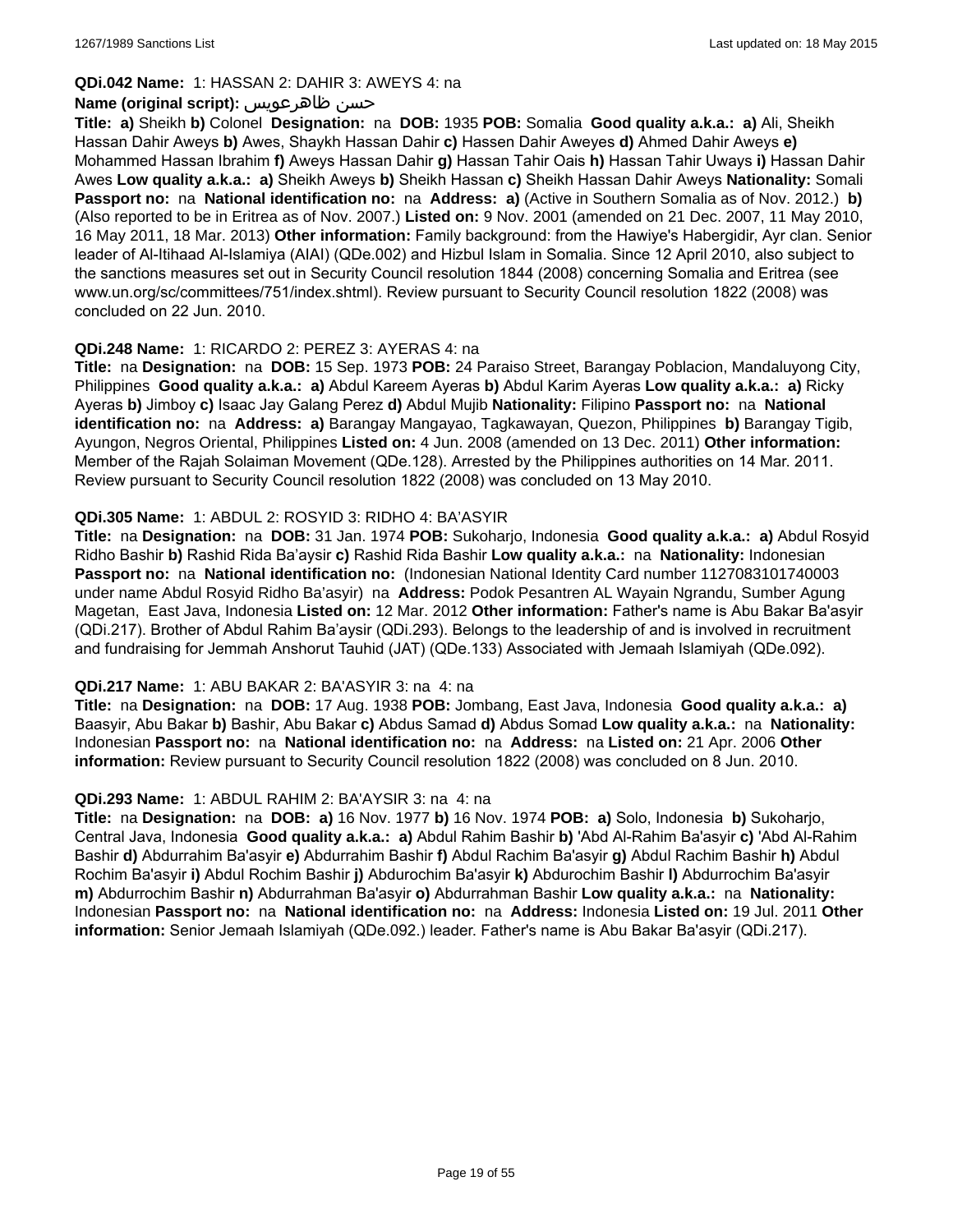**QDi.080 Name:** 1: SAID 2: BAHAJI 3: na 4: na

#### **Name (original script):** باهاجى سعيد

**Title:** na **Designation:** na **DOB:** 15 Jul. 1975 **POB:** Haselünne, Lower Saxony, Germany **Good quality a.k.a.:** Zouheir Al Maghribi **Low quality a.k.a.: a)** Mohamed Abbattay **b)** Abderrahmane Al Maghribi **Nationality: a)** German **b)** Moroccan **Passport no: a)** (Provisional German passport No.: 28642163 (issued by the city of Hamburg)) **b)** (Moroccan passport number 954242 issued on 28 June 1995 in Meknas, Morocco (expired)) **National identification no:** (German identity document ("Bundespersonalausweis") No. 1336597587 ) na **Address:** Bunatwiete 23, Hamburg, 21073, Germany (formerly resident at ) **Listed on:** 30 Sep. 2002 (amended on 26 Nov. 2004, 9 Sep. 2005, 2 Jul. 2007, 23 Dec. 2010, 9 Sep. 2014) **Other information:** Deputy head of the media committee of Al-Qaida (QE.A.4.01) as at Apr. 2010. German authorities issued an arrest warrant for him on 21 Sep. 2001. Review pursuant to Security Council resolution 1822 (2008) was concluded on 20 May 2010. Reportedly deceased in September 2013 in the Afghanistan/Pakistan border area.

### **QDi.266 Name:** 1: MAHMOUD 2: MOHAMMAD 3: AHMED 4: BAHAZIQ

**Title:** na **Designation:** na **DOB: a)** 17 Aug. 1943 **b)** 1943 **c)** 1944 **POB:** India **Good quality a.k.a.: a)** Bahaziq Mahmoud **b)** Abu Abd al-'Aziz **c)** Abu Abdul Aziz **d)** Shaykh Sahib **Low quality a.k.a.:** na **Nationality:** Saudi Arabian **Passport no:** na **National identification no:** Saudi Arabian 4-6032-0048-1 **Address:** na **Listed on:** 10 Dec. 2008 **Other information:** Financier of Lashkar-e-Tayyiba (listed under permanent reference number QDe.118). Has served as the leader of Lashkar-e-Tayyiba in Saudi Arabia.

### **QDi.311 Name:** 1: AYYUB 2: BASHIR 3: na 4: na

### **Name (original script):** بشیر ایوب

**Title: a)** Qari **b)** Alhaj **Designation:** na **DOB: a)** 1966 **b)** 1964 **c)** 1969 **d)** 1971 **POB:** na **Good quality a.k.a.: a)** Alhaj Qari Ayub Bashar **b)** Qari Muhammad Ayub **Low quality a.k.a.:** na **Nationality: a)** Uzbek **b)** Afghan **Passport no:** na **National identification no:** na **Address:** Mir Ali, North Waziristan Agency, Federal Administered Tribal Area, Pakistan **Listed on:** 18 Oct. 2012 **Other information:** Member of leadership council as of early 2010 and head of finance for the Islamic Movement of Uzbekistan (QDe.010). Coordinated financial and logistical support for the Islamic Movement of Uzbekistan in Afghanistan and Pakistan between 2009-2012. Transferred and delivered funds to Fazal Rahim (QDi.303).

#### **QDi.055 Name:** 1: MAHMOOD 2: SULTAN 3: BASHIR-UD-DIN 4: na

**Title:** na **Designation:** na **DOB: a)** 1937 **b)** 1938 **c)** 1939 **d)** 1940 **e)** 1941 **f)** 1942 **g)** 1943 **h)** 1944 **i)** 1945 **POB:**  na **Good quality a.k.a.: a)** Mahmood, Sultan Bashiruddin **b)** Mehmood, Dr. Bashir Uddin **c)** Mekmud, Sultan Baishiruddin **Low quality a.k.a.:** na **Nationality:** Pakistani **Passport no:** na **National identification no:** na **Address:** Street 13, Wazir Akbar Khan, Kabul, Afghanistan **Listed on:** 24 Dec. 2001 **Other information:** Review pursuant to Security Council resolution 1822 (2008) was concluded on 1 Jun. 2010.

#### **QDi.345. Name:** 1: TARKHAN 2: TAYUMURAZOVICH 3: BATIRASHVILI 4:

**Title:** na **Designation:** na **DOB: a)** 11 Jan. 1986 **b)** 1982 **POB:** Akhmeta, Village Birkiani, Georgia **Good quality a.k.a.: a)** Tarkhan Tayumurazovich Batyrashvili **b)** Tarkhan Batirashvili **Low quality a.k.a.: a)** Omar Shishani **b)** Umar Shishani **c)** Abu Umar al-Shishani **d)** Omar al-Shishani **e)** Chechen Omar **f)** Omar the Chechen **g)** Omer the Chechen **h)** Umar the Chechen **i)** Abu Umar **j)** Abu Hudhayfah **Nationality:** Georgian **Passport no:** 09AL14455, issued in Georgia (expires on 26 Jun. 2019) **National identification no:** 08001007864, issued in Georgia **Address:** Syrian Arab Republic (located in as at Dec. 2014) **Listed on:** 23 Jan. 2015 **Other information:** As of mid-2014, Syria-based senior military commander and shura council member of Islamic State in Iraq and the Levant, listed as Al-Qaida in Iraq (AQI) (QDe.115). Led approximately 1,000 foreign fighters for ISIL and committed a number of attacks in northern Syria.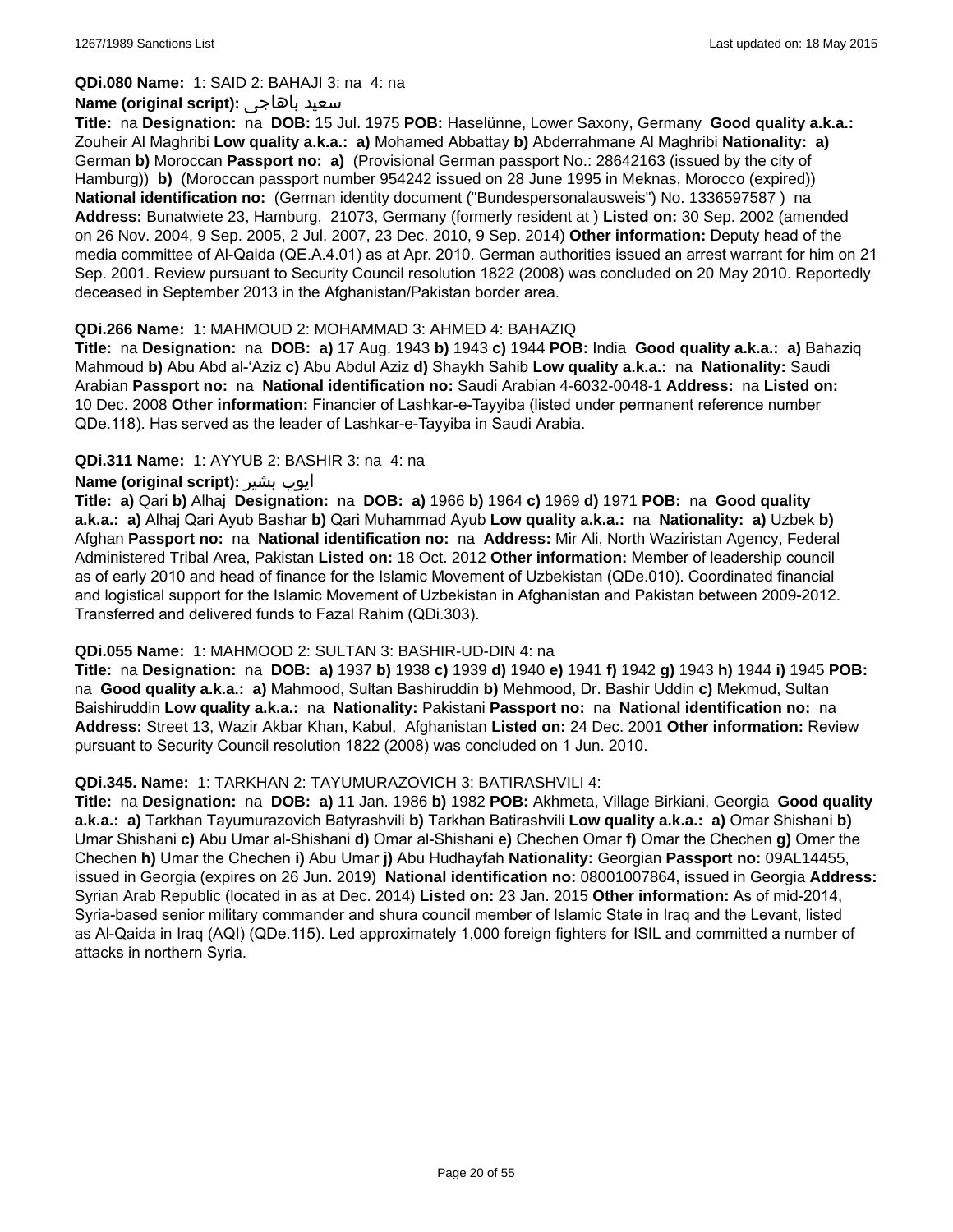#### **QDi.279 Name:** 1: MOHAMED 2: BELKALEM 3: na 4: na

#### **Name (original script):** بلكلام محمد

**Title:** na **Designation:** na **DOB:** 19 Dec. 1969 **POB:** Hussein Dey, Algiers, Algeria **Good quality a.k.a.:** na **Low quality a.k.a.: a)** Abdelali Abou Dher (ذر ابو العالي عبد(**b)** El Harrachi (الحراشي(**Nationality:** Algerian **Passport no:**  na **National identification no:** na **Address:** Mali **Listed on:** 22 Apr. 2010 (amended on 15 Apr. 2014) **Other information:** Convicted in absentia by Algerian tribunal on 28 Mar. 1996. Algerian international arrest warrant number 03/09 of 6 Jun. 2009 issued by the Tribunal of Sidi Mhamed, Algiers, Algeria. Algerian extradition request number 2307/09 of 3 Sep. 2009, presented to Malian authorities. Father's name is Ali Belkalem. Mother's name is Fatma Saadoudi. Member of The Organization of Al-Qaida in the Islamic Maghreb (QDe.014)

### **QDi.136 Name:** 1: MOKHTAR 2: BELMOKHTAR 3: na 4: na

### **Name (original script):** بلمختار مختار

**Title:** na **Designation:** na **DOB:** 1 Jun. 1972 **POB:** Ghardaia, Algeria **Good quality a.k.a.: a)** Abou Abbes Khaled **b)** Belaouar Khaled Abou El Abass **c)** Belaouer Khaled Abou El Abass **d)** Belmokhtar Khaled Abou El Abes **e)** Khaled Abou El Abass **f)** Khaled Abou El Abbes **g)** Khaled Abou El Abes **h)** Khaled Abulabbas Na Oor **i)** Mukhtar Belmukhtar **Low quality a.k.a.: a)** Belaoua **b)** Belaour **Nationality:** Algerian **Passport no:** na **National identification no:** na **Address:** na **Listed on:** 11 Nov. 2003 (amended on 12 Apr. 2006, 2 Jul. 2007, 7 Apr. 2008, 25 Jan. 2010, 16 May 2011, 9 Sep. 2014) **Other information:** Father's name is Mohamed. Mother's name is Zohra Chemkha. Member of the Council of the Organization of Al-Qaida in the Islamic Maghreb (QDe.014) (AQIM). Head of Al Mouakaoune Biddam (QDe.139), Al Moulathamoun (QDe.140) and Al Mourabitoun (QDe.141). Review pursuant to Security Council resolution 1822 (2008) was concluded on 30 Jul. 2009.

### **QDi.333 Name:** 1: SEIFALLAH 2: BEN HASSINE 3: na 4: na

**Title:** na **Designation:** na **DOB:** 8 Nov. 1965 **POB:** na **Good quality a.k.a.: a)** Seif Allah ben Hocine **b)** Saifallah ben Hassine **c)** Sayf Allah 'Umar bin Hassayn **d)** Sayf Allah bin Hussayn **Low quality a.k.a.: a)** Abou Aayadh **b)** Abou Iyadh **c)** Abu Ayyad al-Tunisi **d)** Abu Iyyadh al-Tunisi **e)** Abou Iyadh el-Tounsi **Nationality:** Tunisian **Passport no:** na **National identification no:** na **Address:** na **Listed on:** 23 Sep. 2014 **Other information:** Founder of the Tunisian Combatant Group (QDe.090) and leader of Ansar al-Shari'a in Tunisia (QDe.143). Arrest warrant issued by Tunisian Court of First Instance on 23 Aug. 2013.

#### **QDi.307 Name:** 1: HAFIZ 2: ABDUL SALAM 3: BHUTTAVI 4: na

**Title: a)** Maulavi **b)** Mullah **Designation:** na **DOB:** 1940 **POB:** Gujranwala, Punjab Province, Pakistan **Good quality a.k.a.: a)** Hafiz Abdul Salam Bhattvi **b)** Hafiz Abdusalam Budvi **c)** Hafiz Abdussalaam Bhutvi **d)** Abdul Salam Budvi **e)** Abdul Salam Bhattwi **f)** Abdul Salam Bhutvi **g)** Mullah Abdul Salaam Bhattvi **h)** Molvi Abdursalam Bhattvi **Low quality a.k.a.:** na **Nationality:** Pakistani **Passport no:** na **National identification no:** na **Address:** na **Listed on:** 14 Mar. 2012 **Other information:** Founding member of Lashkar-e-Tayyiba (QDe.118) and deputy to Lashkar-e-Tayyiba leader Hafiz Muhammad Saeed (QDi.263).

### **QDi.081 Name:** 1: RAMZI 2: MOHAMED 3: ABDULLAH 4: BINALSHIBH

#### رمزي محمد عبد الله بن الشيبة **:(script original (Name**

**Title:** na **Designation:** na **DOB: a)** 1 May 1972 **b)** 16 Sep. 1973 **POB: a)** Gheil Bawazir, Hadramawt, Yemen **b)** Khartoum, Sudan **Good quality a.k.a.: a)** Binalsheidah, Ramzi Mohamed Abdullah **b)** Bin Al Shibh, Ramzi **c)** Omar, Ramzi Mohamed Abdellah **d)** Mohamed Ali Abdullah Bawazir **e)** Binalshibh Ramzi Mohammed Abdullah **f)** Ramzi Binalshib **g)** Ramzi Mohamed Abdellah Omar Hassan Alassiri **h)** Binalshibh Ramsi Mohamed Abdullah **i)** Abu Ubaydah **j)** 'Umar Muhammad 'Abdallah Ba' Amar **Low quality a.k.a.:** Ramzi Omar **Nationality:** Yemeni **Passport no:** 00085243, issued on 17 Nov. 1997, issued in Sanaa, Yemen **National identification no:** na **Address:** na **Listed on:** 30 Sep. 2002 (amended on 26 Nov. 2004, 25 Jul. 2006, 2 Jul. 2007, 27 Jul. 2007, 23 Dec. 2010) **Other information:** Arrested in Karachi, Pakistan, 30 Sep. 2002. In custody of the United States of America, as of May 2010. Review pursuant to Security Council resolution 1822 (2008) was concluded on 25 May 2010.

#### **QDi.009 Name:** 1: BILAL 2: BIN MARWAN 3: na 4: na

### بلال بن مروان **:(script original (Name**

**Title:** na **Designation:** na **DOB:** 1947 **POB:** na **Good quality a.k.a.:** na **Low quality a.k.a.:** na **Nationality:**  na **Passport no:** na **National identification no:** na **Address:** na **Listed on:** 25 Jan. 2001 **Other information:** Senior lieutenant of UBL. Review pursuant to Security Council resolution 1822 (2008) was concluded on 21 Jun. 2010.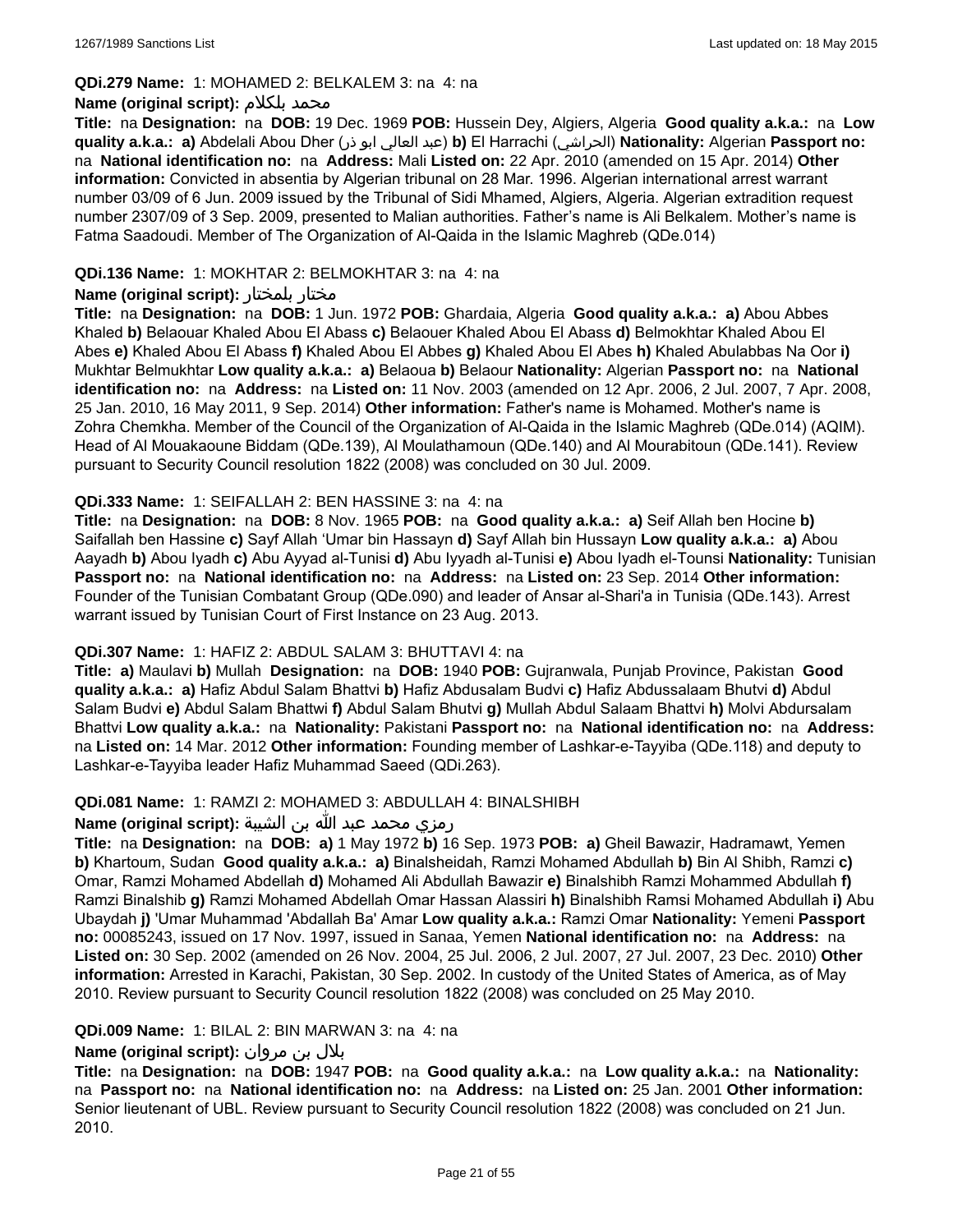### **QDi.063 Name:** 1: AL-MOKHTAR 2: BEN MOHAMED 3: BEN AL-MOKHTAR 4: BOUCHOUCHA

### المختار بن محمد بن المختار بوشوشة **:(script original (Name**

**Title:** na **Designation:** na **DOB:** 13 Oct. 1969 **POB:** Tunis, Tunisia **Good quality a.k.a.:** Bushusha, Mokhtar **Low quality a.k.a.:** na **Nationality:** Tunisian **Passport no:** Tunisian number K754050, issued on 26 May 1999 (expired on 25 May 2004) **National identification no:** 04756904, issued on 14 Sep. 1984 **Address:** Via Milano Number 38, Spinadesco, (CR), Italy **Listed on:** 24 Apr. 2002 (amended on 10 Apr. 2003, 26 Nov. 2004, 20 Dec. 2005, 7 Jun. 2007, 23 Dec. 2010) **Other information:** Italian Fiscal Code: BCHMHT69R13Z352T. Mother's name is Hedia Bannour. Review pursuant to Security Council resolution 1822 (2008) was concluded on 22 Apr. 2010.

### **QDi.188 Name:** 1: FAYCAL 2: BOUGHANEMI 3: na 4: na

# **Name (original script):** بوغانمي فيصل

**Title:** na **Designation:** na **DOB:** 28 Oct. 1966 **POB:** Tunis, Tunisia **Good quality a.k.a.: a)** Faical Boughanmi **b)** Faysal al-Bughanimi **Low quality a.k.a.:** na **Nationality:** Tunisian **Passport no:** na **National identification no:**  na **Address:** Number 5/B viale Cambonino, Cremona, Italy **Listed on:** 29 Jul. 2005 (amended on 7 Jun. 2007, 10 Aug. 2009, 1 Sep. 2009, 13 Dec. 2011) **Other information:** Italian Fiscal code: BGHFCL66R28Z352G. Sentenced to 7 years imprisonment in Italy on 29 Jun. 2007 by the Brescia Second Appeals Court. In detention in Italy as at Jun. 2009. Review pursuant to Security Council resolution 1822 (2008) was concluded on 20 Jul. 2009.

### **QDi.143 Name:** 1: HAMADI 2: BEN ABDUL AZIZ 3: BEN ALI 4: BOUYEHIA

# حمادي بن عبد العزيز بن علي بويحي **:(script original (Name**

**Title:** na **Designation:** na **DOB:** 29 May 1966 **POB:** Tunis, Tunisia **Good quality a.k.a.: a)** Gamel Mohamed, born 25 May 1966 in Morocco **b)** Abd el Wanis Abd Gawwad Abd el Latif Bahaa, born 9 May 1986 in Egypt **c)** Mahmoud Hamid **Low quality a.k.a.:** na **Nationality:** Tunisian **Passport no:** (Tunisian passport number L723315, issued on 5 May 1998, expired on 4 May 2003) **National identification no:** na **Address:** Corso XXII Marzo Number 39, Milan, Italy **Listed on:** 12 Nov. 2003 (amended on 20 Dec. 2005, 31 Jul. 2006, 30 Jan. 2009, 16 May 2011) **Other information:** In prison in Italy until 28 Jul. 2011. Review pursuant to Security Council resolution 1822 (2008) was concluded on 21 Jun. 2010.

### **QDi.312 Name:** 1: AAMIR 2: ALI 3: CHAUDHRY 4: na

# عامر علی چوہدری **:(script original (Name**

**Title:** na **Designation:** na **DOB:** 3 Aug. 1986 **POB:** na **Good quality a.k.a.: a)** Aamir Ali Chaudary **b)** Aamir Ali Choudry **c)** Amir Ali Chaudry **Low quality a.k.a.:** Huzaifa **Nationality:** Pakistani **Passport no:** Pakistani number BN 4196361, issued on 28 Oct. 2008 (expiring 27 Oct. 2013) **National identification no:** Pakistani 33202-7126636-9 **Address:** na **Listed on:** 18 Oct. 2012 **Other information:** Electronics and explosives expert for Tehrik-e Taliban Pakistan (TTP) (QDe.132). Involved in attack planning for TTP. Provided financial and logistical support for TTP and participated in TTP-sponsored militant training.

#### **QDi.070 Name:** 1: YASSINE 2: CHEKKOURI 3: na 4: na

### **Name (original script):** شكوري ياسين

**Title:** na **Designation:** na **DOB:** 6 Oct. 1966 **POB:** Safi, Morocco **Good quality a.k.a.:** na **Low quality a.k.a.:**  na **Nationality:** Moroccan **Passport no:** Moroccan number F46947 **National identification no:** (Moroccan national identity card H-135467) na **Address:** 7th Street, Number 7, Hay Anas Safi, Morocco **Listed on:** 3 Sep. 2002 (amended on 7 Jun. 2007, 23 Dec. 2010) **Other information:** Mother's name is Feue Hlima Bent Barka and father's name is Abderrahmane Mohammed Ben Azzouz. Deported from Italy to Morocco on 26 Feb. 2004. Review pursuant to Security Council resolution 1822 (2008) was concluded on 21 Jun. 2010.

#### **QDi.300 Name:** 1: MONIR 2: CHOUKA 3: na 4: na

**Title:** na **Designation:** na **DOB:** 30 Jul. 1981 **POB:** Bonn, Germany **Good quality a.k.a.:** na **Low quality a.k.a.:** Abu Adam **Nationality: a)** German **b)** Moroccan **Passport no:** German passport number 5208323009, issued on 2 Feb. 2007, issued in Stadt Bonn, Germany (expires on 1 Feb. 2012) **National identification no:** German national identity card number 5209530116, issued on 21 Jun. 2006, issued in Stadt Bonn, Germany (expired on 20 Jun. 2011) **Address:** Ungartenstraße 6, Bonn, 53229, Germany (previous) **Listed on:** 25 Jan. 2012 **Other information:** Associated with Islamic Movement of Uzbekistan (QDe.010). Brother of Yassin Chouka (QDi.301) Arrest warrant issued by the investigating judge of the German Federal Court of Justice on 5 Oct. 2010.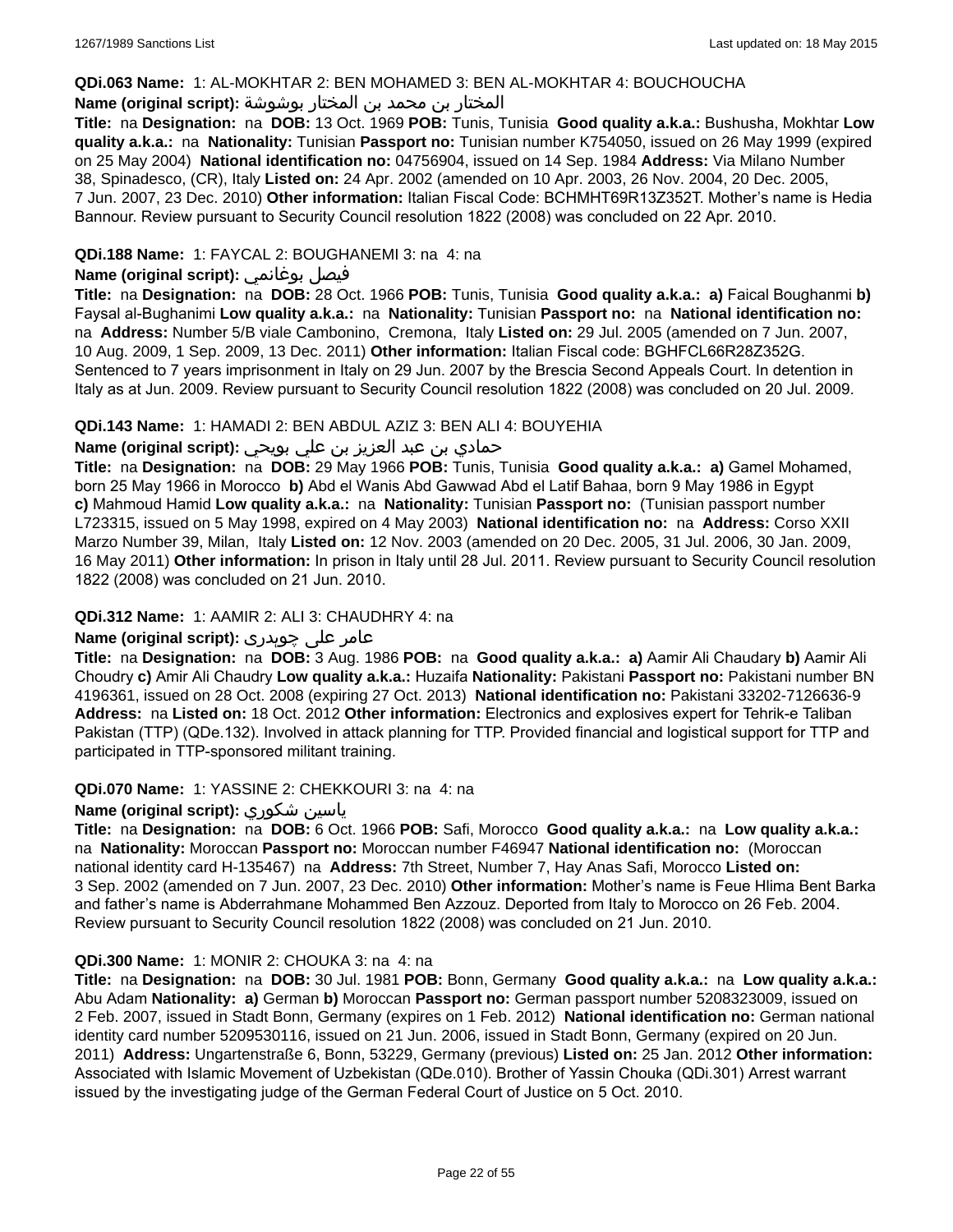#### **QDi.301 Name:** 1: YASSIN 2: CHOUKA 3: na 4: na

**Title:** na **Designation:** na **DOB:** 11 Dec. 1984 **POB:** Bonn, Germany **Good quality a.k.a.:** na **Low quality a.k.a.:** Abu Ibraheem **Nationality: a)** German **b)** Moroccan **Passport no:** German passport number 5204893014, issued on 5 Oct. 2000, issued in Stadt Bonn, Germany (expired on 5 Oct. 2005) **National identification no:** German national identity card number 5209445304, issued on 5 Sep. 2005, issued in Stadt Bonn, Germany (expired on 4 Sep. 2010) **Address:** Karl-Barth-Straße 14, Bonn, 53129, Germany (previous) **Listed on:** 25 Jan. 2012 **Other information:** Associated with Islamic Movement of Uzbekistan (QDe.010). Brother of Monir Chouka (QDi.300). Arrest warrant issued by the investigating judge of the German Federal Court of Justice on 5 Oct. 2010.

### **QDi.141 Name:** 1: MAXAMED 2: CABDULLAAH 3: CIISE 4: na

**Title:** na **Designation:** na **DOB:** 8 Oct. 1974 **POB:** Kismaayo, Somalia **Good quality a.k.a.: a)** Maxamed Cabdullaahi Ciise **b)** Maxammed Cabdullaahi **c)** Cabdullah Mayamed Ciise **Low quality a.k.a.:** na **Nationality:** Somali **Passport no:** na **National identification no:** (United Kingdom identification number PX910063D) na **Address:** Somalia **Listed on:** 12 Nov. 2003 (amended on 9 Sep. 2005, 30 Jan. 2009, 20 Apr. 2009, 21 Oct. 2010) **Other information:** Present in Somalia as of Apr. 2009 following transfer from United Kingdom. Review pursuant to Security Council resolution 1822 (2008) was concluded on 21 Jun. 2010.

### **QDi.347 Name:** 1: DENIS 2: MAMADOU 3: GERHARD 4: CUSPERT

**Title:** na **Designation:** na **DOB:** 18 Oct. 1975 **POB:** Berlin, Germany **Good quality a.k.a.:** na **Low quality a.k.a.:** Abu Talha al-Almani **Nationality:** German **Passport no:** na **National identification no:** 2550439611, issued in District Friedrichshain-Kreuzberg of Berlin, Germany (issued on 22 Apr. 2010, expires on 21 Apr. 2020) **Address: a)** (Syria/Turkey border area (as at Jan. 2015)) **b)** Karl-Marx-Str. 210, Berlin, 12055, Germany (primary address) **Listed on:** 11 Feb. 2015 **Other information:** Physical description: eye colour: brown; hair colour: black; height: 178cm; Tattoos: BROKEN DREAMS in letters (on back) and landscape of Africa (on right upper arm). Father's name: Richard Luc-Giffard; Mother's name: Sigrid Cuspert. European arrest warrant issued by investigating judge at the Federal Court of Justice of Germany, dated 14 May 2014 and 5 Dec. 2014.

### **QDi.331 Name:** 1: ANDERS 2: CAMEROON 3: OSTENSVIG 4: DALE

**Title:** na **Designation:** na **DOB:** 19 Oct. 1978 **POB:** Oslo, Norway **Good quality a.k.a.:** na **Low quality a.k.a.:** Muslim Abu Abdurrahman **Nationality:** na **Passport no:** na **National identification no:** na **Address:** na **Listed on:** 23 Sep. 2014 **Other information:**

#### **QDi.252 Name:** 1: AHMED 2: DEGHDEGH 3: na 4: na

#### **Name (original script):** دغداغ أحمد

**Title:** na **Designation:** na **DOB:** 17 Jan. 1967 **POB:** Anser, Wilaya (province) of Jijel, Algeria **Good quality a.k.a.: a)** Abd El Illah **b)** Abdellillah dit Abdellah Ahmed dit Said **Low quality a.k.a.:** na **Nationality:** Algerian **Passport no:** na **National identification no:** na **Address:** Algeria **Listed on:** 3 Jul. 2008 (amended on 24 Mar. 2009, 15 Nov. 2012) **Other information:** Belongs to the leadership and is the finance chief of the Organization of Al-Qaida in the Islamic Maghreb (Qde.014). Mother's name is Zakia Chebira. Father's name is Lakhdar.

#### **QDi.246 Name:** 1: REDENDO 2: CAIN 3: DELLOSA 4: na

**Title:** na **Designation:** na **DOB:** 15 May 1972 **POB:** Punta, Santa Ana, Manila, Philippines **Good quality a.k.a.: a)** Abu Ilonggo **b)** Brandon Berusa **c)** Abu Muadz **d)** Arnulfo Alvarado **e)** Habil Ahmad Dellosa **Low quality a.k.a.: a)** Dodong **b)** Troy **c)** Uthman **Nationality:** Filipino **Passport no:** na **National identification no:** na **Address:** 3111, Ma. Bautista, Punta, Santa Ana, Manila, Philippines **Listed on:** 4 Jun. 2008 (amended on 3 Jun. 2009, 13 Dec. 2011) **Other information:** Member of the Rajah Solaiman Movement (QDe.128) and linked to the Abu Sayyaf Group (QDe.001). Father's name is Fernando Rafael Dellosa. Mother's name is Editha Parado Cain. In detention in the Philippines as of Jan. 2010. Review pursuant to Security Council resolution 1822 (2008) was concluded on 13 May 2010.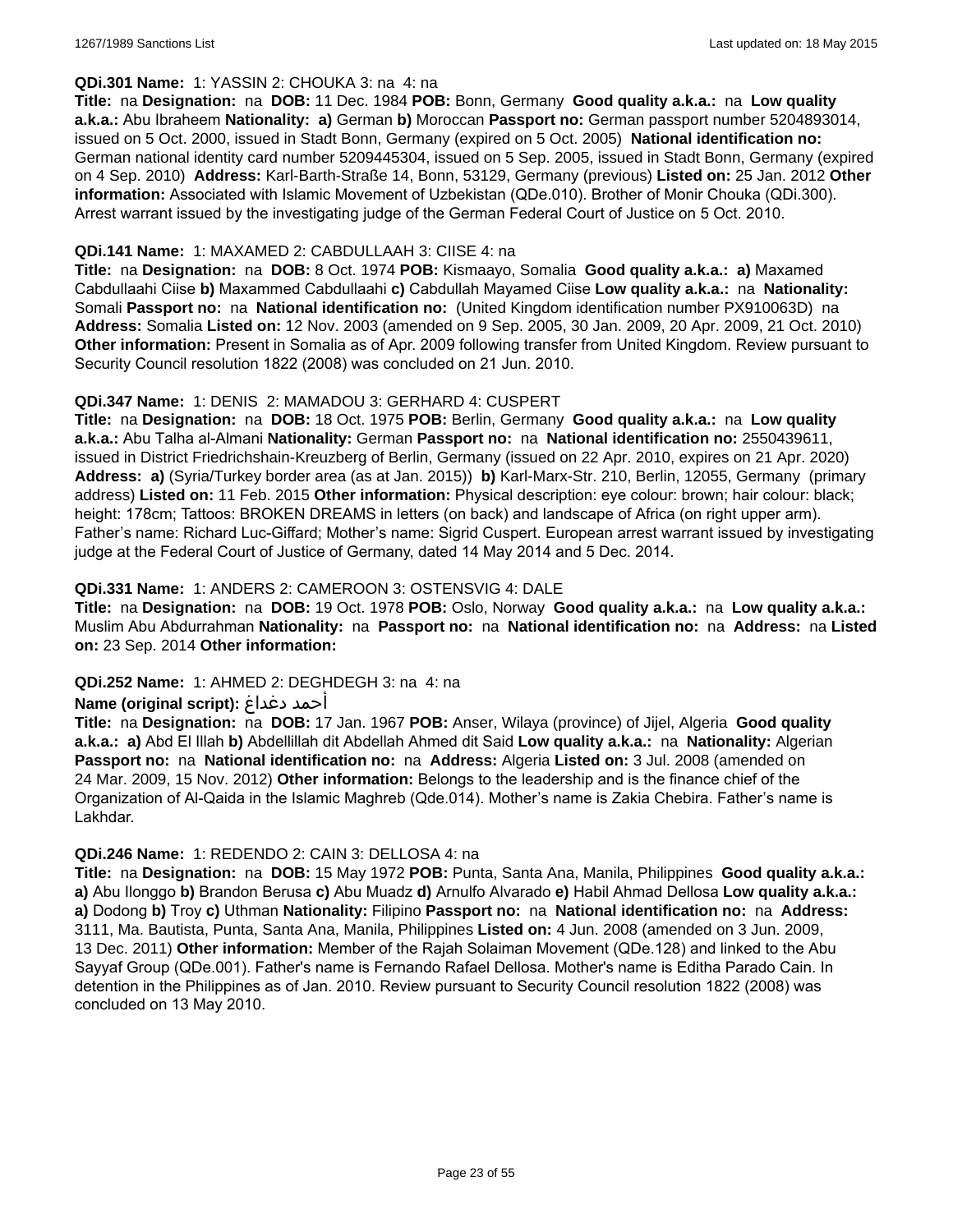#### **QDi.243 Name:** 1: FELICIANO 2: SEMBORIO 3: DELOS REYES JR. 4: na

**Title:** Ustadz **Designation:** na **DOB:** 4 Nov. 1963 **POB:** Arco, Lamitan, Basilan, Philippines **Good quality a.k.a.: a)** Abubakar Abdillah **b)** Abdul Abdillah **Low quality a.k.a.:** na **Nationality:** Filipino **Passport no:** na **National identification no:** na **Address:** Philippines **Listed on:** 4 Jun. 2008 (amended on 3 Jun. 2009, 13 Dec. 2011) **Other information:** Member of the Rajah Solaiman Movement (Qde.128). Father's name is Feliciano Delos Reyes Sr. Mother's name is Aurea Semborio. In detention in the Philippines as of May 2011. Review pursuant to Security Council resolution 1822 (2008) was concluded on 13 May 2010.

### **QDi.164 Name:** 1: OTHMAN 2: DERAMCHI 3: na 4: na

### **Name (original script):** درمشي عثمان

**Title:** na **Designation:** na **DOB:** 7 Jun. 1954 **POB:** Tighennif, Algeria **Good quality a.k.a.:** na **Low quality a.k.a.:** Abou Youssef **Nationality:** Algerian **Passport no:** na **National identification no:** na **Address:** Algeria **Listed on:** 17 Mar. 2004 (amended on 26 Nov. 2004, 21 Dec. 2007, 2 Dec. 2008, 3 Jun. 2009, 25 Jan. 2010, 16 May 2011) **Other information:** Italian Fiscal Code DRMTMN54H07Z301T. Deported from Italy to Algeria on 22 Aug. 2008. Father in law of Djamel Lounici (QDi.155). Review pursuant to Security Council resolution 1822 (2008) was concluded on 28 Sep. 2009.

### **QDi.245 Name:** 1: PIO 2: ABOGNE 3: DE VERA 4: na

**Title:** na **Designation:** na **DOB:** 19 Dec. 1969 **POB:** Bagac, Bagamanok, Catanduanes, Philippines **Good quality a.k.a.:** Ismael De Vera **Low quality a.k.a.: a)** Khalid **b)** Ismael **c)** Ismail **d)** Manex **e)** Tito Art **f)** Dave **g)** Leo **Nationality:** Filipino **Passport no:** na **National identification no:** na **Address:** Concepcion, Zaragosa, Nueva Ecija, Philippines **Listed on:** 4 Jun. 2008 (amended on 3 Jun. 2009, 13 Dec. 2011) **Other information:** Member of the Rajah Solaiman Movement (QDe.128), Abu Sayyaf Group (Qde.001) and Jemaah Islamiyah (Qde.092). Father's name is Honorio Devera. Mother's name is Fausta Abogne. In detention in the Philippines as of May 2011. Review pursuant to Security Council resolution 1822 (2008) was concluded on 13 May 2010.

### **QDi.169 Name:** 1: DHOU 2: EL-AICH 3: na 4: na

### **Name (original script):** العيش ذو

**Title:** na **Designation:** na **DOB:** 5 Aug. 1964 **POB:** Blida, Algeria **Good quality a.k.a.:** Abdel Hak **Low quality a.k.a.:** na **Nationality:** Algerian **Passport no:** na **National identification no:** na **Address:** na **Listed on:** 3 May 2004 (amended on 12 Apr. 2006, 7 Apr. 2008, 13 Dec. 2011) **Other information:** Confirmed to have died in Chad on 8 Mar. 2004. Review pursuant to Security Council resolution 1822 (2008) was concluded on 27 Jul. 2010.

#### **QDi.342 Name:** 1: OUMAR 2: DIABY 3: na 4: na

**Title:** na **Designation:** na **DOB:** 5 Aug. 1975 **POB:** Dakar, Senegal **Good quality a.k.a.:** na **Low quality a.k.a.: a)** Omsen **b)** Oumar Omsen **Nationality:** Senegalese **Passport no:** na **National identification no:** na **Address:** Syrian Arab Republic (located in) **Listed on:** 23 Sep. 2014 **Other information:** A leader of an armed group linked to Al-Nusrah Front for the People of the Levant (QDe.137) and a key facilitator for a Syrian foreign terrorist fighter network. Active in terrorist propaganda through the Internet.

### **QDi.167 Name:** 1: KAMEL 2: DJERMANE 3: na 4: na

# **Name (original script):** جرمان كمال

**Title:** na **Designation:** na **DOB:** 12 Oct. 1965 **POB:** Oum el Bouaghi, Algeria **Good quality a.k.a.: a)** Bilal **b)** Adel **c)** Fodhil **d)** Abou Abdeljalil **Low quality a.k.a.:** na **Nationality:** Algerian **Passport no:** na **National identification no:** na **Address:** Algeria **Listed on:** 3 May 2004 (amended on 7 Apr. 2008, 13 Dec. 2011) **Other information:** In detention in Algeria as at April 2010. Arrest warrant issued by the German authorities on 9 Oct. 2003 for involvement in kidnapping. Former member of the Katibat Tarek Ibn Ziad of The Organization of Al-Qaida in the Islamic Maghreb (QDe.014). Review pursuant to Security Council resolution 1822 (2008) was concluded on 27 Jul. 2010.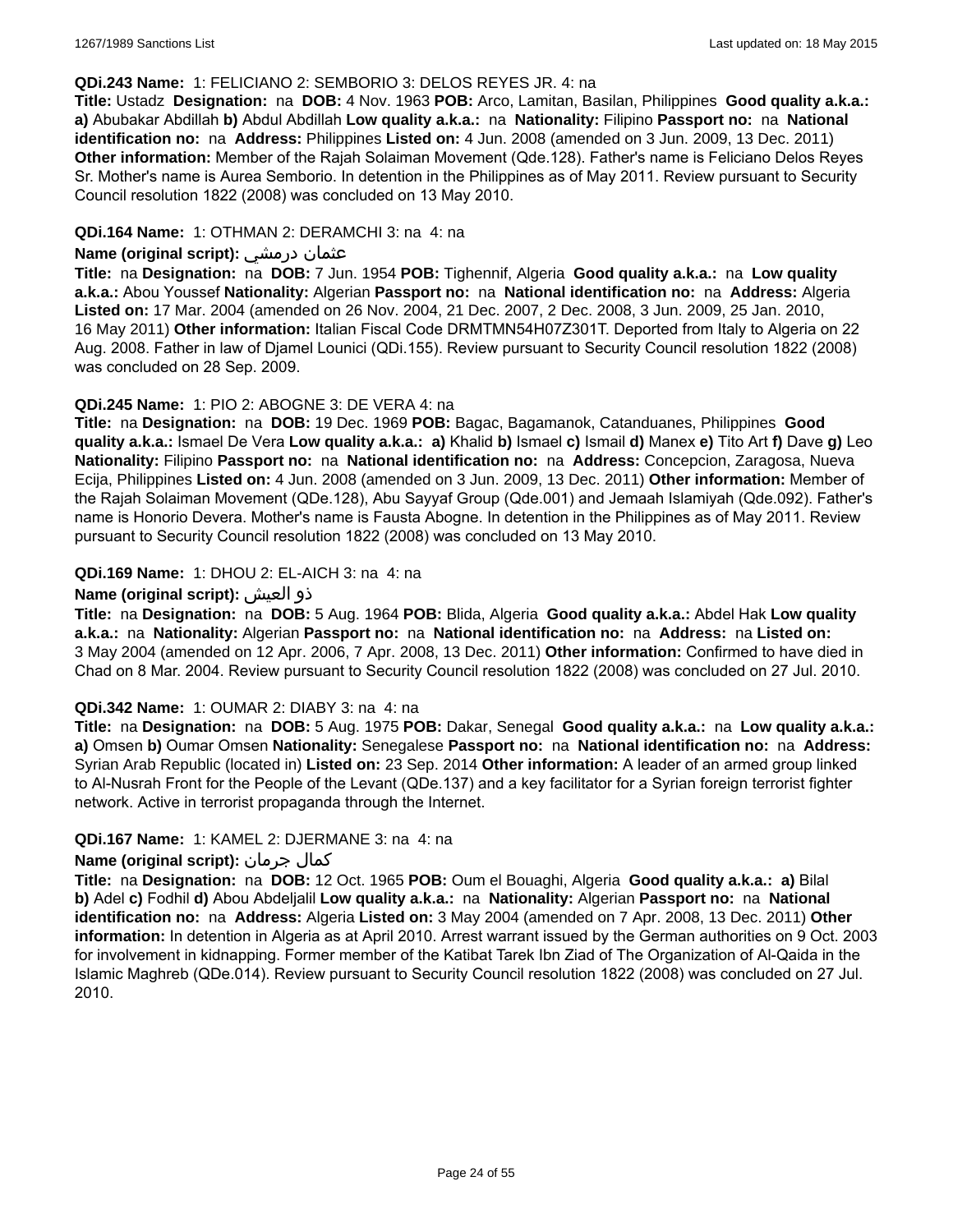**QDi.249 Name:** 1: YAHIA 2: DJOUADI 3: na 4: na

#### **Name (original script):** جوادي يحي

**Title:** na **Designation:** na **DOB:** 1 Jan. 1967 **POB:** M'Hamid, Wilaya (province) of Sidi Bel Abbes, Algeria **Good quality a.k.a.: a)** Yahia Abou Ammar **b)** Abou Ala **Low quality a.k.a.:** na **Nationality:** Algerian **Passport no:**  na **National identification no:** na **Address:** na **Listed on:** 3 Jul. 2008 (amended on 15 Nov. 2012) **Other information:** Belongs to the leadership of the Organization of Al-Qaida in the Islamic Maghreb (listed under permanent reference number QDe.014). Located in Northern Mali as of Jun. 2008. Mother's name is Zohra Fares. Father's name is Mohamed.

### **QDi.232 Name:** 1: ABDELMALEK 2: DROUKDEL 3: na 4: na

#### عبد المالك دروكدال **:(script original (Name**

**Title:** na **Designation:** na **DOB:** 20 Apr. 1970 **POB:** Meftah, Wilaya of Blida, Algeria **Good quality a.k.a.:** Abou Mossaab Abdelouadoud **Low quality a.k.a.:** na **Nationality:** Algerian **Passport no:** na **National identification no:** na **Address:** Algeria **Listed on:** 27 Aug. 2007 (amended on 7 Apr. 2008, 13 Dec. 2011) **Other information:** Head of The Organization of Al-Qaida in the Islamic Maghreb (QDe.014). Sentenced in absentia to life imprisonment in Algeria on 21 March 2007. Father's name is Rabah Droukdel. Mother's name is Z'hour Zdigha. Review pursuant to Security Council resolution 1822 (2008) was concluded on 4 May 2009.

### **QDi.095 Name:** 1: LIONEL 2: DUMONT 3: na 4: na

**Title:** na **Designation:** na **DOB:** 21 Jan. 1971 **POB:** Roubaix, France **Good quality a.k.a.: a)** Jacques Brougere **b)** Abu Hamza **c)** Di Karlo Antonio **d)** Merlin Oliver Christian Rene **e)** Arfauni Imad Ben Yousset Hamza **f)** Imam Ben Yussuf Arfaj **g)** Abou Hamza **h)** Arfauni Imad **Low quality a.k.a.: a)** Bilal **b)** Hamza **c)** Koumkal **d)** Kumkal **e)** Merlin **f)** Tinet **g)** Brugere **h)** Dimon **Nationality:** French **Passport no:** na **National identification no:** na **Address:** France **Listed on:** 25 Jun. 2003 (amended on 22 Nov. 2004, 26 Nov. 2004, 2 Jul. 2007, 17 Oct. 2007, 24 Mar. 2009, 6 Aug. 2010) **Other information:** In custody in France as of May 2004. Sentenced to 25 years imprisonment in France in 2007. Review pursuant to Security Council resolution 1822 (2008) was concluded on 15 Jun. 2010.

### **QDi.111 Name:** 1: AGUS 2: DWIKARNA 3: na 4: na

**Title:** na **Designation:** na **DOB:** 11 Aug. 1964 **POB:** Makassar, South Sulawesi, Indonesia **Good quality a.k.a.:**  na **Low quality a.k.a.:** na **Nationality:** Indonesian **Passport no:** Indonesian Travel document number XD253038 **National identification no:** na **Address:** Indonesia **Listed on:** 9 Sep. 2003 (amended on 26 Nov. 2004, 14 May 2014) **Other information:** Arrested 13 Mar. 2002, sentenced 12 July 2002 in the Philippines. Released from custody in the Philippines on 1 Jan. 2014 and subsequently deported to Indonesia. Physical description: height 165 cm. Photo available for inclusion in the INTERPOL-UN Security Council Special Notice. Review pursuant to Security Council resolution 1822 (2008) was concluded on 25 May 2010.

### **QDi.142 Name:** 1: RADI 2: ABD EL SAMIE 3: ABOU EL YAZID 4: EL AYASHI

#### راضي عبد السميع أبواليزيد العياشي **:(script original (Name**

**Title:** na **Designation:** na **DOB:** 2 Jan. 1972 **POB:** El Gharbia, Egypt **Good quality a.k.a.:** na **Low quality a.k.a.:** Mera'i **Nationality:** na **Passport no:** na **National identification no:** na **Address:** Via Cilea 40, Milan, Italy (Domicile) **Listed on:** 12 Nov. 2003 (amended on 9 Sep. 2005, 21 Dec. 2007, 16 May 2011) **Other information:** Sentenced to ten years of imprisonment by the Court of first instance of Milan on 21 Sep. 2006. In custody in Italy. Due for release on 6 Jan. 2012. Subject to expulsion from Italy after serving the sentence. Review pursuant to Security Council resolution 1822 (2008) was concluded on 21 Jun. 2010.

#### **QDi.262 Name:** 1: REDOUANE 2: EL HABHAB 3: na 4: na

**Title:** na **Designation:** na **DOB:** 20 Dec. 1969 **POB:** Casablanca, Morocco **Good quality a.k.a.:** Abdelrahman **Low quality a.k.a.:** na **Nationality: a)** German **b)** Moroccan **Passport no:** German number 1005552350, issued on 27 Mar. 2001 ( by Municipality of Kiel, Germany, expired on 26 Mar. 2011) **National identification no:** German federal identity card number 1007850441, issued on 27 Mar. 2001 ( by Municipality of Kiel, Germany, expired on 26 Mar. 2011) **Address:** lltisstrasse 58, 24143 Kiel, Germany (previous address) **Listed on:** 12 Nov. 2008 (amended on 30 Jan. 2009, 24 Mar. 2009, 15 Nov. 2012) **Other information:** Released from custody in Germany in Apr. 2012.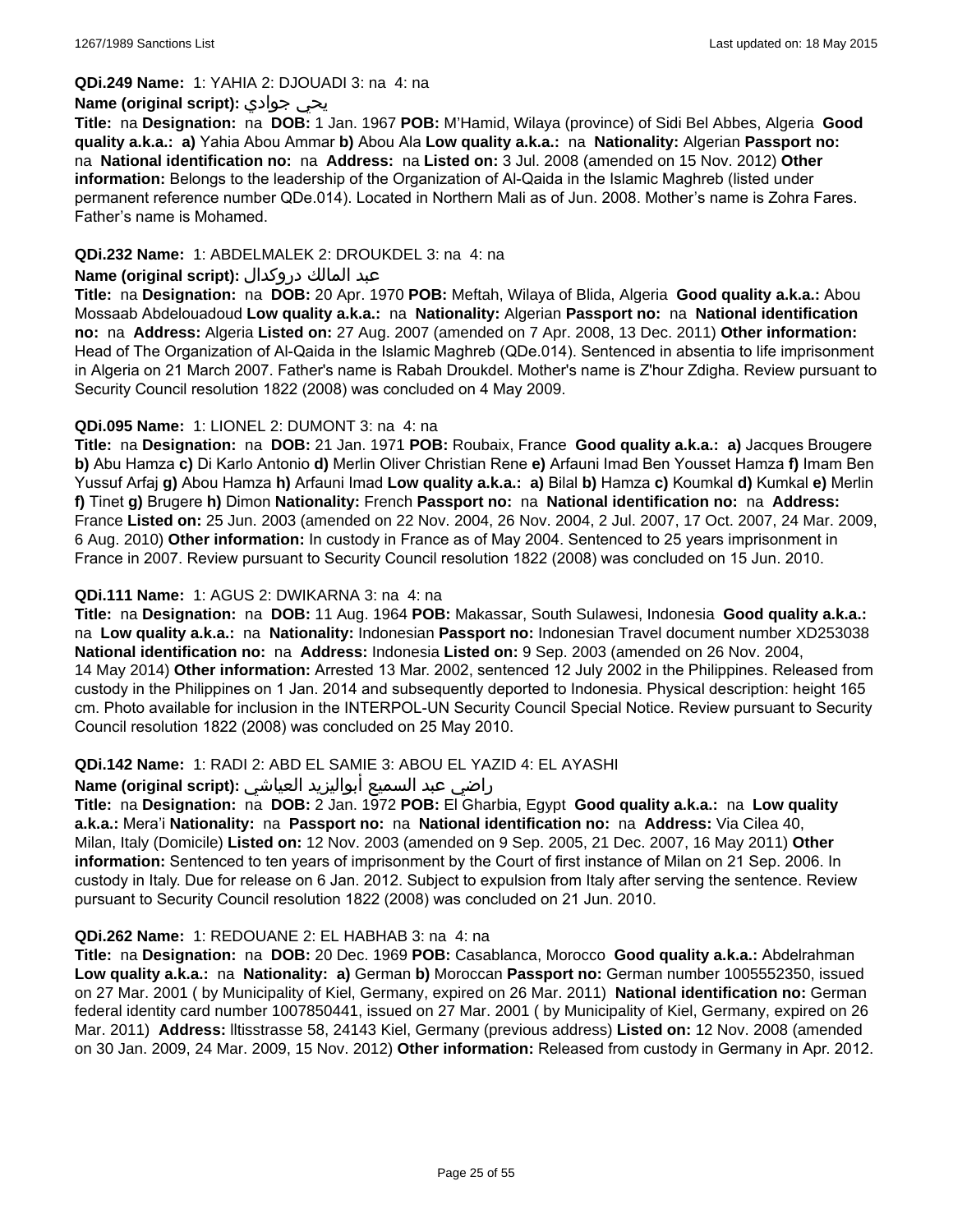### **QDi.082 Name:** 1: MOUNIR 2: EL MOTASSADEQ 3: na 4: na

### **Name (original script):** المتصدق منير

**Title:** na **Designation:** na **DOB:** 3 Apr. 1974 **POB:** Marrakesh, Morocco **Good quality a.k.a.:** Mounir el Moutassadeq **Low quality a.k.a.:** na **Nationality:** Moroccan **Passport no:** Moroccan Passport H 236483 **National identification no:** Moroccan national identity card E-491591 **Address:** (In prison in Germany) **Listed on:** 30 Sep. 2002 (amended on 26 Nov. 2004, 7 Sep. 2007, 23 Dec. 2010) **Other information:** Arrested on 28 Nov. 2001 and found guilty in Germany of being an accessory to murder and of membership in a terrorist organization and sentenced to 15 years of imprisonment on 8 Jan. 2007. Father's name is Brahim Brik. Mother's name is Habiba Abbes. Review pursuant to Security Council resolution 1822 (2008) was concluded on 20 May 2010.

### **QDi.065 Name:** 1: ABD EL KADER 2: MAHMOUD 3: MOHAMED 4: EL SAYED

### عبد القادر محمود محمد السيد **:(script original (Name**

**Title:** na **Designation:** na **DOB:** 26 Dec. 1962 **POB:** Egypt **Good quality a.k.a.: a)** Es Sayed, Kader **b)** Abdel Khader Mahmoud Mohamed el Sayed **Low quality a.k.a.:** na **Nationality:** Egyptian **Passport no:** na **National identification no:** na **Address:** na **Listed on:** 24 Apr. 2002 (amended on 26 Nov. 2004, 7 Jun. 2007, 16 May 2011) **Other information:** Italian Fiscal Code: SSYBLK62T26Z336L. Sentenced to 8 years imprisonment in Italy on 2 February 2004. Considered a fugitive from justice by the Italian authorities. Review pursuant to Security Council resolution 1822 (2008) was concluded on 22 Apr. 2010.

### **QDi.064 Name:** 1: SAMI 2: BEN KHAMIS 3: BEN SALEH 4: ELSSEID

### سامي بن خميس بن صالح الصيد **:Name (original script**)

**Title:** na **Designation:** na **DOB:** 10 Feb. 1968 **POB:** Menzel Jemil, Bizerte, Tunisia **Good quality a.k.a.:** Omar El Mouhajer **Low quality a.k.a.:** Saber **Nationality:** Tunisian **Passport no:** (Tunisian passport number K929139, issued on 14 Feb. 1995, expired on 13 Feb. 2000) **National identification no: a)** (00319547 issued on 8 Dec. 1994) **b)** (Italian Fiscal Code: SSDSBN68B10Z352F) na **Address:** Ibn Al-Haythman Street, Number 6, Manubah, Tunis, Tunisia **Listed on:** 24 Apr. 2002 (amended on 10 Apr. 2003, 26 Nov. 2004, 9 Sep. 2005, 20 Dec. 2005, 7 Jun. 2007, 21 Dec. 2007, 10 Aug. 2009, 23 Dec. 2010, 24 Nov. 2014) **Other information:** Mother's name is Beya Al-Saidani. Deported from Italy to Tunisia on 2 Jun. 2008. Imprisoned in Tunisia in Aug. 2014. Review pursuant to Security Council resolution 1822 (2008) was concluded on 22 Apr. 2010.

### **QDi.096 Name:** 1: MOUSSA 2: BEN OMAR 3: BEN ALI 4: ESSAADI

# موسى بن عمر بن علي السعدي **:Name (original script**)

**Title:** na **Designation:** na **DOB:** 4 Dec. 1964 **POB:** Tabarka, Tunisia **Good quality a.k.a.:** na **Low quality a.k.a.: a)** Dah Dah **b)** Abdelrahmman **c)** Bechir **Nationality:** Tunisian **Passport no:** (Tunisian passport number L335915, issued in Milan, Italy on 8 Nov. 1996, expired on 7 Nov. 2001) **National identification no:** na **Address:** Tunisia **Listed on:** 25 Jun. 2003 (amended on 20 Dec. 2005, 17 Oct. 2007, 10 Aug. 2009, 16 May 2011, 20 Jul. 2012) **Other information:** Considered a fugitive from justice by the Italian authorities (as of Nov. 2009). Left Sudan to Tunisia in 2011. Review pursuant to Security Council resolution 1822 (2008) was concluded on 15 Jun. 2010.

### **QDi.083 Name:** 1: ZAKARYA 2: ESSABAR 3: na 4: na

### **Name (original script):** الصبار زكريا

**Title:** na **Designation:** na **DOB:** 3 Apr. 1977 **POB:** Essaouria, Morocco **Good quality a.k.a.:** Zakariya Essabar **Low quality a.k.a.:** na **Nationality:** Moroccan **Passport no: a)** Moroccan passport number M 271351 (issued on 24 Oct. 2000 by the Embassy of Morocco in Berlin) **b)** Moroccan passport number K-348486 **National identification no: a)** Moroccan National Identity number E-189935 **b)** Moroccan National Identity Card number G-0343089 **Address:** na **Listed on:** 30 Sep. 2002 (amended on 26 Nov. 2004, 10 Jun. 2011) **Other information:** Father's name is Mohamed ben Ahmed. Mother's name is Sfia bent Toubali. Review pursuant to Security Council resolution 1822 (2008) was concluded on 20 May 2010.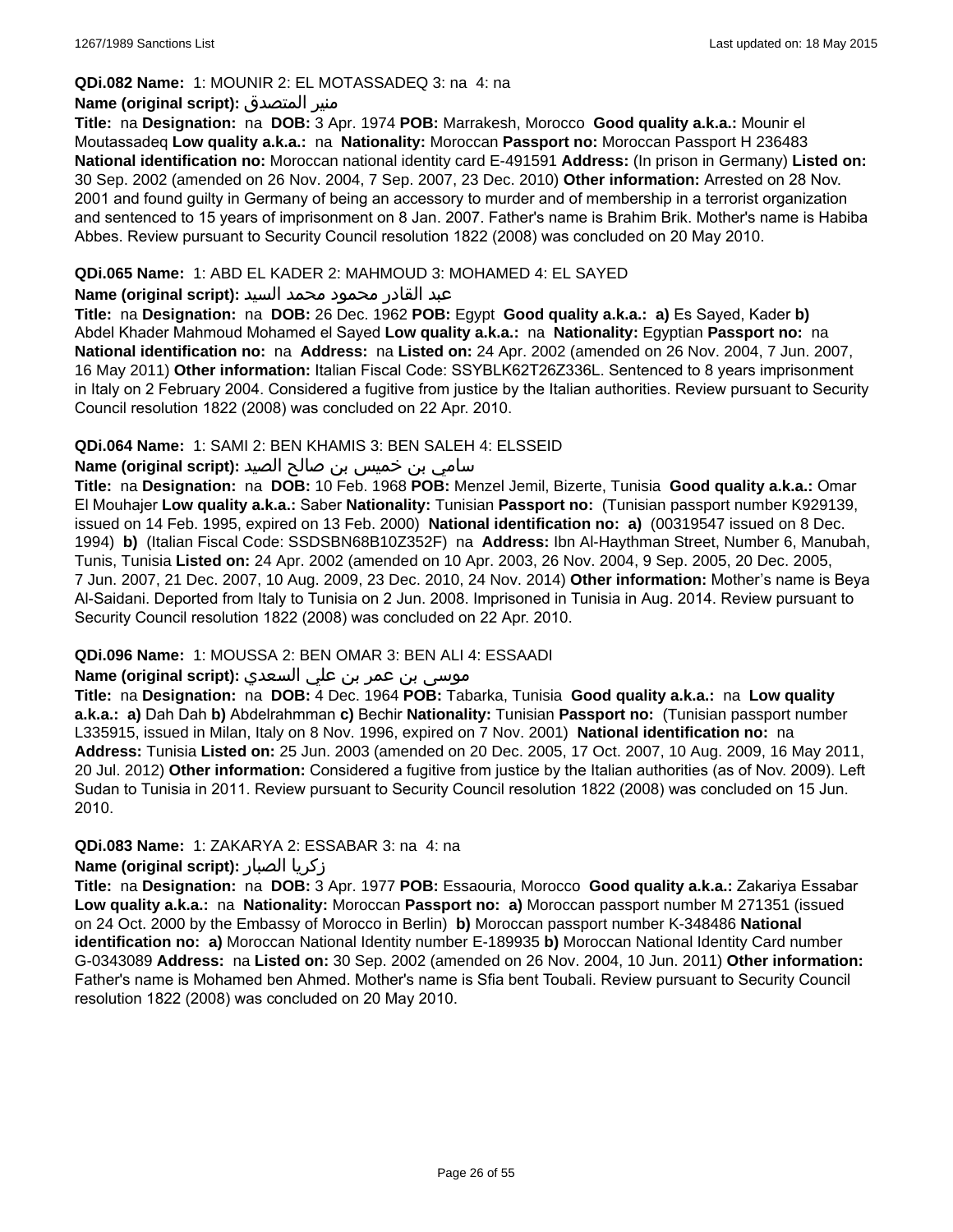#### **QDi.352 Name:** 1: MAULANA 2: FAZLULLAH 3: na 4: na

**Title:** na **Designation:** na **DOB:** 1974 **POB:** Kuza Bandai village, Swat Valley, Khyber Pakhtunkhawa Province, Pakistan **Good quality a.k.a.: a)** Mullah Fazlullah **b)** Fazal Hayat **Low quality a.k.a.:** Mullah Radio **Nationality:**  na **Passport no:** na **National identification no:** na **Address:** (Afghanistan / Pakistan border region) **Listed on:** 7 Apr. 2015 **Other information:** Commander of Tehrik-e Taliban Pakistan (TTP) (QDe.132) since 7 Nov. 2013. Led the local TTP in Pakistan's northwest valley of Swat from 2007 to 2009.

### **QDi.251 Name:** 1: SALAH EDDINE 2: GASMI 3: na 4: na

### **Name (original script):** قاسمي صالح

**Title:** na **Designation:** na **DOB:** 13 Apr. 1971 **POB:** Zeribet El Oued, Wilaya (province) of Biskra, Algeria **Good quality a.k.a.:** Abou Mohamed Salah **Low quality a.k.a.:** Bounouadher **Nationality:** Algerian **Passport no:** na **National identification no:** na **Address:** Algeria **Listed on:** 3 Jul. 2008 (amended on 24 Mar. 2009, 15 Nov. 2012, 14 Mar. 2013) **Other information:** Belongs to the leadership and is in charge of information committee of the Organization of Al-Qaida in the Islamic Maghreb (QDe.014). Mother's name is Yamina Soltane. Father's name is Abdelaziz. Associated with Abdelmalek Droukdel (QDi.232). Arrested in Algeria on 16 Dec. 2012.

### **QDi.259 Name:** 1: FRITZ 2: MARTIN 3: GELOWICZ 4: na

**Title:** na **Designation:** na **DOB:** 1 Sep. 1979 **POB:** Munich, Germany **Good quality a.k.a.: a)** Robert Konars, born 10 Apr. 1979 in Liege, Belgium **b)** Markus Gebert **Low quality a.k.a.: a)** Malik **b)** Benzl **c)** Bentley **Nationality:** German **Passport no:** German number 7020069907, issued in Ulm, Germany (expired on 11 May 2010.) **National identification no:** German Federal Identity Card number 7020783883, issued in Ulm, Germany (expired on 10 Jun. 2008.) **Address: a)** (In prison in Germany (since Sep. 2007).) **b)** Böfinger Weg 20, Ulm, 89075, Germany (previous address) **Listed on:** 27 Oct. 2008 (amended on 13 Dec. 2011) **Other information:** Associated with the Islamic Jihad Union (IJU), also known as the Islamic Jihad Group (QDe.119). Associated with Daniel Martin Schneider (QDi.260) and Adem Yilmaz (QDi.261). In detention in Germany as of Jun. 2010.

### **QDi.028 Name:** 1: AHMED 2: KHALFAN 3: GHAILANI 4: na

**Title:** na **Designation:** na **DOB: a)** 14 Mar. 1974 **b)** 13 Apr. 1974 **c)** 14 Apr. 1974 **d)** 1 Aug. 1970 **POB:** Zanzibar, Tanzania **Good quality a.k.a.: a)** Ahmad, Abu Bakr **b)** Ahmed, Abubakar **c)** Ahmed, Abubakar K. **d)** Ahmed, Abubakar Khalfan **e)** Ahmed, Abubakary K. **f)** Ahmed, Ahmed Khalfan **g)** Ali, Ahmed Khalfan **h)** Ghailani, Abubakary Khalfan Ahmed **i)** Ghailani, Ahmed **j)** Ghilani, Ahmad Khalafan **k)** Hussein, Mahafudh Abubakar Ahmed Abdallah **l)** Khalfan, Ahmed **m)** Mohammed, Shariff Omar **n)** Haythem al-Kini **Low quality a.k.a.: a)** Ahmed The Tanzanian **b)** Foopie **c)** Fupi **d)** Ahmed, A **e)** Al Tanzani, Ahmad **f)** Bakr, Abu **g)** Khabar, Abu **Nationality:** Tanzanian **Passport no:** na **National identification no:** na **Address:** United States of America **Listed on:** 17 Oct. 2001 (amended on 27 Jul. 2007, 21 Oct. 2010) **Other information:** Apprehended in July 2004 and in custody for trial in the United States of America, as at October 2010. Review pursuant to Security Council resolution 1822 (2008) was concluded on 21 Jun. 2010.

#### **QDi.250 Name:** 1: AMOR 2: MOHAMED 3: GHEDEIR 4: na

#### عمر محمد قدير **:(script original (Name**

**Title:** na **Designation:** na **DOB:** Approximately 1958 **POB:** Deb-Deb, Amenas, Wilaya (province) of Illizi, Algeria **Good quality a.k.a.: a)** Abdelhamid Abou Zeid **b)** Youcef Adel **c)** Abou Abdellah **d)** Abid Hammadou, born 12 Dec. 1965 in Touggourt, Wilaya (province) of Ouargla, Algeria (previously listed as) **Low quality a.k.a.:**  na **Nationality:** Algerian **Passport no:** na **National identification no:** na **Address:** na **Listed on:** 3 Jul. 2008 (amended on 10 May 2012, 15 Nov. 2012) **Other information:** Associated with the Organization of Al-Qaida in the Islamic Maghreb (QDe.014). Located in Northern Mali as of Jun. 2008. Mother's name is Benarouba Bachira. Father's name is Mabrouk. He usurped the identity of Abid Hammadou, who allegedly died in Chad in 2004.

#### **QDi.341 Name:** 1: KEVIN 2: GUIAVARCH 3: na 4: na

**Title:** na **Designation:** na **DOB:** 12 Mar. 1993 **POB:** Paris, France **Good quality a.k.a.:** na **Low quality a.k.a.:**  na **Nationality:** na **Passport no:** na **National identification no:** na **Address:** Syrian Arab Republic (located in since 2012) **Listed on:** 23 Sep. 2014 **Other information:** French terrorist fighter who travelled to Syria and joined Al-Nusrah Front for the People of the Levant (QDe.137). Facilitator of foreign terrorist fighters from France to Syria. Activist in violent propaganda through the Internet.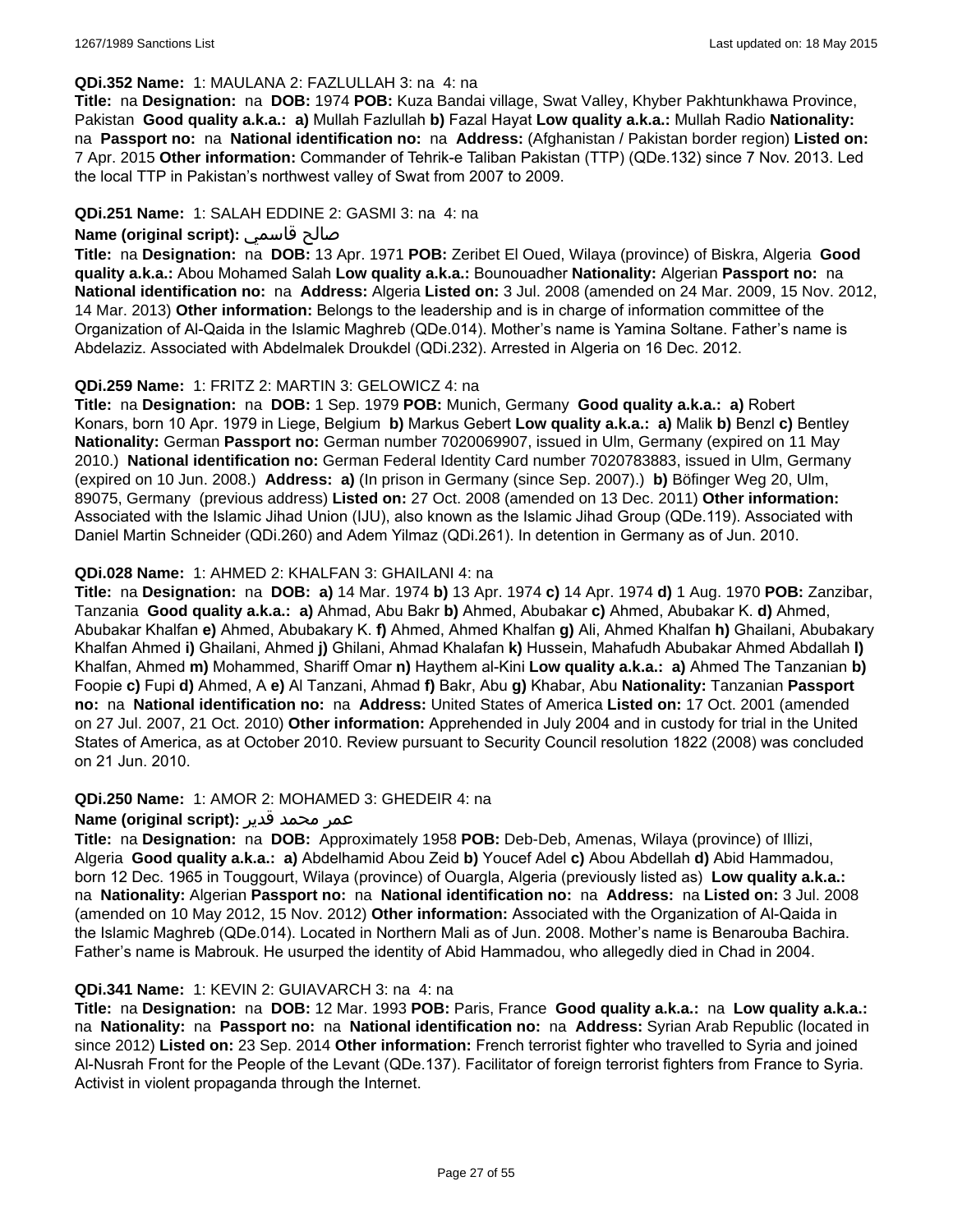#### **QDi.218 Name:** 1: GUN GUN 2: RUSMAN 3: GUNAWAN 4: na

**Title:** na **Designation:** na **DOB:** 6 Jul. 1977 **POB:** Cianjur, West Java, Indonesia **Good quality a.k.a.: a)** Gunawan, Rusman **b)** Abd Al-Hadi **c)** Abdul Hadi **d)** Abdul Karim **e)** Bukhori **f)** Bukhory **Low quality a.k.a.:** na **Nationality:** Indonesian **Passport no:** na **National identification no:** na **Address:** na **Listed on:** 21 Apr. 2006 (amended on 13 Dec. 2011) **Other information:** Brother of Nurjaman Riduan Isamuddin (QDi.087). Review pursuant to Security Council resolution 1822 (2008) was concluded on 8 Jun. 2010.

### **QDi.003 Name:** 1: SALIM 2: AHMAD 3: SALIM 4: HAMDAN

### سالم أحمد سالم حمدان **:(script original (Name**

**Title:** na **Designation:** na **DOB:** 1965 **POB: a)** Al-Mukalla, Yemen **b)** AI-Mukala, Yemen **Good quality a.k.a.: a)** Saqr Al-Jaddawi (الجداوي صقر الكنية(**b)** Saqar Al Jadawi **c)** Saqar Aljawadi **d)** Salem Ahmed Salem Hamdan **Low quality a.k.a.:** na **Nationality:** Yemeni **Passport no:** Yemeni number 00385937 **National identification no:** na **Address: a)** Shari Tunis, Sana'a, Yemen (previous address) **b)** (Located in Yemen since Nov. 2008) **Listed on:** 25 Jan. 2001 (amended on 25 Jul. 2006, 23 Apr. 2007, 30 Jan. 2009, 17 Jul. 2009, 25 Jan. 2010) **Other information:** Driver and private bodyguard to Usama bin Laden (deceased) from 1996 until 2001. Transferred from United States custody to Yemen in Nov. 2008. Review pursuant to Security Council resolution 1822 (2008) was concluded on 8 Jul. 2010.

### **QDi.068 Name:** 1: ADEL 2: BEN AL-AZHAR 3: BEN YOUSSEF 4: HAMDI

# عادل بن الأزهر بن يوسف حمدي **:(script original (Name**

**Title:** na **Designation:** na **DOB:** 14 Jul. 1970 **POB:** Tunis, Tunisia **Good quality a.k.a.:** Adel ben al- Azhar ben Youssef ben Soltane, born 14 Jul. 1970 in Tunis, Tunisia (formerly listed as) **Low quality a.k.a.:** Zakariya **Nationality:** Tunisian **Passport no:** (Tunisian passport number M408665, issued on 4 Oct. 2000, expired 3 Oct. 2005) **National identification no: a)** (Tunisian national identity number W334061 issued on 9 Mar. 2011) **b)** (Italian Fiscal Code: BNSDLA70L14Z352B) na **Address:** Tunisia **Listed on:** 3 Sep. 2002 (amended on 20 Dec. 2005, 7 Jun. 2007, 23 Dec. 2010, 24 Nov. 2014) **Other information:** Deported from Italy to Tunisia on 28 February 2004. Serving a 12-year prison sentence in Tunisia for membership in a terrorist organization abroad as at Jan. 2010. Arrested in Tunisia in 2013. Legally changed family name from Ben Soltane to Hamdi in 2014. Review pursuant to Security Council resolution 1822 (2008) was concluded on 21 Jun. 2010.

#### **QDi.144 Name:** 1: MOHAMMAD 2: TAHIR 3: HAMMID 4: na

#### **محمد طاهر حامد :(Name (original script**

**Title:** Imam **Designation:** na **DOB:** 1 Nov. 1975 **POB:** Poshok, Iraq **Good quality a.k.a.:** Abdelhamid Al Kurdi **Low quality a.k.a.:** na **Nationality:** na **Passport no:** na **National identification no:** na **Address:** na **Listed on:** 12 Nov. 2003 (amended on 9 Sep. 2005, 21 Dec. 2007, 16 May 2011) **Other information:** A deportation order was issued by the Italian authorities on 18 Oct. 2004. Considered a fugitive from justice by the Italian authorities as of Sep. 2007. Review pursuant to Security Council resolution 1822 (2008) was concluded on 8 Jun. 2010.

#### **QDi.204 Name:** 1: ISNILON 2: TOTONI 3: HAPILON 4: na

**Title:** na **Designation:** na **DOB: a)** 18 Mar. 1966 **b)** 10 Mar. 1967 **POB:** Bulanza, Lantawan, Basilan, The Philippines **Good quality a.k.a.: a)** Isnilon Hapilun **b)** Isnilun Hapilun **c)** Abu Musab **d)** Salahudin **e)** Tuan Isnilon **Low quality a.k.a.:** na **Nationality:** Filipino **Passport no:** na **National identification no:** na **Address:** na **Listed on:** 6 Dec. 2005 **Other information:** Review pursuant to Security Council resolution 1822 (2008) was concluded on 8 Jun. 2010.

#### **QDi.268 Name:** 1: ABDUL 2: HAQ 3: na 4: na

**Title:** na **Designation:** na **DOB:** 10 Oct. 1971 **POB:** Chele County, Khuttan Area, Xinjiang Uighur Autonomous Region, China **Good quality a.k.a.: a)** Maimaitiming Maimaiti **b)** Abdul Heq **c)** Abuduhake **d)** Abdulheq Jundullah **e)** 'Abd Al-Haq **f)** Memetiming Memeti **g)** Memetiming Aximu **h)** Memetiming Qekeman **i)** Maiumaitimin Maimaiti **j)** Abdul Saimaiti **k)** Muhammad Ahmed Khaliq **Low quality a.k.a.: a)** Maimaiti Iman **b)** Muhelisi **c)** Qerman **d)** Saifuding **Nationality:** Chinese **Passport no:** na **National identification no:** Chinese national identity card number 653225197110100533 **Address:** na **Listed on:** 15 Apr. 2009 (amended on 13 Dec. 2011) **Other information:** Location (as at Apr. 2009): Pakistan. Overall leader and commander of the Eastern Turkistan Islamic Movement (QDe.088). Involved in fundraising and recruitment for this organization. Reportedly deceased in Pakistan in February 2010.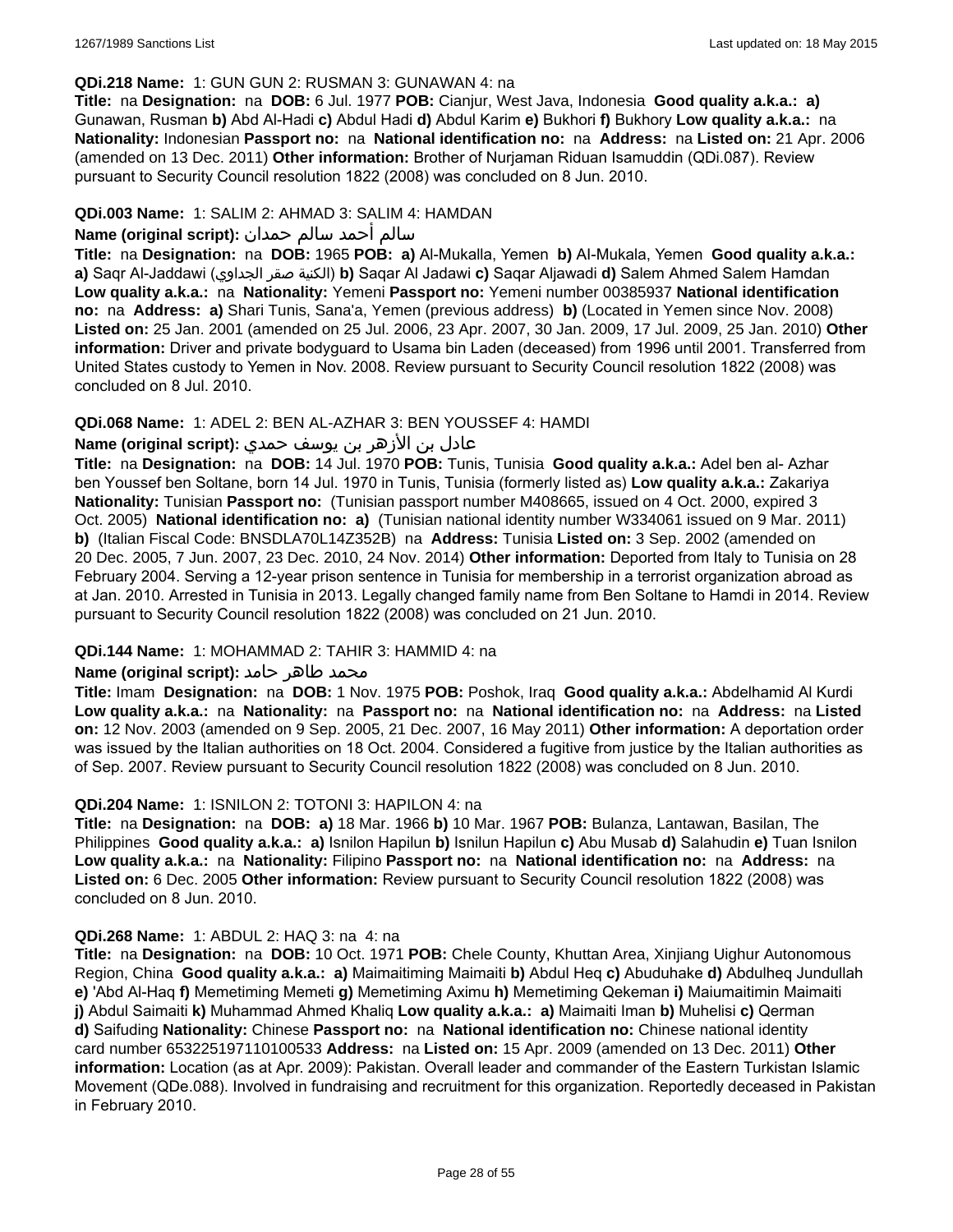### **QDi.088 Name:** 1: GULBUDDIN 2: HEKMATYAR 3: na 4: na

### **Name (original script):** حکمتیار گلبدین

**Title:** na **Designation:** na **DOB:** 1 Aug. 1949 **POB:** Kunduz Province, Afghanistan **Good quality a.k.a.: a)** Gulabudin Hekmatyar **b)** Golboddin Hikmetyar **c)** Gulbuddin Khekmatiyar **d)** Gulbuddin Hekmatiar **e)** Gulbuddin Hekhmartyar **f)** Gulbudin Hekmetyar **Low quality a.k.a.:** na **Nationality:** Afghan **Passport no:** na **National identification no:** na **Address:** na **Listed on:** 20 Feb. 2003 (amended on 16 May 2011) **Other information:** Belongs to the Kharoti tribe. Believed to be in the Afghanistan/Pakistan border area as at Jan. 2011. Father's name is Ghulam Qader. Review pursuant to Security Council resolution 1822 (2008) was concluded on 8 Jun. 2010.

#### **QDi.029 Name:** 1: RI'AD 2: MUHAMMAD HASAN 3: MUHAMMAD 4: HIJAZI

#### رياض محمد حسن محمد الحجازي **:(script original (Name**

**Title:** na **Designation:** na **DOB:** 30 Dec. 1968 **POB:** California, United States of America **Good quality a.k.a.: a)** Hijazi, Raed M. **b)** Al-Hawen, Abu-Ahmad **c)** Al-Shahid, Abu-Ahmad **d)** Raed Muhammad Hasan Muhammad Hijazi **Low quality a.k.a.: a)** Al-Maghribi, Rashid (The Moroccan) **b)** Al-Amriki, Abu-Ahmad (The American) **Nationality:** Jordanian **Passport no:** na **National identification no:** (a) United States Social Security Number: 548-91-5411 b) National number 9681029476) na **Address:** na **Listed on:** 17 Oct. 2001 (amended on 10 Apr. 2003, 16 May 2011) **Other information:** In custody in Jordan as at Mar. 2010. Father's name is Mohammad Hijazi. Mother's name is Sakina. Review pursuant to Security Council resolution 1822 (2008) was concluded on 21 Jun. 2010.

### **QDi.221 Name:** 1: JAMAL 2: HOUSNI 3: na 4: na

### **Name (original script):** حسني جمال

**Title:** na **Designation:** na **DOB:** 22 Feb. 1983 **POB:** Morocco **Good quality a.k.a.: a)** Djamel Il marocchino **b)** Jamal Al Maghrebi **c)** Hicham **Low quality a.k.a.:** na **Nationality:** na **Passport no:** na **National identification no:** na **Address: a)** Via Uccelli di Nemi n. 33, Milan **b)** via F. De Lemene n. 50, Milan**Listed on:** 2 Aug. 2006 (amended on 1 Sep. 2009) **Other information:** He is subject to Tribunale de Milano Custody Order n. 5236/02 R.G.N.R of 25 Nov. 2003 1511/02 R.G.GIP. Convicted and sentenced on 21 Sep. 2006 to seven years of detention by the Milan Assizes Court, Italy, for belonging to a criminal association with terrorist aims and receiving stolen goods. The sentence was confirmed on 17 Jul. 2007 by the Milan Assizes Appeal Court. In custody as at 16 Jun. 2009. Review pursuant to Security Council resolution 1822 (2008) was concluded on 20 Jul. 2009.

### **QDi.010 Name:** 1: ZAYN 2: AL-ABIDIN 3: MUHAMMAD 4: HUSSEIN

### زين العابدين محمد حسين **:(script original (Name**

**Title:** na **Designation:** na **DOB:** 12 Mar. 1971 **POB:** Riyadh, Saudi Arabia **Good quality a.k.a.: a)** Abd Al-Hadi Al-Wahab **b)** Zain Al-Abidin Muhammad Husain **c)** Zayn Al-Abidin Muhammad Husayn **d)** Zeinulabideen Muhammed Husein Abu Zubeidah **Low quality a.k.a.: a)** Abu Zubaydah **b)** Abu Zubaida **c)** Tariq Hani **Nationality:** Palestinian **Passport no:** na **National identification no:** na **Address:** na **Listed on:** 25 Jan. 2001 (amended on 10 Apr. 2003, 25 Jul. 2006, 23 Apr. 2007, 18 Jul. 2007, 27 Jul. 2007, 17 Jul. 2009, 16 Dec. 2010) **Other information:** Close associate of Usama bin Laden (deceased) and facilitator of terrorist travel. In custody of the United States of America as at Jul. 2007. Review pursuant to Security Council resolution 1822 (2008) was concluded on 21 Jun. 2010.

#### **QDi.195 Name:** 1: AL SAYYID 2: AHMED 3: FATHI 4: HUSSEIN ELIWAH

### السيد احمد فتحي حسين عليوة **:(script original (Name**

**Title:** na **Designation:** na **DOB: a)** 30 Jul. 1964 **b)** 30 Jan. 1964 **POB:** Suez, Egypt **Good quality a.k.a.: a)** Al Sayyid Ahmed Fathi Hussein Eliwa **b)** Al Sayyid Ahmed Fathi Hussein Alaiwah **c)** Al Sayyid Ahmed Fathi Hussein Elaiwa **d)** Al Sayyid Ahmed Fathi Hussein Ilewah **e)** Al Sayyid Ahmed Fathi Hussein Alaywah **f)** El Sayed Ahmad Fathi Hussein Elaiwa **g)** Hatim **h)** Hisham **i)** Abu Umar **j)** El-Sayed Ilawah born on 3 Jul.1954 **Low quality a.k.a.:**  na **Nationality:** Egyptian **Passport no:** (United Kingdom passport number RP0185179 issued on 11 Sep. 2001, expires on 11 Sep. 2011 (in the name of Al-Sayyid Ilewah)) **National identification no:** na **Address:** United Kingdom **Listed on:** 29 Sep. 2005 (amended on 6 Oct. 2005, 18 Aug. 2006, 13 Dec. 2011) **Other information:** Sentenced to 15 years imprisonment in Egypt in 1999. Father's name is Fathi Hussein Elaiwa. Member of Egyptian Islamic Jihad (QDe.003). Review pursuant to Security Council resolution 1822 (2008) was concluded on 29 Jul. 2010.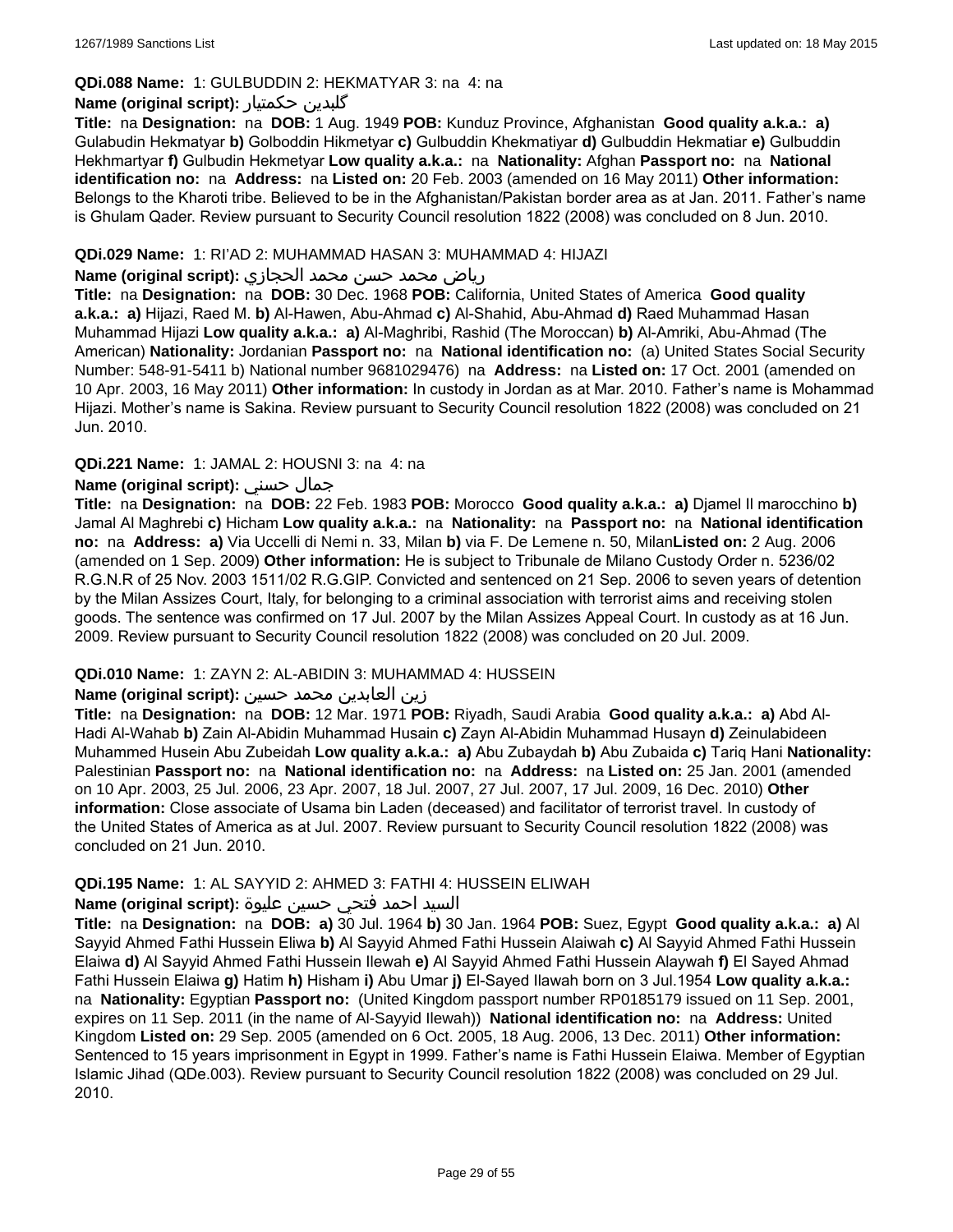### **QDi.067 Name:** 1: MOSTAFA 2: KAMEL 3: MOSTAFA 4: IBRAHIM

### مصطفى كمال مصطفى ابراهيم **:Name (original script**)

**Title:** na **Designation:** na **DOB:** 15 Apr. 1958 **POB:** Alexandria, Egypt **Good quality a.k.a.: a)** Mustafa Kamel Mustafa **b)** Adam Ramsey Eaman **c)** Kamel Mustapha Mustapha **d)** Mustapha Kamel Mustapha **e)** Abu Hamza **f)** Mostafa Kamel Mostafa **Low quality a.k.a.: a)** Abu Hamza Al-Masri **b)** Abu Hamza **c)** Abu Hamza Al-Misri **Nationality:** British **Passport no:** na **National identification no:** na **Address:** United States of America **Listed on:** 24 Apr. 2002 (amended on 26 Nov. 2004, 25 Jul. 2006, 14 Mar. 2008, 21 Oct. 2010, 4 Aug. 2014) **Other information:** Extradited from the United Kingdom to the United States of America on 5 Oct. 2012. Convicted on terrorism charges by a court in the United States of America in May 2014. Review pursuant to Security Council resolution 1822 (2008) was concluded on 22 Apr. 2010.

### **QDi.308 Name:** 1: ZAFAR 2: IQBAL 3: na 4: na

**Title:** na **Designation:** na **DOB:** 4 Oct. 1953 **POB:** na **Good quality a.k.a.: a)** Zaffer Iqbal **b)** Malik Zafar Iqbal Shehbaz **c)** Malik Zafar Iqbal Shahbaz **d)** Malik Zafar Iqbal **Low quality a.k.a.: a)** Zafar Iqbal Chaudhry **b)** Muhammad Zafar Iqbal **Nationality:** Pakistani **Passport no:** (Passport number DG5149481, issued on 22 Aug. 2006, expired on 21 Aug. 2011, passport booklet number A2815665) **National identification no:** (National identification number 35202- 4135948-7 b) Alternate national identification number 29553654234) na **Address:** Masjid al-Qadesia, 4 Lake Road, Lahore, Pakistan **Listed on:** 14 Mar. 2012 **Other information:** Senior leader and co-founder of Lashkar-e-Tayyiba (QDi.118) (LeT) who has held various senior leader positions in LeT and its front organization, Jamaat-ud-Dawa (JUD) (listed as an alias of LeT). As of 2010, in charge of LeT/JUD finance department, director of its education department and president of its medical wing. Other title: Professor.

### **QDi.087 Name:** 1: NURJAMAN 2: RIDUAN 3: ISAMUDDIN 4: na

**Title:** na **Designation:** na **DOB:** 4 Apr. 1964 **POB:** Cianjur, West Java, Indonesia **Good quality a.k.a.: a)** Hambali **b)** Nurjaman **c)** Isomuddin, Nurjaman Riduan **d)** Hambali Bin Ending **e)** Encep Nurjaman (birth name) **f)** Hambali Ending Hambali **g)** Isamuddin Riduan **h)** Isamudin Ridwan **Low quality a.k.a.:** na **Nationality:** Indonesian **Passport no:** na **National identification no:** na **Address:** na **Listed on:** 28 Jan. 2003 (amended on 2 Jul. 2007, 27 Jul. 2007, 16 May 2011) **Other information:** Senior leader of Jemaah Islamiyah (QDe.092). Brother of Gun Gun Rusman Gunawan (QDi.218). In custody of the United States of America, as of July 2007. Review pursuant to Security Council resolution 1822 (2008) was concluded on 13 Apr. 2010.

### **QDi.321 Name:** 1: MALIK 2: MUHAMMAD 3: ISHAQ 4: na

#### مالک محمد اسحاق : Name (original script)

**Title:** na **Designation:** na **DOB:** Approximately 1959 **POB:** Rahim Yar Khan, Punjab Province, Pakistan **Good quality a.k.a.:** Malik Ishaq **Low quality a.k.a.:** na **Nationality:** Pakistani **Passport no:** na **National identification no:** na **Address:** Pakistan **Listed on:** 14 Mar. 2014 **Other information:** One of the founders and a current leader of Lashkar i Jhangvi (LJ) (QDe.096). Physical description: heavy build with black eye colour, black hair colour and medium brown complexion with a heavy black beard. Photo available for inclusion in the INTERPOL-UN Security Council Special Notice.

#### **QDi.180 Name:** 1: KHADAFI 2: ABUBAKAR 3: JANJALANI 4: na

**Title:** na **Designation:** na **DOB:** 3 Mar. 1975 **POB:** Isabela, Basilan, Philippines **Good quality a.k.a.: a)** Khadafy Janjalani **b)** Khaddafy Abubakar Janjalani **c)** Abu Muktar **Low quality a.k.a.:** na **Nationality:** Filipino **Passport no:** na **National identification no:** na **Address:** na **Listed on:** 22 Dec. 2004 (amended on 23 Feb. 2009) **Other information:** Reportedly deceased in 2006. Review pursuant to Security Council resolution 1822 (2008) was concluded on 29 Jul. 2010.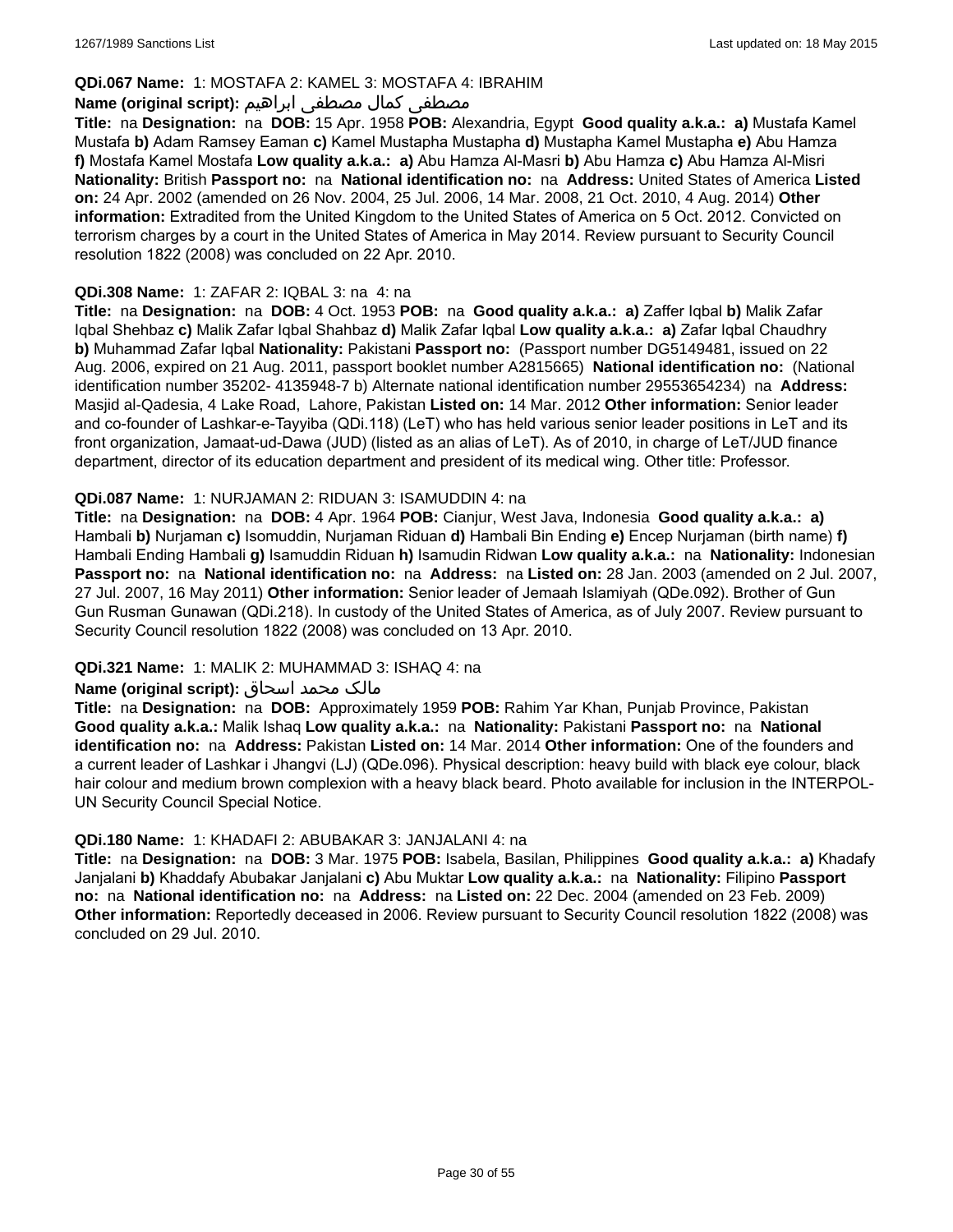#### **QDi.099 Name:** 1: KHALIL 2: BEN AHMED 3: BEN MOHAMED 4: JARRAYA

#### خليل بن احمد بن محمد جراية **:(script original (Name**

**Title:** na **Designation:** na **DOB:** 8 Feb. 1969 **POB:** Sfax, Tunisia **Good quality a.k.a.: a)** Khalil Yarraya **b)** Ben Narvan Abdel Aziz, born 15 Aug. 1970 in Sereka (former Yugoslavia) **c)** Abdel Aziz Ben Narvan, born 15 Aug. 1970 in Sereka (former Yugoslavia) **Low quality a.k.a.: a)** Amro **b)** Omar **c)** Amrou **d)** Amr **Nationality:** Tunisian **Passport no:** Tunisian number K989895, issued on 26 Jul. 1995 ( in Genoa, Italy, expired on 25 Jul. 2000) **National identification no:** na **Address:** Nuoro, Italy **Listed on:** 25 Jun. 2003 (amended on 26 Nov. 2004, 20 Dec. 2005, 17 Oct. 2007, 16 Sep. 2008, 24 Mar. 2009, 10 Aug. 2009, 6 Aug. 2010) **Other information:** Detained in Italy since 9 Aug. 2008 for his implication in a case related to terrorism. Review pursuant to Security Council resolution 1822 (2008) was concluded on 15 Jun. 2010.

#### **QDi.114 Name:** 1: SALIM Y SALAMUDDIN 2: JULKIPLI 3: na 4: na

**Title:** na **Designation:** na **DOB:** 20 Jun. 1967 **POB:** Tulay, Jolo Sulu, Philippines **Good quality a.k.a.: a)** Kipli Sali **b)** Julkipli Salim **Low quality a.k.a.:** na **Nationality:** Filipino **Passport no:** na **National identification no:** na **Address:** na **Listed on:** 9 Sep. 2003 (amended on 23 Feb. 2009, 13 Dec. 2011) **Other information:** In detention in the Philippines as at May 2011. Review pursuant to Security Council resolution 1822 (2008) was concluded on 25 May 2010.

### **QDi.072 Name:** 1: MEHDI 2: BEN MOHAMED 3: BEN MOHAMED 4: KAMMOUN

### المهدي بن محمد بن محمد كمون **:(script original (Name**

**Title:** na **Designation:** na **DOB:** 3 Apr. 1968 **POB:** Tunis, Tunisia **Good quality a.k.a.:** na **Low quality a.k.a.:** Salmane **Nationality:** Tunisian **Passport no:** (Tunisian passport number M307707, issued on 12 Apr. 2000, expired on 11 Apr. 2005) **National identification no:** na **Address:** Via Masina Number 7, Milan, Italy **Listed on:** 3 Sep. 2002 (amended on 20 Dec. 2005, 7 Jun. 2007, 23 Dec. 2010) **Other information:** Italian Fiscal Code: KMMMHD68D03Z352N. Deported from Italy to Tunisia on 22 July 2005. Serving an eight-year prison term in Tunisia for membership of a terrorist organization abroad as at Jan. 2010. Review pursuant to Security Council resolution 1822 (2008) was concluded on 21 Jun. 2010.

#### **QDi.302 Name:** 1: MEVLÜT 2: KAR 3: na 4: na

**Title:** na **Designation:** na **DOB:** 25 Dec. 1978 **POB:** Ludwigshafen, Germany **Good quality a.k.a.:** Mevluet Kar **Low quality a.k.a.: a)** Abu Obaidah **b)** Obeidah Al Turki **c)** Al-Turki **d)** Al Turki Kyosev **e)** Yanal Yusov **f)** Abu Udejf el-Turki **g)** Abu Obejd el-Turki **h)** Abdurrahman Almanci **Nationality:** Turkish **Passport no:** Turkish passport number TR-M842033, issued in Mainz, Germany (by the Turkish Consulate General, issued on 2 May 2002, expired on 24 Jul. 2007) **National identification no:** na **Address:** Güngören Merkez Mahallesi Toros Sokak 6/5, Istanbul, Turkey (previous as at Aug. 2009) **Listed on:** 25 Jan. 2012 **Other information:** Associated with Islamic Jihad Group (QDe.119). Arrest warrant issued by the investigating judge of the German Federal Court of Justice on 17 Aug. 2009.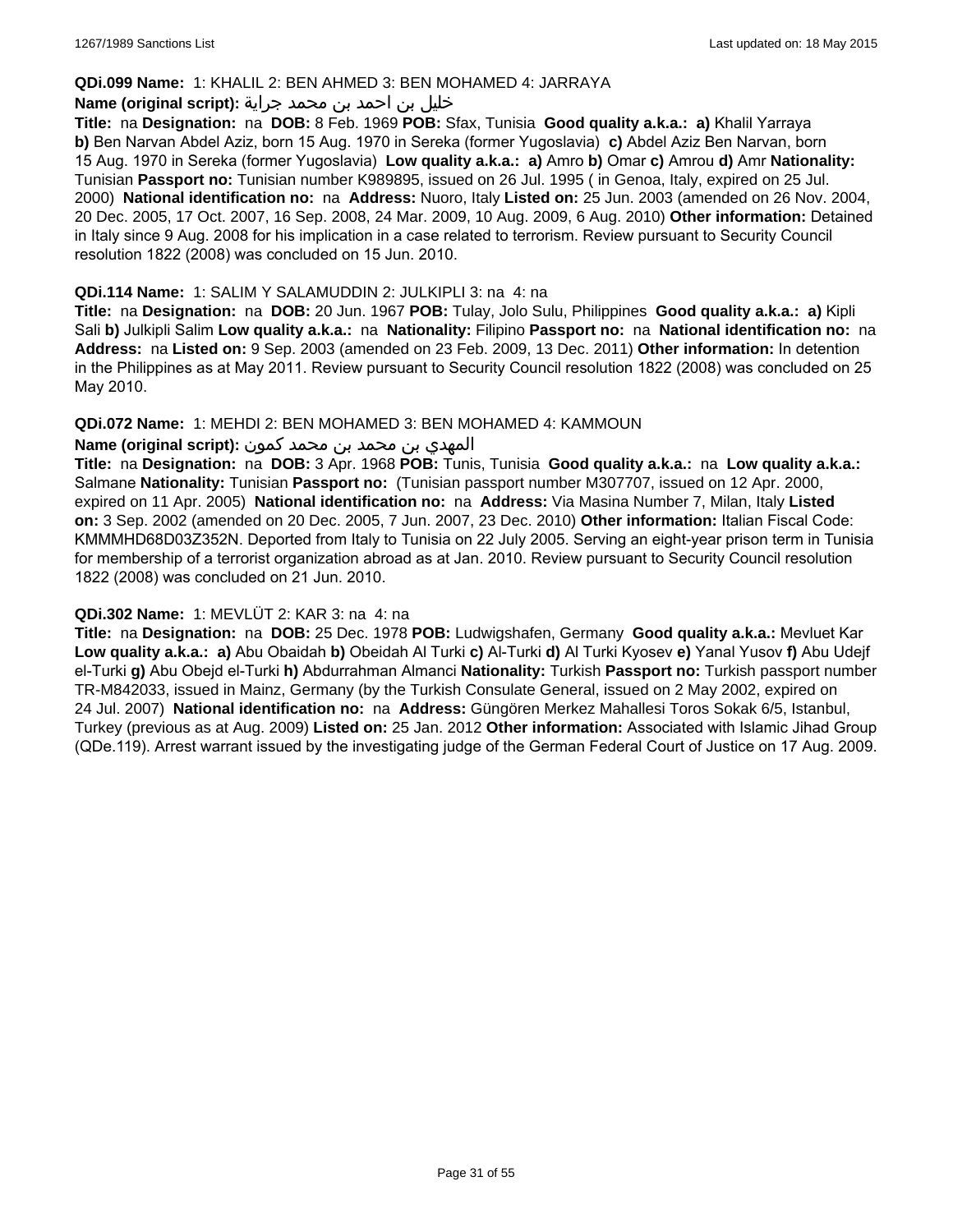#### **QDi.135 Name:** 1: DAWOOD 2: IBRAHIM 3: KASKAR 4: na

**Title:** Sheikh **Designation:** na **DOB:** 26 Dec. 1955 **POB: a)** Bombai **b)** Ratnagiri, India **Good quality a.k.a.: a)** Dawood Ebrahim **b)** Sheikh Dawood Hassan **c)** Abdul Hamid Abdul Aziz **d)** Anis Ibrahim **e)** Aziz Dilip **f)** Daud Hasan Shaikh Ibrahim Kaskar **g)** Daud Ibrahim Memon Kaskar **h)** Dawood Hasan Ibrahim Kaskar **i)** Dawood Ibrahim Memon **j)** Dawood Sabri **k)** Kaskar Dawood Hasan **l)** Shaikh Mohd Ismail Abdul Rehman **m)** Dowood Hassan Shaikh Ibrahim **Low quality a.k.a.: a)** Ibrahim Shaikh Mohd Anis **b)** Shaikh Ismail Abdul **c)** Hizrat **Nationality:** Indian **Passport no: a)** Indian number A-333602, issued on 4 Jun. 1985, issued in Bombay, India (passport subsequently revoked by the Government of India) **b)** Indian number M110522, issued on 13 Nov. 1978, issued in Bombay **c)** Indian number R841697, issued on 26 Nov. 1981, issued in Bombay **d)** Indian number F823692 (JEDDAH) issued by CGI in Jeddah, issued on 2 Sep. 1989 **e)** Indian number A501801 (BOMBAY), issued on 26 Jul. 1985 **f)** Indian number K560098 (BOMBAY), issued on 30 Jul. 1975 **g)** Passport number V57865 (BOMBAY), issued on 3 Oct. 1983 **h)** Passport number P537849 (BOMBAY), issued on 30 Jul. 1979 **i)** Passport number A717288 (MISUSE), issued on 18 Aug. 1985, issued in Dubai **j)** Pakistani number G866537 (MISUSE), issued on 12 Aug. 1991, issued in Rawalpindi **k)** Passport number C-267185 ( issued in Karachi in Jul.1996) **l)** Passport number H-123259 ( issued in Rawalpindi in Jul. 2001) **m)** Passport number G-869537 ( issued in Rawalpindi) **n)** Passport number KC-285901 **National identification no:** na **Address: a)** Karachi, Pakistan ( White House, Near Saudi Mosque, Clifton) **b)** (House Nu 37 - 30th Street - defence, Housing Authority Karachi Pakistan) **c)** (Palatial bungalow in the hilly area of Noorabad in Karachi) **d)** (Property at Margalla Raod F 6/2 Street no. 22, House number 29 in Karachi) **Listed on:** 3 Nov. 2003 (amended on 21 Mar. 2006, 25 Jul. 2006, 2 Jul. 2007, 11 Mar. 2010) **Other information:** International arrest warrant issued by the Government of India. Review pursuant to Security Council resolution 1822 (2008) was concluded on 20 May 2010.

### **QDi.002 Name:** 1: AMIN 2: MUHAMMAD 3: UL HAQ 4: SAAM KHAN

**Title:** na **Designation:** na **DOB:** 1960 **POB:** Nangarhar Province, Afghanistan **Good quality a.k.a.: a)** Al-Haq, Amin **b)** Amin, Muhammad **Low quality a.k.a.: a)** Dr. Amin **b)** Ul-Haq, Dr. Amin **Nationality:** Afghan **Passport no:** na **National identification no:** na **Address:** na **Listed on:** 25 Jan. 2001 (amended on 18 Jul. 2007, 16 Dec. 2010) **Other information:** Security coordinator for Usama bin Laden (deceased). Repatriated to Afghanistan in February 2006. Review pursuant to Security Council resolution 1822 (2008) was concluded on 15 Jun. 2010.

### **QDi.306 Name:** 1: MUSTAFA 2: HAJJI 3: MUHAMMAD 4: KHAN

### مصطفى حجي محمد خان **:Name (original script)**

**Title:** na **Designation:** na **DOB: a)** (Between Aug. and Sep. 1977) **b)** 1976 **POB: a)** Al-Madinah, Saudi Arabia **b)** Sangrar, Sindh Province, Pakistan **Good quality a.k.a.: a)** غول حسن) Hassan Ghul; Hassan Gul; Hasan Gul) **b)** Khalid Mahmud **Low quality a.k.a.: a)** Ahmad Shahji **b)** Mustafa Muhammad **c)** Abu Gharib al-Madani **d)** شيماء أبو (Abu-Shaima; Abu- Shayma) **Nationality: a)** Pakistani **b)** Saudi Arabian **Passport no:** na **National identification no:** na **Address:** na **Listed on:** 14 Mar. 2012 **Other information:** Al-Qaida (QDe.004) facilitator, courier and operative. As of 2010, facilitated activities for senior Pakistan-based Al-Qaida operatives.

#### **QDi.336 Name:** 1: ANAS 2: HASAN 3: KHATTAB 4: na

**Title:** na **Designation:** na **DOB:** 7 Apr. 1986 **POB:** Damascus, Syrian Arab Republic **Good quality a.k.a.:** Samir Ahmed al-Khayat **Low quality a.k.a.: a)** Hani **b)** Abu Hamzah **c)** Abu-Ahmad Hadud **Nationality:** na **Passport no:** na **National identification no:** na **Address:** na **Listed on:** 23 Sep. 2014 **Other information:** Administrative amir of Al-Nusrah Front for the People of the Levant (QDe.137).

#### **QDi.340 Name:** 1: EMILIE 2: KONIG 3: na 4: na

**Title:** na **Designation:** na **DOB:** 9 Dec. 1984 **POB:** Ploemeur, France **Good quality a.k.a.:** na **Low quality a.k.a.:** na **Nationality:** French **Passport no:** na **National identification no:** na **Address:** Syrian Arab Republic (located in since 2013) **Listed on:** 23 Sep. 2014 **Other information:** French terrorist fighter who travelled to Syria and joined Islamic State in Iraq and the Levant, listed as Al-Qaida in Iraq (AQI) (QDe.115). Active in radicalizing and propagating Al-Qaida's (QDe.004) ideology through the Internet. Incites violent activities against France.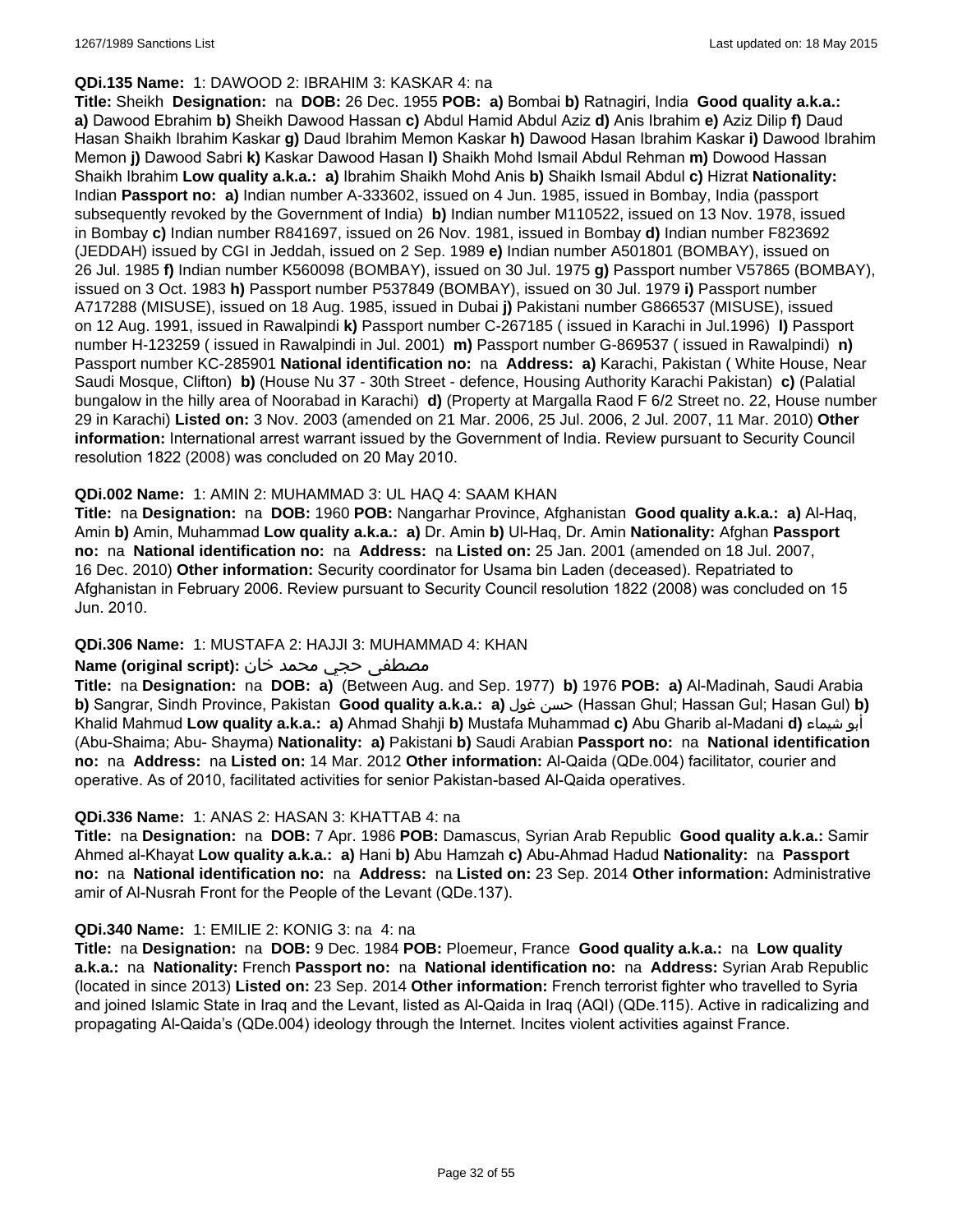### **QDi.190 Name:** 1: ABDELKADER 2: LAAGOUB 3: na 4: na

#### عبد القادر لاغوب **:(script original (Name**

**Title:** na **Designation:** na **DOB:** 23 Apr. 1966 **POB:** Casablanca, Morocco **Good quality a.k.a.:** na **Low quality a.k.a.:** Rachid **Nationality:** Moroccan **Passport no:** (Moroccan passport number D-379312) **National identification no:** (Moroccan national identity card DE- 473900) na **Address:** Number 4, Via Europa, Paderno Ponchielli, Cremona, Italy **Listed on:** 29 Jul. 2005 (amended on 21 Dec. 2007, 13 Dec. 2011) **Other information:** Italian Fiscal code: LGBBLK66D23Z330U. Father's name is Mamoune Mohamed. Mother's name is Fatna Ahmed. Review pursuant to Security Council resolution 1822 (2008) was concluded on 8 Jun. 2010.

### **QDi.319 Name:** 1: MOHAMED 2: LAHBOUS 3: na 4: na

#### **Name (original script):** لحبوس محمد

**Title:** na **Designation:** na **DOB:** 1978 **POB:** Mali **Good quality a.k.a.: a)** Mohamed Ennouini **b)** Hassan **c)** Hocine **Low quality a.k.a.:** na **Nationality:** Malian **Passport no:** na **National identification no:** na **Address:** Mali **Listed on:** 24 Oct. 2013 **Other information:** Member of the Mouvement pour l'Unification et le Jihad en Afrique de l'Ouest (MUJAO) (QDe.134).

### **QDi.062 Name:** 1: MOHAMED 2: LAKHAL 3: na 4: na

### **Name (original script):** لكحل محمد

**Title:** na **Designation:** na **DOB:** 5 Feb. 1970 **POB:** Tunis, Tunisia **Good quality a.k.a.: a)** Lased Ben Heni, born 5 Feb. 1969 in Tripoli, Libyan Arab Jamahiriya **b)** Al-As'ad Ben Hani, born 5 Feb. 1969 in Tripoli, Libyan Arab Jamahiriya **c)** Mohamed Ben Belgacem Awani **d)** Mohamed Aouani, born 5 Feb. 1970 in Tunis, Tunisia (formerly listed as) **Low quality a.k.a.: a)** Mohamed Abu Abda **b)** Abu Obeida **Nationality:** Tunisian **Passport no:** na **National identification no:** (Tunisian national identity number W374031, issued on 11 Apr. 2011) na **Address:**  na **Listed on:** 24 Apr. 2002 (amended on 26 Nov. 2004, 9 Sep. 2005, 31 Jul. 2006, 23 Dec. 2010, 24 Nov. 2014) **Other information:** Professor of Chemistry. Deported from Italy to Tunisia on 27 Aug. 2006. Legally changed family name from Aouani to Lakhal in 2014. Review pursuant to Security Council resolution 1822 (2008) was concluded on 22 Apr. 2010.

#### **QDi.264 Name:** 1: ZAKI-UR-REHMAN 2: LAKHVI 3: na 4: na

**Title:** na **Designation:** na **DOB:** 30 Dec. 1960 **POB:** Okara, Pakistan **Good quality a.k.a.: a)** Zakir Rehman Lakvi **b)** Zaki Ur-Rehman Lakvi **c)** Kaki Ur-Rehman **d)** Zakir Rehman **e)** Abu Waheed Irshad Ahmad Arshad **Low quality a.k.a.:** Chachajee **Nationality:** Pakistani **Passport no:** na **National identification no:** Pakistani 61101-9618232-1 **Address: a)** Barahkoh, P.O. DO, Tehsil and District Islamabad, Pakistan (location as at May 2008) **b)** Chak No. 18/IL, Rinala Khurd, Tehsil Rinala Khurd, District Okara, Pakistan (previous location) **Listed on:** 10 Dec. 2008 **Other information:** Chief of operations of Lashkar-e-Tayyiba (listed under permanent reference number QDe.118).

#### **QDi.247 Name:** 1: RUBEN 2: PESTANO 3: LAVILLA, JR 4: na

**Title:** Sheik **Designation:** na **DOB:** 4 Oct. 1972 **POB:** Sitio Banga Maiti, Barangay Tranghawan, Lambunao, Iloilo, Philippines **Good quality a.k.a.: a)** Reuben Lavilla **b)** Sheik Omar **c)** Mile D Lavilla **d)** Reymund Lavilla **e)** Ramo Lavilla **f)** Mike de Lavilla **g)** Abdullah Muddaris **h)** Ali Omar **i)** Omar Lavilla **j)** Omar Labella **Low quality a.k.a.: a)** So **b)** Eso **c)** Junjun **Nationality:** Filipino **Passport no: a)** Filipino number MM611523 (2004) **b)** Filipino number EE947317 (2000-2001) **c)** Filipino number P421967 (1995-1997) **National identification no:** na **Address:** 10th Avenue, Caloocan City, Philippines **Listed on:** 4 Jun. 2008 (amended on 16 Sep. 2008, 13 Dec. 2011) **Other information:** Spiritual leader of the Rajah Solaiman Movement (QDe.128). Associated with Khadafi Abubakar Janjalani (QDi.180). In detention in the Philippines as of May 2011. Review pursuant to Security Council resolution 1822 (2008) was concluded on 13 May 2010.

#### **QDi.155 Name:** 1: DJAMEL 2: LOUNICI 3: na 4: na

### **Name (original script):** لونيسي جمال

**Title:** na **Designation:** na **DOB:** 1 Feb. 1962 **POB:** Algiers, Algeria **Good quality a.k.a.:** Jamal Lounici **Low quality a.k.a.:** na **Nationality:** Algerian **Passport no:** na **National identification no:** na **Address:** Algeria **Listed on:** 16 Jan. 2004 (amended on 7 Apr. 2008, 2 Dec. 2008, 30 Jan. 2009, 16 May 2011) **Other information:** Father's name is Abdelkader. Mother's name is Johra Birouh. Returned from Italy to Algeria where he resides since Nov. 2008. Son in law of Othman Deramchi (QDi.164). Review pursuant to Security Council resolution 1822 (2008) was concluded on 27 Jul. 2010.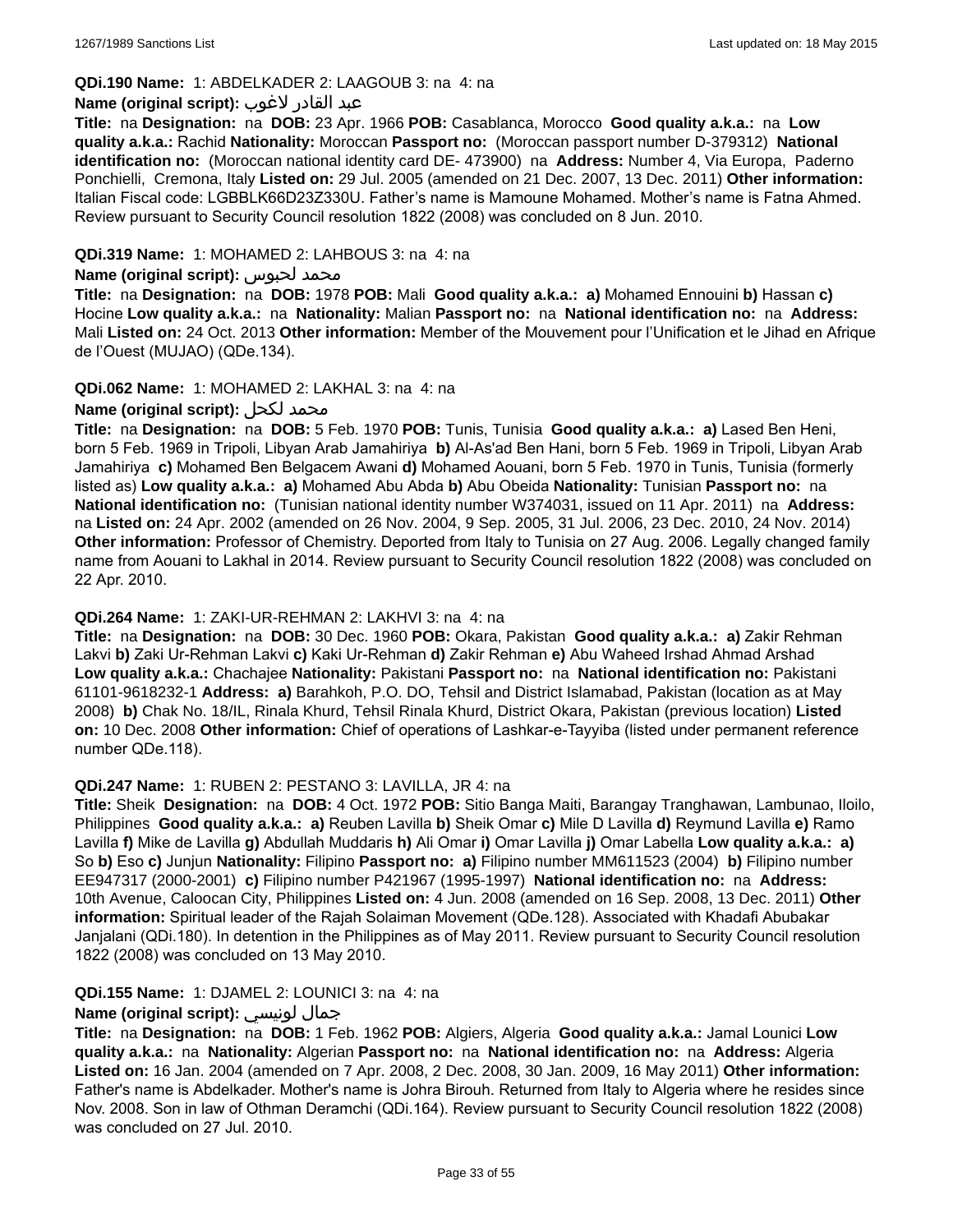#### **QDi.206 Name:** 1: IBRAHIM 2: MOHAMED KHALIL 3: na 4: na

### ابراهيم محمد خليل **:(script original (Name**

**Title:** na **Designation:** na **DOB:** 2 Jul. 1975 **POB:** Day Az-Zawr, Syria **Good quality a.k.a.: a)** Khalil Ibrahim Jassem, born 2 May 1972 in Baghdad, Iraq **b)** Khalil Ibrahim Mohammad, born 3 Jul. 1975 in Mosul, Iraq **c)** Khalil Ibrahim Al Zafiri (born 1972) **d)** Khalil, born 2 May 1975 **Low quality a.k.a.:** na **Nationality:** Syrian **Passport no:** (Temporary suspension of deportation No. T04338017 issued by Alien's Office of the City of Mainz, expired on 8 May 2013) **National identification no:** na **Address:** Refugee shelter Alte Ziegelei, Mainz, 55128, Germany **Listed on:** 6 Dec. 2005 (amended on 25 Jan. 2010, 13 Dec. 2011, 6 Aug. 2013) **Other information:** Sentenced to 7 years of imprisonment in Germany on 6 Dec. 2007. Released on 30 December 2012. Review pursuant to Security Council resolution 1822 (2008) was concluded on 5 Oct. 2009.

#### **QDi.202 Name:** 1: MAZEN 2: SALAH 3: MOHAMMED 4: na

### مازن صلاح محمد **:Name (original script)**

**Title:** na **Designation:** na **DOB:** 18 May 1981 **POB:** Arbil, Iraq **Good quality a.k.a.: a)** Mazen Ali Hussein, born 1 Jan. 1982 in Baghdad, Iraq **b)** Issa Salah Muhamad, born 1 Jan. 1980 **Low quality a.k.a.:** na **Nationality:** Iraqi **Passport no:** (German travel document ("Reiseausweis") A 0144378 (revoked as at Sep. 2012)) **National identification no:** na **Address:** 94051 Hauzenberg, Germany **Listed on:** 6 Dec. 2005 (amended on 21 Oct. 2008, 13 Dec. 2011, 15 Nov. 2012) **Other information:** Member of Ansar Al-Islam (QDe.098). Released from custody in Germany on 18 May 2012. Review pursuant to Security Council resolution 1822 (2008) was concluded on 30 Jul. 2009.

### **QDi.126 Name:** 1: YUNOS 2: UMPARA 3: MOKLIS 4: na

**Title:** na **Designation:** na **DOB:** 7 Jul. 1966 **POB:** Lanao del Sur, the Philippines **Good quality a.k.a.: a)** Muklis Yunos **b)** Mukhlis Yunos (previously listed as) **c)** Saifullah Mukhlis Yunos **d)** Saifulla Moklis Yunos **Low quality a.k.a.:** Hadji Onos **Nationality:** Filipino **Passport no:** na **National identification no:** na **Address:** Philippines**Listed on:** 9 Sep. 2003 (amended on 9 Sep. 2005, 23 Feb. 2009, 3 Jun. 2009, 16 May 2011) **Other information:** Sentenced to life without parole in the Philippines on 23 Jan. 2009 for his involvement in the bombings of 30 Dec. 2000 in Manila, the Philippines. Review pursuant to Security Council resolution 1822 (2008) was concluded on 25 May 2010.

#### **QDi.147 Name:** 1: MOHAMED 2: AMIN 3: MOSTAFA 4: na

# محمد أمين مصطفى :**Name (original script)**

**Title:** na **Designation:** na **DOB:** 11 Oct. 1975 **POB:** Kirkuk, Iraq **Good quality a.k.a.:** na **Low quality a.k.a.:**  na **Nationality:** na **Passport no:** na **National identification no:** na **Address:** Via della Martinella 132, Parma, Italy ( Domicile) **Listed on:** 12 Nov. 2003 (amended on 9 Sep. 2005, 7 Jun. 2007, 16 May 2011) **Other information:** Under administrative control measure in Italy scheduled to expire on 15 Jan. 2012. Review pursuant to Security Council resolution 1822 (2008) was concluded on 21 Jun. 2010.

#### **QDi.129 Name:** 1: DJAMEL 2: MOUSTFA 3: na 4: na

# **Name (original script):** مصطفى جمال

**Title:** na **Designation:** na **DOB:** 28 Sep. 1973 **POB:** Tiaret, Algeria **Good quality a.k.a.: a)** Kalad Belkasam, born 31 Dec. 1979 **b)** Mostafa Djamel, born 31 Dec. 1979 in Maskara, Algeria **c)** Mostefa Djamel, born 26 Sep. 1973 in Mahdia, Algeria **d)** Mustafa Djamel, born 31 Dec. 1979 in Mascara, Algeria **e)** Balkasam Kalad, born 26 Aug. 1973 in Algiers, Algeria **f)** Bekasam Kalad, born 26 Aug. 1973 in Algiers, Algeria **g)** Belkasam Kalad, born 26 Aug. 1973 in Algiers, Algeria **h)** Damel Mostafa, born 31 Dec. 1979 in Algiers, Algeria **i)** Djamal Mostafa, born 31 Dec. 1979 in Maskara, Algeria **j)** Djamal Mostafa, born 10 Jun. 1982 **k)** Djamel Mostafa, born 31 Dec. 1979 in Maskara, Algeria **l)** Djamel Mostafa, born 31 Dec. 1979 in Algiers, Algeria **m)** Fjamel Moustfa, born 28 Sep. 1973 in Tiaret, Algeria **n)** Djamel Mustafa, born 31 Dec. 1979 **o)** Ali Barkani, born 22 Aug. 1973 in Morocco **p)** Djamel Mustafa, born 31 Dec. 1979 in Mascara, Algeria **q)** Mustafa **Low quality a.k.a.:** na **Nationality:** Algerian **Passport no: a)** (Counterfeit Danish driving licence no. 20645897, made out to Ali Barkani, born on 22 Aug. 1973 in Morocco) **b)** (Algerian birth certificate, issued for Djamel Mostefa, born on 25 Sep. 1973 in Mehdia, Tiaret province, Algeria) **National identification no:** na **Address:** Algeria **Listed on:** 23 Sep. 2003 (amended on 7 Sep. 2007, 7 Apr. 2008, 25 Jan. 2010, 16 May 2011) **Other information:** Father's name is Djelalli Moustfa. Mother's name is Kadeja Mansore. Associated with Ismail Abdallah Sbaitan Shalabi (QDi.128), Mohamed Ghassan Ali Abu Dhess (QDi.130) and Aschraf Al-Dagma (QDi.132). Deported from Germany to Algeria in Sep. 2007. Review pursuant to Security Council resolution 1822 (2008) was concluded on 19 Oct. 2009.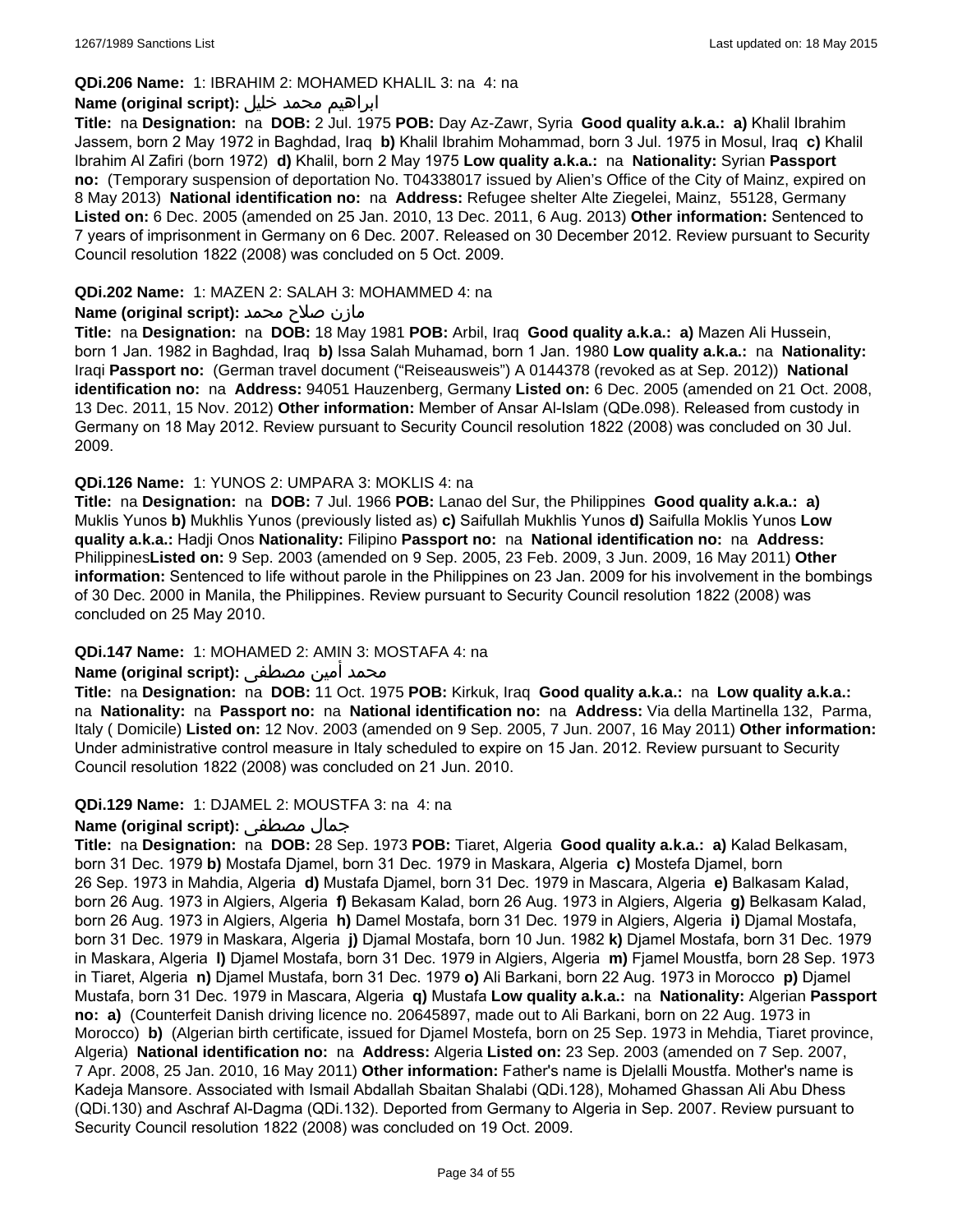#### **QDi.238 Name:** 1: MUBARAK 2: MUSHAKHAS 3: SANAD 4: MUBARAK AL-BATHALI

### مبارك مشخص سند مبارك البذالي **:Name (original script)**

**Title:** na **Designation:** na **DOB:** 1 Oct. 1961 **POB:** Kuwait **Good quality a.k.a.: a)** Mubarak Mishkhis Sanad Al-Bathali **b)** Mubarak Mishkhis Sanad Al-Badhali **c)** Mubarak Al-Bathali **d)** Mubarak Mishkhas Sanad Al-Bathali **e)** Mubarak Mishkhas Sanad Al-Bazali **f)** Mobarak Meshkhas Sanad Al-Bthaly **Low quality a.k.a.:** Abu Abdulrahman **Nationality:** Kuwaiti **Passport no: a)** Kuwaiti number 101856740, issued on 12 May 2005 ( and expired on 11 May 2007) **b)** Kuwaiti number 002955916 **National identification no:** Kuwaiti 261122400761 **Address:** Al-Salibekhat area, Kuwait ( residence as at Mar. 2009) **Listed on:** 16 Jan. 2008 (amended on 1 Jul. 2008, 23 Jul. 2008, 25 Jan. 2010) **Other information:** Review pursuant to Security Council resolution 1822 (2008) was concluded on 14 Sep. 2009.

#### **QDi.272 Name:** 1: MOHAMMED 2: YAHYA 3: MUJAHID 4: na

**Title:** na **Designation:** na **DOB:** 12 Mar. 1961 **POB:** Lahore, Punjab Province, Pakistan **Good quality a.k.a.:** Mohammad Yahya Aziz **Low quality a.k.a.:** na **Nationality:** Pakistani **Passport no:** na **National identification no:** Pakistani 35404-1577309-9 **Address:** na **Listed on:** 29 Jun. 2009 **Other information:** Associated with Lashkar-e-Tayyiba (QDe.118). In detention as at June 2009.

### **QDi.119 Name:** 1: ARIS 2: MUNANDAR 3: na 4: na

**Title:** na **Designation:** na **DOB: a)** 1 Jan. 1971 **b)** Between 1962 and 1968 **POB:** Sambi, Boyolali, Java, Indonesia **Good quality a.k.a.:** na **Low quality a.k.a.:** na **Nationality:** na **Passport no:** na **National identification no:** na **Address:** na **Listed on:** 9 Sep. 2003 (amended on 9 Sep. 2005, 4 Oct. 2006) **Other information:** Review pursuant to Security Council resolution 1822 (2008) was concluded on 25 May 2010.

### **QDi.120 Name:** 1: ABDUL HAKIM 2: MURAD 3: na 4: na

### عبد الحكيم مراد **:(script original (Name**

**Title:** na **Designation:** na **DOB:** 11 Apr. 1968 **POB:** Kuwait **Good quality a.k.a.: a)** Murad, Abdul Hakim Hasim **b)** Murad, Abdul Hakim Ali Hashim **c)** Murad, Abdul Hakim al Hashim **d)** Saeed Akman **e)** Saeed Ahmed **f)** Abdul Hakim Ali al-Hashem Murad **Low quality a.k.a.:** na **Nationality:** Pakistani **Passport no: a)** Pakistani passport number 665334 ( issued in Kuwait) **b)** Pakistani passport number 917739 ( issued in Pakistan on 8 Aug. 1991, expired on 7 Aug. 1996) **National identification no:** na **Address:** na **Listed on:** 9 Sep. 2003 (amended on 16 May 2011) **Other information:** Mother's name is Aminah Ahmad Sher al-Baloushi. In custody of the United States. Review pursuant to Security Council resolution 1822 (2008) was concluded on 25 May 2010.

### **QDi.196 Name:** 1: ALI 2: SAYYID 3: MUHAMED 4: MUSTAFA BAKRI

### علي السيد محمد مصطفى بكري **:(script original (Name**

**Title:** na **Designation:** na **DOB:** 18 Apr. 1966 **POB:** Beni-Suef, Egypt **Good quality a.k.a.: a)** Ali Salim **b)** Abd Al-Aziz al-Masri **Low quality a.k.a.:** na **Nationality:** Egyptian **Passport no:** na **National identification no:** na **Address:** na **Listed on:** 29 Sep. 2005 (amended on 13 Dec. 2011) **Other information:** Member of the Shura Council of Al-Qaida (QDe.004) and Egyptian Islamic Jihad (QDe.003). Review pursuant to Security Council resolution 1822 (2008) was concluded on 1 Jun. 2010.

### **QDi.280 Name:** 1: TAYEB 2: NAIL 3: na 4: na

#### **Name (original script):** نايل الطيب

**Title:** na **Designation:** na **DOB:** Approximately 1972 **POB:** Faidh El Batma, Djelfa, Algeria **Good quality a.k.a.: a)** Djaafar Abou Mohamed (محمد ابو جعفر(**b)** Abou Mouhadjir (مهاجر ابو(**c)** Mohamed Ould Ahmed Ould Ali (born in 1976) **Low quality a.k.a.:** na **Nationality:** Algerian **Passport no:** na **National identification no:** na **Address:** Mali **Listed on:** 22 Apr. 2010 (amended on 15 Apr. 2014) **Other information:** Convicted in absentia by Algerian tribunal on 28 Mar. 1996. Algerian international arrest warrant number 04/09 of 6 Jun. 2009 issued by the Tribunal of Sidi Mhamed, Algiers, Algeria. Algerian extradition request number 2307/09 of 3 Sep. 2009, presented to Malian authorities. Father's name was Benazouz Nail. Mother's name is Belkheiri Oum El Kheir. Member of The Organization of Al-Qaida in the Islamic Maghreb (QDe.014)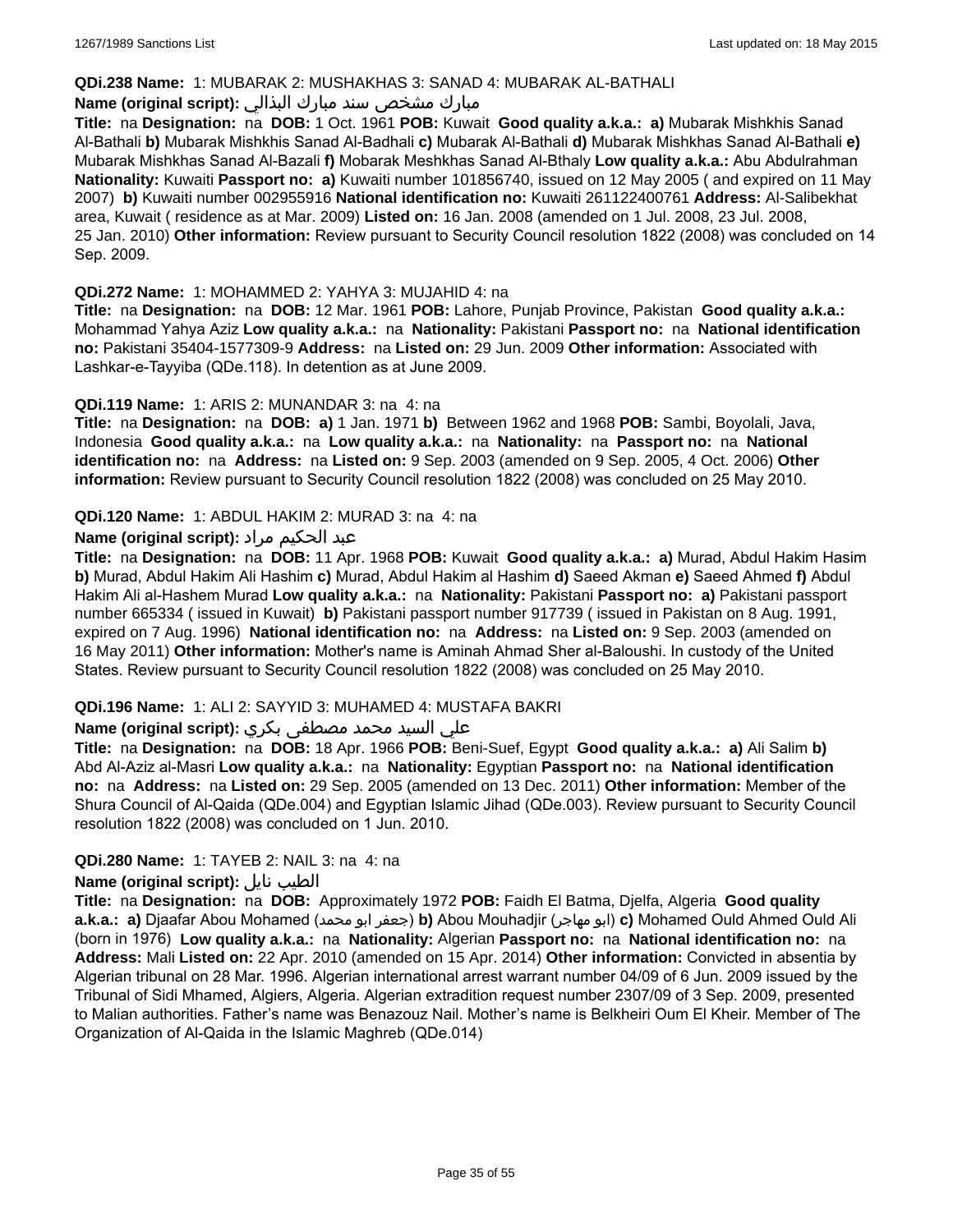### **QDi.314 Name:** 1: ABDERRAHMANE 2: OULD EL AMAR 3: na 4: na

### عبد الرحمن ولد العامر **:(script original (Name**

**Title:** na **Designation:** na **DOB:** Between 1977 and 1982 **POB:** Tabankort, Mali **Good quality a.k.a.: a)** Ahmed el Tilemsi **b)** Abderrahmane Ould el Amar Ould Sidahmed Loukbeiti **c)** Ahmad Ould Amar **Low quality a.k.a.:** na **Nationality:** Malian **Passport no:** na **National identification no:** na **Address: a)** Gao, Mali **b)** Tabankort, Mali **c)** In Khalil, Mali **d)** Al Moustarat, Mali **Listed on:** 22 Feb. 2013 **Other information:** Leader of the Mouvement pour l'Unification et le Jihad en Afrique de l'Ouest (MUJAO) (QDe.134). Member of The Organization of Al-Qaida in the Islamic Maghreb (QDe.014). Arrested in April 2005 in Mauritania, escaped from Nouakchott jail on 26 Apr. 2006. Re-arrested in Sep. 2008 in Mali and released on 15 Apr. 2009. Associated with Mokhtar Belmokhtar (QDi.136). Father's name is Leewemere.

### **QDi.315 Name:** 1: HAMADA 2: OULD MOHAMED EL KHAIRY 3: na 4: na

### حماده ولد محمد الخيري **:(script original (Name**

**Title:** na **Designation:** na **DOB:** 1970 **POB:** Nouakchott, Mauritania **Good quality a.k.a.: a)** Hamada Ould Mohamed Lemine Ould Mohamed el Khairy **b)** Ould Kheirou **c)** Hamad el Khairy **Low quality a.k.a.:** Abou QumQum **Nationality: a)** Mauritanian **b)** Malian **Passport no:** (Malian passport number A1447120, expired on 19 Oct. 2011) **National identification no:** na **Address:** Gao, Mali **Listed on:** 22 Feb. 2013 **Other information:** Leader of the Mouvement pour l'Unification et le Jihad en Afrique de l'Ouest (MUJAO) (QDe.134). Has provided logistical support to the Sahelian group Al Moulathamine, linked with the Organization of Al-Qaida in the Islamic Maghreb (QDe.014). International arrest warrant issued by Mauritania. Mother's name is Tijal Bint Mohamed Dadda.

**QDi.298 Name:** 1: ABD AL-RAHMAN 2: OULD MUHAMMAD AL-HUSAYN 3: OULD MUHAMMAD SALIM 4: na عبد الرحمن ولد محمد الحسين ولد محمد سليم **:(script original (Name**

**Title:** na **Designation:** na **DOB:** Approximately 1981 **POB:** Saudi Arabia **Good quality a.k.a.: a)** Abdarrahmane ould Mohamed el Houcein ould Mohamed Salem **b)** الموريتاني يونس شيخ) Yunis al-Mauritani; Younis al-Mauritani; Sheikh Yunis al-Mauritani; Shaykh Yunis the Mauritanian) **Low quality a.k.a.: a)** Salih the Mauritanian **b)** Mohamed Salem **c)** Youssef Ould Abdel Jelil **d)** El Hadj Ould Abdel Ghader **e)** Abdel Khader **f)** Abou Souleimane **g)** Chingheity **Nationality:** Mauritanian **Passport no:** na **National identification no:** na **Address:** na **Listed on:** 15 Sep. 2011 **Other information:** Pakistan-based senior Al-Qaida (QDe.004) leader also associated with The Organization of Al-Qaida in the Islamic Maghreb (QDe.014). Wanted by Mauritanian authorities.

### **QDi.353 Name:** 1: ALI 2: BEN TAHER 3: BEN FALEH 4: OUNI HARZI

### علي بن الطاھر بن الفالح العوني الحرزي **:(script original (Name**

**Title:** na **Designation:** na **DOB:** 9 Mar. 1986 **POB:** Ariana, Tunisia **Good quality a.k.a.:** na **Low quality a.k.a.:** Abou Zoubair **Nationality:** Tunisian **Passport no:** Tunisian passport number W342058, issued on 14 Mar. 2011 (expires on 13 Mar. 2016 issued under name ###### ###### ####### ######### (Ali ben Taher ben Faleh Ouni Harzi)) **National identification no:** Tunisian National Identity Card number 08705184, issued on 24 Feb. 2011 **Address: a)** 18 Mediterranean Street, Ariana, Tunisia **b)** Syrian Arab Republic (located in as at Mar. 2015) **c)** Iraq (possible alternative location as at Mar. 2015) **d)** Libya (previously located in) **Listed on:** 10 Apr. 2015 **Other information:** Physical description: eye colour: brown; height: 171cm. Photo available for inclusion in the INTERPOL-UN Security Council Special Notice. Previous occupation: trading agent. A member of Ansar al-Shari'a in Tunisia (QDe.143), active in recruitment of foreign terrorist fighters and arms smuggling. Detained and sentenced to 30 months imprisonment for planning terrorist acts in 2005 in Tunisia. Planned and perpetrated the attack against the Consulate of the United States in Benghazi, Libya on 11 Sep. 2012. Arrest warrant issued by the Tunisian National Guard (as at Mar. 2015). Father's name is Taher Ouni Harzi, mother's name is Borkana Bedairia.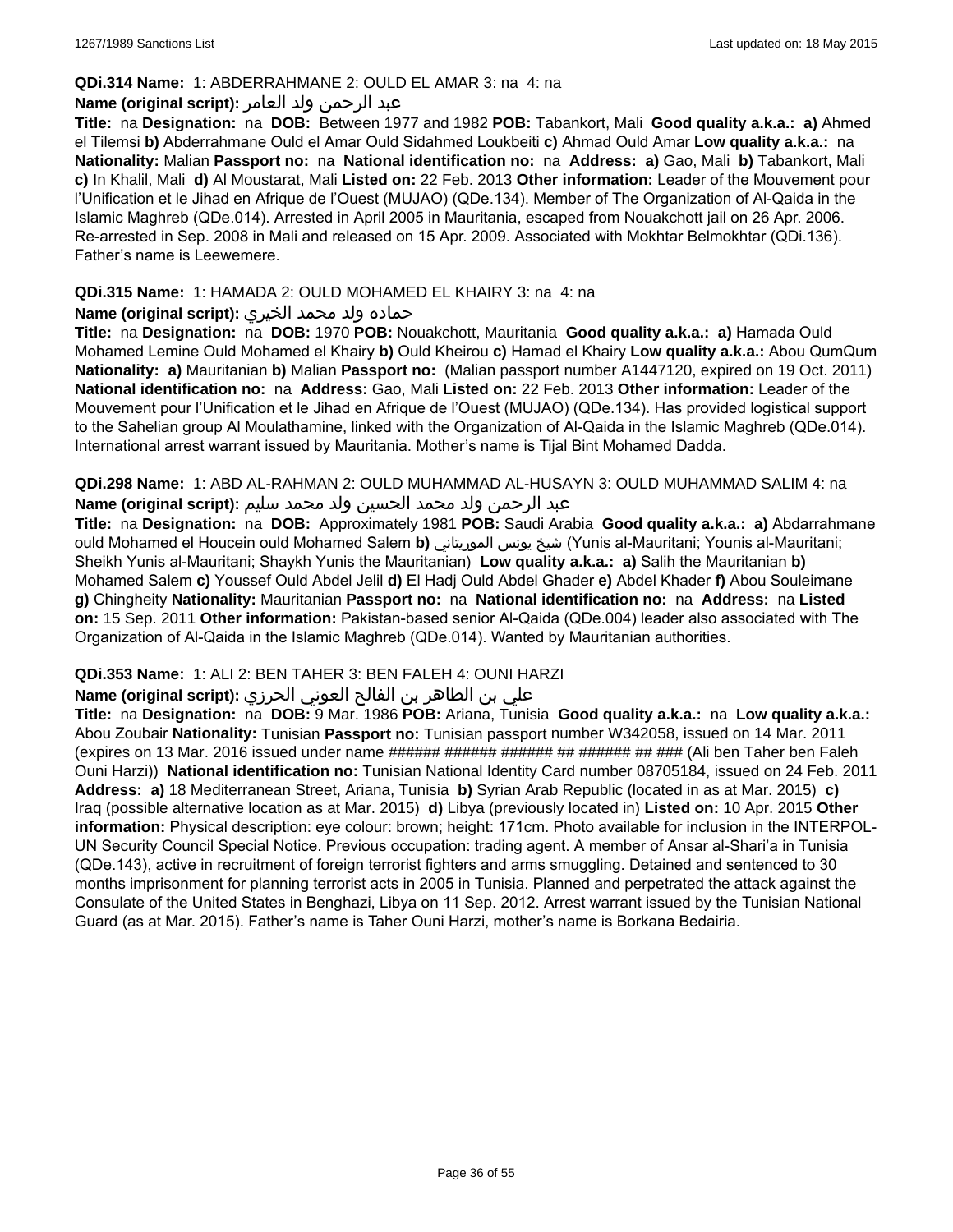### **QDi.354 Name:** 1: TARAK 2: BEN TAHER 3: BEN FALEH 4: OUNI HARZI

# طارق بن الطاھر بن الفالح العوني الحرزي **:(script original (Name**

**Title:** na **Designation:** na **DOB:** 3 May 1982 **POB:** Tunis, Tunisia **Good quality a.k.a.:** na **Low quality a.k.a.:** Abou Omar Al Tounisi **Nationality:** Tunisian **Passport no:** Tunisian passport number Z050399, issued on 9 Dec. 2003 (expired on 8 Dec. 2008, issued under name (Tarak ben Taher ben Faleh Ouni Harzi) ## #### ###### ###### ###### ## ######) **National identification no:** Tunisian National Identity Card number 04711809, issued on 13 Nov. 2003 **Address: a)** 18 Mediterranean Street, Ariana, Tunisia **b)** Syrian Arab Republic (located in as at Mar. 2015) **c)** Iraq (possible alternative location as at Mar. 2015) **d)** Libya (previously located in) **Listed on:** 10 Apr. 2015 **Other information:** Physical description: eye colour: brown; height: 172cm. Photo available for inclusion in the INTERPOL-UN Security Council Special Notice. Previous occupation: worker. A dangerous and active member of Al Qaida in Iraq (QDe.115) in 2004, also active in facilitating and hosting members of Ansar al-Shari'a in Tunisia (QDe.143) in Syria. Sentenced, in absentia, on 30 October 2007, to 24 years imprisonment for terrorist activities by the Appeals Court of Tunis. Father's name is Taher Ouni Harzi, mother's name is Borkana Bedairia.

### **QDi.242 Name:** 1: DINNO AMOR 2: ROSALEJOS 3: PAREJA 4: na

**Title:** na **Designation:** na **DOB:** 19 Jul. 1981 **POB:** Cebu City, Philippines **Good quality a.k.a.: a)** Johnny Pareja **b)** Khalil Pareja **Low quality a.k.a.: a)** Mohammad **b)** Akmad **c)** Mighty **d)** Rash **Nationality:** Filipino **Passport no:** na **National identification no:** na **Address:** Atimonana, Quezon Province, Philippines **Listed on:** 4 Jun. 2008 (amended on 3 Jun. 2009, 13 Dec. 2011) **Other information:** Member of the Rajah Solaiman Movement (QDe.128). Father's name is Amorsolo Jarabata Pareja. Mother's name is Leonila Cambaya Rosalejos. Review pursuant to Security Council resolution 1822 (2008) was concluded on 13 May 2010.

### **QDi.294 Name:** 1: UMAR 2: PATEK 3: na 4: na

**Title:** na **Designation:** na **DOB:** 20 Jul. 1966 **POB:** Central Java, Indonesia **Good quality a.k.a.: a)** Omar Patek **b)** Mike Arsalan **c)** Hisyam Bin Zein **d)** Anis Alawi Jafar **Low quality a.k.a.: a)** Pa'tek **b)** Pak Taek **c)** Umar Kecil **d)** Al Abu Syekh Al Zacky **e)** Umangis Mike **Nationality:** Indonesian **Passport no:** na **National identification no:**  na **Address:** Indonesia **Listed on:** 19 Jul. 2011 (amended on 23 Feb. 2012) **Other information:** Senior member of Jemaah Islamiyah (QDe.092) involved in planning and funding multiple terrorist attacks in the Philippines and Indonesia. Provided training to Abu Sayyaf Group (QDe.001). In custody in Indonesia as at Feb. 2012.

#### **QDi.348 Name:** 1: ANGGA 2: DIMAS 3: PERSHADA 4: na

**Title:** Secretary General (as at mid-2014) **Designation:** na **DOB:** 4 Mar. 1985 **POB:** Jakarta, Indonesia **Good quality a.k.a.: a)** Angga Dimas Persada, born 4 Mar. 1985 in Jakarta, Indonesia **b)** Angga Dimas Persadha, born 4 Mar. 1985 in Jakarta, Indonesia **c)** Angga Dimas Prasondha, born 4 Mar. 1985 in Jakarta, Indonesia **Low quality a.k.a.:** na **Nationality:** Indonesian **Passport no:** Indonesian passport number W344982 (issued under name Angga Dimas Peshada, born 4 Mar.1985 in Jakarta, Indonesia) **National identification no:** na **Address:** na **Listed on:** 13 Mar. 2015 **Other information:** Member of Jemaah Islamiyah (QDe.092) and leader of Hilal Ahmar Society Indonesia (HASI) (QDe.147).

#### **QDi.271 Name:** 1: ARIF 2: QASMANI 3: na 4: na

**Title:** na **Designation:** na **DOB:** Approximately 1944 **POB:** Pakistan **Good quality a.k.a.: a)** Muhammad Arif Qasmani **b)** Muhammad 'Arif Qasmani **c)** Mohammad Arif Qasmani **d)** Arif Umer **e)** Qasmani Baba **f)** Memon Baba **g)** Baba Ji **Low quality a.k.a.:** na **Nationality:** Pakistani **Passport no:** na **National identification no:** na **Address:** House Number 136, KDA Scheme No. 1, Tipu Sultan Road, Karachi, Pakistan **Listed on:** 29 Jun. 2009 **Other information:** Associated with Lashkar-e-Tayyiba (QDe.118) and Al-Qaida (QDe.004). In detention as at June 2009.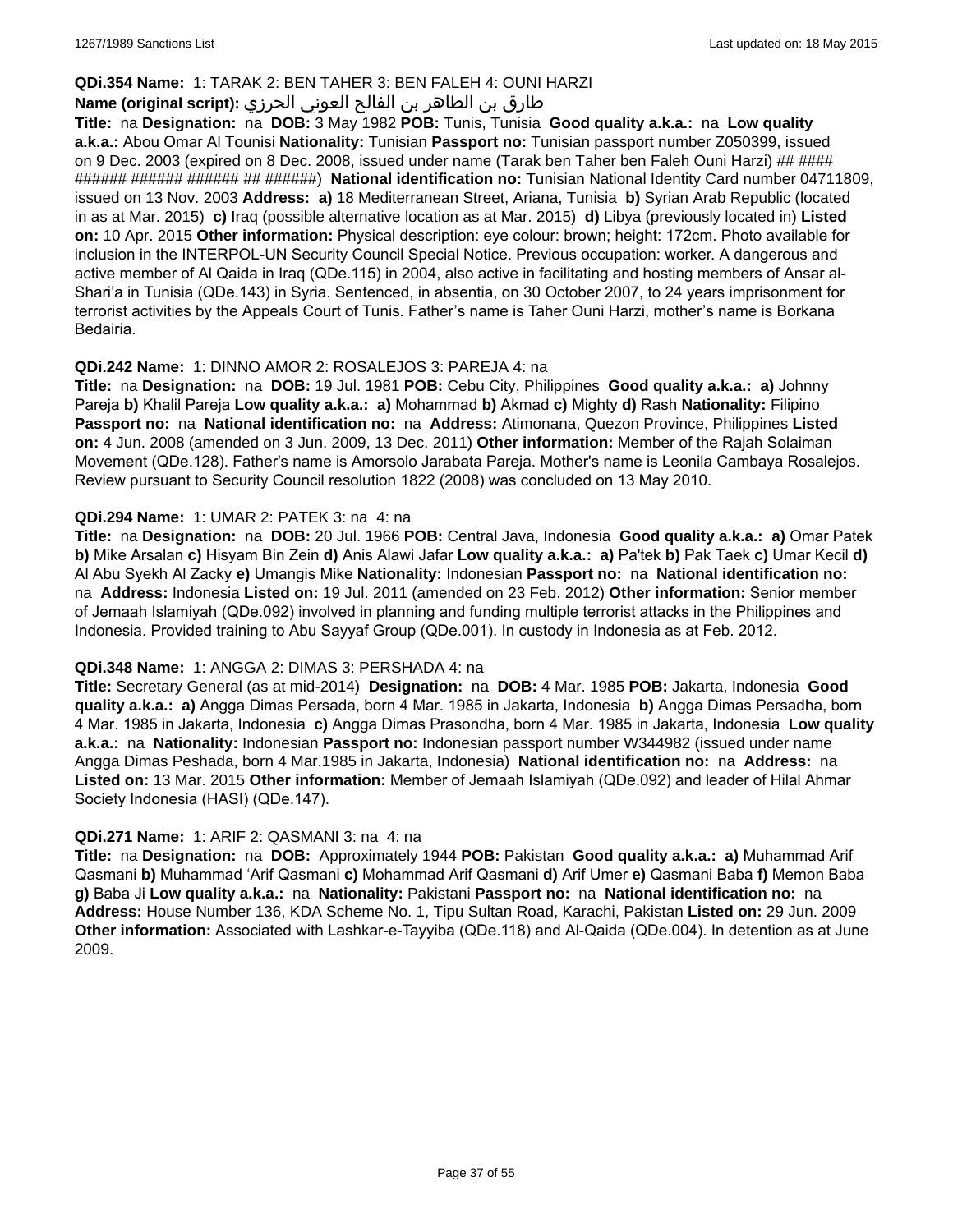### **QDi.297 Name:** 1: HASSAN 2: MUHAMMAD 3: ABU BAKR 4: QAYED

# حسن محمد أبو بكر قايد **:(script original (Name**

**Title:** na **Designation:** na **DOB: a)** 1963 **b)** 1969 **POB:** Marzaq, Libyan Arab Jamahiriya **Good quality a.k.a.: a)** Hasan Muhammad Abu Bakr Qa'id **b)** قايد بكر أبو محمد الحسين) Al-Husain Muhammad Abu Bakr Qayid) **c)** Muhammad Hassan Qayed **d)** Mohammad Hassan Abu Bakar **e)** Hasan Qa'id **f)** Muhammad Hasan al-Libi **Low quality a.k.a.: a)** Abu Yahya al-Libi (الليبي يحيى أبو) (prominently known by this nom de guerre) **b)** Abu Yahya **c)** Sheikh Yahya **d)** Abu Yahya Yunis al Sahrawi **e)** Abu Yunus Rashid **f)** al-Rashid **g)** Abu al-Widdan **h)** الصحراوي يونس) Younes Al-Sahrawi; Younes Al-Sahraoui) **Nationality:** Libyan **Passport no:** Libyan number 681819/88 **National identification no:** Libyan 5617/87 **Address:** Wadi 'Ataba, Libya ( previous location in 2004) **Listed on:** 15 Sep. 2011 **Other information:** Senior Al-Qaida (QDe.004) leader who, as of late 2010, was responsible for the supervision of other senior Al-Qaida officials. As of 2010, Al-Qaida commander in Pakistan and provider of financial assistance to Al-Qaida fighters in Afghanistan. Has also been a top Al-Qaida strategist and field commander in Afghanistan, and instructor at Al-Qaida training camp. Mother's name is Al-Zahra Amr Al-Khouri (a.k.a. al Zahra' 'Umar).

### **QDi.303 Name:** 1: FAZAL 2: RAHIM 3: na 4: na

# **Name (original script):** رحيم فضل

**Title:** na **Designation:** na **DOB: a)** 5 Jan. 1974 **b)** 1977 **c)** 1975 **d)** 24 Jan. 1973 **POB:** Kabul, Afghanistan **Good quality a.k.a.: a)** Fazel Rahim; Fazil Rahim **b)** Fazil Rahman **Low quality a.k.a.:** na **Nationality:** Afghan **Passport no:** Afghan passport number R512768 **National identification no:** na **Address: a)** (Afghanistan/ Pakistan border region (previous address)) **b)** (A2, City Computer Plaza, Shar-e-Now, Kabul, Afghanistan (previous address)) **c)** Microrayan 3rd, Apt. 45, block 21, Kabul, Afghanistan ( previous address) **Listed on:** 6 Mar. 2012 **Other information:** Was a financial facilitator for the Islamic Movement of Uzbekistan (QDe.010) and Al-Qaida (QDe.004). Was associated with Tohir Abdulkhalilovich Yuldashev. As of late 2010, in custody of Pakistani authorities. Father's name is Fazal Ahmad.

### **QDi.199 Name:** 1: ATA 2: ABDOULAZIZ 3: RASHID 4: na

### عطا عبد العزيز رشيد **:(script original (Name**

**Title:** na **Designation:** na **DOB:** 1 Dec. 1973 **POB:** Sulaimaniya, Iraq **Good quality a.k.a.: a)** Abdoulaziz Ata Rashid, born 1 Dec. 1973 **b)** Ata Abdoul Aziz Barzingy **Low quality a.k.a.:** na **Nationality:** Iraqi **Passport no:**  (None) **National identification no:** na **Address:** (In prison in Germany) **Listed on:** 6 Dec. 2005 (amended on 21 Oct. 2008, 13 Dec. 2011, 6 Aug. 2013) **Other information:** Member of Ansar Al-Islam (QDe.098). Sentenced on 15 Jul. 2008 to 10 years imprisonment in Germany. Review pursuant to Security Council resolution 1822 (2008) was concluded on 30 Jul. 2009.

### **QDi.075 Name:** 1: ABDELHALIM 2: HAFED 3: ABDELFATTAH 4: REMADNA

### عبدالحليم حافظ عبدالفتاح رمادنا **:(script original (Name**

**Title:** na **Designation:** na **DOB:** 2 Apr. 1966 **POB:** Biskra, Algeria **Good quality a.k.a.:** Abdelhalim Remadna **Low quality a.k.a.:** Jalloul **Nationality:** Algerian **Passport no:** na **National identification no:** na **Address:** Algeria **Listed on:** 3 Sep. 2002 (amended on 12 Apr. 2006, 7 Apr. 2008, 3 Jun. 2009, 25 Jan. 2010, 23 Dec. 2010) **Other information:** Deported from Italy to Algeria on 12 Aug. 2006. Review pursuant to Security Council resolution 1822 (2008) was concluded on 8 Dec. 2009.

### **QDi.219 Name:** 1: TAUFIK 2: RIFKI 3: na 4: na

**Title:** na **Designation:** na **DOB:** 19 Aug. 1974 **POB:** Dacusuman Surakarta, Central Java, Indonesia **Good quality a.k.a.: a)** Refke, Taufek **b)** Rifqi, Taufik **c)** Rifqi, Tawfiq **d)** Ami Iraq **e)** Ami Irza **f)** Amy Erja **g)** Ammy Erza **h)** Ammy Izza **i)** Ami Kusoman **j)** Abu Obaida **k)** Abu Obaidah **l)** Abu Obeida **m)** Abu Ubaidah **n)** Obaidah **o)** Abu Obayda **p)** Izza Kusoman **q)** Yacub, Eric **Low quality a.k.a.:** na **Nationality:** Indonesian **Passport no:** na **National identification no:** na **Address:** Philippines **Listed on:** 21 Apr. 2006 (amended on 13 Dec. 2011) **Other information:** In detention in the Philippines as at May 2011. Review pursuant to Security Council resolution 1822 (2008) was concluded on 8 Jun. 2010.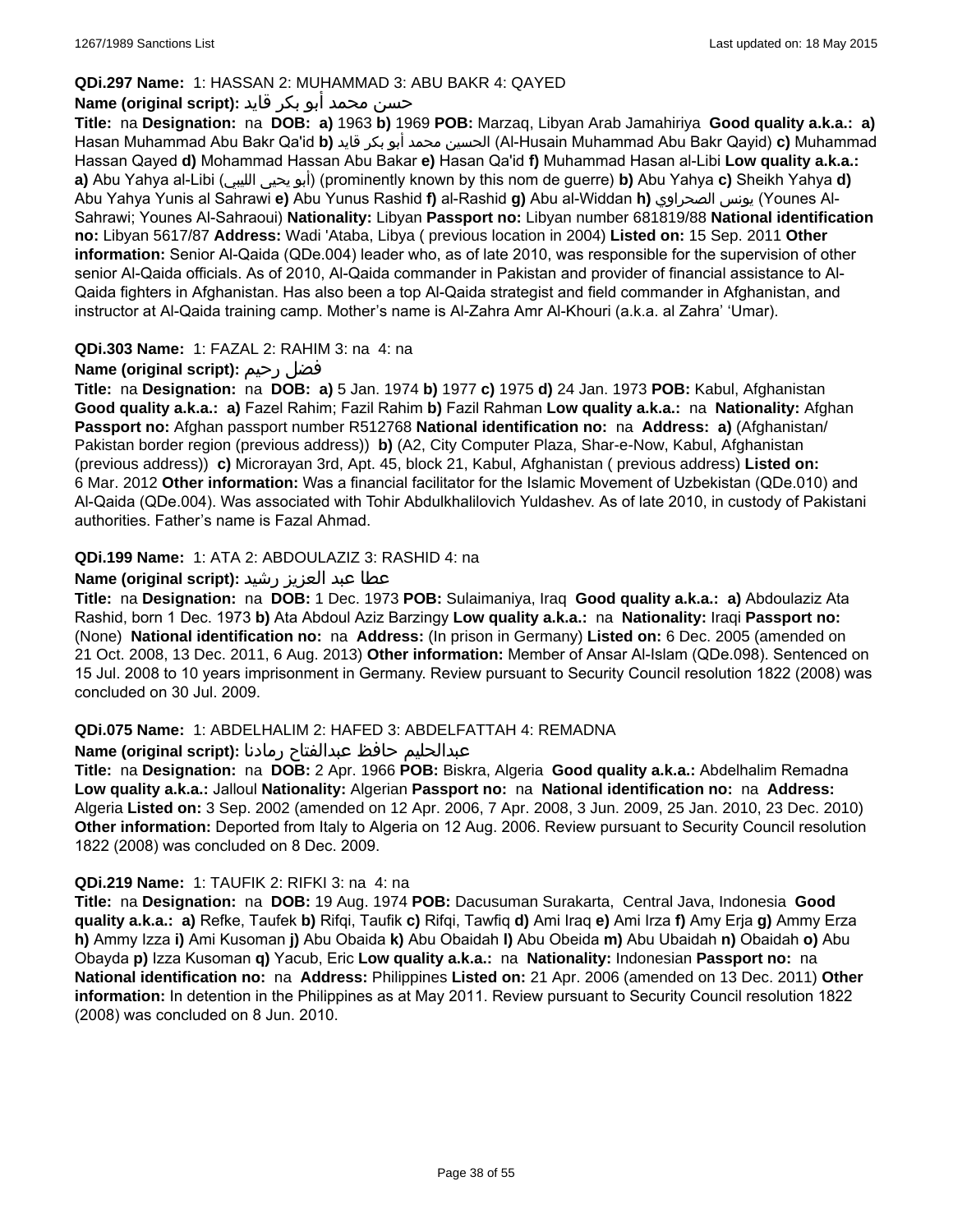### **QDi.150 Name:** 1: AL-AZHAR 2: BEN KHALIFA 3: BEN AHMED 4: ROUINE

### الأزهر بن خليفة بن احمد روين **:(script original (Name**

**Title:** na **Designation:** na **DOB:** 20 Nov. 1975 **POB:** Sfax, Tunisia **Good quality a.k.a.:** na **Low quality a.k.a.: a)** Salmane **b)** Lazhar **Nationality:** Tunisian **Passport no:** Tunisian number P182583, issued on 13 Sep. 2003 (expired on 12 Sep. 2007) **National identification no:** na **Address:** Tunisia **Listed on:** 12 Nov. 2003 (amended on 20 Dec. 2005, 21 Dec. 2007, 30 Jan. 2009, 16 May 2011) **Other information:** Sentenced to six years and ten months of imprisonment for membership of a terrorist association by the Appeal Court of Milan, Italy, on 7 Feb. 2008. Considered a fugitive from justice by the Italian authorities as at Jul. 2008. Under administrative control measure in Tunisia as at 2010. Review pursuant to Security Council resolution 1822 (2008) was concluded on 21 Jun. 2010.

### **QDi.186 Name:** 1: ABU 2: RUSDAN 3: na 4: na

**Title:** na **Designation:** na **DOB:** 16 Aug. 1960 **POB:** Kudus, Central Java, Indonesia **Good quality a.k.a.:** na **Low quality a.k.a.: a)** Abu Thoriq **b)** Rusdjan **c)** Rusjan **d)** Rusydan **e)** Thoriquddin **f)** Thoriquiddin **g)** Thoriquidin **h)** Toriquddin **Nationality:** na **Passport no:** na **National identification no:** na **Address:** na **Listed on:** 16 May 2005 (amended on 12 Dec. 2014) **Other information:** Review pursuant to Security Council resolution 1822 (2008) was concluded on 8 Jun. 2010.

#### **QDi.020 Name:** 1: MOHAMMAD 2: HAMDI 3: MOHAMMAD 4: SADIQ AL-AHDAL

#### محمد حمدي محمد صادق الأهدل **:Name (original script**)

**Title:** na **Designation:** na **DOB:** 19 Nov. 1971 **POB:** Medina, Saudi Arabia **Good quality a.k.a.: a)** Al-Hamati, Muhammad **b)** Muhammad Muhammad Abdullah Al-Ahdal **c)** Mohamed Mohamed Abdullah Al-Ahdal **Low quality a.k.a.: a)** Abu Asim Al-Makki **b)** Ahmed **Nationality:** Yemeni **Passport no:** Yemeni number 541939, issued on 31 Jul. 2000, issued in Al-Hudaydah, Yemen (in the name of Muhammad Muhammad Abdullah Al-Ahdal) **National identification no:** Yemeni identity card number 216040 **Address:** Jamal street, Al-Dahima alley, Al-Hudaydah, Yemen **Listed on:** 17 Oct. 2001 (amended on 30 Jan. 2009, 25 Jan. 2010) **Other information:** Responsible for the finances of Al-Qa'ida (QDe.004) in Yemen. Accused of involvement in the attack on the USS Cole in 2000. Arrested in Yemen in Nov. 2003. Sentenced to three years and one month of imprisonment by the specialized criminal court of first instance in Yemen. Released on 25 Dec. 2006 after the completion of his sentence. Review pursuant to Security Council resolution 1822 (2008) was concluded on 8 Jul. 2010.

#### **QDi.263 Name:** 1: HAFIZ 2: MUHAMMAD 3: SAEED 4: na

**Title:** na **Designation:** na **DOB:** 5 Jun. 1950 **POB:** Sargodha, Punjab, Pakistan **Good quality a.k.a.: a)** Hafiz Mohammad Sahib **b)** Hafiz Mohammad Sayid **c)** Hafiz Muhammad **d)** Hafiz Saeed **e)** Hafez Mohammad Saeed **f)** Hafiz Mohammad Sayeed **g)** Tata Mohammad Syeed **h)** Mohammad Sayed **i)** Muhammad Saeed **Low quality a.k.a.:** Hafiz Ji **Nationality:** Pakistani **Passport no:** na **National identification no:** Pakistani 3520025509842-7 **Address:** House No. 116E, Mohalla Johar, Lahore, Tehsil, Lahore City, Lahore District, Pakistan ( location as at May 2008) **Listed on:** 10 Dec. 2008 (amended on 17 Jul. 2009) **Other information:** Muhammad Saeed is the leader of Lashkar-e-Tayyiba (QDe.118).

#### **QDi.208 Name:** 1: RADULAN 2: SAHIRON 3: na 4: na

**Title:** na **Designation:** na **DOB: a)** 1955 **b)** Approximately 1952 **POB:** Kaunayan, Patikul, Jolo Island, the Philippines **Good quality a.k.a.: a)** Radullan Sahiron **b)** Radulan Sahirun **c)** Radulan Sajirun **d)** Commander Putol **Low quality a.k.a.:** na **Nationality:** Filipino **Passport no:** na **National identification no:** na **Address:**  na **Listed on:** 6 Dec. 2005 **Other information:** Review pursuant to Security Council resolution 1822 (2008) was concluded on 8 Jun. 2010.

#### **QDi.222 Name:** 1: NESSIM 2: BEN ROMDHANE 3: SAHRAOUI 4: na

#### نسيم بن رمضان صحراوي **:(script original (Name**

**Title:** na **Designation:** na **DOB:** 3 Aug. 1973 **POB:** Bizerta, Tunisia **Good quality a.k.a.: a)** Dass **b)** Nasim al-Sahrawi **Low quality a.k.a.:** na **Nationality:** Tunisian **Passport no:** na **National identification no:** na **Address:** Tunisia **Listed on:** 2 Aug. 2006 (amended on 1 Sep. 2009, 25 Jan. 2010, 13 Dec. 2011) **Other information:** Considered a fugitive from justice by the Italian authorities and sentenced in absentia to 6 years detention on 20 Nov. 2008. Sentenced in Tunisia to 4 years imprisonment for terrorist activity and in detention in Tunisia as at Jun. 2009. Review pursuant to Security Council resolution 1822 (2008) was concluded on 20 Jul. 2009.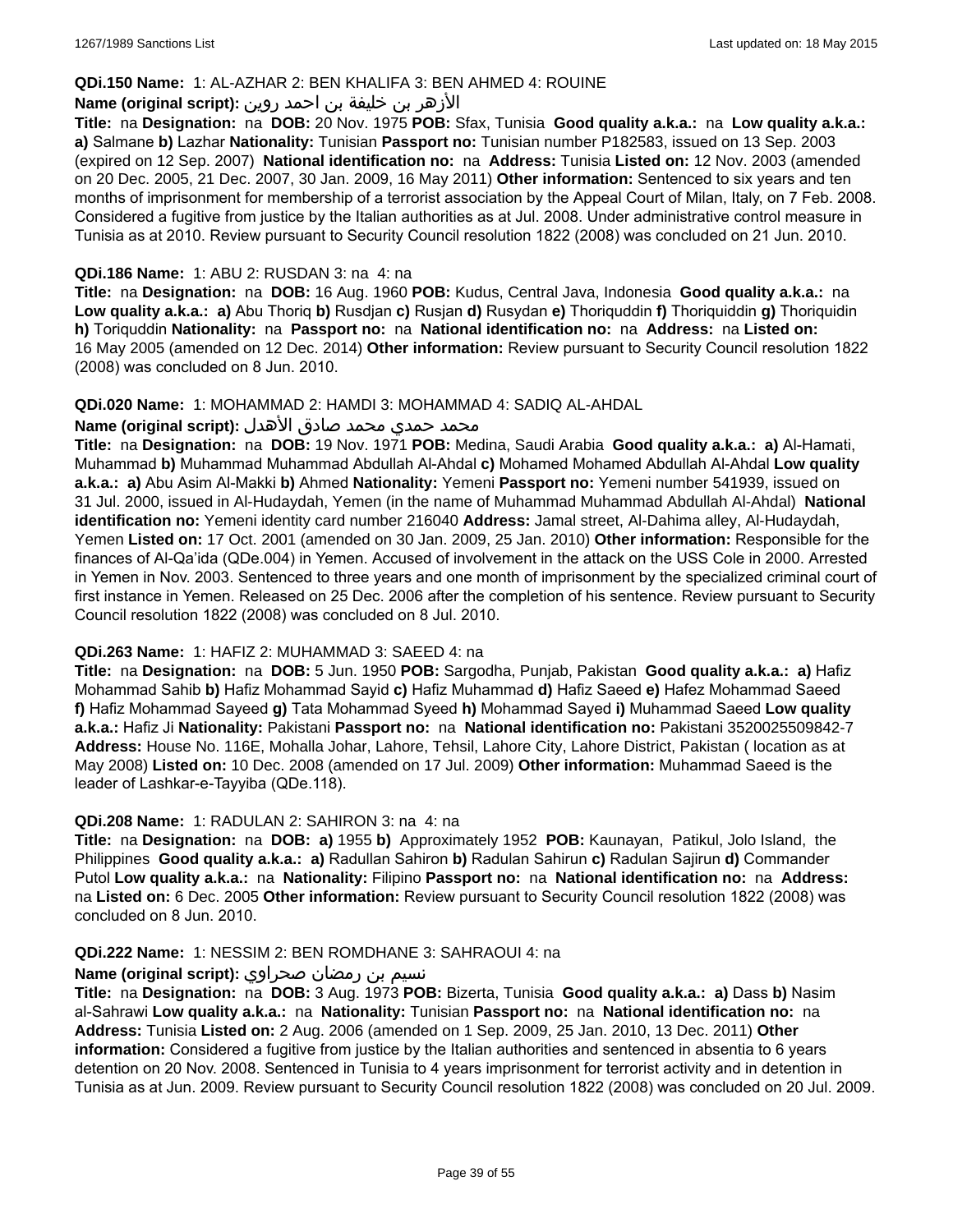#### **QDi.148 Name:** 1: NESSIM 2: BEN MOHAMED 3: AL-CHERIF BEN MOHAMED 4: SALEH AL-SAADI

### نسيم بن محمد الشريف بن محمد صالح السعدي **:Name (original script**)

**Title:** na **Designation:** na **DOB:** 30 Nov. 1974 **POB:** Haidra Al-Qasreen, Tunisia **Good quality a.k.a.: a)** Nassim Saadi **b)** Dia el Haak George, born 20 Nov. 1974 in Lebanon **c)** Diael Haak George, born 30 Nov. 1974 in Lebanon **d)** El Dia Haak George, born 30 Nov. 1974 in Algeria **Low quality a.k.a.: a)** Abou Anis **b)** Abu Anis **Nationality:** Tunisian **Passport no:** Tunisian number M788331, issued on 28 Sep. 2001 (expired 27 Sep. 2006) **National identification no:** na **Address: a)** Via Monte Grappa 15, Arluno (Milan), Italy **b)** Via Cefalonia 11, Milan, Italy (Domicile, last known address) **Listed on:** 12 Nov. 2003 (amended on 20 Dec. 2005, 31 Jul. 2006, 21 Dec. 2007, 3 Jun. 2009, 16 May 2011) **Other information:** Arrested on 9 Oct. 2002. In detention in Italy until 27 Apr. 2012. Sentenced in absentia to 20 years of imprisonment by the Tunis Military Court on 11 May 2005 for membership of a terrorist organization. Father's name is Mohamed Sharif. Mother's name is Fatima. Review pursuant to Security Council resolution 1822 (2008) was concluded on 21 Jun. 2010.

### **QDi.244 Name:** 1: HILARION 2: DEL ROSARIO 3: SANTOS III 4: na

**Title:** Amir **Designation:** na **DOB:** 12 Mar. 1966 **POB:** 686 A. Mabini Street, Sangandaan, Caloocan City, Philippines **Good quality a.k.a.: a)** Akmad Santos **b)** Ahmed Islam **c)** Ahmad Islam Santos **d)** Abu Hamsa **e)** Hilarion Santos III **f)** Abu Abdullah Santos **g)** Faisal Santos **Low quality a.k.a.: a)** Lakay **b)** Aki **c)** Aqi **Nationality:**  na **Passport no:** Filipino number AA780554 **National identification no:** na **Address:** 50, Purdue Street, Cubao, Quezon City, Philippines **Listed on:** 4 Jun. 2008 (amended on 13 Dec. 2011) **Other information:** Founder and leader of the Rajah Solaiman Movement (QDe.128) and linked to the Abu Sayyaf Group (QDe.001). In detention in the Philippines as of May 2011. Review pursuant to Security Council resolution 1822 (2008) was concluded on 13 May 2010.

### **QDi.350 Name:** 1: WIJI 2: JOKO 3: SANTOSO 4:

**Title:** na **Designation:** na **DOB:** 14 Jul. 1975 **POB:** Rembang, Jawa Tengah, Indonesia **Good quality a.k.a.:** Wijijoko Santoso, born 14 Jul. 1975 in Rembang, Jawa Tengah, Indonesia **Low quality a.k.a.: a)** Abu Seif al-Jawi **b)** Abu Seif **Nationality:** Indonesian **Passport no:** Indonesian passport number A2823222, issued on 28 May 2012 (expires 28 May 2017, issued under name Wiji Joko Santoso, born 14 Jul. 1975 in Rembang, Jawa Tengah, Indonesia) **National identification no:** na **Address:** na **Listed on:** 13 Mar. 2015 **Other information:** Head of the foreign affairs division and key outreach player of Jemaah Islamiyah (QDe.092). Associated with Hilal Ahmar Society Indonesia (HASI) (QDe.147).

### **QDi.001 Name:** 1: SAYF-AL ADL 2: na 3: na 4: na

### **Name (original script):** العدل سيف

**Title:** na **Designation:** na **DOB: a)** 1963 **b)** 11 Apr. 1963 **c)** 11 Apr. 1960 **POB:** Egypt **Good quality a.k.a.: a)** Saif Al-'Adil **b)** Seif al Adel **c)** Muhamad Ibrahim Makkawi **Low quality a.k.a.:** Ibrahim al-Madani **Nationality:** Egyptian **Passport no:** na **National identification no:** na **Address:** na **Listed on:** 25 Jan. 2001 (amended on 16 Dec. 2010, 24 Jul. 2013) **Other information:** Responsible for Usama bin Laden's (deceased) security. Review pursuant to Security Council resolution 1822 (2008) was concluded on 15 Jun. 2010.

### **QDi.260 Name:** 1: DANIEL 2: MARTIN 3: SCHNEIDER 4: na

**Title:** na **Designation:** na **DOB:** 9 Sep. 1985 **POB:** Neunkirchen (Saar), Germany **Good quality a.k.a.:** na **Low quality a.k.a.:** Abdullah **Nationality:** German **Passport no:** German number 2318047793, issued on 17 May 2006, issued in Friedrichsthal, Germany (expired on 16 May 2011.) **National identification no:** German Federal Identity Card number 2318229333, issued on 17 May 2006, issued in Friedrichsthal, Germany (expired on 16 May 2011 (reported lost)) **Address: a)** (In prison in Germany (since Sep. 2007)) **b)** Petrusstrasse 32, 66125 Herrensohr, Dudweiler, Saarbrücken, Germany (previous address) **Listed on:** 27 Oct. 2008 (amended on 13 Dec. 2011) **Other information:** Associated with the Islamic Jihad Union (IJU), also known as the Islamic Jihad Group (QDe.119). Associated with Fritz Martin Gelowicz (QDi.259) and Adem Yilmaz (QDi.261). In detention in Germany as of Jun. 2010.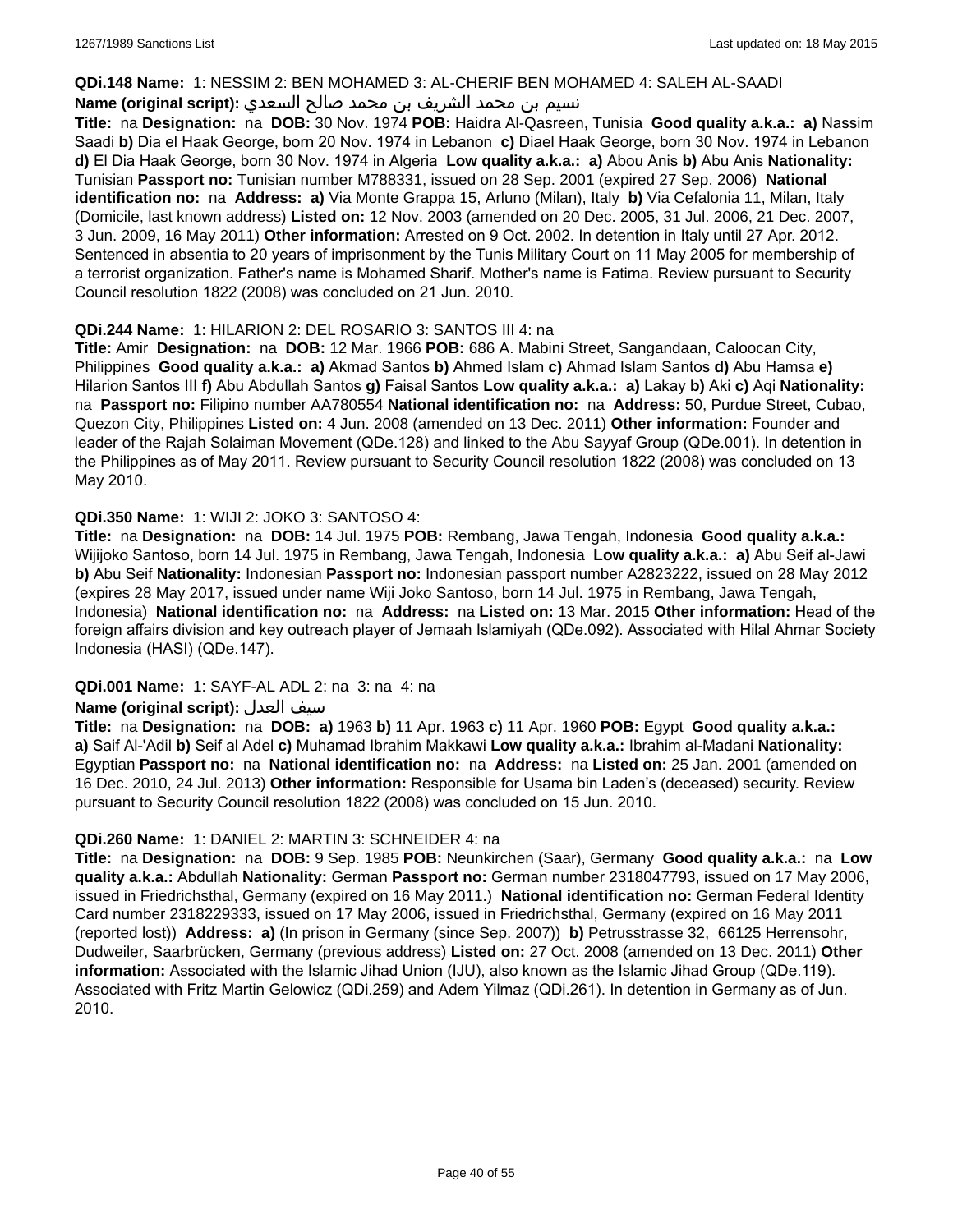### **QDi.128 Name:** 1: ISMAIL 2: ABDALLAH 3: SBAITAN 4: SHALABI

### اسماعيل عبد الله سبيدان شلبي **:(script original (Name**

**Title:** na **Designation:** na **DOB:** 30 Apr. 1973 **POB:** Beckum, Germany **Good quality a.k.a.: a)** Ismain Shalabe, born 30 Apr. 1973 in Beckum **b)** Ismail Abdallah Sbaitan Shalabi, born 30 Apr. 1973 in Beckum **Low quality a.k.a.:**  na **Nationality:** Jordanian of Palestinian origin **Passport no: a)** (Passport of the Hashemite Kingdom of Jordan no. E778675, issued in Rusaifah on 23 Jun. 1996, valid until 23 Jun. 2001) **b)** (Passport of the Hashemite Kingdom of Jordan no. H401056, JOR 9731050433, issued on 11 Apr. 2001, valid until 10 Apr. 2006) **National identification no:** na **Address:** Germany **Listed on:** 23 Sep. 2003 (amended on 10 Jun. 2011) **Other information:** Father's name is Abdullah Shalabi. Mother's name is Ammnih Shalabi. Associated with Djamel Moustfa (QDi.129), Mohamed Abu Dhess (QDi.130) and Aschraf al-Dagma (QDi.132). Review pursuant to Security Council resolution 1822 (2008) was concluded on 21 Jun. 2010.

### **QDi.322 Name:** 1: ABUBAKAR 2: MOHAMMED 3: SHEKAU 4: na

### أبو بكر محمد الشكوى **:(script original (Name**

**Title:** na **Designation:** na **DOB:** 1969 **POB:** Shekau Village, Yobe State, Nigeria **Good quality a.k.a.:** Abubakar Shekau **Low quality a.k.a.: a)** Abu Mohammed Abubakar bin Mohammed **b)** Abu Muhammed Abubakar bi Mohammed **c)** Shekau **d)** Shehu **e)** Shayku **f)** Imam Darul Tauhid **g)** Imam Darul Tawheed **Nationality:** Nigerian **Passport no:** na **National identification no:** na **Address:** Nigeria **Listed on:** 26 Jun. 2014 **Other information:** Member of the Kanuri tribe. Physical description: eye colour: black; hair colour: black. Photo available for inclusion in the INTERPOL-UN Security Council Special Notice. Leader of Jama'atu Ahlis Sunna Lidda'Awati Wal-Jihad (Boko Haram) (QDe.138). Under Shekau's leadership, Boko Haram has been responsible for a series of major terrorist attacks.

### **QDi.017 Name:** 1: THARWAT 2: SALAH 3: SHIHATA 4: na

### ثروت صالح شحاتة **:(script original (Name**

**Title:** na **Designation:** na **DOB:** 29 Jun. 1960 **POB:** Egypt **Good quality a.k.a.: a)** Tarwat Salah Abdallah **b)** Salah Shihata Thirwat **c)** Shahata Thirwat **d)** Tharwat Salah Shihata Ali (previously listed as) **Low quality a.k.a.:**  na **Nationality:** Egyptian **Passport no:** na **National identification no:** na **Address:** na **Listed on:** 6 Oct. 2001 (amended on 26 Nov. 2004, 16 Dec. 2010) **Other information:** Review pursuant to Security Council resolution 1822 (2008) was concluded on 15 Jun. 2010.

#### **QDi.122 Name:** 1: PARLINDUNGAN 2: SIREGAR 3: na 4: na

**Title:** na **Designation:** na **DOB: a)** 25 Apr. 1957 **b)** 25 Apr. 1967 **POB:** Indonesia **Good quality a.k.a.: a)** Siregar, Parlin **b)** Siregar, Saleh Parlindungan **Low quality a.k.a.:** na **Nationality:** Indonesian **Passport no:** na **National identification no:** na **Address:** na **Listed on:** 9 Sep. 2003 **Other information:** Review pursuant to Security Council resolution 1822 (2008) was concluded on 25 May 2010.

#### **QDi.124 Name:** 1: YAZID 2: SUFAAT 3: na 4: na

**Title:** na **Designation:** na **DOB:** 20 Jan. 1964 **POB:** Johor, Malaysia **Good quality a.k.a.:** na **Low quality a.k.a.: a)** Joe **b)** Abu Zufar **Nationality:** Malaysian **Passport no:** A 10472263 **National identification no:** 640120-01-5529 **Address:** Taman Bukit Ampang, State of Selangor, Malaysia (as at April 2009) **Listed on:** 9 Sep. 2003 (amended on 3 May 2004, 1 Feb. 2008, 10 Aug. 2009, 25 Jan. 2010, 16 May 2011) **Other information:** Review pursuant to Security Council resolution 1822 (2008) was concluded on 19 Jun. 2009.

#### **QDi.349 Name:** 1: BAMBANG 2: SUKIRNO 3: 4:

**Title:** na **Designation:** na **DOB:** 5 Apr. 1975 **POB:** Indonesia **Good quality a.k.a.:** na **Low quality a.k.a.: a)** Pak Zahra **b)** Abu Zahra **Nationality:** Indonesian **Passport no:** Indonesian passport number A2062513 **National identification no:** na **Address:** na **Listed on:** 13 Mar. 2015 **Other information:** A senior leader of Jemaah Islamiyah (QDe.092) who has held leadership positions in Hilal Ahmar Society Indonesia (HASI) (QDe.147).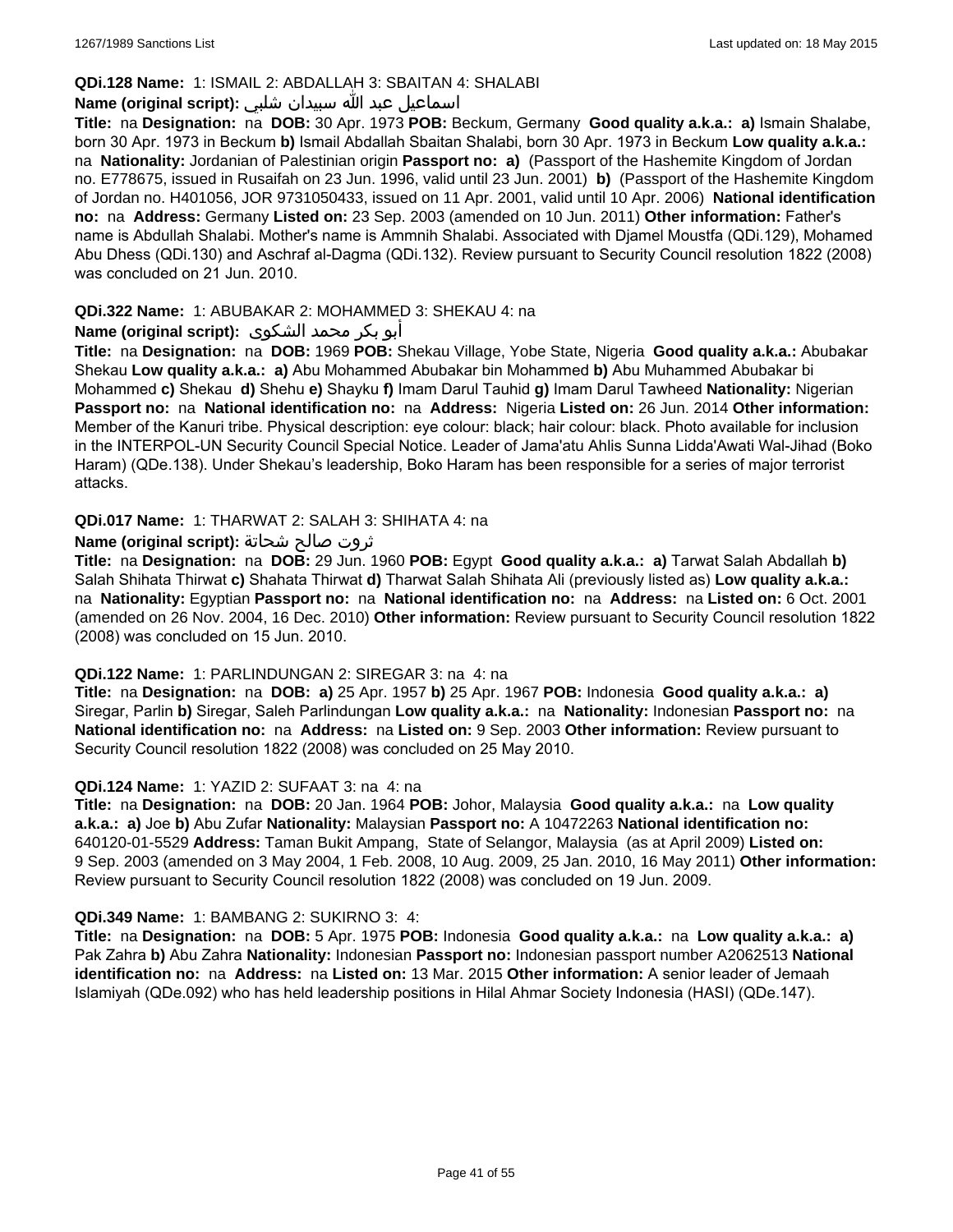#### **QDi.123 Name:** 1: YASSIN 2: SYAWAL 3: na 4: na

**Title:** na **Designation:** na **DOB:** Approximately 1972 **POB:** na **Good quality a.k.a.: a)** Salim Yasin **b)** Yasin Mahmud Mochtar **c)** Abdul Hadi Yasin **d)** Muhamad Mubarok **e)** Muhammad Syawal **f)** Yassin Sywal (formerly listed as) **Low quality a.k.a.: a)** Abu Seta **b)** Mahmud **c)** Abu Muamar **d)** Mubarok **Nationality:** Indonesian **Passport no:** na **National identification no:** na **Address:** na **Listed on:** 9 Sep. 2003 (amended on 12 Dec. 2014) **Other information:** At large as at Dec. 2003. Review pursuant to Security Council resolution 1822 (2008) was concluded on 25 May 2010.

### **QDi.057 Name:** 1: IBRAHIM 2: ALI 3: ABU BAKR 4: TANTOUSH

# ابراهيم علي أبو بكر تنتوش **:(script original (Name**

**Title:** na **Designation:** na **DOB:** 1966 **POB:** al Aziziyya, Libyan Arab Jamahiriya **Good quality a.k.a.: a)** Abd al-Muhsin **b)** Ibrahim Ali Muhammad Abu Bakr **c)** Abdul Rahman **d)** Abu Anas **e)** Ibrahim Abubaker Tantouche **f)** Ibrahim Abubaker Tantoush **g)** 'Abd al-Muhsi **h)** 'Abd al-Rahman **Low quality a.k.a.:** Al-Libi **Nationality:** Libyan **Passport no:** (Libyan passport number 203037 issued in Tripoli) **National identification no:** na **Address:** Johannesburg, South Africa **Listed on:** 11 Jan. 2002 (amended on 31 Jul. 2006, 4 Oct. 2006, 16 May 2011) **Other information:** Associated with Afghan Support Committee (ASC) (QDe.069), Revival of Islamic Heritage Society (RIHS)(QDe.070) and the Libyan Islamic Fighting Group (LIFG) (QDe.011). Review pursuant to Security Council resolution 1822 (2008) was concluded on 8 Jun. 2010.

### **QDi.241 Name:** 1: ANGELO 2: RAMIREZ 3: TRINIDAD 4: na

**Title:** na **Designation:** na **DOB:** 20 Mar. 1978 **POB:** Gattaran, Cagayan Province, Philippines **Good quality a.k.a.: a)** Calib Trinidad **b)** Kalib Trinidad **Low quality a.k.a.: a)** Abdul Khalil **b)** Abdukahlil **c)** Abu Khalil **d)** Anis **Nationality:** Filipino **Passport no:** na **National identification no:** na **Address:** 3111 Ma. Bautista, Punta, Santa Ana, Manila, Philippines **Listed on:** 4 Jun. 2008 (amended on 13 Dec. 2011) **Other information:** Distinguishing marks include scars on both legs. Member of the Rajah Solaiman Movement (Qde.128), and associated with the Abu Sayyaf Group (QDe.001) and the Jemaah Islamiyah (QDe.092). In detention in the Philippines as of May 2011. Review pursuant to Security Council resolution 1822 (2008) was concluded on 13 May 2010.

### **QDi.056 Name:** 1: MOHAMMED 2: TUFAIL 3: na 4: na

**Title:** na **Designation:** na **DOB:** 5 May 1930 **POB:** na **Good quality a.k.a.: a)** Tufail, S.M. **b)** Tuffail, Sheik Mohammed **Low quality a.k.a.:** na **Nationality:** Pakistani **Passport no:** na **National identification no:** na **Address:** na **Listed on:** 24 Dec. 2001 (amended on 19 Jan. 2011) **Other information:** Served as a director of Ummah Tameer e-Nau (UTN) (QDe.068). Review pursuant to Security Council resolution 1822 (2008) was concluded on 1 Jun. 2010.

#### **QDi.290 Name:** 1: DOKU 2: KHAMATOVICH 3: UMAROV 4: na

#### **Name (original script):** Умаров Доку Хаматович

**Title:** na **Designation:** na **DOB: a)** 13 Apr. 1964 **b)** 13 Apr. 1965 **c)** 12 May 1964 **d)** 1955 **POB:** Kharsenoy Village, Shatoyskiy (Sovetskiy) District, Chechenskaya Respublika, Russian Federation **Good quality a.k.a.: a)** Lom-ali Butayev (Butaev), born in 1955 **b)** Dokka Umarov, born on 13 Apr. 1964 **c)** Dokka Umarov, born on 13 Apr. 1965 **Low quality a.k.a.:** na **Nationality: a)** Russian **b)** USSR (until 1991) **Passport no:** Russian passport number 96 03 464086, issued on 1 June 2003 **National identification no:** na **Address:** na **Listed on:** 10 Mar. 2011 (amended on 2 Jun. 2014, 30 Dec. 2014) **Other information:** Physical description: 180 cm tall, dark hair, 7-9 cm. long scar on the face, part of the tongue is missing, has a speech defect. Resides in the Russian Federation as at Nov. 2010. International arrest warrant issued in the year 2000. INTERPOL Special Notice contains biometric information. Reportedly deceased as of April 2014.

### **QDi.346. Name:** 1: 'ABD AL-MALIK 2: MUHAMMAD 3: YUSUF 4: 'UTHMAN 'ABD AL-SALAM

### عبدالملك محمد يوسف عثمان عبد السلام **:(script original (Name**

**Title:** na **Designation:** na **DOB:** 13 Jul. 1989 **POB:** na **Good quality a.k.a.:** 'Abd al-Malik Muhammad Yusif 'Abd-al-Salam **Low quality a.k.a.: a)** 'Umar al-Qatari **b)** 'Umar al-Tayyar **Nationality:** Jordanian **Passport no:** K475336, issued on 31 Aug. 2009, issued in Jordanian (expired on 30 Aug. 2014) **National identification no:** 28940000602, issued in Qatar **Address:** na **Listed on:** 23 Jan. 2015 **Other information:** Facilitator who provides financial, material, and technological support for Al-Qaida (QDe.004) and Al-Nusrah Front for the People of the Levant (QDe.137).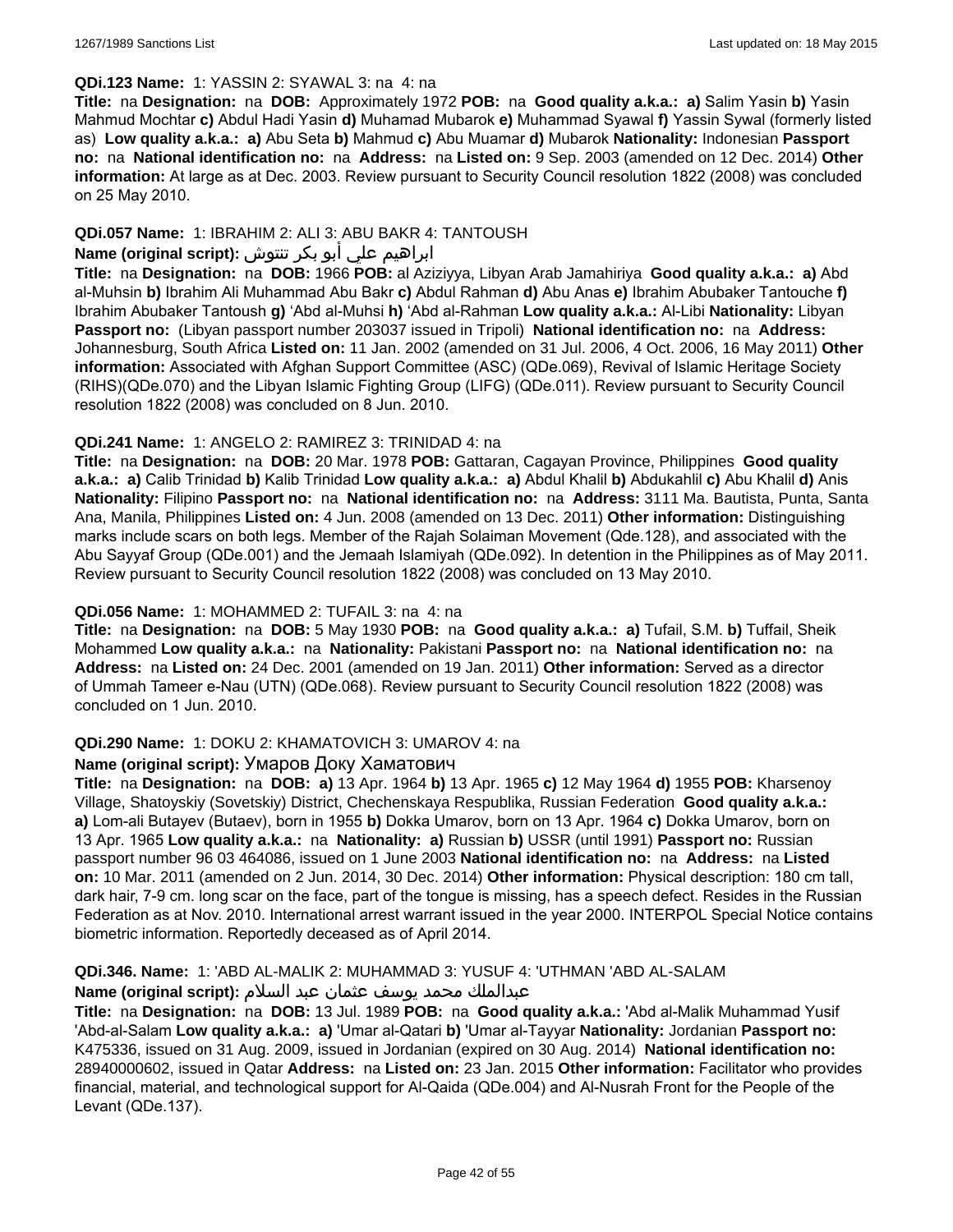### **QDi.343. Name:** 1: ASHRAF 2: MUHAMMAD 3: YUSUF 4: 'UTHMAN 'ABD AL-SALAM

### اشرف محمد يوسف عثمان عبد السلام **:(script original (Name**

**Title:** na **Designation:** na **DOB:** 1984 **POB:** Iraq **Good quality a.k.a.: a)** Ashraf Muhammad Yusif 'Uthman 'Abdal-Salam **b)** Ashraf Muhammad Yusuf 'Abd-al-Salam **c)** Ashraf Muhammad Yusif 'Abd al-Salam **Low quality a.k.a.: a)** Khattab **b)** Ibn al-Khattab **Nationality:** Jordanian **Passport no: a)** K048787, issued in Jordan **b)** 486298, issued in Jordan **National identification no:** 28440000526, issued in Qatar **Address:** Syrian Arab Republic (located in as at Dec. 2014) **Listed on:** 23 Jan. 2015 **Other information:** A member of Al-Qaida (QDe.004) as of 2012 and a fighter in the Syrian Arab Republic since early 2014. Provided financial, material, and technological support for Al-Qaida, Al-Nusrah Front for the People of the Levant (QDe.137) and Al-Qaida in Iraq (AQI) (QDe.115).

### **QDi.031 Name:** 1: OMAR 2: MAHMOUD 3: UTHMAN 4: na

#### عمر محمود عثمان **:(script original (Name**

**Title:** na **Designation:** na **DOB: a)** 30 Dec. 1960 **b)** 13 Dec. 1960 **POB:** Bethlehem, West Bank, Palestinian Territories **Good quality a.k.a.: a)** Al-Samman Uthman **b)** Umar Uthman **c)** Omar Mohammed Othman **Low quality a.k.a.: a)** Abu Qatada Al-Filistini **b)** Abu Umr Takfiri **c)** Abu Omar Abu Umar **d)** Abu Umar Umar **e)** Abu Ismail **Nationality:** Jordanian **Passport no:** na **National identification no:** na **Address:** Jordan (since July 2013) **Listed on:** 17 Oct. 2001 (amended on 14 Mar. 2008, 24 Mar. 2009, 25 Jan. 2010, 22 Jul. 2013) **Other information:** Associated with Al-Qaida-related groups in the United Kingdom and other countries. Convicted in absentia in Jordan for involvement in terrorist acts in 1998. Arrested in Feb. 2001 in the United Kingdom, was further detained between Oct. 2002 and Mar. 2005 and between Aug. 2005 and Jun. 2008. In custody since Dec. 2008. Deported to Jordan from the United Kingdom on 7 July 2013 to face terrorism charges. Review pursuant to Security Council resolution 1822 (2008) was concluded on 19 Oct. 2009.

### **QDi.037 Name:** 1: ABDUL RAHMAN 2: YASIN 3: na 4: na

### عبد الرحمن ياسين **:(script original (Name**

**Title:** na **Designation:** na **DOB:** 10 Apr. 1960 **POB:** Bloomington, Indiana, United States of America **Good quality a.k.a.: a)** Taha, Abdul Rahman S. **b)** Taher, Abdul Rahman S. **c)** Yasin, Abdul Rahman Said **d)** Yasin, Aboud **Low quality a.k.a.:** na **Nationality:** United States of America **Passport no:** 27082171 (United States of America, issued on 21 Jun. 1992 in Amman, Jordan) **National identification no:** (SSN 156-92-9858 (United States of America)) na **Address:** na **Listed on:** 17 Oct. 2001 (amended on 10 Apr. 2003) **Other information:** Abdul Rahman Yasin is in Iraq. Review pursuant to Security Council resolution 1822 (2008) was concluded on 21 Jun. 2010.

#### **QDi.261 Name:** 1: ADEM 2: YILMAZ 3: na 4: na

**Title:** na **Designation:** na **DOB:** 4 Nov. 1978 **POB:** Bayburt, Turkey **Good quality a.k.a.:** na **Low quality a.k.a.:** Talha **Nationality:** Turkish **Passport no:** Turkish number TR-P 614 166 (issued by the Turkish Consulate General in Frankfurt/M. on 22 Mar. 2006, expired on 15 Sep. 2009.) **National identification no:** na **Address: a)** (In prison in Germany (since Sep. 2007).) **b)** (Südliche Ringstrasse 133, 63225 Langen, Germany (previous address)) **Listed on:** 27 Oct. 2008 (amended on 13 Dec. 2011) **Other information:** Associated with the Islamic Jihad Union (IJU), also known as the Islamic Jihad Group (QDe.119). Associated with Fritz Martin Gelowicz (QDi.259) and Daniel Martin Schneider (QDi.260). In detention in Germany as of Jun. 2010.

#### **QDi.205 Name:** 1: RAFIK 2: MOHAMAD 3: YOUSEF 4: na

#### رفيق محمد يوسف **:(script original (Name**

**Title:** na **Designation:** na **DOB:** 27 Aug. 1974 **POB:** Baghdad, Iraq **Good quality a.k.a.:** Mohamad Raific Kairadin **Low quality a.k.a.:** na **Nationality:** Iraqi **Passport no:** (German travel document ("Reiseausweis") A 0092301) **National identification no:** na **Address:** (In prison in Germany) **Listed on:** 6 Dec. 2005 (amended on 21 Oct. 2008, 13 Dec. 2011) **Other information:** Member of Ansar Al-Islam (QDe.098). Sentenced on 15 Jul. 2008 to 8 years imprisonment in Germany. Review pursuant to Security Council resolution 1822 (2008) was concluded on 30 Jul. 2009.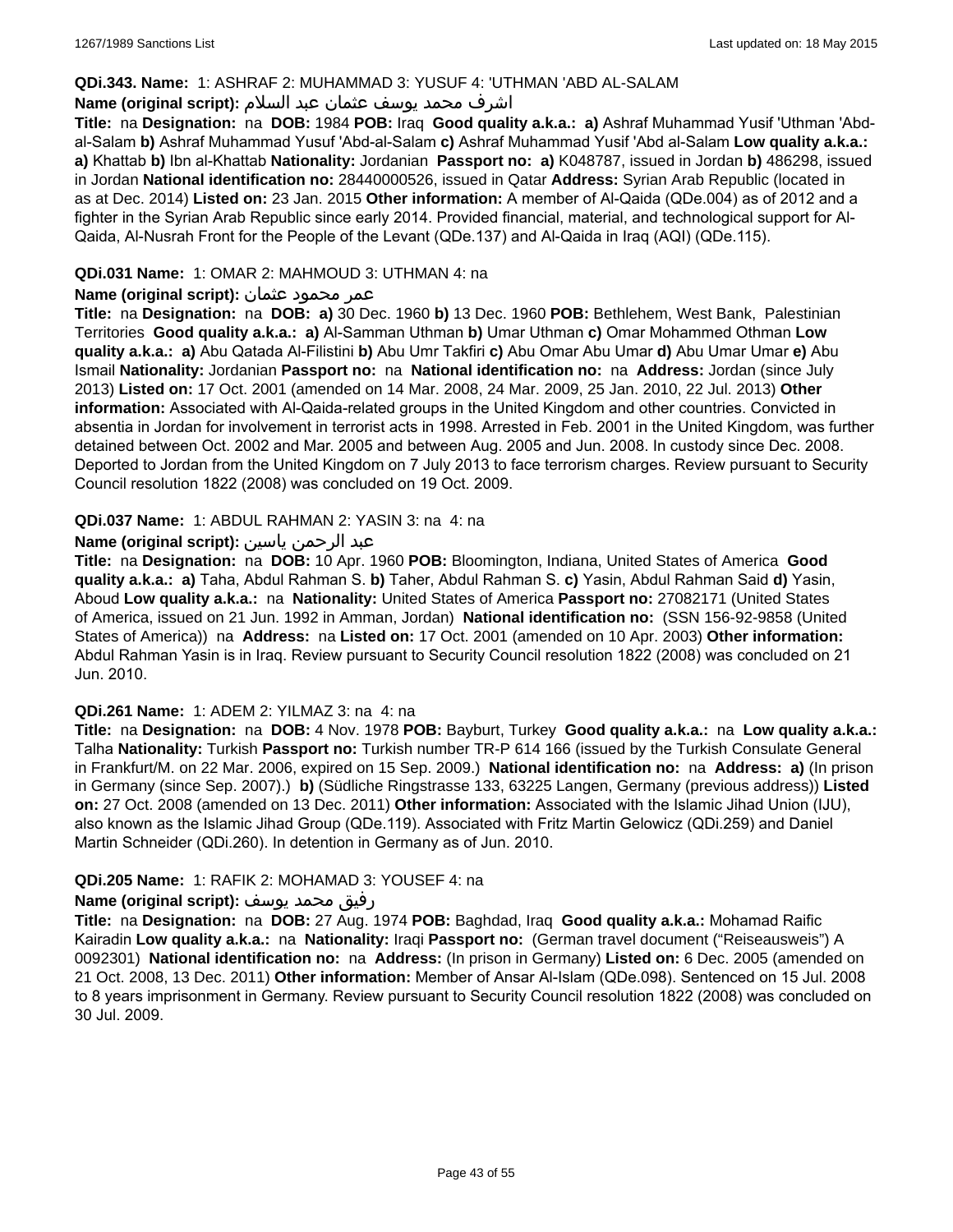### **QDi.198 Name:** 1: HANI 2: AL-SAYYID 3: AL-SEBAI 4: YUSIF

### هاني السيد السباعي يوسف **:(script original (Name**

**Title:** na **Designation:** na **DOB: a)** 1 Mar. 1961 **b)** 16 Jun. 1960 **POB:** Qaylubiyah, Egypt **Good quality a.k.a.: a)** Hani Yousef Al-Sebai **b)** Hani Youssef **c)** Hany Youseff **d)** Hani Yusef **e)** Hani al-Sayyid Al-Sabai **f)** Hani al-Sayyid El Sebai **g)** Hani al-Sayyid Al Siba'i **h)** Hani al-Sayyid El Sabaay **i)** El-Sababt **j)** Abu Tusnin **k)** Abu Akram **l)** Hani El Sayyed Elsebai Yusef **m)** Abu Karim **n)** Hany Elsayed Youssef **Low quality a.k.a.:** na **Nationality:** Egyptian **Passport no:** na **National identification no:** na **Address:** London, United Kingdom **Listed on:** 29 Sep. 2005 (amended on 6 Oct. 2005, 18 Aug. 2006, 25 Jan. 2012) **Other information:** Father's name is Mohamed Elsayed Elsebai. Review pursuant to Security Council resolution 1822 (2008) was concluded on 29 Jul. 2010.

### **QDi.139 Name:** 1: IMED 2: BEN MEKKI 3: ZARKAOUI 4: na

### عماد بن مكي زرقاوي **:(script original (Name**

**Title:** na **Designation:** na **DOB:** 15 Jan. 1973 **POB:** Tunis, Tunisia **Good quality a.k.a.: a)** Dour Nadre, born 15 Jan. 1974 in Morocco **b)** Dour Nadre, born 15 Jan. 1973 in Morocco **c)** Daour Nadre, born 31 Mar. 1975 in Algeria **d)** Imad ben al-Mekki ben al-Akhdar al-Zarkaoui (previously listed as) **Low quality a.k.a.: a)** Zarga **b)** Nadra **Nationality:** Tunisian **Passport no:** (Tunisian passport number M174950, issued on 27 Apr. 1999, expired on 26 Apr. 2004) **National identification no:** na **Address:** 41-45 Rue Estienne d'Orves, Pré Saint Gervais, France **Listed on:** 12 Nov. 2003 (amended on 20 Dec. 2005, 31 Jul. 2006, 10 Aug. 2009, 16 May 2011) **Other information:** Mother's name is Zina al-Zarkaoui. Imprisoned in France since 1 Feb. 2010 on charges of criminal conspiracy in relation to a terrorist organization. Review pursuant to Security Council resolution 1822 (2008) was concluded on 6 May 2010.

### **QDi.168 Name:** 1: AHMAD 2: ZERFAOUI 3: na 4: na

### **Name (original script):** زرفاوي احمد

**Title:** na **Designation:** na **DOB:** 15 Jul. 1963 **POB:** Chréa, Algeria **Good quality a.k.a.: a)** Abdullah **b)** Abdalla **c)** Smail **d)** Abu Khaoula **e)** Abu Cholder **f)** Nuhr **Low quality a.k.a.:** na **Nationality:** Algerian **Passport no:** na **National identification no:** na **Address:** na **Listed on:** 3 May 2004 (amended on 12 Apr. 2006, 7 Apr. 2008, 13 Dec. 2011) **Other information:** Former member of The Organization of Al-Qaida in the Islamic Maghreb (QDe.014). Confirmed to have died in northern Mali on 19 Sep. 2006. Review pursuant to Security Council resolution 1822 (2008) was concluded on 27 Jul. 2010.

#### **QDi.223 Name:** 1: MERAI 2: ZOGHBAI 3: na 4: na

# **Name (original script):** زغبي مرعي

**Title:** na **Designation:** na **DOB: a)** 4 Apr. 1969 **b)** 4 Apr. 1960 **c)** 4 Jun. 1960 **POB:** Bengasi, Libyan Arab Jamahiriya **Good quality a.k.a.: a)** Mohamed Lebachir, born 14 Jan. 1968 in Morocco **b)** Meri Albdelfattah Zgbye, born 4 Jun. 1960 in Bendasi, Libyan Arab Jamahiriya **c)** Zoghbai Merai Abdul Fattah **d)** Lazrag Faraj, born 13 Nov. 1960 in Libyan Arab Jamahiriya **e)** Larzg Ben Ila, born 11 Aug. 1960 in Libyan Arab Jamahiriya **f)** Muhammed El Besir **Low quality a.k.a.: a)** F'raji di Singapore **b)** F'raji il Libico **c)** Farag **d)** Fredj, born 13 Nov. 1960 in Libyan Arab Jamahiriya **Nationality:** na **Passport no:** na **National identification no:** na **Address:** na **Listed on:** 2 Aug. 2006 (amended on 3 Jun. 2009, 1 Sep. 2009, 13 Dec. 2011) **Other information:** Considered a fugitive from justice by the Italian authorities and sentenced in absentia to 6 years imprisonment on 20 Nov. 2008. Member of Libyan Islamic Fighting Group (QDe.011). Review pursuant to Security Council resolution 1822 (2008) was concluded on 20 Jul. 2009.

#### **QDi.187 Name:** 1: ZULKARNAEN 2: na 3: na 4: na

**Title:** na **Designation:** na **DOB:** 1963 **POB:** Gebang village, Masaran, Sragen, Central Java, Indonesia **Good quality a.k.a.: a)** Zulkarnan **b)** Zulkarnain **c)** Zulkarnin **d)** Arif Sunarso **e)** Aris Sumarsono **f)** Aris Sunarso **g)** Ustad Daud Zulkarnaen **h)** Murshid **Low quality a.k.a.:** na **Nationality:** Indonesian **Passport no:** na **National identification no:** na **Address:** na **Listed on:** 16 May 2005 **Other information:** Review pursuant to Security Council resolution 1822 (2008) was concluded on 8 Jun. 2010.

#### **B. Entities and other groups**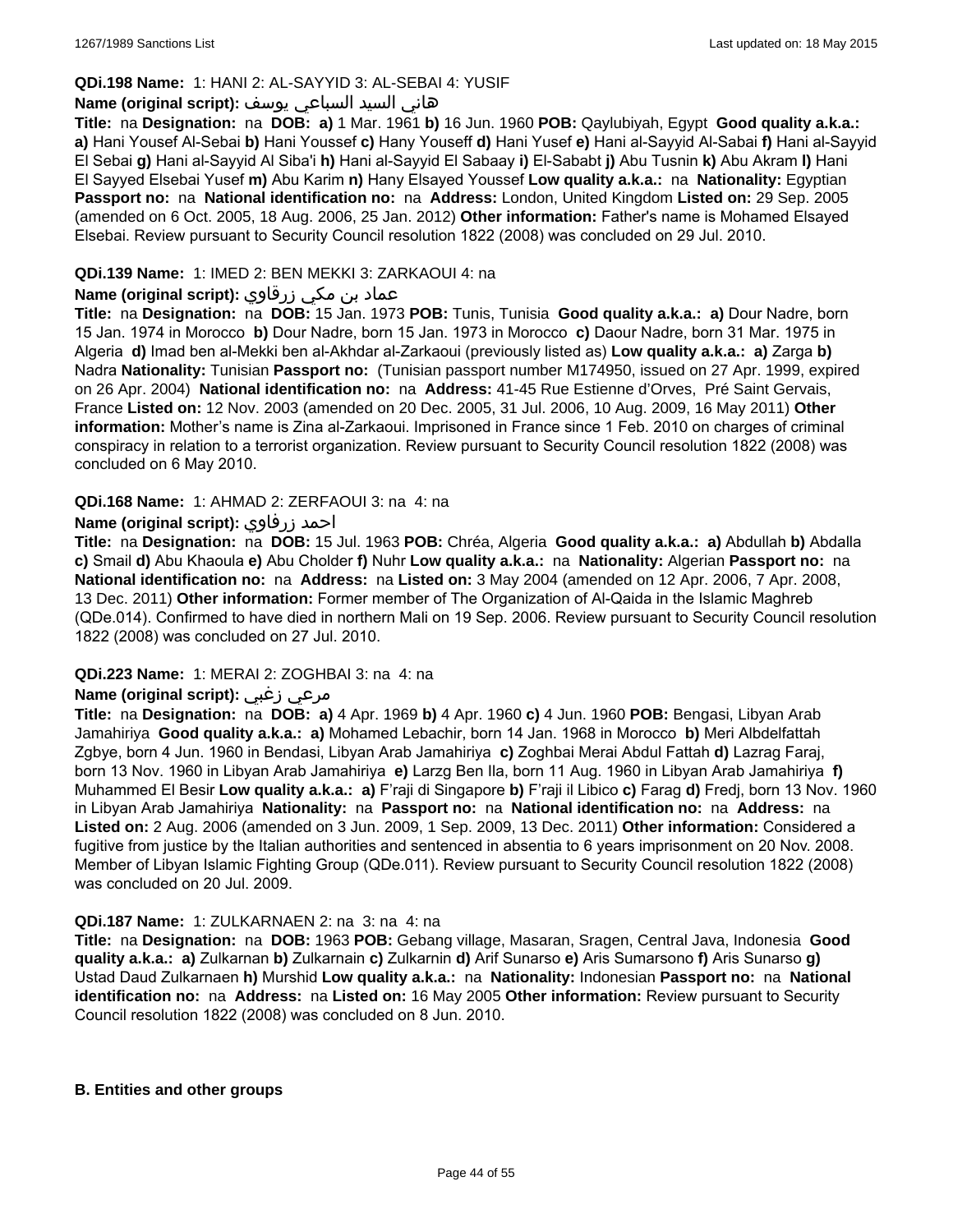### **QDe.141 Name:** AL MOURABITOUN

### **Name (original script):** المرابطون

**A.k.a.: a)** Les Sentinelles **b)** The Sentinels **F.k.a.:** na **Address:** Mali **Listed on:** 2 Jun. 2014 **Other Information:**  Founded on 20 Aug. 2013 as result of a merger between Al Moulathamoun (QDe.140) and the Mouvement pour l'Unification et le Jihad en Afrique de l'Ouest (MUJAO) (QDe.134). Associated with the Organization of Al-Qaida in the Islamic Maghreb (QDe.014) and led by Mokhtar Belmokhtar (QDi.136). Active in the Sahel/Sahara region.

### **QDe.144 Name:** ABDALLAH AZZAM BRIGADES (AAB)

**A.k.a.: a)** Abdullah Azzam Brigades **b)** Ziyad al-Jarrah Battalions of the Abdallah Azzam Brigades **c)** Yusuf al-'Uyayri Battalions of the Abdallah Azzam Brigades **F.k.a.:** na **Address:** (Operates in Lebanon, Syria and the Arabian Peninsula) **Listed on:** 23 Sep. 2014 **Other Information:** An armed group that has carried out joint attacks with Al-Nusrah Front for the People of the Levant (QDe.137).

### **QDe.001 Name:** ABU SAYYAF GROUP

**A.k.a.:** Al Harakat Al Islamiyya **F.k.a.:** na **Address:** Philippines **Listed on:** 6 Oct. 2001 (amended on 13 Dec. 2011 ) **Other Information:** Associated with Jemaah Islamiyah (JI) (QDe.092). Current leader is Radulan Sahiron (QDi.208). Review pursuant to Security Council resolution 1822 (2008) was concluded on 21 Jun. 2010.

### **QDe.069 Name:** AFGHAN SUPPORT COMMITTEE (ASC)

**A.k.a.: a)** Lajnat ul Masa Eidatul Afghania **b)** Jamiat Ayat-ur-Rhas al Islamiac **c)** Jamiat Ihya ul Turath al Islamia **d)** Ahya ul Turas **F.k.a.:** na **Address:** (a) Headquarters – G.T. Road (probably Grand Trunk Road), near Pushtoon Garhi Pabbi, Peshawar, Pakistan b) Cheprahar Hadda, Mia Omar Sabaqah School, Jalabad, Afghanistan) **Listed on:** 11 Jan. 2002 (amended on 13 Dec. 2011 ) **Other Information:** Associated with the Revival of Islamic Heritage Society (QDe.070). Abu Bakr al-Jaziri (QDi.058) served as finance chief of ASC. Review pursuant to Security Council resolution 1822 (2008) was concluded on 8 Jun. 2010.

### **QDe.139 Name:** AL MOUAKAOUNE BIDDAM

### **Name (original script):** بالدم الموقعون

**A.k.a.: a)** Les Signataires par le Sang **b)** Ceux Qui Signent avec le Sang **c)** Those Who Sign in Blood **F.k.a.:** na **Address:** Mali **Listed on:** 2 Jun. 2014 **Other Information:** Associated with the Organization of Al-Qaida in the Islamic Maghreb (QDe.014) and led by Mokhtar Belmokhtar (QDi.136). Active in the Sahel/Sahara region.

#### **QDe.140 Name:** AL MOULATHAMOUN

### **Name (original script):** الملثمون

**A.k.a.: a)** Les Enturbannés **b)** The Veiled **F.k.a.:** na **Address: a)** Mali **b)** Niger **c)** Algeria **Listed on:** 2 Jun. 2014 **Other Information:** Founded in 2012 as a splinter group of the Organization of Al-Qaida in the Islamic Maghreb (QDe.014). On 20 Aug. 2013, Al Moulathamoun merged with the Mouvement pour l'Unification et le Jihad en Afrique de l'Ouest (MUJAO) (QDe.134) and established Al Mourabitoun (QDe.141). Associated with the Organization of Al-Qaida in the Islamic Maghreb (QDe.014) and led by Mokhtar Belmokhtar (QDi.136). Active in the Sahel/Sahara region.

#### **QDe.137 Name:** AL-NUSRAH FRONT FOR THE PEOPLE OF THE LEVANT

#### جبهة النصرة لأهل الشام **:(script original (Name**

**A.k.a.: a)** النصرة جبهة) the Victory Front; Jabhat al-Nusrah; Jabhet al-Nusra; Al-Nusrah Front; Al-Nusra Front) **b)**  المجاهدين أنصار شبكة) sub-unit name: Ansar al-Mujahideen Network) **c)** الجهاد ساحات في الشام مجاهدو) sub-unit name: Levantine Mujahideen on the Battlefields of Jihad) **F.k.a.:** na **Address: a)** (Operates in Syria) **b)** (Support network in Iraq) **Listed on:** 14 May 2014 **Other Information:** Associated with Al-Qaida (QDe.004) and Ibrahim Awwad Ibrahim Ali al-Badri al-Samarrai (QDi.299), the leader of Al-Qaida in Iraq (QDe.115), since at least Jan. 2012. Brings Syrian and foreign Al-Qaida in Iraq (QDe.115) and Asbat al-Ansar (QDe.007) fighters, along with other foreign Al-Qaida operatives, to join local elements in Syria to carry out terrorist and guerrilla operations there. Previously listed between 30 May 2013 and 13 May 2014 as an aka of Al-Qaida in Iraq (QDe.115).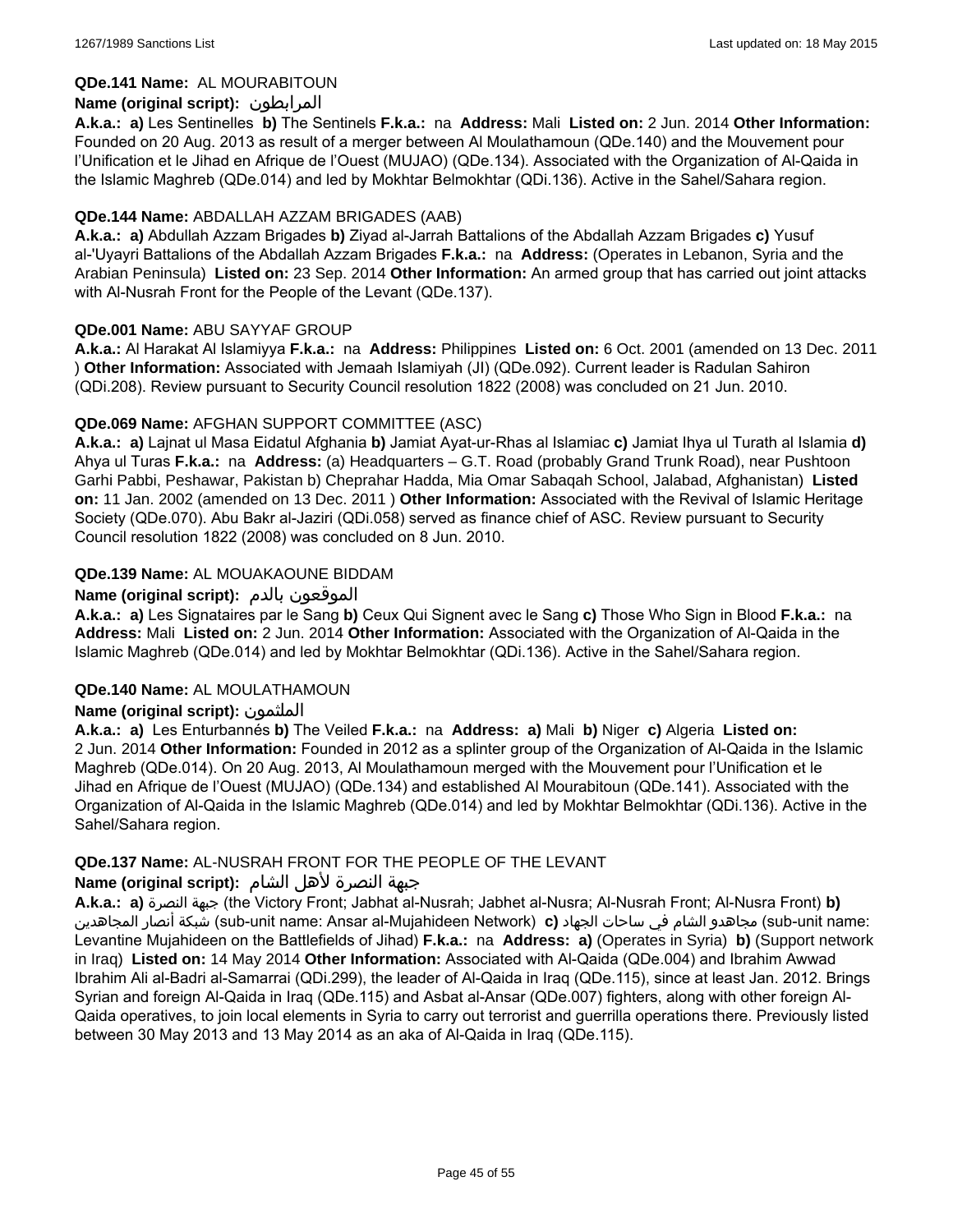#### **QDe.121 Name:** AL-AKHTAR TRUST INTERNATIONAL

**A.k.a.: a)** Al Akhtar Trust **b)** Al-Akhtar Medical Centre **c)** Akhtarabad Medical Camp **d)** Pakistan Relief Foundation **e)** Pakistani Relief Foundation **f)** Azmat-e-Pakistan Trust **g)** Azmat Pakistan Trust **F.k.a.:** na **Address:** (a) ST-1/ A, Gulsahn-e-Iqbal, Block 2, Karachi, 25300, Pakistan b) Gulistan-e-Jauhar, Block 12, Karachi, Pakistan) **Listed on:** 17 Aug. 2005 (amended on 10 Dec. 2008, 13 Dec. 2011 ) **Other Information:** Regional offices in Pakistan: Bahawalpur, Bawalnagar, Gilgit, Islamabad, Mirpur Khas, Tando-Jan-Muhammad. Akhtarabad Medical Camp is in Spin Boldak, Afghanistan. Registered by members of Jaish-i-Mohammed (QDe.019). Associated with Harakat ul-Mujahidin/ HUM (QDe.008), Lashkar I Jhanghvi (LJ) (QDe.096) and Lashkar-e-Tayyiba (QDe.118). Banned in Pakistan. Review pursuant to Security Council resolution 1822 (2008) was concluded on 14 Sep. 2009.

#### **QDe.107 Name:** AL FURQAN

**A.k.a.: a)** Dzemilijati Furkan **b)** Dzem'ijjetul Furqan **c)** Association for Citizens Rights and Resistance to Lies **d)** Dzemijetul Furkan **e)** Association of Citizens for the Support of Truth and Supression of Lies **f)** Sirat **g)** Association for Education, Culture and Building Society-Sirat **h)** Association for Education, Cultural, and to Create Society -Sirat **i)** Istikamet **j)** In Siratel **k)** Citizens' Association for Support and Prevention of lies – Furqan **F.k.a.:** na **Address: a)** 30a Put Mladih Muslimana (ex Pavla Lukaca Street), 71 000 Sarajevo, Bosnia and Herzegovina **b)** 72 ul. Strossmajerova, Zenica, Bosnia and Herzegovina **c)** 42 Muhameda Hadzijahica, Sarajevo, Bosnia and Herzegovina **d)** 70 and 53 Strosmajerova Street, Zenica, Bosnia and Herzegovina **e)** Zlatnih Ljiljana Street, Zavidovici, Bosnia and Herzegovina **Listed on:** 11 May 2004 (amended on 26 Nov. 2004, 24 Mar. 2009 ) **Other Information:** Registered in Bosnia and Herzegovina as a citizens' association under the name of "Citizens' Association for Support and Prevention of lies – Furqan" on 26 Sep. 1997. Al Furqan ceased its work by decision of the Ministry of Justice of the Bosnia and Herzegovina Federation (decision number 03-054-286/97 dated 8 Nov. 2002). Al Furqan was no longer in existence as at Dec. 2008. Review pursuant to Security Council resolution 1822 (2008) was concluded on 15 Jun. 2010.

### **QDe.110 Name:** AL-HARAMAIN: AFGHANISTAN BRANCH

**A.k.a.:** na **F.k.a.:** na **Address:** Afghanistan (at time of listing) **Listed on:** 6 Jul. 2004 (amended on 21 Mar. 2012 ) **Other Information:** Review pursuant to Security Council resolution 1822 (2008) was concluded on 22 Jun. 2010.

#### **QDe.111 Name:** AL-HARAMAIN: ALBANIA BRANCH

**A.k.a.:** na **F.k.a.:** na **Address:** Irfan Tomini Street, #58, Tirana, Albania (at time of listing) **Listed on:** 6 Jul. 2004 (amended on 21 Mar. 2012 ) **Other Information:** Review pursuant to Security Council resolution 1822 (2008) was concluded on 22 Jun. 2010.

#### **QDe.109 Name:** AL-HARAMAIN & AL MASJED AL-AQSA CHARITY FOUNDATION

**A.k.a.: a)** Al Haramain Al Masjed Al Aqsa **b)** Al Haramayn Al Masjid Al Aqsa **c)** Al-Haramayn and Al Masjid Al Aqsa Charitable Foundation **d)** Al Harammein Al Masjed Al-Aqsa Charity Foundation **F.k.a.:** na **Address: a)** Branch Address: 2A Hasiba Brankovica, Sarajevo, Bosnia and Herzegovina **b)** 14 Bihacka Street, Sarajevo, Bosnia and Herzegovina **c)** 64 Potur mahala Street, Travnik, Bosnia and Herzegovina **d)** Zenica, Bosnia and Herzegovina **Listed on:** 28 Jun. 2004 (amended on 26 Nov. 2004, 16 Sep. 2008, 24 Mar. 2009 ) **Other Information:** Used to be officially registered in Bosnia and Herzegovina under registry number 24. Al-Haramain & Al Masjed Al-Aqsa Charity Foundation ceased its work by decision of the Ministry of Justice of the Bosnia and Herzegovina Federation (decision on cessation of operation number 03-05-2-203/04). It was no longer in existence as at Dec. 2008. Its premises and humanitarian activities were transferred under Government supervision to a new entity called Sretna Buducnost. Review pursuant to Security Council resolution 1822 (2008) was concluded on 22 Jun. 2010.

#### **QDe.112 Name:** AL-HARAMAIN: BANGLADESH BRANCH

**A.k.a.:** na **F.k.a.:** na **Address:** House 1, Road 1, S-6, Uttara, Dhaka, Bangladesh (at time of listing) **Listed on:** 6 Jul. 2004 (amended on 21 Mar. 2012 ) **Other Information:** Review pursuant to Security Council resolution 1822 (2008) was concluded on 22 Jun. 2010.

#### **QDe.113 Name:** AL-HARAMAIN: ETHIOPIA BRANCH

**A.k.a.:** na **F.k.a.:** na **Address:** Woreda District 24 Kebele Section 13, Addis Ababa, Ethiopia (at time of listing) **Listed on:** 6 Jul. 2004 (amended on 21 Mar. 2012 ) **Other Information:** Review pursuant to Security Council resolution 1822 (2008) was concluded on 22 Jun. 2010.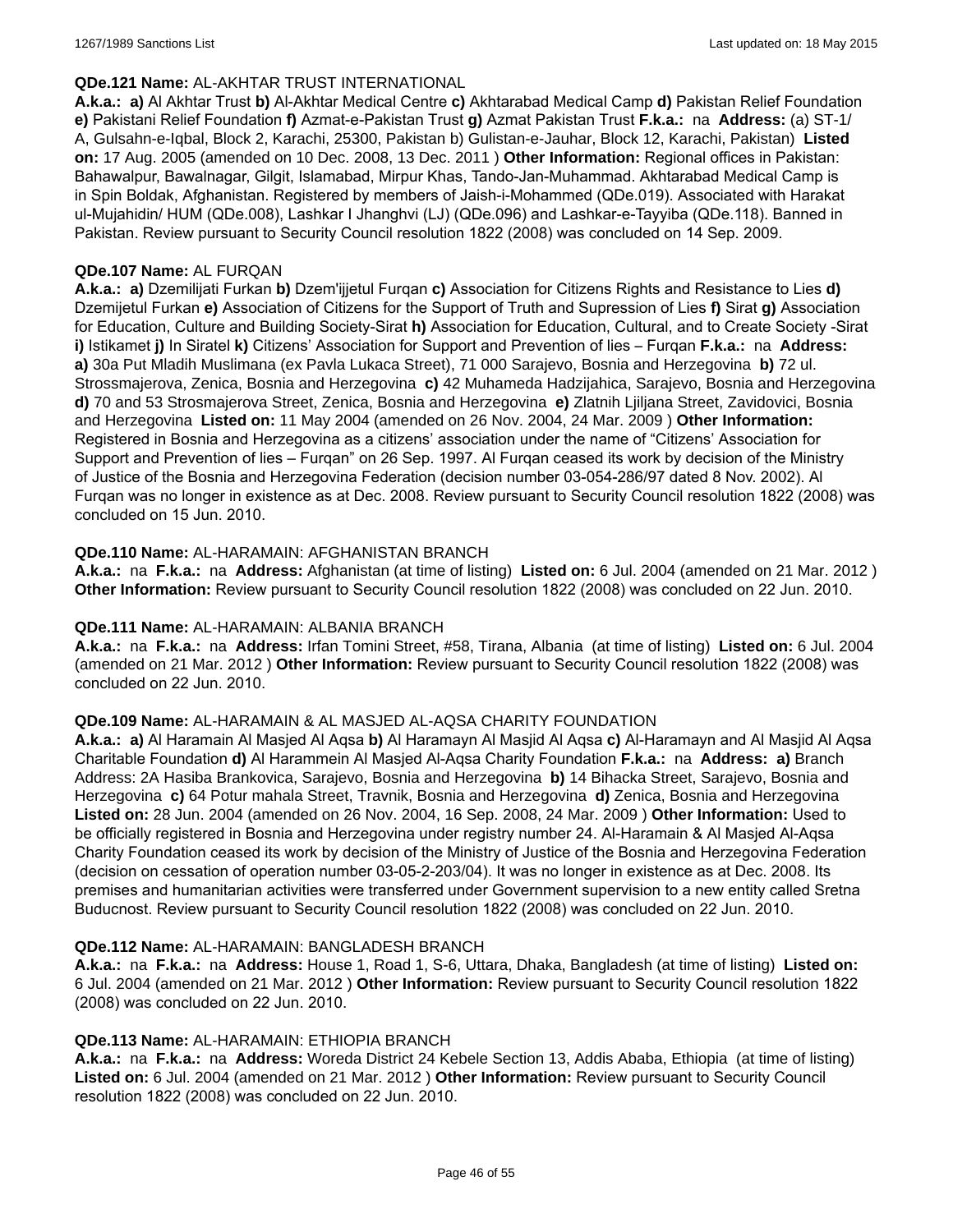#### **QDe.103 Name:** AL-HARAMAIN FOUNDATION (INDONESIA)

**A.k.a.:** Yayasan Al-Manahil-Indonesia **F.k.a.:** na **Address:** (Jalan Laut Sulawesi Blok DII/4, Kavling Angkatan Laut Duren Sawit, Jakarta Timur 13440 Indonesia (at time of listing); Tel.: 021-86611265 and 021-86611266; Fax.: 021-8620174) **Listed on:** 26 Jan. 2004 (amended on 21 Mar. 2012 ) **Other Information:** Review pursuant to Security Council resolution 1822 (2008) was concluded on 22 Jun. 2010.

### **QDe.104 Name:** AL-HARAMAIN FOUNDATION (PAKISTAN)

**A.k.a.:** na **F.k.a.:** na **Address:** House #279, Nazimuddin Road, F-10/1, Islamabad, Pakistan (at time of listing) **Listed on:** 26 Jan. 2004 (amended on 21 Mar. 2012 ) **Other Information:** Review pursuant to Security Council resolution 1822 (2008) was concluded on 19 Oct. 2009.

### **QDe.116 Name:** AL-HARAMAIN FOUNDATION (UNION OF THE COMOROS)

**A.k.a.:** na **F.k.a.:** na **Address:** B/P: 1652 Moroni, Union of the Comoros (at time of listing) **Listed on:** 28 Sep. 2004 (amended on 21 Mar. 2012 ) **Other Information:** Review pursuant to Security Council resolution 1822 (2008) was concluded on 22 Jun. 2010.

### **QDe.071 Name:** AL-HARAMAIN ISLAMIC FOUNDATION

**A.k.a.: a)** Vazir **b)** Vezir **F.k.a.:** na **Address: a)** (64 Poturmahala, Travnik, Bosnia and Herzegovina) **b)** Sarajevo, Bosnia and Herzegovina **Listed on:** 13 Mar. 2002 (amended on 26 Dec. 2003, 16 Sep. 2008, 16 Jun. 2011 ) **Other Information:** Under criminal investigation by the authorities of Bosnia and Herzegovina as of Nov. 2007. Employees and associates include Najib Ben Mohamed Ben Salem Al-Waz (listed under permanent reference number QDi.104). Review pursuant to Security Council resolution 1822 (2008) was concluded on 22 Jun. 2010.

### **QDe.072 Name:** AL-HARAMAIN ISLAMIC FOUNDATION (SOMALIA)

**A.k.a.:** na **F.k.a.:** na **Address:** Somalia **Listed on:** 13 Mar. 2002 (amended on 13 Dec. 2011 ) **Other Information:** The founder and former leader is Aqeel Abdulaziz Aqeel al-Aqeel (QD1.171). Review pursuant to Security Council resolution 1822 (2008) was concluded on 22 Jun. 2010.

### **QDe.114 Name:** AL-HARAMAIN: THE NETHERLANDS BRANCH

**A.k.a.:** Stichting Al Haramain Humanitarian Aid **F.k.a.:** na **Address:** Jan Hanzenstraat 114, 1053SV, Amsterdam, The Netherlands (at time of listing) **Listed on:** 6 Jul. 2004 (amended on 13 Apr. 2012 ) **Other Information:** The founder and former leader is Aqeel Abdulaziz Aqeel al-Aqeel (QDi.171) who was also chairman of its board of directors. Review pursuant to Security Council resolution 1822 (2008) was concluded on 28 Jun. 2010.

### **QDe.105 Name:** AL-HARAMAYN FOUNDATION (KENYA)

**A.k.a.:** na **F.k.a.:** na **Address: a)** Nairobi, Kenya (at time of listing) **b)** Garissa, Kenya (at time of listing) **c)** Dadaab, Kenya (at time of listing) **Listed on:** 26 Jan. 2004 (amended on 21 Mar. 2012 ) **Other Information:** Review pursuant to Security Council resolution 1822 (2008) was concluded on 22 Jun. 2010.

#### **QDe.106 Name:** AL-HARAMAYN FOUNDATION (TANZANIA)

**A.k.a.:** na **F.k.a.:** na **Address: a)** P.O. Box 3616, Dar es Salaam, Tanzania (at time of listing) **b)** Tanga , Tanzania (at time of listing) **c)** Singida , Tanzania (at time of listing) **Listed on:** 26 Jan. 2004 (amended on 21 Mar. 2012 ) **Other Information:** Review pursuant to Security Council resolution 1822 (2008) was concluded on 22 Jun. 2010.

#### **QDe.002 Name:** AL-ITIHAAD AL-ISLAMIYA / AIAI

### **Name (original script):** الاسلامي الاتحاد

**A.k.a.:** na **F.k.a.:** na **Address:** na **Listed on:** 6 Oct. 2001 (amended on 21 Dec. 2007, 13 Dec. 2011, 18 Mar. 2013 ) **Other Information:** Reported to have operated in Somalia and Ethiopia and to have merged with Harakat Al-Shabaab Al-Mujaahidiin (Al-Shabaab), which was accepted as an affiliate of Al-Qaida (QDe.004) by Aiman Muhammed Rabi al-Zawahiri (QDi.006) in Feb. 2012, and is also subject to the sanctions measures set out in Security Council resolution 1844 (2008) concerning Somalia and Eritrea (see www.un.org/sc/committees/751/ index.shtml). Leadership included Hassan Abdullah Hersi Al-Turki (QDi.172) and Hassan Dahir Aweys (QDi.042). AIAI has received funds through the Al-Haramain Islamic Foundation (Somalia) (QDe.072). Review pursuant to Security Council resolution 1822 (2008) was concluded on 21 Jun. 2010.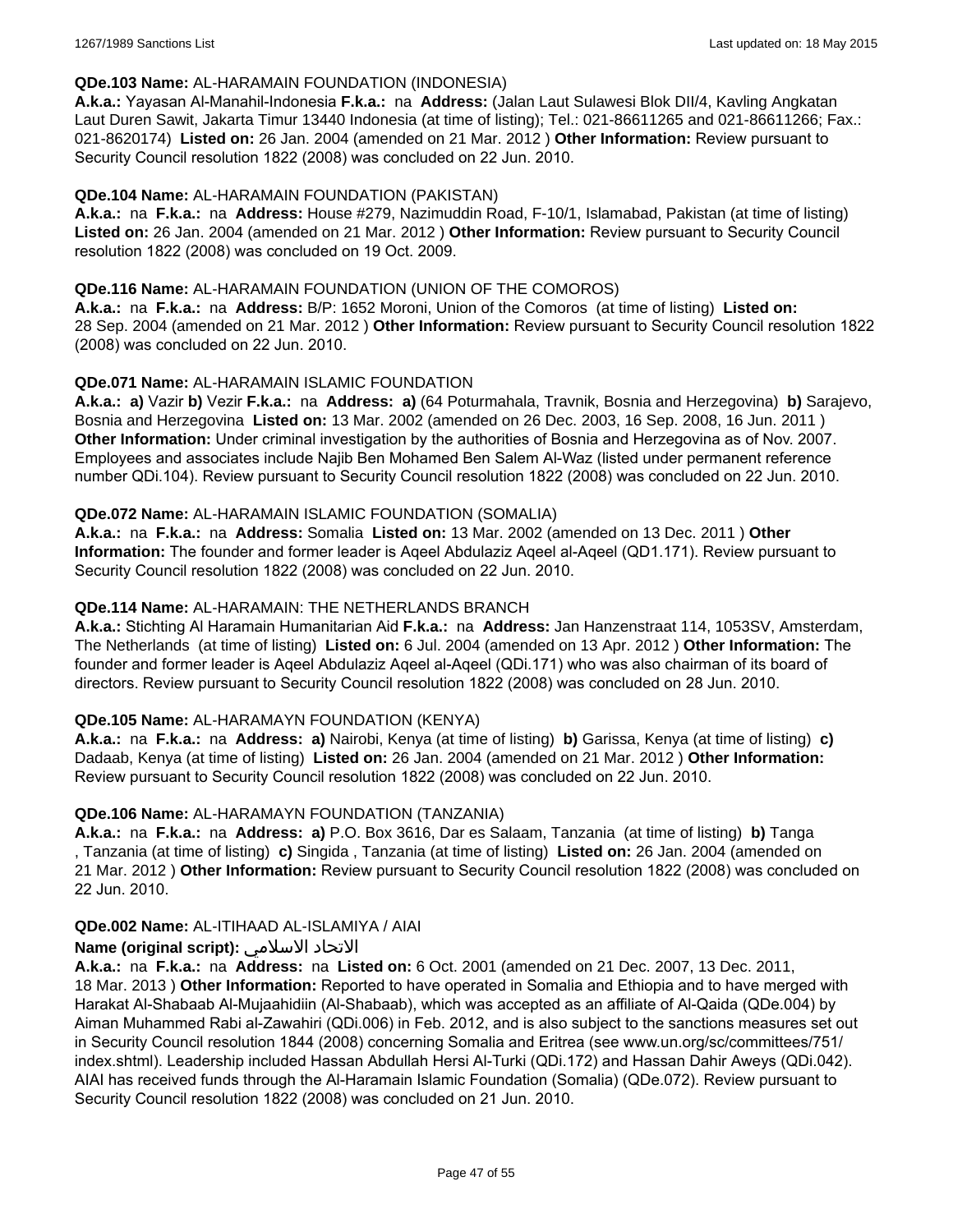#### **QDe.004 Name:** AL-QAIDA

#### **Name (original script):** القاعدة

**A.k.a.: a)** "The Base" **b)** Al Qaeda **c)** Islamic Salvation Foundation **d)** The Group for the Preservation of the Holy Sites **e)** The Islamic Army for the Liberation of Holy Places **f)** The World Islamic Front for Jihad Against Jews and Crusaders **g)** Usama Bin Laden Network **h)** Usama Bin Laden Organization **i)** Al Qa'ida **j)** Al Qa'ida/Islamic Army (formerly listed as) **F.k.a.:** na **Address:** na **Listed on:** 6 Oct. 2001 (amended on 5 Mar. 2009, 21 Mar. 2012 ) **Other Information:** Review pursuant to Security Council resolution 1822 (2008) was concluded on 21 Jun. 2010.

### **QDe.115 Name:** AL-QAIDA IN IRAQ

### القاعده في العراق **:(script original (Name**

**A.k.a.: a)** AQI **b)** al-Tawhid **c)** the Monotheism and Jihad Group **d)** Qaida of the Jihad in the Land of the Two Rivers **e)** Al-Qaida of Jihad in the Land of the Two Rivers **f)** The Organization of Jihad's Base in the Country of the Two Rivers **g)** The Organization Base of Jihad/Country of the Two Rivers **h)** The Organization Base of Jihad/ Mesopotamia **i)** Tanzim Qa'idat Al-Jihad fi Bilad al-Rafidayn **j)** Tanzeem Qa'idat al Jihad/Bilad al Raafidaini **k)** Jama'at Al-Tawhid Wa'al-Jihad **l)** JTJ **m)** Islamic State of Iraq **n)** ISI **o)** al-Zarqawi network **p)** Islamic State in Iraq and the Levant **F.k.a.:** na **Address:** na **Listed on:** 18 Oct. 2004 (amended on 2 Dec. 2004, 5 Mar. 2009, 13 Dec. 2011, 30 May 2013, 14 May 2014, 2 Jun. 2014 ) **Other Information:** Review pursuant to Security Council resolution 1822 (2008) was concluded on 25 May 2010.

### **QDe.129 Name:** AL-QAIDA IN THE ARABIAN PENINSULA (AQAP)

### القاعدة في جزيرة العرب **:(script original (Name**

**A.k.a.: a)** Al-Qaida of Jihad Organization in the Arabian Peninsula **b)** Tanzim Qa'idat al-Jihad fi Jazirat al-Arab **c)** Al-Qaida Organization in the Arabian Peninsula (AQAP) **d)** Al-Qaida in the South Arabian Peninsula **e)** Ansar al-Shari'a (AAS) **F.k.a.:** Al-Qaida in Yemen (AQY) **Address:** na **Listed on:** 19 Jan. 2010 (amended on 4 Oct. 2012 ) **Other Information:** AQAP is a regional affiliate of Al-Qaida (QDe.004) and an armed group operating primarily in Arabian Peninsula. Location: Yemen. Alternative location: Saudi Arabia (2004 – 2006). Formed in Jan. 2009 when Al-Qaida in Yemen combined with Saudi Arabian Al-Qaida operatives. Leader of AQAP is Nasir 'abd-al-Karim 'Abdullah Al-Wahishi (QDi.274) and his deputy is Said Ali Al-Shihri (QDi.275). Ansar al-Shari'a was formed in early 2011 by AQAP and has taken responsibility for multiple attacks in Yemen against both government and civilian targets.

#### **QDe.005 Name:** AL RASHID TRUST

**A.k.a.: a)** Al-Rasheed Trust **b)** Al Rasheed Trust **c)** Al-Rashid Trust **d)** Aid Organization of the Ulema, Pakistan **e)** Al Amin Welfare Trust **f)** Al Amin Trust **g)** Al Ameen Trust **h)** Al-Ameen Trust **i)** Al Madina Trust **j)** Al-Madina Trust **F.k.a.:** na **Address: a)** Kitas Ghar, Nazimabad 4, Dahgel-Iftah, Karachi, Pakistan (Kitas Ghar, Nazimabad 4, Dahgel-Iftah, Karachi, Pakistan) **b)** Jamia Maajid, Sulalman Park, Melgium Pura, Lahore, Pakistan (Jamia Maajid, Sulalman Park, Melgium Pura, Lahore, Pakistan) **c)** (Office Dha'rbi-M'unin, Top Floor, Dr. Dawa Khan Dental Clinic Surgeon, Main Baxae, Mingora, Swat, Pakistan) **d)** (Kitab Ghar, Darul Ifta Wal Irshad, Nazimabad No. 4, Karachi, Pakistan, Phone 6683301; Phone 0300-8209199; Fax 6623814 ) **e)** (302b-40, Good Earth Court, Opposite Pia Planitarium, Block 13a, Gulshan -l Igbal, Karachi, Pakistan; Phone 4979263 ) **f)** (617 Clifton Center, Block 5, 6th Floor, Clifton, Karachi, Pakistan; Phone 587-2545) **g)** (j) 605 Landmark Plaza, 11 Chundrigar Road, Opposite Jang Building, Karachi, Pakistan; Phone 2623818-19 ) **h)** (Jamia Masjid, Sulaiman Park, Begum Pura, Lahore, Pakistan; Phone 042-6812081 ) **i)** (Kitas Ghar, Nazimabad 4, Dahgel-Iftah, Karachi, Pakistan, Kitas Ghar, Nazimabad 4, Dahgel-Iftah, Karachi, Pakistan ) **j)** (Jamia Maajid, Sulalman Park, Melgium Pura, Lahore, Pakistan, Jamia Maajid, Sulalman Park, Melgium Pura, Lahore, Pakistan ) **k)** (Office Dha'rbi-M'unin, Opposite Khyber Bank, Abbottabad Road, Mansehra, Pakistan ) **l)** (Office Dha'rbi-M'unin ZR Brothers, Katcherry Road, Chowk Yadgaar, Peshawar, Pakistan ) **m)** (Office Dha'rbi-M'unin, Rm No. 3, Moti Plaza, Near Liaquat Bagh, Muree Road, Rawalpindi, Pakistan) **Listed on:** 6 Oct. 2001 (amended on 21 Oct. 2008, 10 Dec. 2008, 13 Dec. 2011 ) **Other Information:** Headquarters are in Pakistan. Operations in Afghanistan: Herat Jalalabad, Kabul, Kandahar, Mazar Sherif. Also operations in Kosovo, Chechnya. Involved in the financing of Al-Qaida and the Taliban. Until 21 Oct. 2008, this entity appeared also as "Aid Organization of the Ulema, Pakistan" (QDe.073), listed on 24 Apr. 2002 and amended on 25 Jul. 2006. The two entries Al Rashid Trust (QDe.005) and Aid Organization of the Ulema, Pakistan (QDe.073) were consolidated into this entity on 21 Oct. 2008. Founded by Mufti Rashid Ahmad Ledahyanoy (deceased). Associated with Jaish-i-Mohammed (QDe.019). Banned in Pakistan since Oct. 2001. Despite the closure of its offices in Pakistan in February 2007 it has continued its activities. Review pursuant to Security Council resolution 1822 (2008) was concluded on 6 May 2010.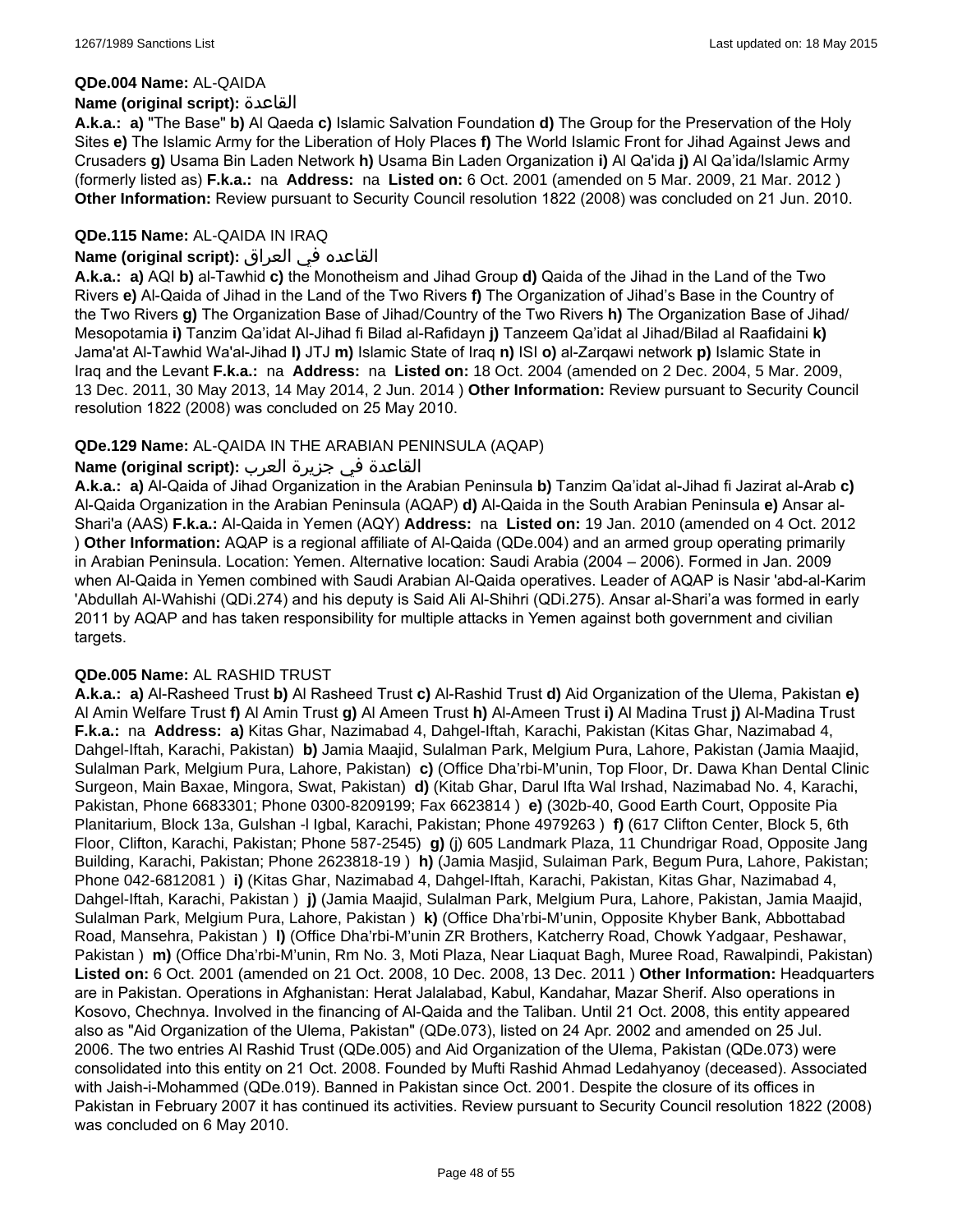### **QDe.146 Name:** ANSAR AL CHARIA BENGHAZI

### أنصار الشريعة - بنغازي **:(script original (Name**

**A.k.a.: a)** الشريعة أنصار) Ansar al Charia) **b)** Ansar al-Charia **c)** Ansar al-Sharia **d)** Ansar al-Charia Benghazi **e)** Ansar al-Sharia Benghazi **f)** بليبيا الشريعة أنصار) Ansar al Charia in Libya (ASL)) **g)** الشريعة أنصار كتيبة) Katibat Ansar al Charia) **h)** Ansar al Sharia **F.k.a.:** na **Address: a)** (Operates in Benghazi, Libya) **b)** (Support network in Tunisia) **Listed on:** 19 Nov. 2014 **Other Information:** Associated with the Organization of Al-Qaida in the Islamic Maghreb (QDe.014), Al Mourabitoun (QDe.141), Ansar al-Shari'a in Tunisia (AAS-T) (QDe.143), and Ansar al Charia Derna (QDe.145). The leader is Mohamed al-Zahawi (not listed). Runs training camps for foreign terrorist fighters travelling to Syria, Iraq and Mali.

### **QDe.145 Name:** ANSAR AL CHARIA DERNA

### أنصار الشريعة – درنة **:(script original (Name**

**A.k.a.: a)** Ansar al-Charia Derna **b)** Ansar al-Sharia Derna **c)** الشريعة أنصار) Ansar al Charia) **d)** Ansar al-Sharia **e)** Ansar al Sharia **F.k.a.:** na **Address: a)** (Operates in Derna and Jebel Akhdar, Libya ) **b)** (Support network in Tunisia) **Listed on:** 19 Nov. 2014 **Other Information:** Associated with the Organization of Al-Qaida in the Islamic Maghreb (QDe.014), Ansar al-Shari'a in Tunisia (AAS-T) (QDe.143) and Ansar al Charia Benghazi (QDe.146). Runs training camps for foreign terrorist fighters travelling to Syria and Iraq.

### **QDe.143 Name:** ANSAR AL-SHARI'A IN TUNISIA (AAS-T)

**A.k.a.: a)** Ansar al-Sharia in Tunisia **b)** Ansar al-Shari'ah in Tunisia **c)** Ansar al-Shari'ah **d)** Ansar al-Sharia **e)** Supporters of Islamic Law **f)** Al-Qayrawan Media Foundation **F.k.a.:** na **Address:** Tunisia **Listed on:** 23 Sep. 2014 **Other Information:** A Tunisian armed group with links to the Organization of Al-Qaida in the Islamic Maghreb (QDe.014). The leader is Seifallah ben Hassine (QDi.333).

# **QDe.098 Name:** ANSAR AL-ISLAM

# **Name (original script):** الاسلام أنصار

**A.k.a.: a)** Devotees of Islam **b)** Jund al-Islam **c)** Soldiers of Islam **d)** Kurdistan Supporters of Islam **e)** Supporters of Islam in Kurdistan **f)** Followers of Islam in Kurdistan **g)** Kurdish Taliban **h)** Soldiers of God **i)** Ansar al-Sunna Army **j)** Jaish Ansar al-Sunna **k)** Ansar al-Sunna **F.k.a.:** na **Address:** na **Listed on:** 24 Feb. 2003 (amended on 31 Mar. 2004, 5 Mar. 2009, 18 Mar. 2009, 21 Oct. 2010, 13 Dec. 2011 ) **Other Information:** The founder is Najmuddin Faraj Ahmad (QDi.226). Associated with Al-Qaida in Iraq (QDe.115). Located and primarily active in northern Iraq but maintains a presence in western and central Iraq. Review pursuant to Security Council resolution 1822 (2008) was concluded on 21 Jun. 2010.

### **QDe.135 Name:** ANSAR EDDINE

### **Name (original script):** الدين انصار

**A.k.a.:** Ansar Dine **F.k.a.:** na **Address:** Mali **Listed on:** 20 Mar. 2013 **Other Information:** Was founded in December 2011 by Iyad ag Ghali (QDi.316). Linked to the Organization of Al-Qaida in the Islamic Maghreb (QDe.014) and Mouvement pour l'Unification et le Jihad en Afrique de l'Ouest (MUJAO) (QDe.134). Associated with Abdelmalek Droukdel (QDi.232).

### **QDe.142 Name:** ANSARUL MUSLIMINA FI BILADIS SUDAN

### أنصار المسلمین في بلاد السودان **:(script original (Name**

**A.k.a.: a)** Ansaru **b)** Ansarul Muslimina fi Biladis Sudan **c)** Jama'atu Ansaril Muslimina fi Biladis Sudan (JAMBS) **d)** Jama'atu Ansarul Muslimina fi Biladis-Sudan (JAMBS) **e)** Jamma'atu Ansarul Muslimina fi Biladis-Sudan (JAMBS) **f)** Vanguards for the Protection of Muslims in Black Africa **g)** Vanguard for the Protection of Muslims in Black Africa **F.k.a.:** na **Address:** Nigeria **Listed on:** 26 Jun. 2014 **Other Information:** Terrorist and paramilitary group established in 2012 and operating in Nigeria. Associated with the Organization of Al-Qaida in the Islamic Maghreb (AQIM) (QDe.014), Jama'atu Ahlis Sunna Lidda'Awati Wal-Jihad (Boko Haram) (QDe.138) and Abubakar Mohammed Shekau (QDi322).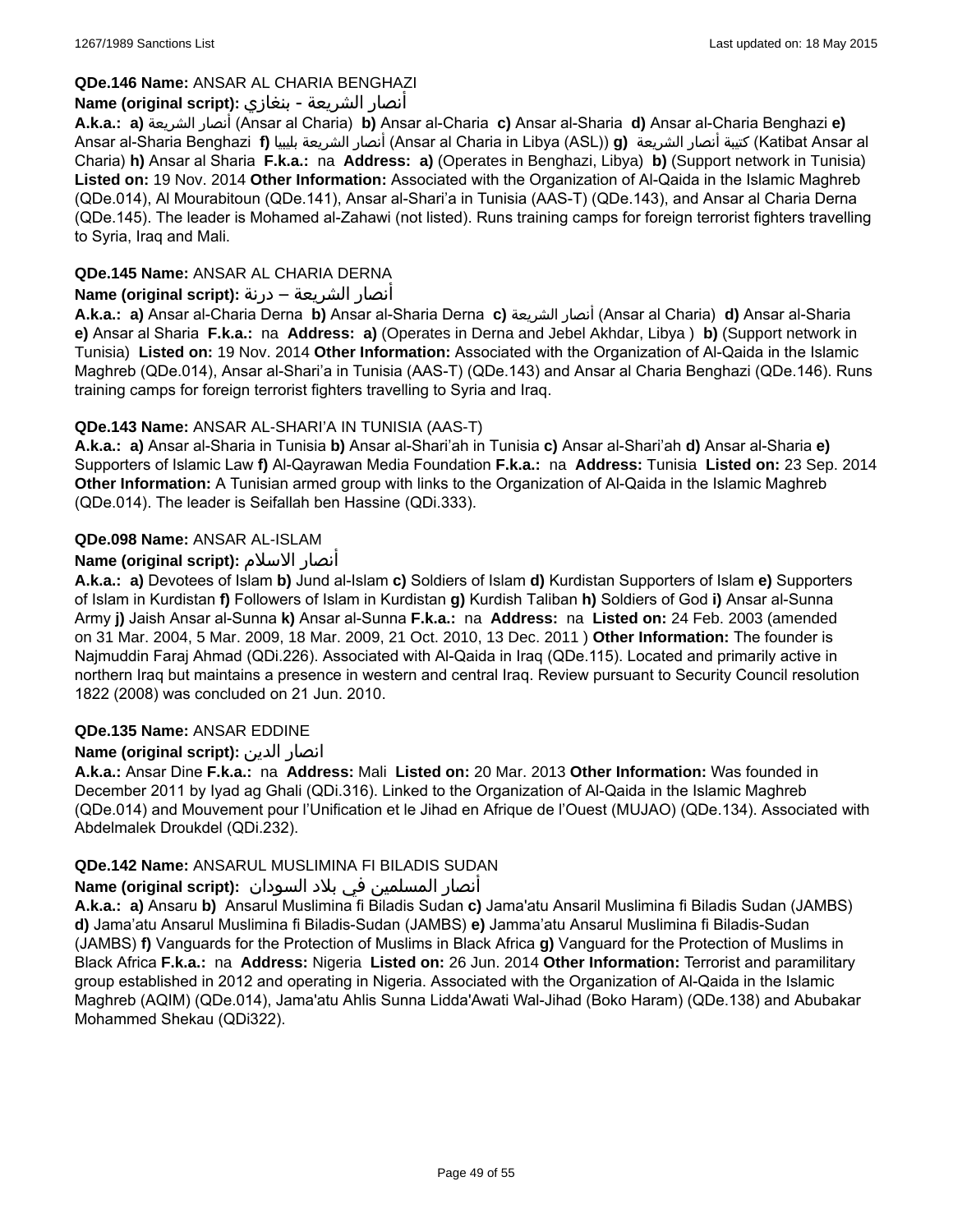#### **QDe.006 Name:** ARMED ISLAMIC GROUP

#### الجماعة الاسلامية المسلحة **:(script original (Name**

**A.k.a.: a)** Al Jamm'ah Al-Islamiah Al- Musallah **b)** GIA **c)** Groupe Islamique Armé **F.k.a.:** na **Address:** Algeria **Listed on:** 6 Oct. 2001 (amended on 7 Apr. 2008, 13 Dec. 2011 ) **Other Information:** Review pursuant to Security Council resolution 1822 (2008) was concluded on 21 Jun. 2010.

#### **QDe.007 Name:** ASBAT AL-ANSAR

### **Name (original script):** الأنصار عصبة

**A.k.a.:** na **F.k.a.:** na **Address:** Ein el-Hilweh camp, Lebanon **Listed on:** 6 Oct. 2001 (amended on 30 Jan. 2009, 13 Dec. 2011 ) **Other Information:** Active in northern Iraq. Associated with Al-Qaida in Iraq (QDe.115). Review pursuant to Security Council resolution 1822 (2008) was concluded on 21 Jun. 2010.

### **QDe.093 Name:** BENEVOLENCE INTERNATIONAL FOUNDATION

**A.k.a.: a)** Al Bir Al Dawalia **b)** BIF **c)** BIF-USA **d)** Mezhdunarodnyj Blagotvoritel'nyl Fond **F.k.a.:** na **Address: a)** 8820 Mobile Avenue, IA, Oak Lawn, Illinois, 60453, United States of America **b)** P.O. Box 548, Worth, Illinois, 60482, United States of America **c)** (Formerly located at) 9838 S. Roberts Road, Suite 1W, Palos Hills, Illinois, 60465, United States of America **d)** (Formerly located at) 20-24 Branford Place, Suite 705, Newark, New Jersey, 07102, United States of America **e)** P.O. Box 1937, Khartoum, Sudan **f)** Bangladesh **g)** (Gaza Strip) **h)** Yemen **Listed on:** 21 Nov. 2002 (amended on 24 Jan. 2003, 28 Apr. 2011, 18 May 2012 ) **Other Information:** Employer Identification Number (United States of America): 36-3823186. Review pursuant to Security Council resolution 1822 (2008) was concluded on 22 Jun. 2010.

### **QDe.102 Name:** DJAMAT HOUMAT DAAWA SALAFIA (DHDS)

### جماعة حماة الدعوة السلفية **:(script original (Name**

**A.k.a.:** Djamaat Houmah Al-Dawah Al-Salafiat **F.k.a.:** Katibat el Ahouel **Address:** Algeria **Listed on:** 11 Nov. 2003 (amended on 26 Nov. 2004, 7 Apr. 2008, 25 Jan. 2010, 13 Dec. 2011 ) **Other Information:** Associated with the Armed Islamic Group (GIA) (QDe.006) and the Organization of Al-Qaida in the Islamic Maghreb (QDe.014). Review pursuant to Security Council resolution 1822 (2008) was concluded on 30 Jul. 2009.

#### **QDe.088 Name:** EASTERN TURKISTAN ISLAMIC MOVEMENT (ETIM)

**A.k.a.: a)** The Eastern Turkistan Islamic Party **b)** The Eastern Turkistan Islamic Party of Allah **c)** Islamic Party of Turkestan **d)** Djamaat Turkistan **F.k.a.:** na **Address:** na **Listed on:** 11 Sep. 2002 (amended on 3 Oct. 2008, 13 Dec. 2011 ) **Other Information:** Active in China, South Asia and Central Asia. Review pursuant to Security Council resolution 1822 (2008) was concluded on 20 May 2010.

### **QDe.003 Name:** EGYPTIAN ISLAMIC JIHAD

### الجهاد الاسلامي المصري **:(script original (Name**

**A.k.a.: a)** Egyptian Al-Jihad **b)** Jihad Group **c)** New Jihad **d)** Al-Jihad **e)** Egyptian Islamic Movement **F.k.a.:** na **Address:** na **Listed on:** 6 Oct. 2001 (amended on 5 Mar. 2009, 13 Dec. 2011 ) **Other Information:** Co-founded by Aiman Muhammed Rabi al-Zawahiri (QDi.006), who was also its military leader. Review pursuant to Security Council resolution 1822 (2008) was concluded on 21 Jun. 2010.

#### **QDe.131 Name:** EMARAT KAVKAZ

#### **Name (original script):** Эмират Кавказ

**A.k.a.:** na **F.k.a.:** na **Address:** na **Listed on:** 29 Jul. 2011 **Other Information:** Mainly active in the Russian Federation, Afghanistan and Pakistan. Led by Doku Khamatovich Umarov (QDi.290)

#### **QDe.091 Name:** GLOBAL RELIEF FOUNDATION (GRF)

**A.k.a.:** na **F.k.a.:** na **Address: a)** 9935 South 76th Avenue, Unit 1, Bridgeview, Illinois, 60455, United States of America **b)** P.O. Box 1406, Bridgeview, Illinois, 60455, United States of America **Listed on:** 22 Oct. 2002 (amended on 26 Nov. 2004, 20 Dec. 2005, 25 Jul. 2006, 24 Mar. 2009, 11 Mar. 2010, 25 Mar. 2010, 28 Apr. 2011, 21 Feb. 2012, 14 Feb. 2014 ) **Other Information:** Other Foreign Locations: Afghanistan, Bangladesh, Eritrea, Ethiopia, India, Iraq, West Bank and Gaza, Somalia and Syria. Federal Employer Identification Number (United States of America): 36-3804626. Review pursuant to Security Council resolution 1822 (2008) was concluded on 21 Jun. 2010.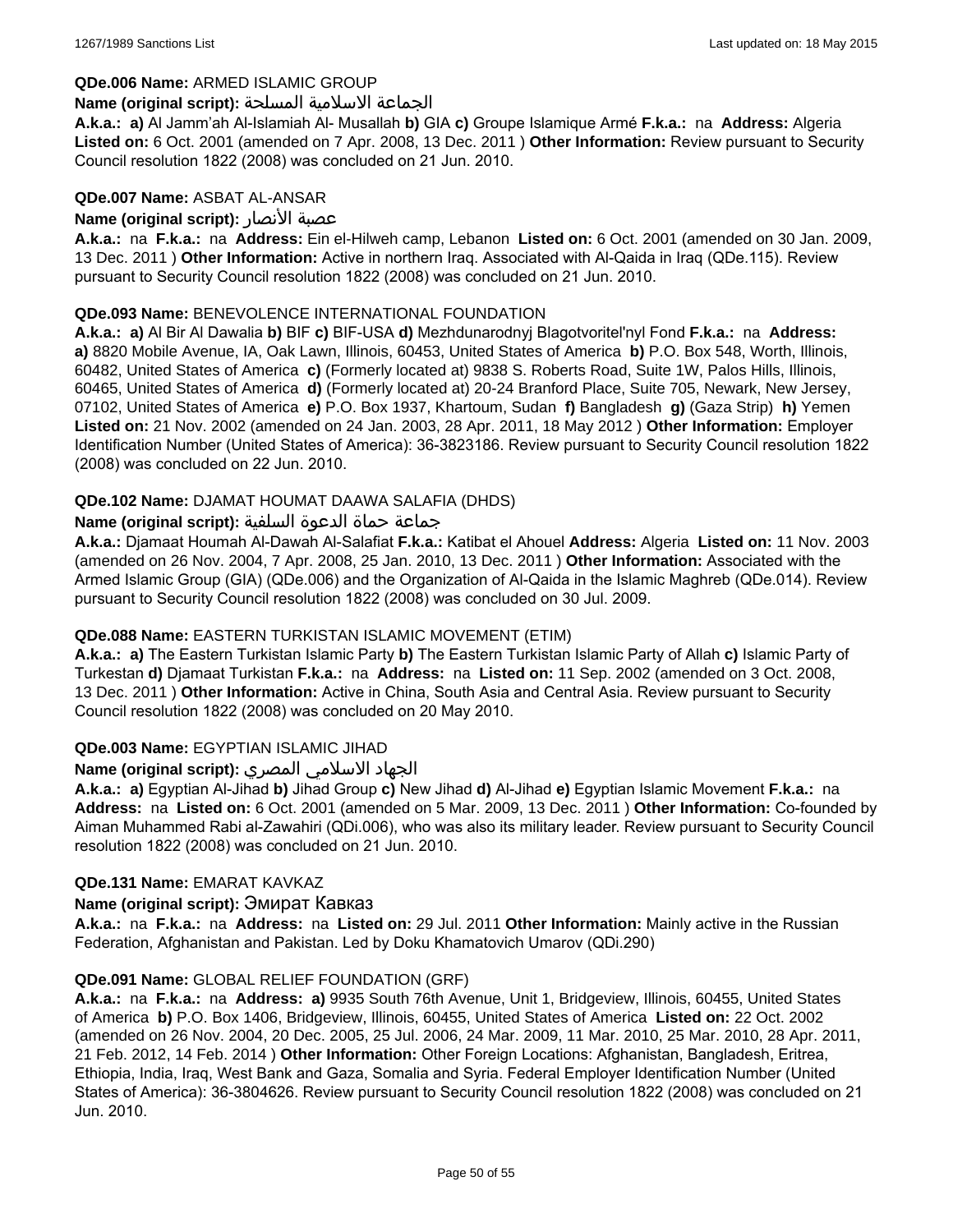### **QDe.130 Name:** HARAKAT-UL JIHAD ISLAMI

### حرکت الجہاد الاسلامی **:(script original (Name**

**A.k.a.: a)** HUJI **b)** Movement of Islamic Holy War **c)** Harkat-ul-Jihad-al Islami **d)** Harkat-al-Jihad-ul Islami **e)** Harkatul-Jehad-al-Islami **f)** Harakat ul Jihad-e-Islami **F.k.a.: a)** Harakat-ul-Ansar **b)** HUA **Address:** na **Listed on:** 6 Aug. 2010 (amended on 13 Dec. 2011 ) **Other Information:** Was established in Afghanistan in 1980. In 1993, Harakat-ul Jihad Islami merged with Harakat ul-Mujahidin (QDe.008) to form Harakat ul-Ansar. In 1997, Harakat-ul Jihad Islami split from Harakat ul-Ansar and resumed using its former name. Operations are in India, Pakistan and Afghanistan. Banned in Pakistan.

### **QDe.008 Name:** HARAKAT UL-MUJAHIDIN / HUM

**A.k.a.: a)** Al-Faran **b)** Al-Hadid **c)** Al-Hadith **d)** Harakat Ul-Ansar **e)** HUA **f)** Harakat Ul- Mujahideen **F.k.a.:** na **Address:** Pakistan **Listed on:** 6 Oct. 2001 (amended on 13 Dec. 2011 ) **Other Information:** Associated with Jaishi-Mohammed (QDe.019), Lashkar i Jhangvi (LJ) (QDe.096) and Lashkar-e-Tayyiba (QDe.118). Active in Pakistan and Afghanistan. Banned in Pakistan. Review pursuant to Security Council resolution 1822 (2008) was concluded on 21 Jun. 2010.

### **QDe.147 Name:** HILAL AHMAR SOCIETY INDONESIA (HASI)

**A.k.a.: a)** Yayasan Hilal Ahmar **b)** Indonesia Hilal Ahmar Society for Syria **F.k.a.:** na **Address:** na **Listed on:** 13 Mar. 2015 **Other Information:** Ostensibly humanitarian wing of Jemaah Islamiyah (QDe.092). Operates in Lampung, Jakarta, Semarang, Yogyakarta, Solo, Surabaya and Makassar, Indonesia. Has been recruiting, funding and facilitating travel of foreign terrorist fighters to Syria. Not affiliated with the humanitarian group International Federation of the Red Cross and Red Crescent Societies (IFRC).

#### **QDe.009 Name:** ISLAMIC ARMY OF ADEN

**A.k.a.:** na **F.k.a.:** na **Address:** na **Listed on:** 6 Oct. 2001 **Other Information:** Review pursuant to Security Council resolution 1822 (2008) was concluded on 9 Jul. 2010.

### **QDe.099 Name:** ISLAMIC INTERNATIONAL BRIGADE (IIB)

**A.k.a.: a)** The Islamic Peacekeeping Brigade **b)** The Islamic Peacekeeping Army **c)** The International Brigade **d)** Islamic Peacekeeping Battalion **e)** International Battalion **f)** Islamic Peacekeeping International Brigade **F.k.a.:** na **Address:** na **Listed on:** 4 Mar. 2003 (amended on 13 Dec. 2011 ) **Other Information:** Linked to the Riyadus-Salikhin Reconnaissance and Sabotage Battalion of Chechen Martyrs (RSRSBCM) (QDe.100) and the Special Purpose Islamic Regiment (SPIR) (QDe.101). Review pursuant to Security Council resolution 1822 (2008) was concluded on 17 May 2010.

#### **QDe.119 Name:** ISLAMIC JIHAD GROUP

**A.k.a.: a)** Jama'at al-Jihad **b)** Libyan Society **c)** Kazakh Jama'at **d)** Jamaat Mojahedin **e)** Jamiyat **f)** Jamiat al-Jihad al-Islami **g)** Dzhamaat Modzhakhedov **h)** Islamic Jihad Group of Uzbekistan **i)** al-Djihad al-Islami **j)** Zamaat Modzhakhedov Tsentralnoy Asii **k)** Islamic Jihad Union **F.k.a.:** na **Address:** na **Listed on:** 1 Jun. 2005 (amended on 19 Apr. 2006, 20 Feb. 2008, 13 Dec. 2011 ) **Other Information:** Founded and led by Najmiddin Kamolitdinovich Jalolov (deceased) and Suhayl Fatilloevich Buranov (deceased). Associated with the Islamic Movement of Uzbekistan (QDe.010) and Emarat Kavkaz (QDe.131). Active in the Afghanistan/Pakistan border area, Central Asia, South Asia region and some European States. Review pursuant to Security Council resolution 1822 (2008) was concluded on 20 May 2010.

#### **QDe.010 Name:** ISLAMIC MOVEMENT OF UZBEKISTAN

**A.k.a.:** IMU **F.k.a.:** na **Address:** na **Listed on:** 6 Oct. 2001 (amended on 13 Dec. 2011 ) **Other Information:** Associated with the Eastern Turkistan Islamic Movement (QDe.088), Islamic Jihad Group (QDe.119) and Emarat Kavkaz (QDe.131). Active in the Afghanistan/Pakistan border area, northern Afghanistan and Central Asia. Review pursuant to Security Council resolution 1822 (2008) was concluded on 21 Jun. 2010.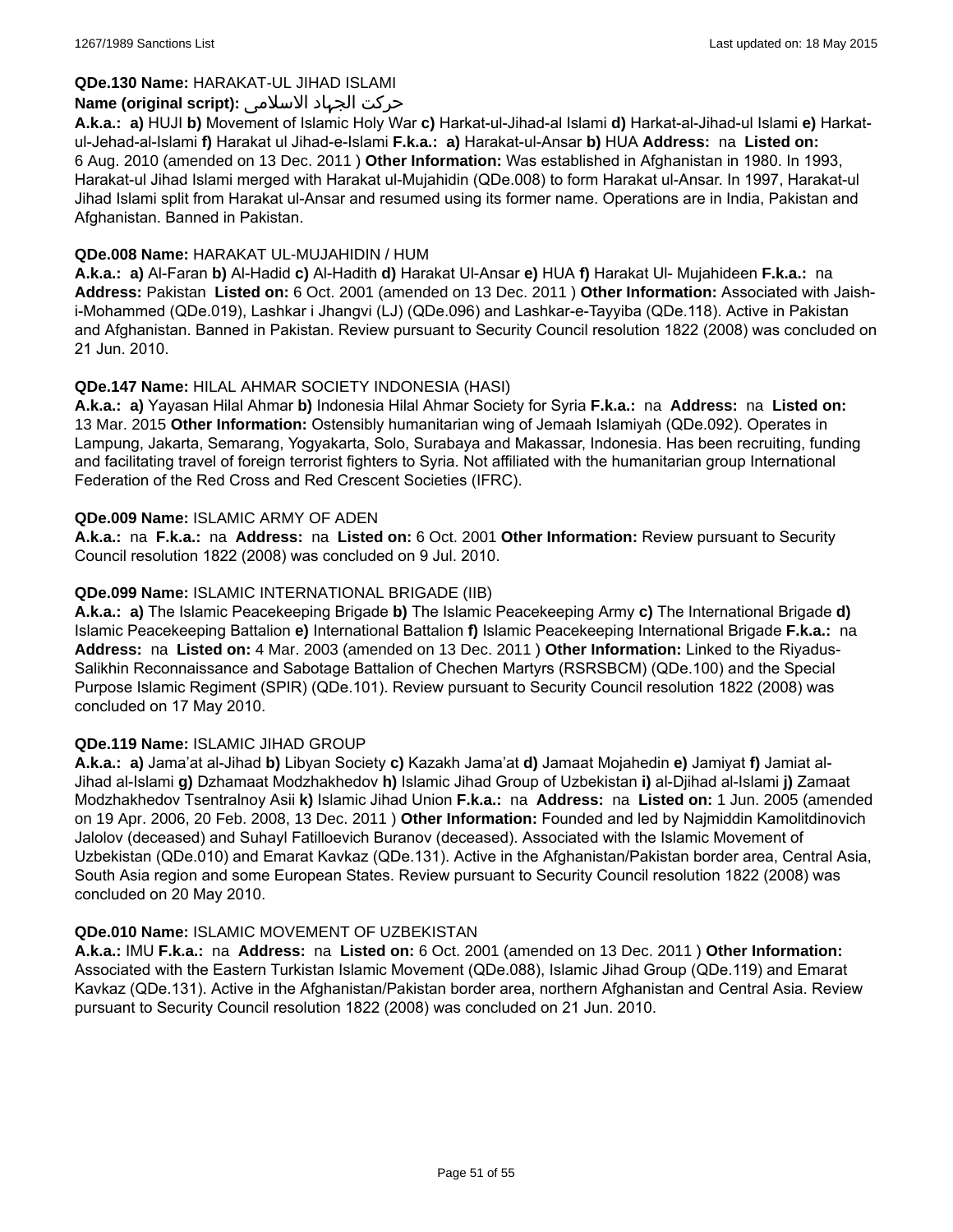#### **QDe.019 Name:** JAISH-I-MOHAMMED

**A.k.a.:** Army of Mohammed **F.k.a.:** na **Address:** Pakistan **Listed on:** 17 Oct. 2001 (amended on 13 Dec. 2011 ) **Other Information:** Based in Peshawar and Muzaffarabad, Pakistan Associated with Harakat ul-Mujahidin / HUM (QDe.008), Lashkar-e-Tayyiba (QDe.118), Al-Akhtar Trust International (QDe.121), and Harakat-ul Jihad Islami (QDe.130). Banned in Pakistan. Review pursuant to Security Council resolution 1822 (2008) was concluded on 21 Jun. 2010.

### **QDe.138 Name:** JAMA'ATU AHLIS SUNNA LIDDA'AWATI WAL-JIHAD

**A.k.a.: a)** Jama'atu Ahlus-Sunnah Lidda'Awati Wal Jihad **b)** Jama'atu Ahlus-Sunna Lidda'Awati Wal Jihad **c)** جماعة والجهاد للدعوة السنة أهل **d)** Boko Haram **e)** Western Education is a Sin **F.k.a.:** na **Address:** Nigeria **Listed on:** 22 May 2014 **Other Information:** Affiliate of Al-Qaida (QDe.004), and the Organization of Al-Qaida in the Islamic Maghreb (AQIM) (QDe.014). Associated with Jama'atu Ansarul Muslimina Fi Biladis-Sudan (Ansaru). The leader is Abubakar Shekau.

### **QDe.020 Name:** JAM'YAH TA'AWUN AL-ISLAMIA

**A.k.a.: a)** Society of Islamic Cooperation **b)** Jam'iyat Al Ta'awun Al Islamiyya **c)** Jit **F.k.a.:** na **Address:** Kandahar City, Afghanistan **Listed on:** 17 Oct. 2001 (amended on 13 Dec. 2011 ) **Other Information:** Founded by Usama Mohammad Awad bin Laden (deceased) in 2001. Review pursuant to Security Council resolution 1822 (2008) was concluded on 21 Jun. 2010.

### **QDe.092 Name:** JEMAAH ISLAMIYAH

**A.k.a.: a)** Jema'ah Islamiyah **b)** Jemaah Islamiya **c)** Jemaah Islamiah **d)** Jamaah Islamiyah **e)** Jama'ah Islamiyah **F.k.a.:** na **Address:** na **Listed on:** 25 Oct. 2002 (amended on 13 Dec. 2011 ) **Other Information:** Operates in Southeast Asia, including Indonesia, Malaysia and the Philippines. Associated with the Abu Sayyaf Group (QDe.001). Review pursuant to Security Council resolution 1822 (2008) was concluded on 25 May 2010.

### **QDe.133 Name:** JEMMAH ANSHORUT TAUHID (JAT)

**A.k.a.: a)** Jemaah Anshorut Tauhid **b)** Jemmah Ansharut Tauhid **c)** Jem'mah Ansharut Tauhid **d)** Jamaah Ansharut Tauhid **e)** Jama'ah Ansharut Tauhid **f)** Laskar 99 **F.k.a.:** na **Address:** (Jl. Semenromo number 58, 04/XV Ngruki, Cemani, Grogol, Sukoharjo, Jawa Tengah, Indonesia, Telephone: 0271-2167285, Email: info@ansharuttauhid.com) **Listed on:** 12 Mar. 2012 **Other Information:** Founded and led by Abu Bakar Ba'asyir (QDi.217). Established on 27 Jul. 2008 in Solo, Indonesia. Associated with Jemmah Islamiya (JI) (QDe.092). Website: http:/ansharuttauhid.com/

#### **QDe.118 Name:** LASHKAR-E-TAYYIBA

**A.k.a.: a)** Lashkar-e-Toiba **b)** Lashkar-i-Taiba **c)** al Mansoorian **d)** al Mansooreen **e)** Army of the Pure **f)** Army of the Righteous **g)** Army of the Pure and Righteous **h)** Paasban-e-Kashmir **i)** Paasban-i-Ahle-Hadith **j)** Pasbane-Kashmir **k)** Pasban-e-Ahle-Hadith **l)** Paasban-e-Ahle-Hadis **m)** Pashan-e-ahle Hadis **n)** Lashkar e Tayyaba **o)** LET **p)** Jamaat-ud-Dawa **q)** JUD **r)** Jama'at al-Dawa **s)** Jamaat ud-Daawa **t)** Jamaat ul-Dawah **u)** Jamaat-ul-Dawa **v)** Jama'at-i-Dawat **w)** Jamaiat-ud-Dawa **x)** Jama'at-ud-Da'awah **y)** Jama'at-ud-Da'awa **z)** Jamaati-ud-Dawa **aa)** Falah-i-Insaniat Foundation (FIF) **F.k.a.:** na **Address:** na **Listed on:** 2 May 2005 (amended on 3 Nov. 2005, 10 Dec. 2008, 14 Mar. 2012 ) **Other Information:** Associated with Hafiz Muhammad Saeed (QDi.263) who is the leader of Lashkar-e-Tayyiba. Review pursuant to Security Council resolution 1822 (2008) was concluded on 8 Jun. 2010.

#### **QDe.096 Name:** LASHKAR I JHANGVI (LJ)

**A.k.a.:** na **F.k.a.:** na **Address:** na **Listed on:** 3 Feb. 2003 (amended on 13 Dec. 2011 ) **Other Information:** Based primarily in Pakistan's Punjab region and in the city of Karachi. Active in Pakistan although banned as at 2010. Review pursuant to Security Council resolution 1822 (2008) was concluded on 21 Jun. 2010.

### **QDe.011 Name:** LIBYAN ISLAMIC FIGHTING GROUP

# الجماعة الاسلامية المقاتلة الليبية **:(script original (Name**

**A.k.a.:** LIFG **F.k.a.:** na **Address:** Libyan Arab Jamahiriya **Listed on:** 6 Oct. 2001 (amended on 5 Mar. 2009, 13 Dec. 2011 ) **Other Information:** Members in Afghanistan merged with Al-Qaida (QDe.004) in Nov. 2007. Review pursuant to Security Council resolution 1822 (2008) was concluded on 21 Jun. 2010.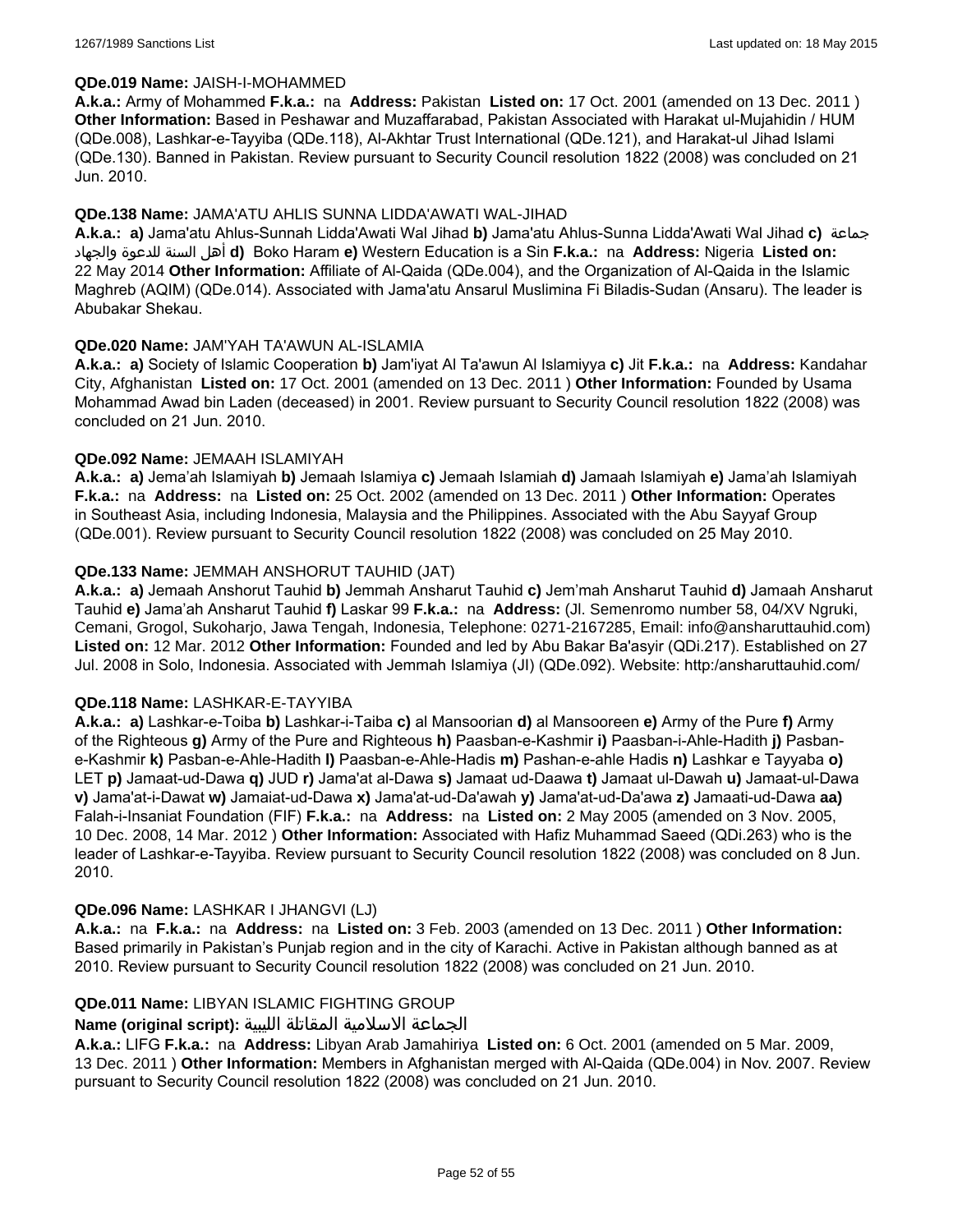### **QDe.012 Name:** MAKHTAB AL-KHIDAMAT

### **Name (original script):** الخدمات مكتب

**A.k.a.: a)** MAK **b)** Al Kifah **F.k.a.:** na **Address:** na **Listed on:** 6 Oct. 2001 (amended on 5 Mar. 2009, 13 Dec. 2011 ) **Other Information:** Absorbed into Al-Qaida (QDe.004). Review pursuant to Security Council resolution 1822 (2008) was concluded on 21 Jun. 2010.

### **QDe.089 Name:** MOROCCAN ISLAMIC COMBATANT GROUP

#### الجماعة الاسلامية المغربية المقاتلة **:(script original (Name**

**A.k.a.: a)** Groupe Islamique Combattant Marocain **b)** GICM **F.k.a.:** na **Address:** Morocco **Listed on:** 10 Oct. 2002 (amended on 5 Mar. 2009 ) **Other Information:** Associated with the Organization of Al-Qaida in the Islamic Maghreb (QDe.014). Review pursuant to Security Council resolution 1822 (2008) was concluded on 20 May 2010.

### **QDe.136 Name:** MUHAMMAD JAMAL NETWORK (MJN)

### شبكة محمد جمال **:(script original (Name**

**A.k.a.: a)** Muhammad Jamal Group **b)** Jamal Network **c)** Abu Ahmed Group **d)** Al-Qaida in Egypt (AQE) **F.k.a.:**  na **Address:** Operates in Egypt, Libya and Mali **Listed on:** 21 Oct. 2013 **Other Information:** Terrorist and paramilitary group established by Muhammad Jamal al Kashif (QDi.318) in 2011 and linked to Al-Qaida (QDe.004), Aiman al-Zawahiri (QDi.006), and the leadership of Al-Qaida in the Arabian Peninsula (AQAP) (QDe.129) and the Organization of Al-Qaida in the Islamic Maghreb (AQIM) (QDe.014). Funded and supported by AQAP. Multiple terrorist training camps in Egypt and Libya. Reportedly acquiring weapons, conducting training and establishing terrorist groups in the Sinai, Egypt. Training suicide bombers, foreign fighters and planning terrorist attacks in Egypt, Libya and elsewhere as of Sep. 2013. MJN members were reported to be involved in the attack on the United States Mission in Benghazi, Libya, on 11 Sep. 2012.

**QDe.134 Name:** Mouvement pour l'Unification et le Jihad en Afrique de l'Ouest (MUJAO)

حركة التوحيد والجهاد في غرب إفريقيا **:Name (original script)** 

**A.k.a.:** na **F.k.a.:** na **Address: a)** Mali **b)** Algeria **Listed on:** 5 Dec. 2012 **Other Information:** Associated with The Organization of Al-Qaida in the Islamic Maghreb (QDe.014) and Mokhtar Belmokhtar (QDi.136). Active in the Sahel/Sahara region.

#### **QDe.021 Name:** RABITA TRUST

**A.k.a.:** na **F.k.a.:** na **Address:** (a) Room 9a, 2nd Floor, Wahdat Road, Education Town, Lahore, Pakistan b) Wares Colony, Lahore, Pakistan (at time of listing)) **Listed on:** 17 Oct. 2001 (amended on 21 Mar. 2012 ) **Other Information:** Wa'el Hamza Abd al-Fatah Julaidan (QDi.079) served as its Director General. Banned in Pakistan. Review pursuant to Security Council resolution 1822 (2008) was concluded on 21 Jun. 2010.

### **QDe.128 Name:** RAJAH SOLAIMAN MOVEMENT

**A.k.a.: a)** Rajah Solaiman Islamic Movement **b)** Rajah Solaiman Revolutionary Movement **F.k.a.:** na **Address: a)** Barangay Mal-Ong, Anda, Pangasinan Province, Philippines **b)** Sitio Dueg, Barangay Maasin, San Clemente, Tarlac Province, Philippines **c)** Number 50, Purdue Street, Cubao, Quezon City, Philippines **Listed on:** 4 Jun. 2008 (amended on 13 Dec. 2011 ) **Other Information:** Founded and headed by Hilarion Del Rosario Santos III (QDi.244). Associated with the Abu Sayyaf Group (QDe.001), Jemaah Islamiyah (QDe.092) and Khadafi Abubakar Janjalani (QDi.180). Review pursuant to Security Council resolution 1822 (2008) was concluded on 13 May 2010.

### **QDe.070 Name:** REVIVAL OF ISLAMIC HERITAGE SOCIETY

### جمعية احياء التراث الاسلامي **:(script original (Name**

**A.k.a.: a)** Revival of Islamic Society Heritage on the African Continent **b)** Jamia Ihya ul Turath **c)** RIHS **d)** Jamiat Ihia Al-Turath Al-Islamiya **F.k.a.:** na **Address: a)** Pakistan **b)** Afghanistan **Listed on:** 11 Jan. 2002 (amended on 25 Jul. 2006, 5 Mar. 2009, 13 Dec. 2011 ) **Other Information:** NOTE: Only the Pakistan and Afghanistan offices of this entity are designated. Associated with Abu Bakr al-Jaziri (QDi.058) and Afghan Support Committee (ASC) (QDi.069). Review pursuant to Security Council resolution 1822 (2008) was concluded on 8 Jun. 2010.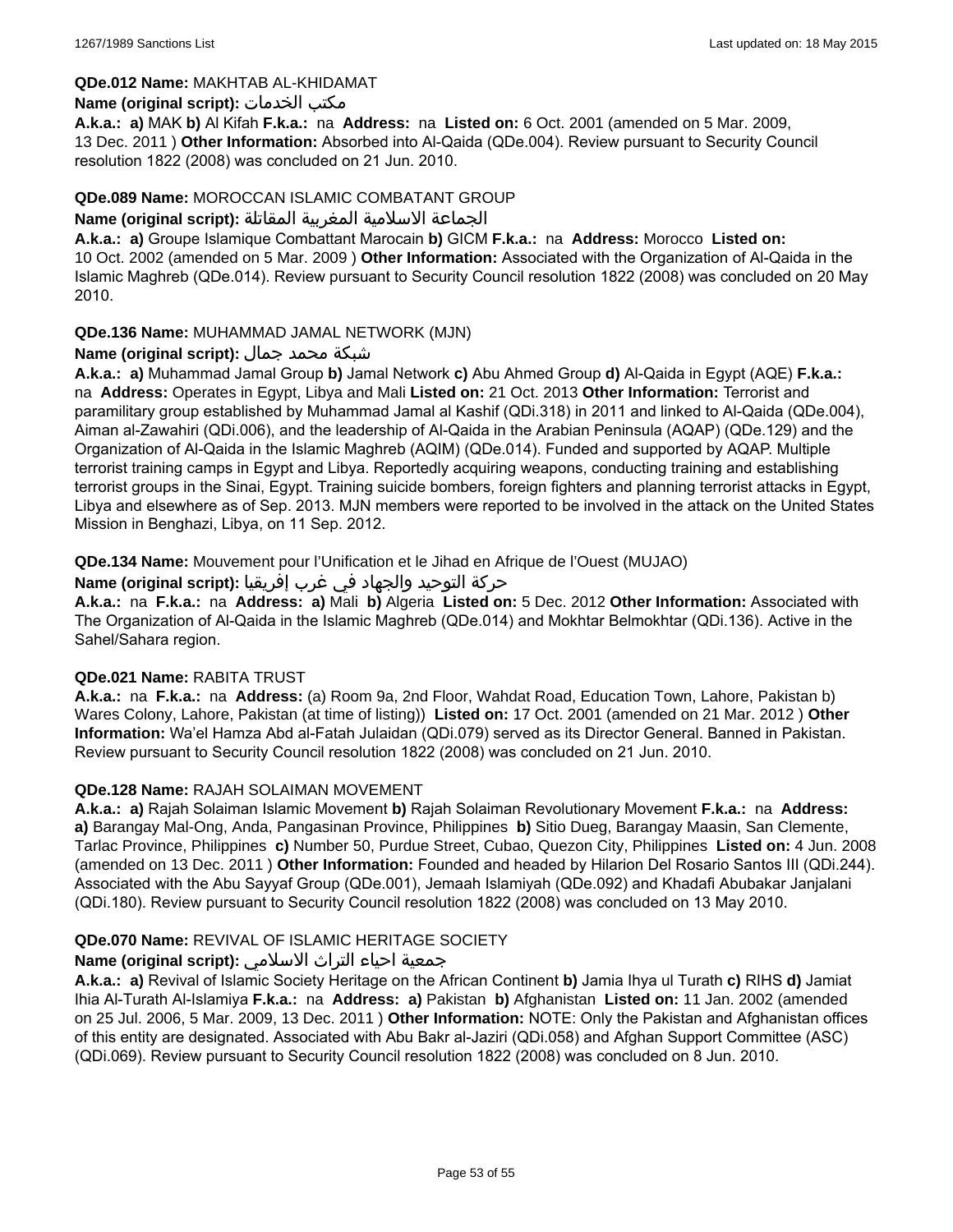### **QDe.100 Name:** RIYADUS-SALIKHIN RECONNAISSANCE AND SABOTAGE BATTALION OF CHECHEN MARTYRS (RSRSBCM)

**A.k.a.: a)** Riyadus-Salikhin Reconnaissance and Sabotage Battalion **b)** Riyadh-as-Saliheen **c)** The Sabotage and Military Surveillance Group of the Riyadh al-Salihin Martyrs **d)** Firqat al-Takhrib wa al-Istitla al-Askariyah li Shuhada Riyadh al-Salihin **e)** Riyadus-Salikhin Reconnaissance and Sabotage battalion of Shahids (martyrs) **F.k.a.:** na **Address:** na **Listed on:** 4 Mar. 2003 (amended on 25 Jul. 2006, 13 Dec. 2011 ) **Other Information:** Associated with the Islamic International Brigade (IIB) (QDe.099), the Special Purpose Islamic Regiment (SPIR) (QDe.101) and Emarat Kavkaz (QDe.131). Review pursuant to Security Council resolution 1822 (2008) was concluded on 17 May 2010.

### **QDe.101 Name:** SPECIAL PURPOSE ISLAMIC REGIMENT (SPIR)

**A.k.a.: a)** The Islamic Special Purpose Regiment **b)** The al-Jihad-Fisi-Sabililah Special Islamic Regiment **c)** Islamic Regiment of Special Meaning **F.k.a.:** na **Address:** na **Listed on:** 4 Mar. 2003 (amended on 25 Jul. 2006, 13 Dec. 2011 ) **Other Information:** Linked to the Islamic International Brigade (IIB) (QDe.099) and the Riyadus-Salikhin Reconnaissance and Sabotage Battalion of Chechen Martyrs (RSRSBCM) (QDe.100). Review pursuant to Security Council resolution 1822 (2008) was concluded on 17 May 2010.

### **QDe.108 Name:** TAIBAH INTERNATIONAL-BOSNIA OFFICES

**A.k.a.: a)** Taibah International Aid Agency **b)** Taibah International Aid Association **c)** Al Taibah, Intl. **d)** Taibah International Aide Association **F.k.a.:** na **Address: a)** 6 Avde Smajlovica Street, Novo Sarajevo, Bosnia and Herzegovina **b)** 26 Tabhanska Street, Visoko, Bosnia and Herzegovina **c)** 3 Velika Cilna Ulica, Visoko, Bosnia and Herzegovina **d)** 26 Tabhanska Street, Visoko, Bosnia and Herzegovina **Listed on:** 11 May 2004 (amended on 24 Mar. 2009 ) **Other Information:** In 2002-2004, Taibah International – Bosnia offices used premises of the Culture Home in Hadzici, Sarajevo, Bosnia and Herzegovina. The organization was officially registered in Bosnia and Herzegovina as a branch of Taibah International Aid Association under registry number 7. Taibah International – Bosnia offices ceased its work by decision of the Ministry of Justice of the Bosnia and Herzegovina Federation (decision on cessation of operation number 03-05-2-70/03). Review pursuant to Security Council resolution 1822 (2008) was concluded on 21 Jun. 2010.

# **QDe.132 Name:** TEHRIK-E TALIBAN PAKISTAN (TTP)

### تحریک طالبان پاکستان **:(script original (Name**

**A.k.a.: a)** Tehrik-I-Taliban Pakistan **b)** Tehrik-e-Taliban **c)** Pakistani Taliban **d)** Tehreek-e-Taliban **F.k.a.:** na **Address:** na **Listed on:** 29 Jul. 2011 **Other Information:** Tehrik-e Taliban is based in the tribal areas along the Afghanistan/Pakistan border. Formed in 2007, its leader is Hakimullah Mehsud (QDi.286).

### **QDe.014 Name:** THE ORGANIZATION OF AL-QAIDA IN THE ISLAMIC MAGHREB

### تنظيم القا عدة ببلاد المغرب الاسلامي **:(script original (Name**

**A.k.a.: a)** AQIM **b)** Al Qaïda au Maghreb islamique (AQMI) **F.k.a.: a)** Le Groupe Salafiste pour La Prédication et le Combat (GSPC) **b)** Salafist Group For Call and Combat **Address: a)** Algeria **b)** Mali **c)** Mauritania **d)** Morocco **e)** Niger **f)** Tunisia **Listed on:** 6 Oct. 2001 (amended on 26 Apr. 2007, 7 Apr. 2008, 17 Jul. 2009, 13 Dec. 2011 ) **Other Information:** Headed by Abdelmalek Droukdel (QDi.232). Zone of operation includes Algeria and parts of Mali, Mauritania, Niger, Tunisia and Morocco. Review pursuant to Security Council resolution 1822 (2008) was concluded on 21 Jun. 2010.

### **QDe.090 Name:** TUNISIAN COMBATANT GROUP

### الجماعة التونسية المقاتلة **:(script original (Name**

**A.k.a.: a)** Groupe Combattant Tunisien **b)** Groupe Islamiste Combattant Tunisien **c)** GICT **F.k.a.:** na **Address:** Tunisia **Listed on:** 10 Oct. 2002 (amended on 26 Nov. 2004, 5 Mar. 2009, 13 Dec. 2011 ) **Other Information:** Associated with the Organization of Al-Qaida in the Islamic Maghreb (QDe.014). Review pursuant to Security Council resolution 1822 (2008) was concluded on 6 May 2010.

### **QDe.068 Name:** UMMAH TAMEER E-NAU (UTN)

**A.k.a.:** na **F.k.a.:** na **Address:** (a) Street 13, Wazir Akbar Khan, Kabul, Afghanistan b) Pakistan) **Listed on:** 24 Dec. 2001 (amended on 13 Dec. 2011 ) **Other Information:** Its directors included Mahmood Sultan Bashir-Ud-Din (QDi.055), Majeed Abdul Chaudhry (QDi.054) and Mohammed Tufail (QDi.056). Banned in Pakistan. Review pursuant to Security Council resolution 1822 (2008) was concluded on 21 Jun. 2010.